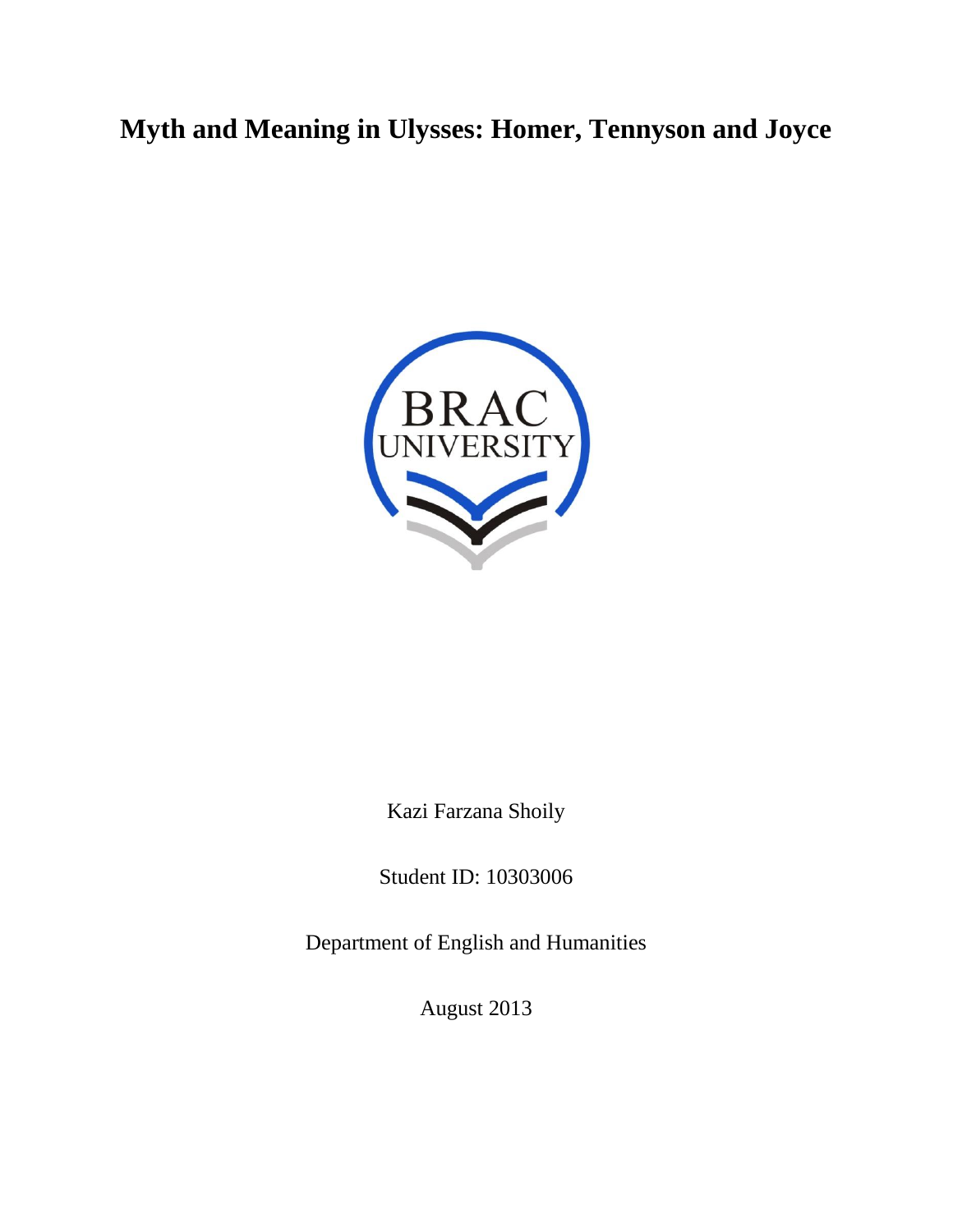# **Myth and Meaning in Ulysses: Homer, Tennyson and Joyce**

A Thesis

Submitted to

The Department of English and Humanities

of

Brac University

by

Kazi Farzana Shoily

Student ID: 10303006

In Partial Fulfillment of the Requirements

for the Degree of

Bachelor of Arts in English

August 2013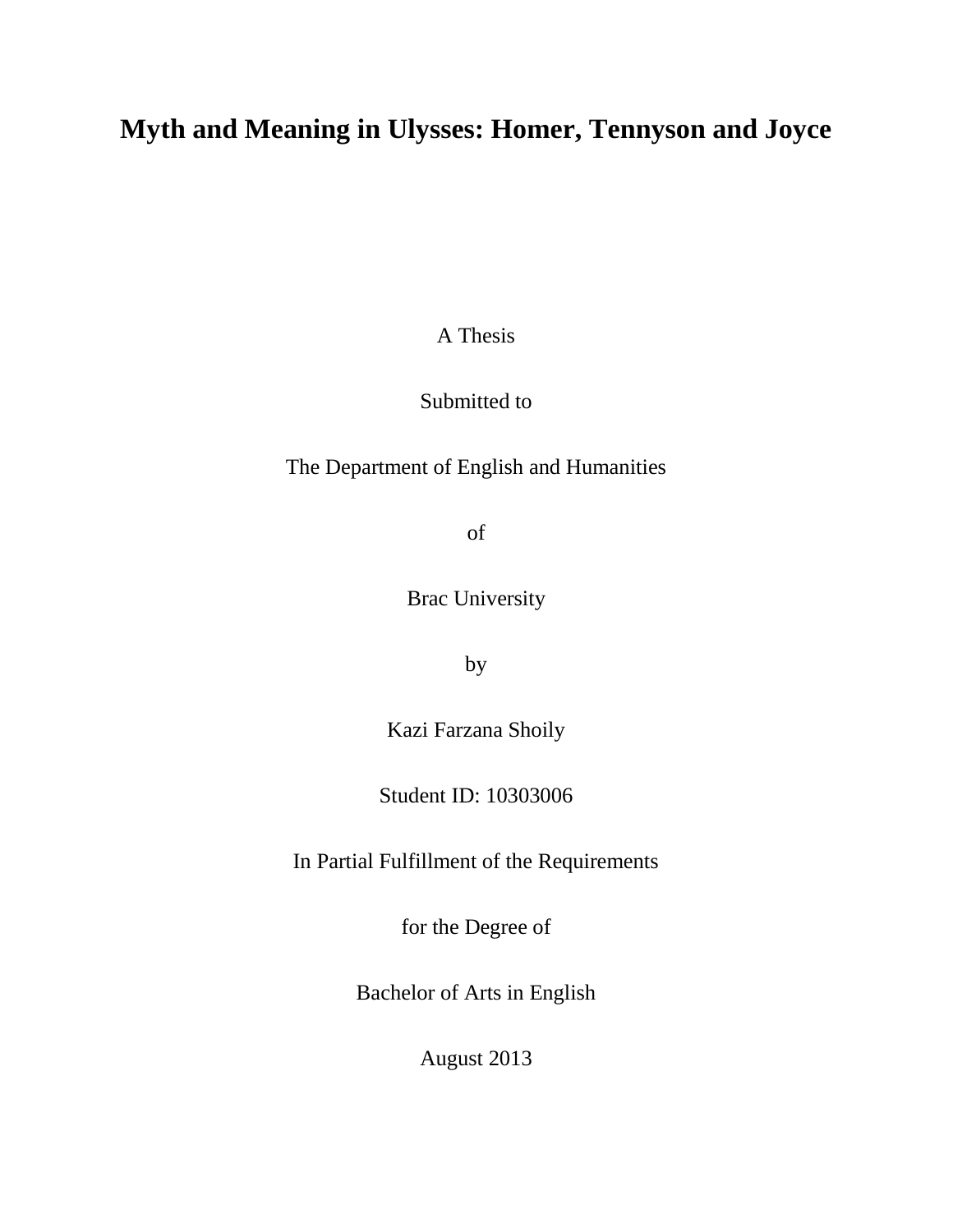# **Acknowledgements**

This marks an end of an era - my undergraduate years. To Professor Firdous Azim for being a constant support when dissertation seemed like an invincible hurdle. I thank all my teachers, Rukhsana Rahim Chowdhury, Shenin Ziauddin, Mushira Habib, Mahruba Tasneem Mowtushi and Sharlene Nisha Alam for taking up the hardest job of all, inspiration. You will always be a part of my thoughts and analysis. I thank my family; my father who made Tennyson's "Ulysses" a part of my growing up; my mother who showed me the practicality of life and my sister for making me adept in the art of argumentation. To all my friends who have shown me different facets of life. Finally, a special thanks to Riaz Khan for his thought-provoking lectures.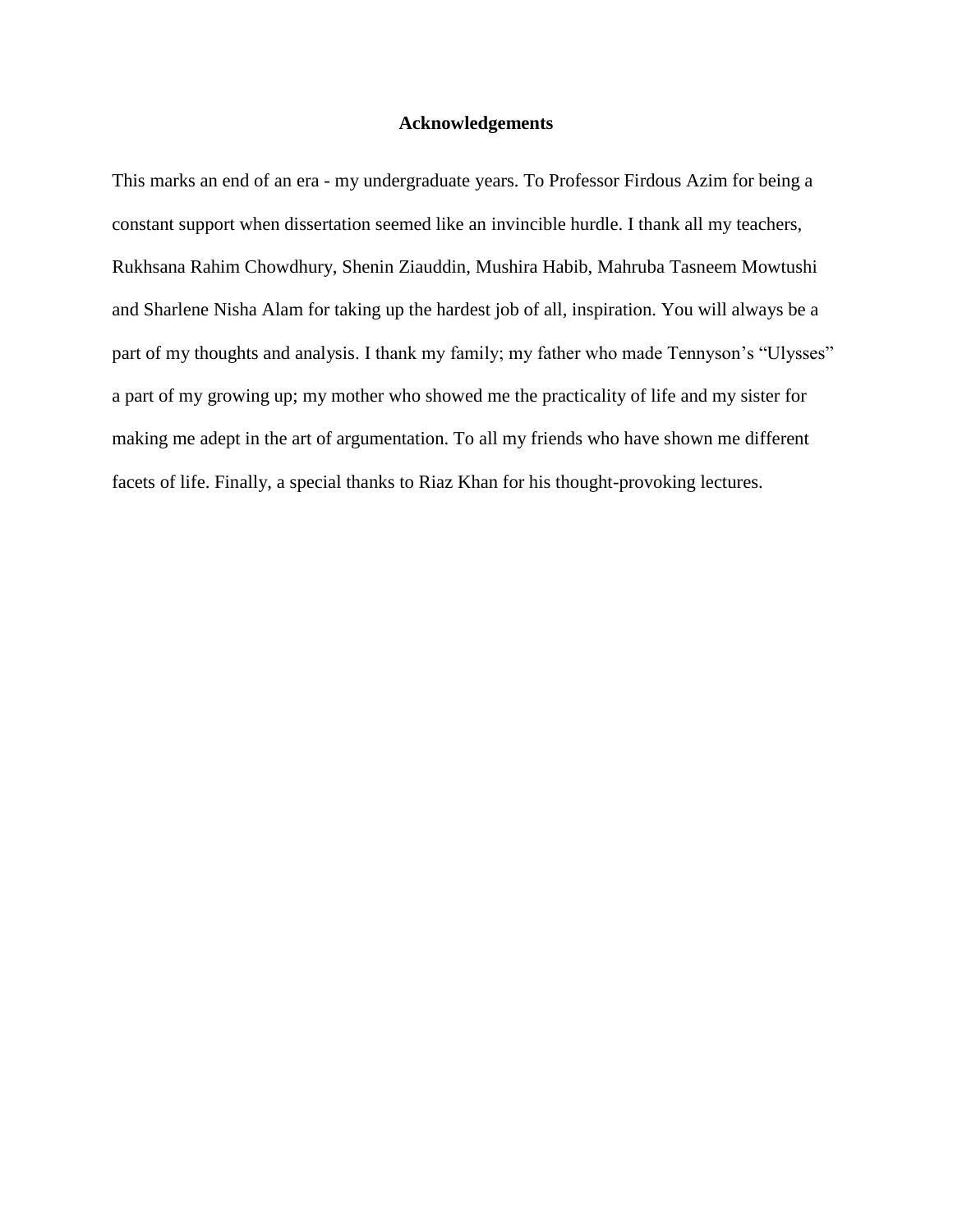# **Contents**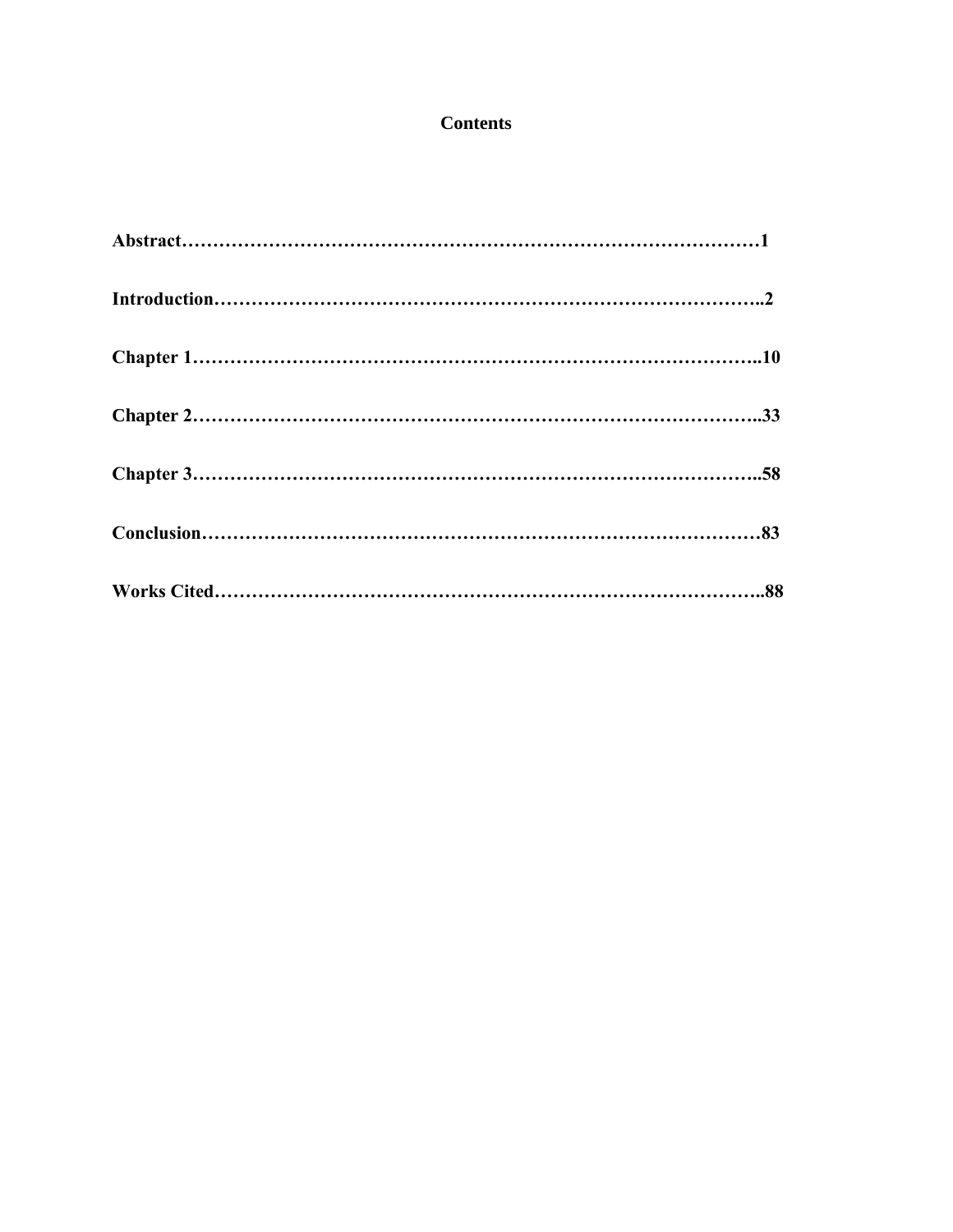#### **Abstract**

This is an attempt to decode the change in meanings in adaptations of Ulysses over the ages. The basis is set on the theory of myth provided by Roland Barthes. There are additional concepts that aid the argumentation as well. Mostly it will try to trace links and breakages that herald the beginning and ending of an era. As such, ideals left by the concepts of the Hellenic, the Victorian and the Modern are addressed in the dissertation through the texts by Homer, Tennyson and Joyce on Ulysses. This is done in three correlated chapters that formulate and modulate the formation of meanings in literary depictions. Although Eurocentric in outlook, the dissertation tries to see where these meanings have coalesced and digressed. While it will begin with particular features of the primary texts, the conclusion is about the style and structure of the narrative and how that has meant more to the meaning of the text with the passage of time. Thus this is an effort to find a cohesive linearity among ages that connect writers of different epochs.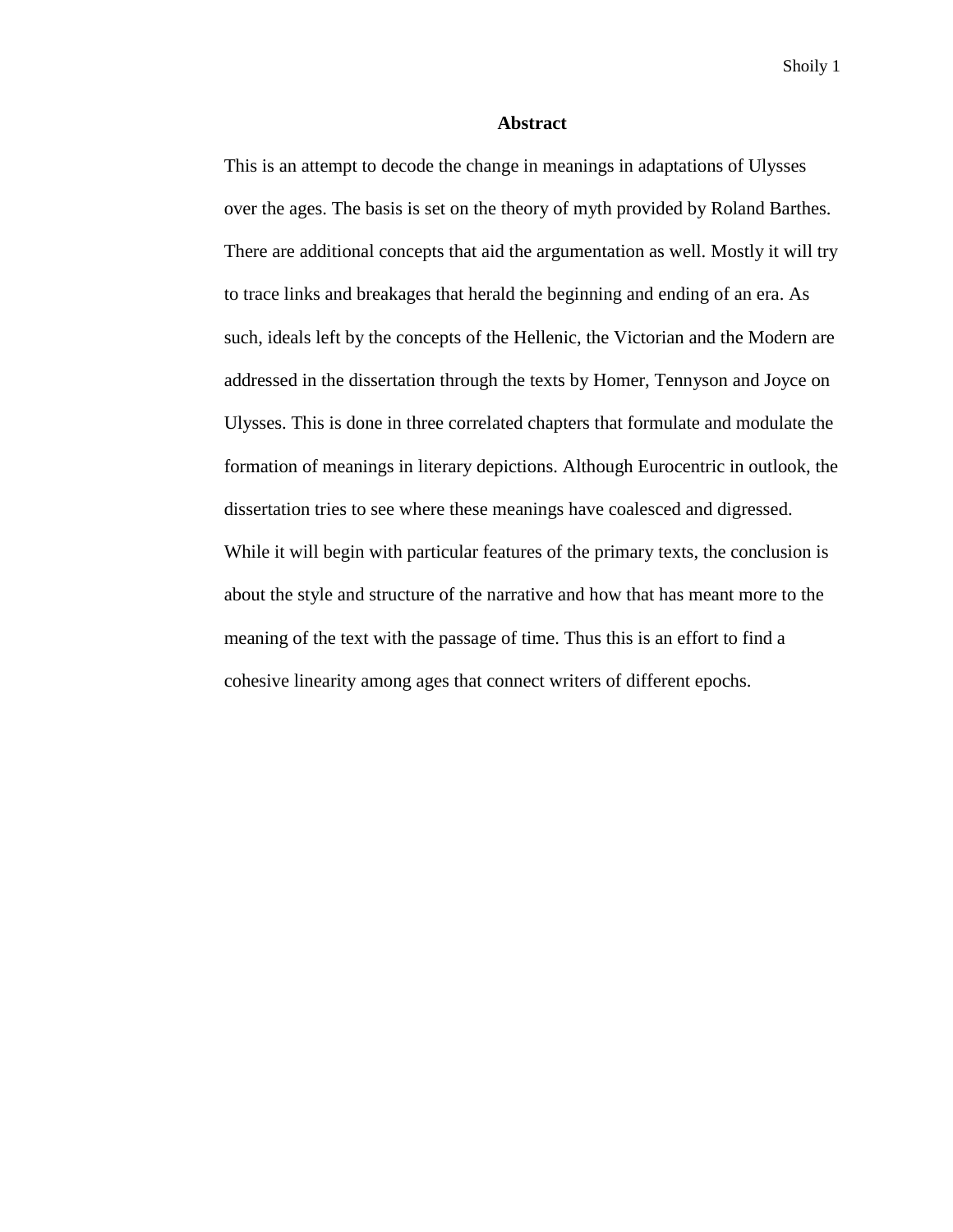#### **INTRODUCTION**

The myth of Ulysses has been narrated through the ages. It is pregnant with meaning and value formation within the literary realm. As such when looking at its significance certain factors need to be considered. Not only is every work a reflection of the individual mind of the writer, it also incorporates contemporary factors and shows visions for the future. A book, a novel or a narration loses contact with its author after being published. Thus leading postmodernist thinkers, such as Foucault or Barthes have famously proclaimed the death of the author. The book, or the literary work of art, becomes a sentient being in its fullest ramifications. As such, the periodisation refers to literature and its transitions are blurred with the passage of time. When Romanticism, Modernism and such significant ways of thoughts are referred to, there is an inherent pattern that makes them similar, even while their differences are traced to the periods through the space they occupy in time. Questions concerning the stylistic, structural and thematic approaches have changed over time but what remains intractable is the cause and effect relationship which makes each epoch interdependent while being equally conflictual.

Thus Modernism, as a recent phenomenon in human history, is more problematical. In nature, it emphasizes more on art itself through its propensity to look at structural aspects of writing, without any outward or circumstantial reference in the narrative. This means that narration of psychological changes or projection of inner cognizance on the surroundings is given more priority than simply describing a situation by its external issues. This is where the myth of Ulysses is by far the most complex,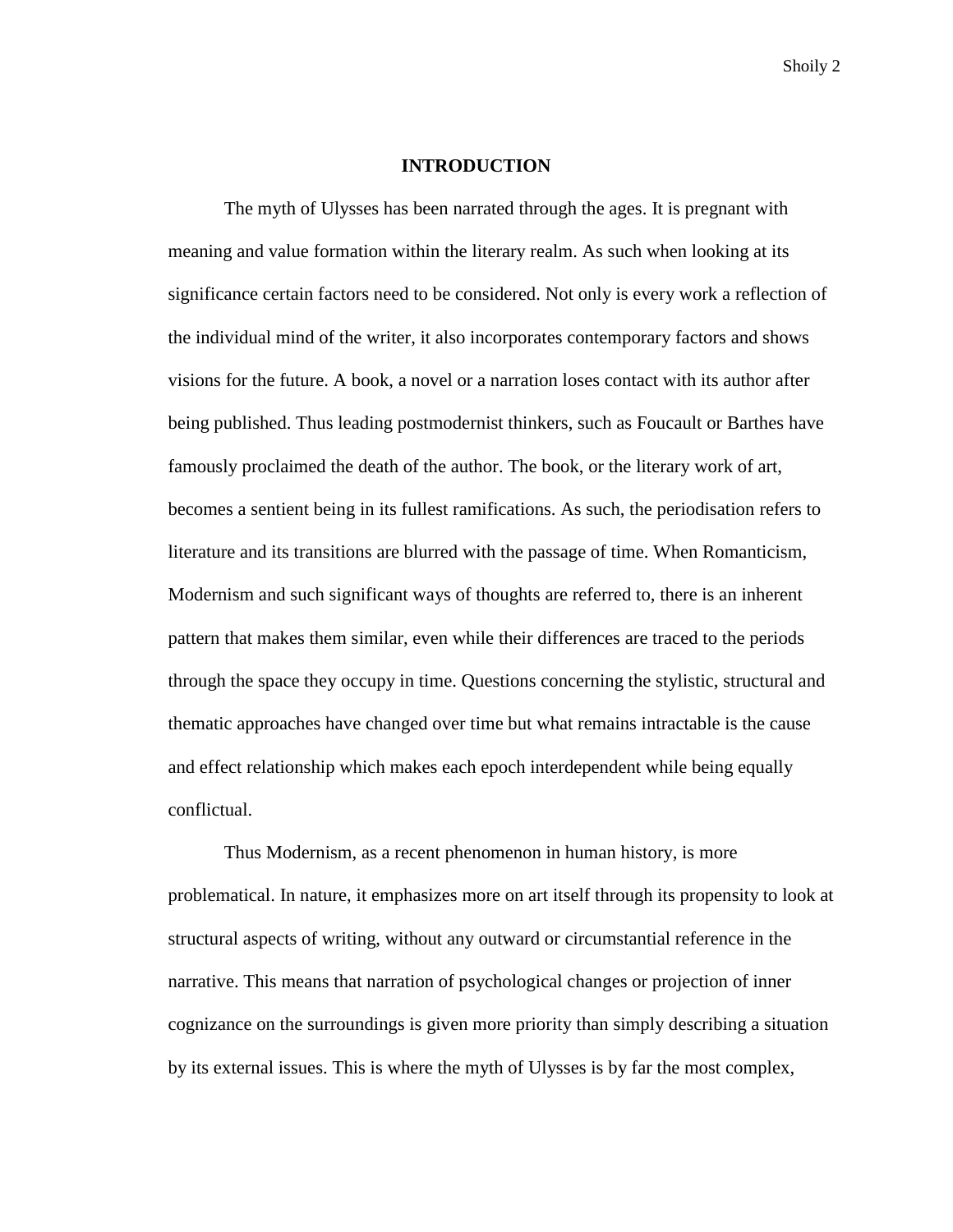where the idea of periodisation itself is questioned. The neat compartments of time periods give way to a more doubtful retraction where uncertainty is more pronounced than the need for resolution. Transition and its importance as a phenomenon become much more poignant than the shift in ways of thinking.

Therefore it becomes useful to look at the transitional spaces, rather than classify literary texts firmly into genres and periods. Uncertainty in outlining the timeline and continuity of the transitional phase might be the core feature of modernism. What has to be captured, as such, is the "the art that makes life…the structure that lies beyond time, history, character and visible reality" (Bradbury 25*)*. This, then, is the central motto that drives the modern mindset; an arbitrary disregard of surroundings and complete devotion to form that belies mere conformity. The question that arises then is whether modernism is completely devoid of any relation to prior eras. Thus a thorough look into the characteristics of the Victorian era, the immediate phase before modernism, might shed some light on the advent of modernism as a shifting away from preset notions. Moreover, as this thesis is going to be more grounded on the modern Ulysses, thereby modernism as an event, it is only salient to give a brief understanding of how modernism differs and links it to other literary breakthroughs.

Many critics have seen modernism "as a form of late bourgeois astheticism" (23, Bradbury, *Modernism)*. This means that it is still a literary reflection of reality in an avant-garde manner. Also, the need to sever ties with former notions is something that is handed down from earlier times, mostly the Romantic notions which the modern so abhors. The only difference that remains is stylistic; but the need to get away from what has been going on is not new in the literary realm. There is a pattern that somehow links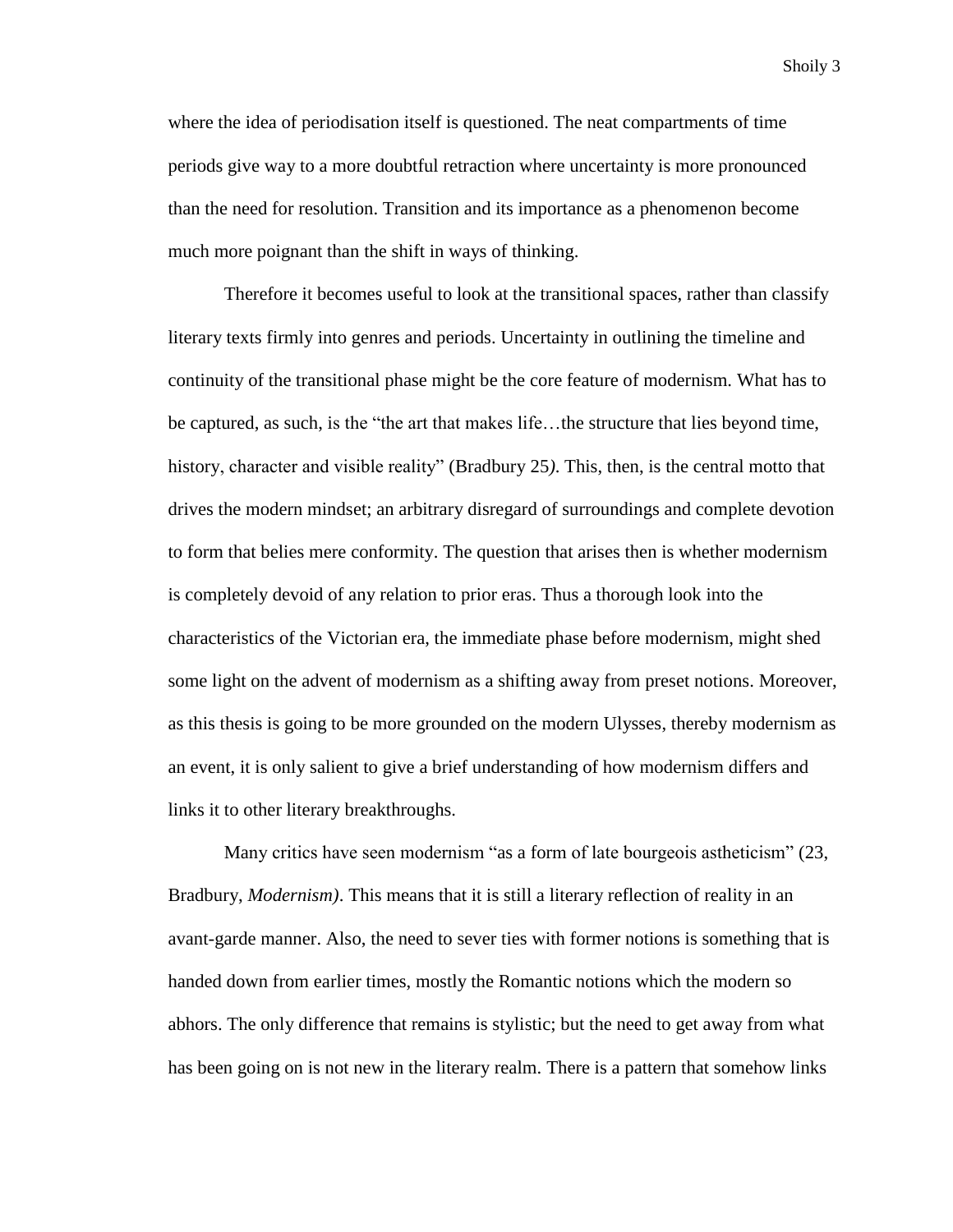Modernism to prior thought processes even while it tries to completely abandon its past in order to embrace a more objective present. The best example of this can be found in recurrence of a single figure and its implication in the totality of English fiction as formed in the characterization of Ulysses through the ages. The recurrence of the same character in different settings leads to the examination of the deep significance this myth has carried through the ages. Ulysses, therefore, forms the nucleus of many interests for literateurs. This thesis will be an attempt to decode this bond that at some level binds gaps between ages through production of diverse meanings. A look into the inception of Ulysses as a character, therefore, is paramount at this point.

Ulysses as a figure of representation has been moulded into different shapes through the ages. He was the epitome of inspiration in the Homeric era  $(7<sup>th</sup> - 8<sup>th</sup>$  century B.C) ; an encapsulation of meaningful and valorous quests in the Victorian age as shown in the poem by Lord Alfred Tennyson (1842); and finally an embodiment of a fragmented and multi-faceted conscience as depicted by James Joyce (1922). Thus, the predominance of the character of Ulysses in exemplary literary works deserves a thorough observation. What is striking in the earlier portrayals is that Ulysses is shown as a courageous soldier and an unquenchable adventurer. The depiction changes in Joyce where he becomes an ordinary and moribund Leopold Bloom. It is, as though, literature has lost its need to sketch grand and inspirational pictures that go far beyond reality. Thus, the modern Ulysses is shown as caught in trivialities of daily life and is represented as a cuckold. The modernist outlook also comes into play where it is not merely an epic or a poetic retelling; rather it is a mixture of multiple and confusing narrative styles. The challenges that the so-called hero of the novel faces is extended to the challenges of the writer, as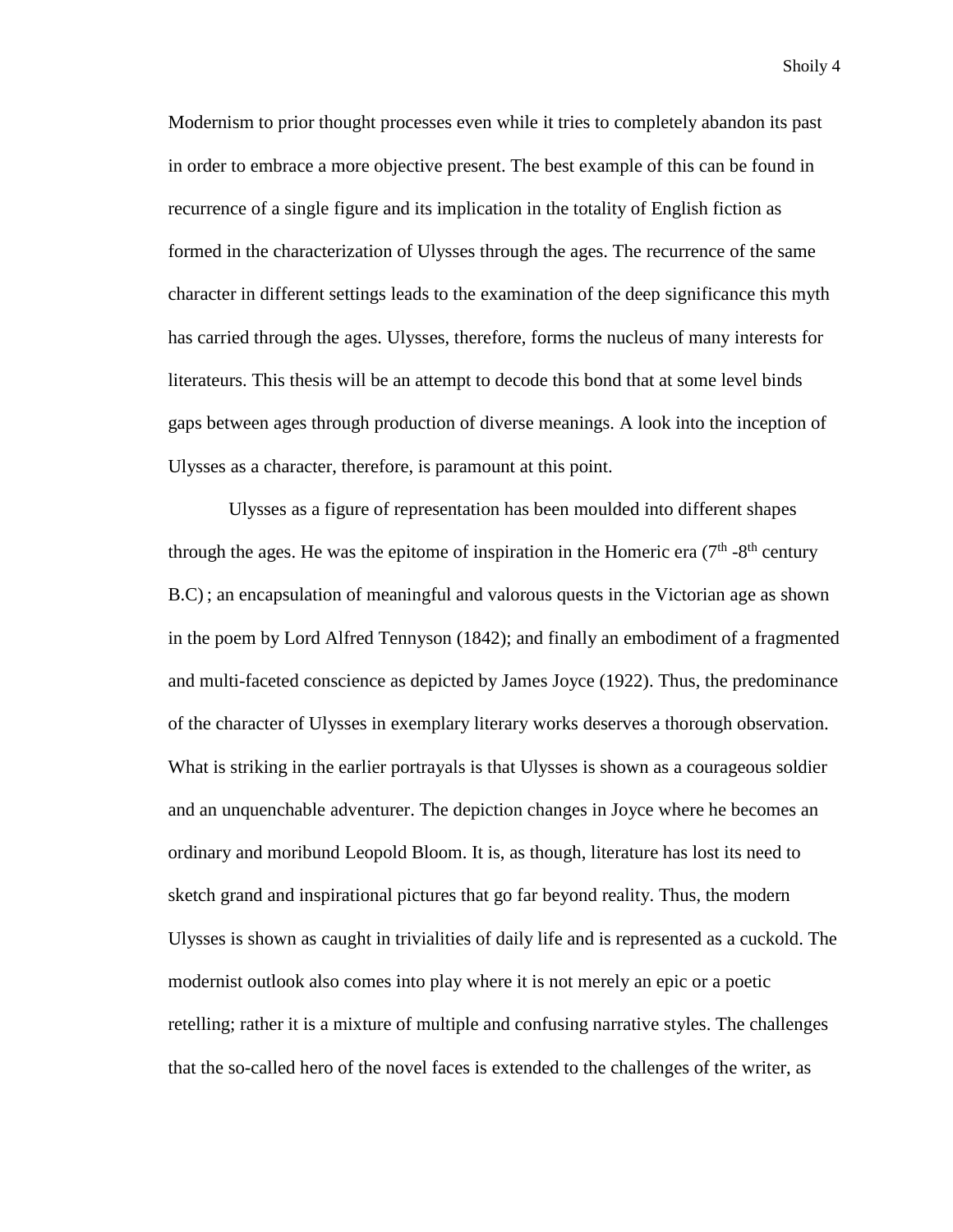the narration encompasses but never settles on a particular style of writing. This difficulty is further imposed on the reader as s/he struggles to decipher the internal and external cogitations of characters from the multiplicity of modes in the structures of writing. To all of this is added the fact that the protagonist becomes an anti-hero or an inversion of the 'original' Ulysses. Bloom is contrary to Ulysses and yet similar in the sense that both preside over the same continuum of principles, only from opposite ends. While the latter is a warrior undaunted, heroic, confident and adventurous, the former is a citizen who remains cowardly, unsure of his standing in society and one who constantly escapes into an imaginary world in order to seek solace and find a shelter away from morbid reality. There might be, as such, a connection drawn between the citizen and the soldier relationship in correlation to the state as a larger apparatus by further relating it to the "Father and the Son idea. The Son striving to be atoned with the Father." (Joyce 22) Thus a close examination of the relationships between Ulysses-Telemachus and Bloom-Stephen is required in the depictions drawn by Homer, Tennyson and Joyce respectively.

Furthermore when it comes to depictions of a nation or a national imaginary, the figure of the woman plays a great role, and the depictions of the circumstances a woman faces in society become very important. Therefore the roles and portrayals of Molly Bloom and Penelope are equally significant. The former narrations give almost no voice to Penelope where she remains merely an impediment or someone who constantly and tediously needs to be looked after as is aptly surmised in the line: "Match'd with an aged wife, I mete and dole" (Tennyson 1.3). On the other hand not only is there a full last chapter capturing Molly Bloom and her thoughts, there are bits and pieces of her character discussed by Dubliners throughout the story. She is seen as "Madam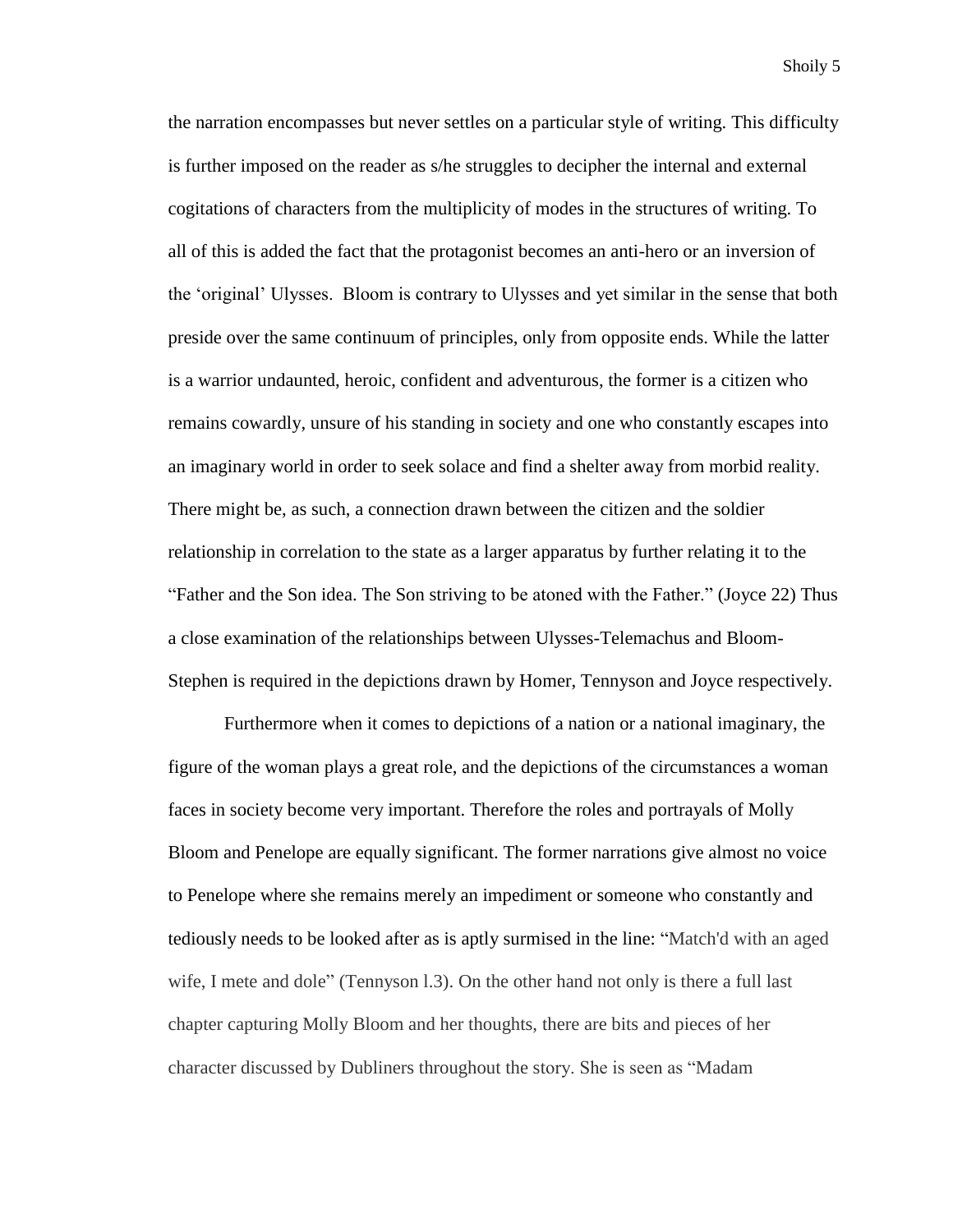Bloom…The vocal muse. Dublin's prime favourite" (Joyce 129). Furthermore her monologue as narrated in the concluding chapter is in a constant flow with no punctuation other than the capitalization of 'I's and the division into paragraphs marking intrusion and transition of thoughts. While her thoughts are subject to the occurrences of the delineated day, it is hardly influenced by any human interactions. She seems alive to her surroundings which can be seen in the reactions to the sound of the train. Mostly her mind seems to be consumed by thoughts of Bloom. The soliloquy contains anecdotes of her many lovers and dwells on her ideas of sensuality. Hence, she seems to be a character unlike any other in her life. Her discrepancies from the societal norms are not something that makes her feel guilty or unsure about herself. She is pretty aware of the other sex as well. Thus as an extension to the nation as a whole, Molly is more independent and decided than the previous Penelopes who were completely subject to the whims, perspectives, heroics and representations of their male counterpart. This does not mean that males deciding for the nation are completely eradicated; rather it means that human frailties are not hidden under false heroics. These shortcomings need to be sorted before a nation like Molly can come to terms with her ordinary husband or citizen Bloom and say "yes I said yes I will Yes" (Joyce 653*).* Therefore the marital relations symbolize the relation of the state with the citizen. Unlike former times, a modern state has already been under the domination of many lovers, that is to say, colonizers. Thus its modulations to the present inexperienced citizens like Bloom remain uncertain yet in juxtaposed cohabitation with the nation where Molly becomes the symbol for the nation and Bloom, the frail and lost citizen.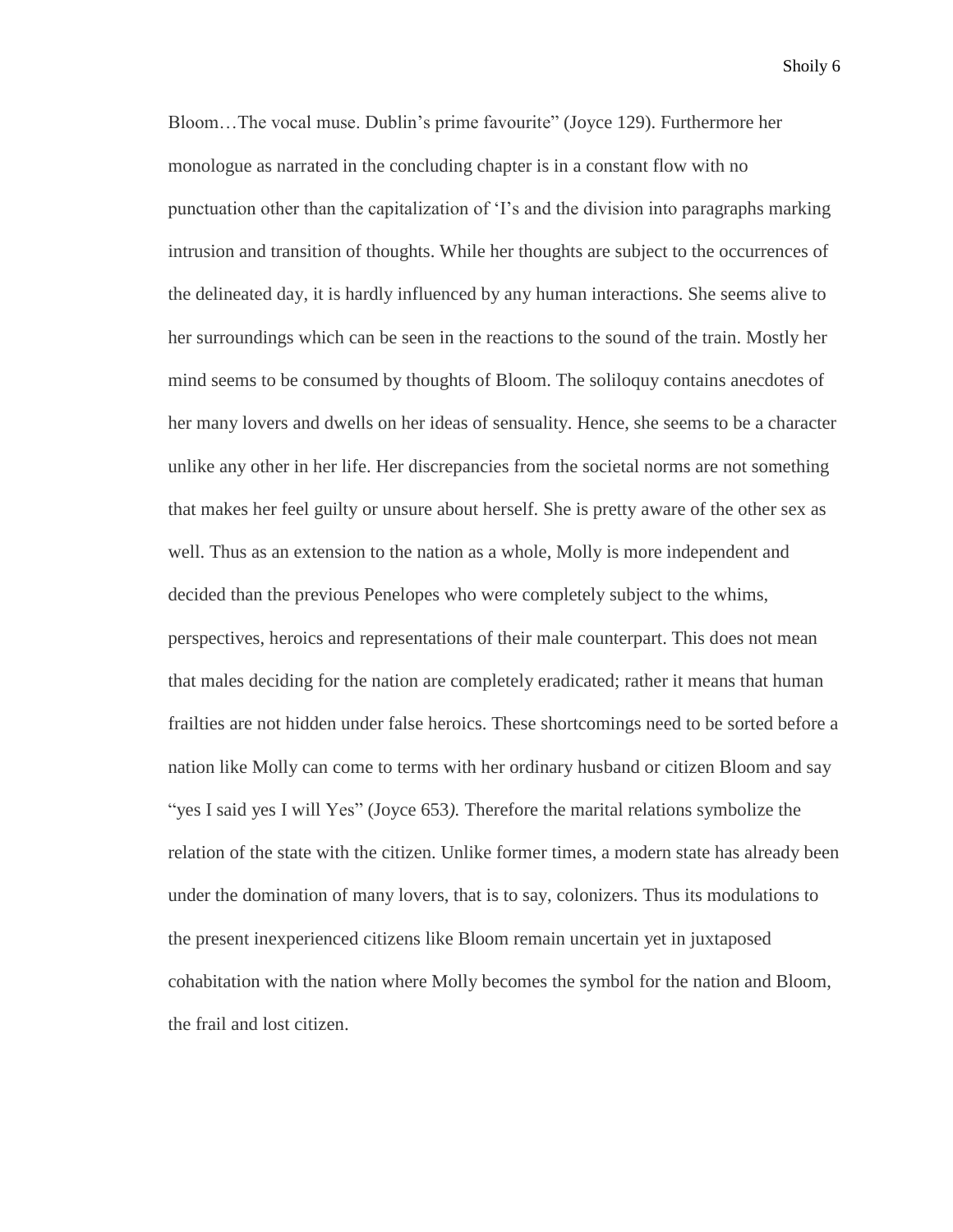The aforementioned argument, therefore, can be linked with the Father-Son perspective where history and simultaneously posterity is yet to be established due to the brutal and imperial background. Unlike the context of England and Greece, Ireland is "a servant of two masters…an English and an Italian" (Joyce 24*).* Therefore, where the Ulysses of Homer and Tennyson are free to fight with gods, conquer and colonize everything that comes in their path and justify it by drinking "Life to the lees" (Tennyson l.7), Bloom or Stephen remains within the boundaries of Dublin trying to find a suitable parentage and heir to their fragmented psyches.

All these construe a formation of myth in the manner described by Roland Barthes in his essay "Myth Today". Homer's Ulysses  $(7<sup>th</sup>-8<sup>th</sup>$  century B.C) is a figure endowed with heroic qualities. He is the carrier of meanings that proliferate in the later writings. The character shifts as an open-ended entity that can be altered to represent many contexts and which yield a different meaning in each recreation or adaptation. Through the generations, Ulysses has somehow developed into a site of inspiration. A sign that defies any singular view of any particular timeline is what this character embodies. Thus he is the epitome of humankind in its finest moments in Homer; a plea to bask in the glory of manliness and human life in Tennyson; a representation of true frailties in Joyce. It sketches, as such, a graph for the human psyche in an evolutionary manner. It starts with a belief in superiority of the human race, develops into a refined understanding of the struggles humans have to undergo in order to survive leading to an existential quandary where advanced knowledge only makes human beings an insignificant part of the greater cosmos.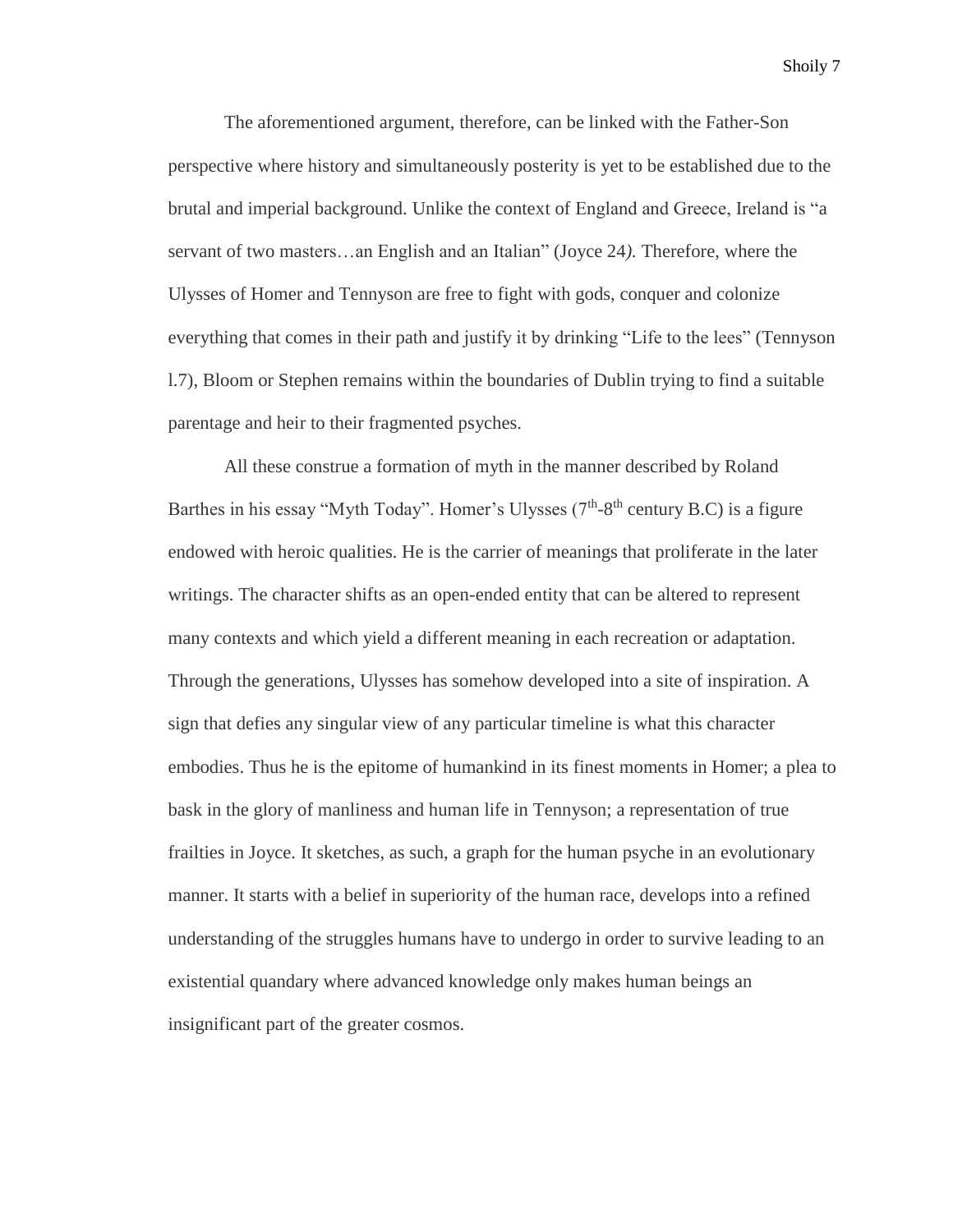The paper, as such, is an investigation of these subtle developments in ways that the human psyche is perceived and delineated. Although it is mainly concerned with Western literary transitions, its main aim is to find whether these are simply confined to the thoughts of the writer or are a part of the greater context. This will be done in three correlated chapters. The first will deal with the focus on the father-son relation where posterity and origin has always been a matter of great interest in all the adaptations of Ulysses. The second will analyze the representation of women as a part and parcel of the condition of the nation. Thus Penelope and as a later manifestation Molly are the main concentration of the second chapter. Finally the third chapter is an amalgamation of the former two chapters leading up to the argument of Myth formation as described by Roland Barthes. Each chapter will have scholarly articles to support its arguments. Also the dissertation will end with a reference to Nietzsche and his thoughts on tragedy. The whole concern of a homogenous national identity is seen through Ulysses in all the adaptations and how the constant reiterations emphasize the need to establish Ulysses as a figure of far-sighted and all-encompassing import.

Finally, it is important to note that the oscillation between regimentation of thoughts and a desire to voice spontaneous emotions has been constant throughout literary history. The paper is an attempt to examine this quagmire human disposition finds itself in. What is of central interest to this dissertation, as such, is whether at the end of all the discussions regarding characterizations, narrations and depictions, there remains something primordially human; something that in spite of situational complexities and far-fetched imaginations still is a part of the commonest of human circumstances. As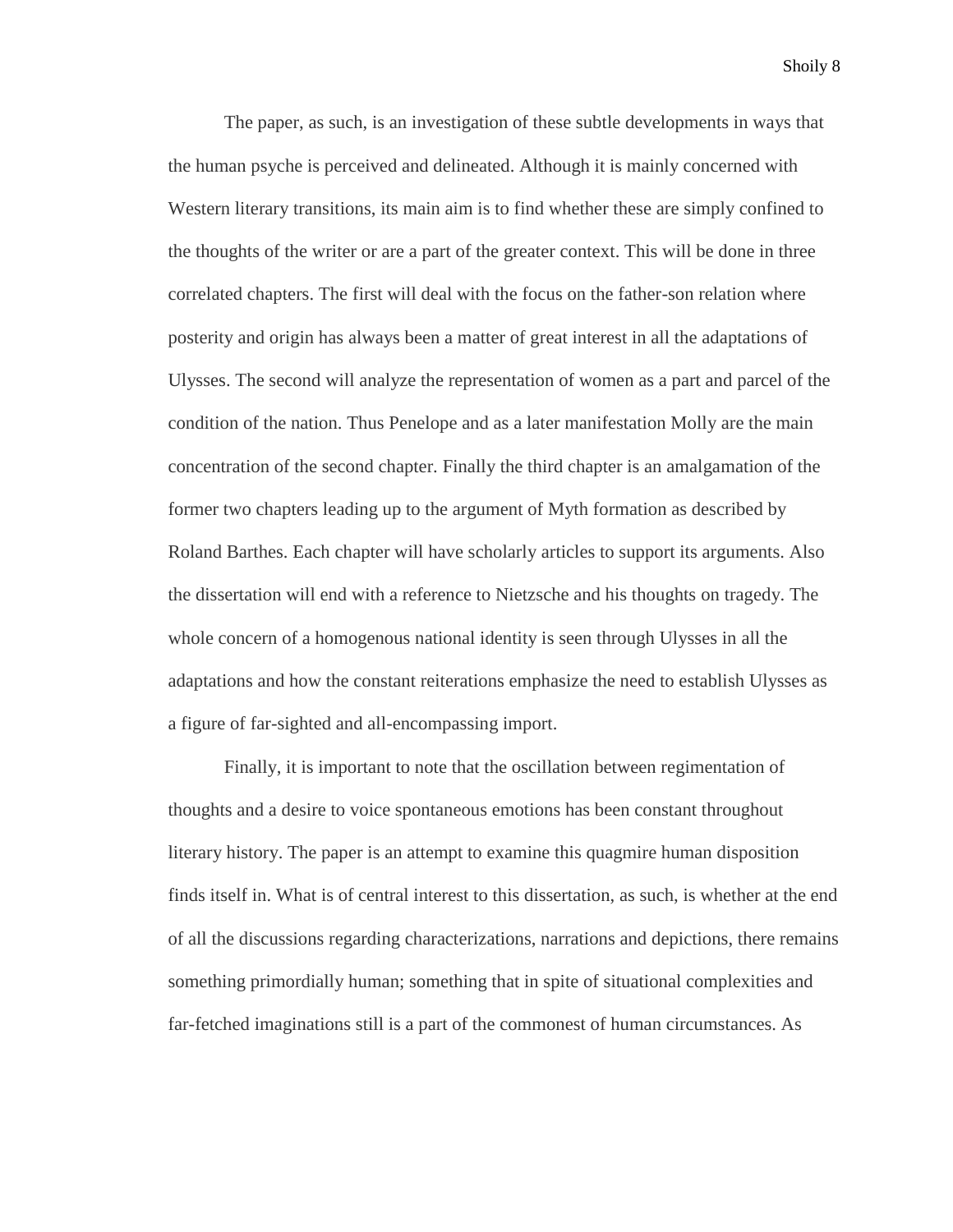literature is not only about the artistic ingenuity of the author, its innermost influence lies in an effect on readership which can be seen in giving birth to meanings in daily life.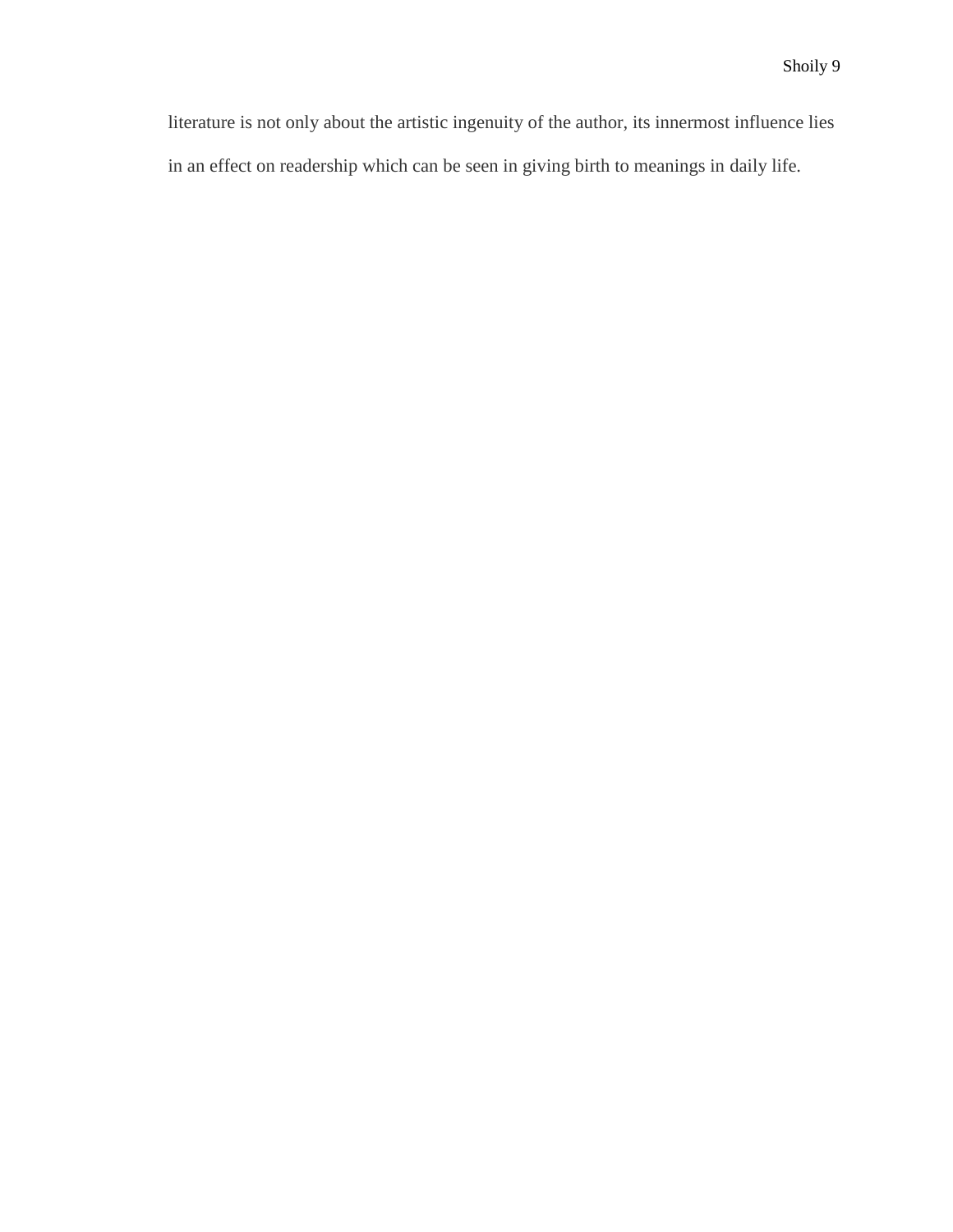### **Chapter 1**

#### **Father and Son: Historicity and Posterity**

"All are architects of Fate,

Working in these walls of Time;"- (Henry Wadsworth, "The Builders")

With the ebbing away of an era, the pathway for another tide of distinctive viewpoints emerges. This leaves an interim that soaks in discrepancies of the previous mindset coupled with the need to allow a new sort of thinking process. Here, then, time becomes the abstraction as the invisible hand guiding and deciding, inherent and impervious as the limitless sea. The aforementioned lines, written in the late  $19<sup>th</sup>$  century, suggest the futility of time as a carrier and maker of ideas and notions. This growing sense of human mind as insignificant to barriers of time length later gives rise to angst embodied in Modernism from Victorian. It only goes to show the innate superiority humans could never take leave of. With advanced understanding came the need to make one unique to a point where a self becomes incoherent to the surroundings. In this sense, Modernism becomes the belligerent son of Victorian, denying any ties to its predecessor and embracing an inclusive attitude that moves away from its immediate surroundings.

This inclusiveness is captured in narration through the placing of relationships as the core of humans as beings. Especially in the relations between a father and son, there is, maybe, a sense of power; but that actually subscribes to the rules that govern a family or are in operation in the construction of the subjectivity of an individual. The patriarchal tones of this formulation are evident everywhere. It is, as though, the burden of the human civilization is on the shoulders of men as inheritors and ancestors. Women in this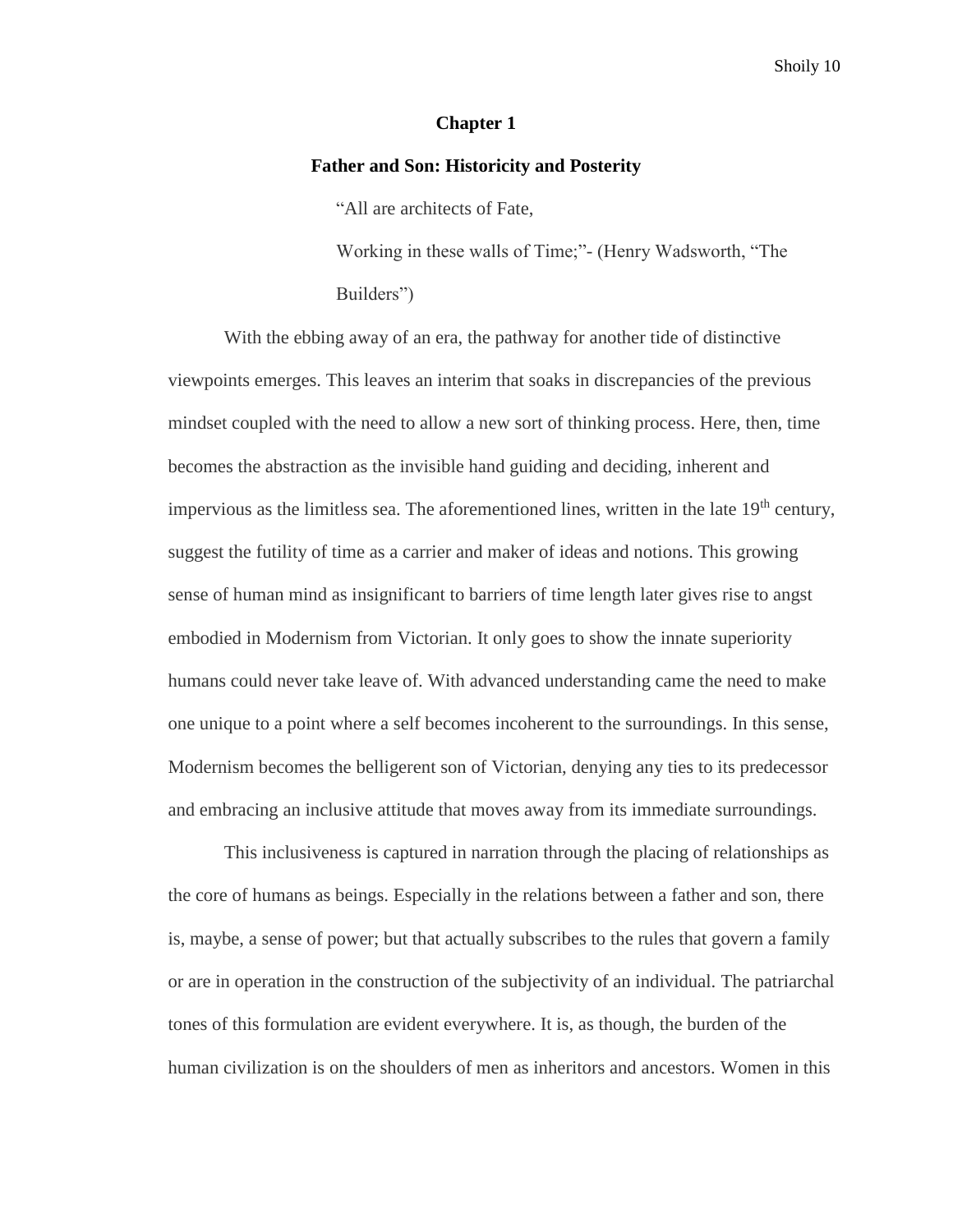formulation occupy the position of a corollary to the dominant male. From time immemorial this has been the situation and therefore this is the premise on which any argument within a narration is made to revolve around. This quandary will be discussed in the next chapter. As of now, the concern is mostly with describing the links between a male offspring and his male progenitor that are used to galvanize the plot.

Therefore, the aim of this chapter is to give an analysis of the father-son relationship in the three adaptations of the Ulysses myth by Homer, Alfred Tennyson and James Joyce. Other than the changes in outlook that came as a consequence of the difference in time period, its goal will be to analyze it through a Freudian lens and to show how each provides a symbolic depiction of the patriarchy. Thus the father-son relationship is also a platform to discuss the conceptual approach of the affinity between the past and present. As will be discussed, it is a completely abstract literary theme which becomes symbolic through application. It is abstract as there is no real or immediate impact on the narration rather the understanding paves a way for readers to place it in relation to the time sequence. This reading is an emblematic or symbolic comprehension. Thus Roland Barthes and his deliberations on semiotics as presented in the essay "Myth Today" will be of utmost importance, especially as we read the Modernist rendition by Joyce, as this is where the boundaries between different arenas of being are completely blurred.

The projection of reality through the literary can be seen as regimentation through the ages of styles and formats. Thus before Modernism there are many innovations in stylization such as the oral tradition in Homer and dramatic monologue in Alfred Tennyson. An explanation as to why these formulations are intermingled with the ideals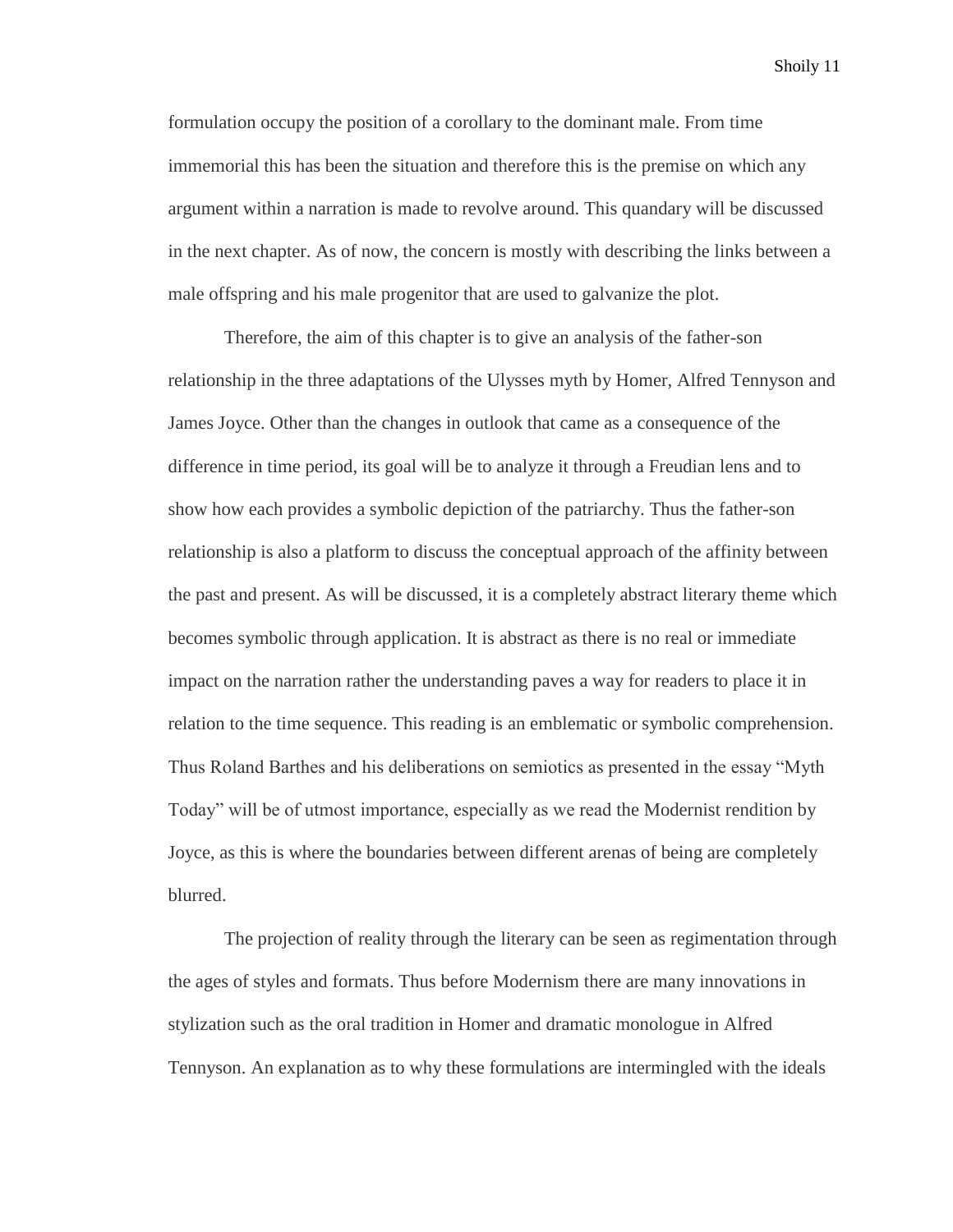of that era will also be an important aspect of the chapter. Furthermore, this chapter will also show how in modern times, literary devices are deployed to depict the fragmentation of the psyche and within that to reiterate patriarchal authority.

### The Classical Age

In Grecian times, the relation between Homer and his listeners, rather than readers, was established by word of mouth. The listeners and the readers were drawn together in a common polity, and world history has made clear the democratic nature of that civilization. Greeks also patronized the development of art and literature during those times. The oral tradition of passing on stories which are epic and profound in nature thus started in a pre-dominantly patriarchal society. Greek stories remain a part of the classical heritage, and cannot be simply abandoned as the expression of an archaic and outdated world view. Readers can still find meanings or associate symbols in these epics to their own contexts. Also the fact that narration is mostly oral makes it malleable to connotations when it becomes published as a translated piece. There will always be misgivings in translation and transformation from oral to written form; something that will not be discussed here but is worth mentioning. As such it can be a mixture of historical as well as literary anecdotes or a mixture of fiction and non-fiction. This oscillation between truth and imagination is what makes the Homeric Ulysses a part of later deliberations in epochs to come.

*The Odyssey* as a classic example of a Homeric epic illustrates all the facets relating to the myth. These epics reflect a film of belief in gods or an authority. Everything follows the will of higher powers and the pace is set by "The gods [who] in council sit, to call/ Ulysses from Calypso's thrall,/ And order their high pleasures thus:"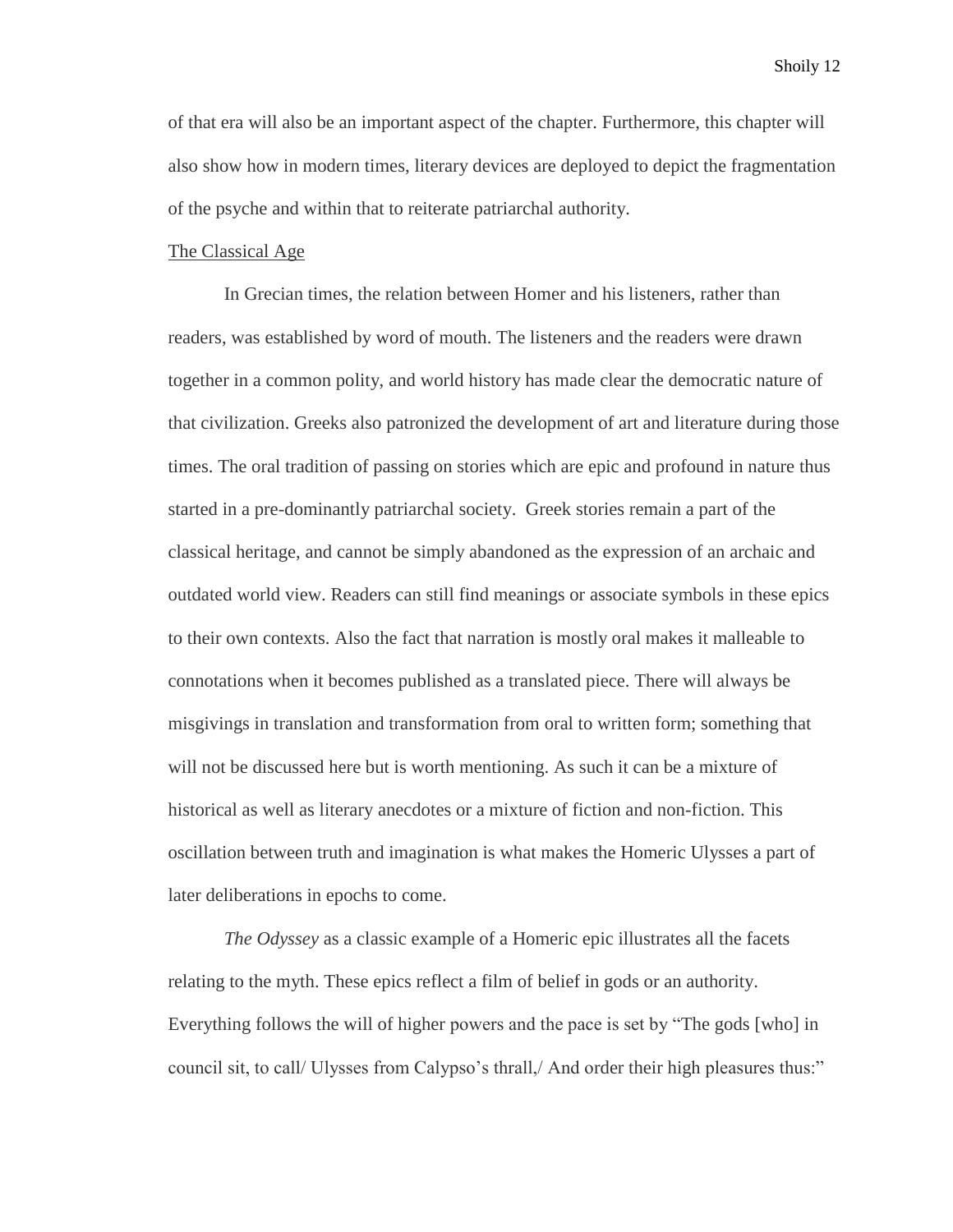(bk. 1 Homer Argument*).* The multiplicity of authorities shows the myriad thought processes that are allowed to flourish in this heterogeneous milieu. In turn it also lends an authenticity to the tale that seems to be the crux of the conflict within the epic: that is, the absence of the father leads to chaos.

While Penelope, the wife of the lost Ulysses, remains trapped in this chaos, her son Telemachus is "Griev'd much in mind; and in his heart begat/ All representment of his absent sire" as the wooers of Penelope ransack all of Ithaca (bk. 1 Homer ll.184-185*)*. With the gods watching over, what Telemachus lacks is the origin or more precisely the certainty and the confidence that comes along with the knowledge of the paternal origins. Thus, even when Telemachus is depicted as a strong, almost god-like person, his misgivings about his background make him susceptible to the wooers. This makes him say:

My mother certain says I am his son;

I know not, nor was ever simply known

By any child the sure truth of his sire. (bk.1 ll.-335-337)

His youth and abilities are, as such, burdened with the longing for a loving and worthy father who is a legend in his times. In order to live up to this fame Telemachus seems to have been made powerless by his father's absence as he is "new with life" (bk.4 l.143). There is a developing insistence throughout the epic to summon experience as the mould for youth and its ways. Without it, all Telemachus's youthful energy is not channeled into action and instead is steeped in anguish. Furthermore the vital dilemma is expressed by Penelope in the line: "Did he, it afraid/ To live and leave posterity his name" (bk. 4 ll.948-949).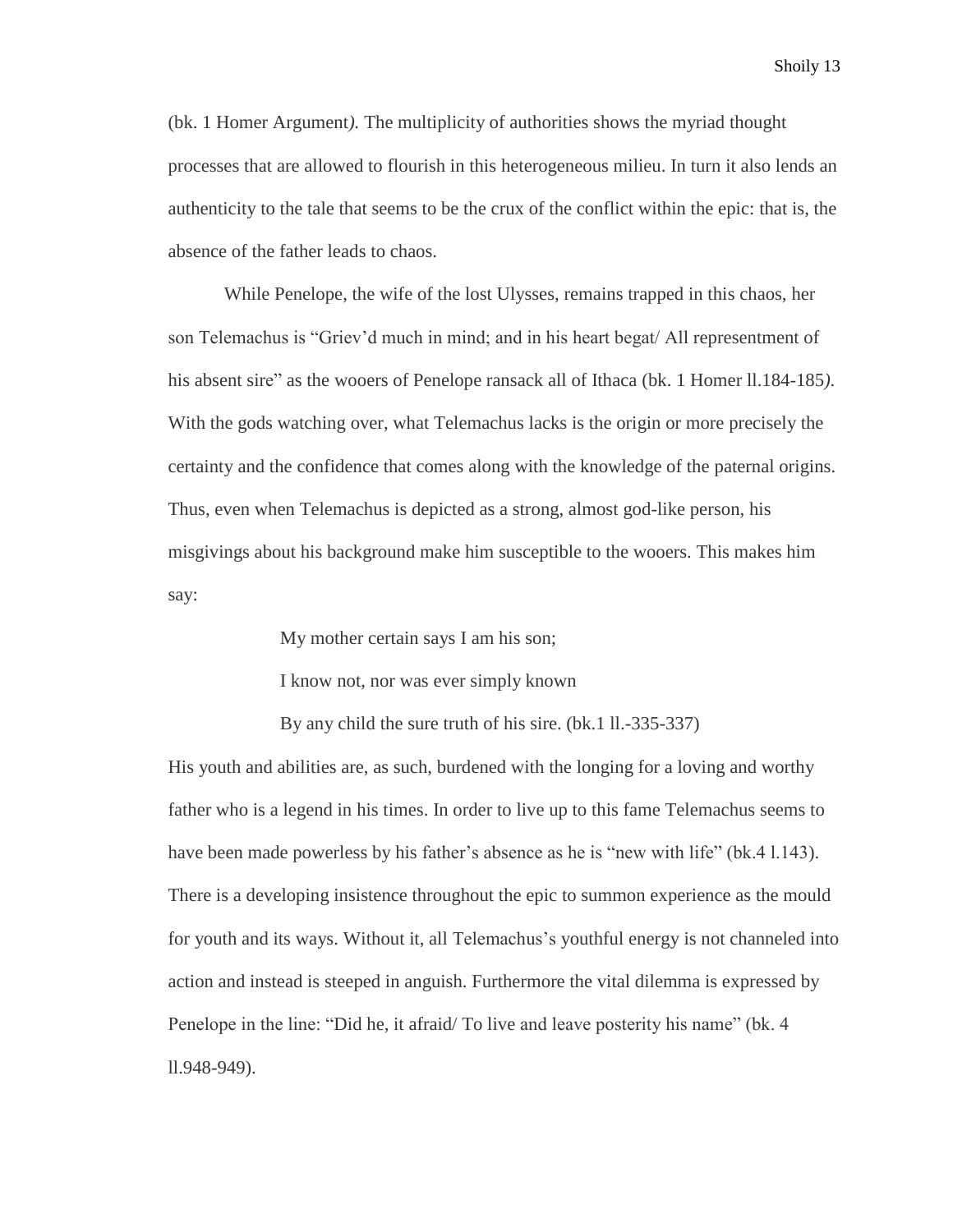It is, as though, to create positionality in time one has to be in permanent agreement with the past which guides present acts. Contrarily to Telemachus, Ulysses stands in the light of immense and adventurous experiences. Bearer of the spirit of human glory, Ulysses has "To bear all anguish…The war of men and the inhuman wave" (bk. 8 ll.-250-251). He is the sojourner who encapsulates man in his best form in wit, reason, courage or valor; Ulysses is shown to reign supreme. Everyone tries to follow in his footsteps as the producer of meaning that surpasses the mundane life and looks for depth of understanding even through foolhardy adventures. He is "…Ulysses Laertiades,/ The fear of all the world for policies" (bk.9 ll.-38-39). This confident self-assertion shows a complete and utter knowledge of his identity without the doubts or misgivings that impede action. He is, then, a part of the history that bolsters individual identity which serves to present a firmness of position and is an inspiration for posterity.

When viewed from a psychoanalytic vantage, on the other hand, Telemachus and his identity suffer from a very contemporary ambiguity; that of having a single parent while passing the crucial stage of adolescence. Moreover the parent is of the opposite sex where male identification is pretty much incapacitated. Thus it is Telemachus, the son, who seems to enact the role of the female counterpart than Penelope, his mother. He gives in to tears and expresses how he is "[f]alling", "ruinous" and "immartial" (bk.1 ll. 100 & 104). His anxiety is further aggravated, as Freud explains in one of his cases, "by being suppressed…to higher asexual aims" (84). He is led to believe that his desire to find his father is an honourable endeavour and serves to hide his altered and homosexual perversion for his father<sup>1</sup>. This is also because he shows signs of "inhibited development"

l

<sup>&</sup>lt;sup>1</sup> Here the use of the word perversion is in accordance to Freud and his findings on homosexuality and how he perceives it as such. Whether it was considered the same in the Homeric era will be questioned as we go along .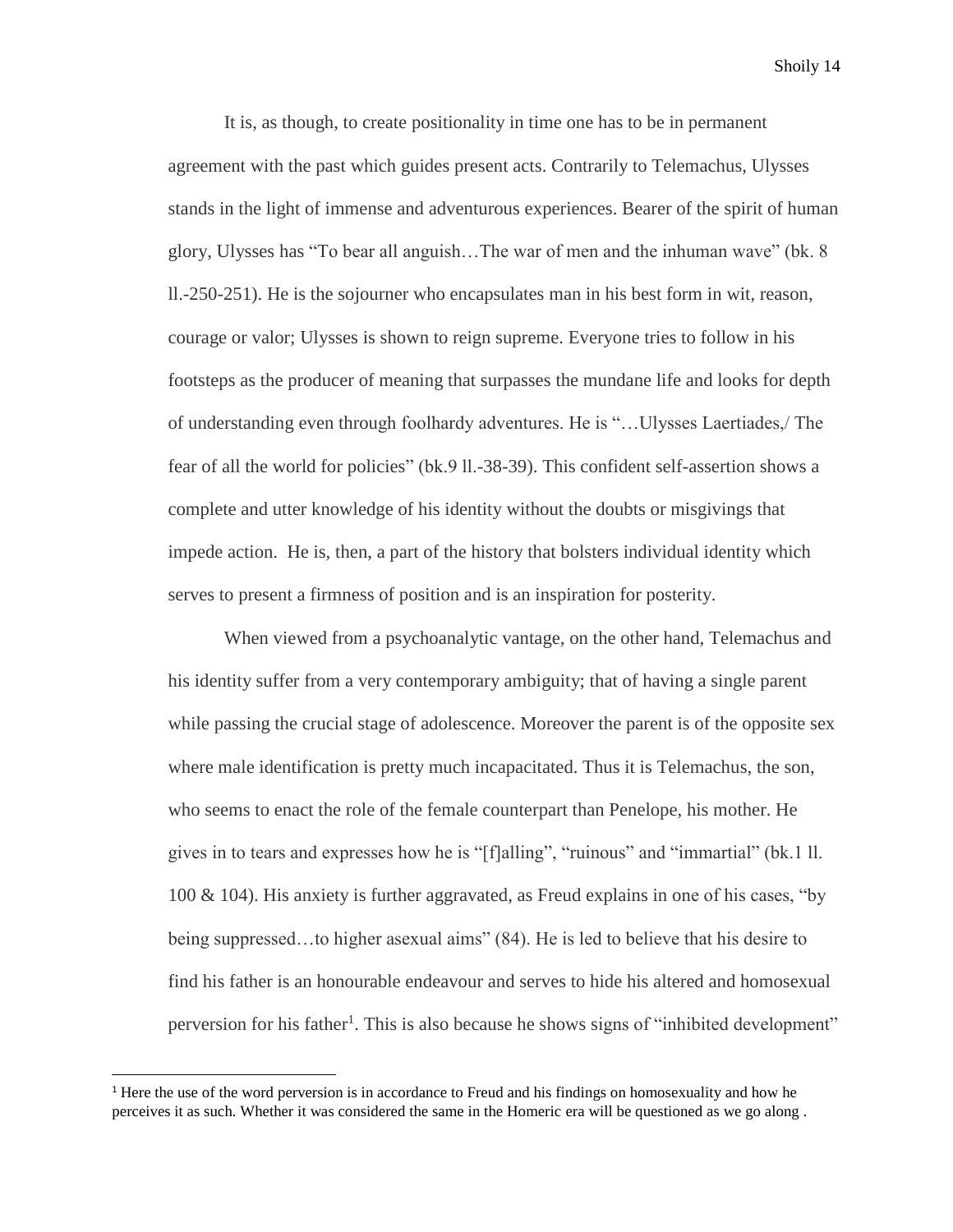(84) of his mind where, as he declares, he is "denied instant power of wreak" (bk.1 Homer l.131). He is, as such, an absolute specimen of repressed longings for a male dominance in his life.

This attraction is further exposed in later interactions between the father and the son. As has already been mentioned previously, Penelope considers the reason behind Telemachus and his voyage as a fear for posterity. This might be in correlation to his fears concerning impotency due to a lack of phallocentrism in his immediate surroundings. The relation between the father and the son, as such, is a medley of admiration, attraction and apprehension from afar. Ulysses is thus a mythical figure even to his own son: an embodiment of virile male power; qualities that the son can hardly find in himself. This is further emphasized by society, who even when Ulysses comes disguised as a beggar, exclaims: "Through his thin garment what a thigh he shows!" (bk.18 l. 105). Thus it is not a reflection of a crude patriarchy; rather it embodies a society where men are worshipped as figures of power and strength even among their own sex. A man who is well endowed with 'manly qualities, as can be said of Ulysses, becomes the object of general desire and the son remains a shadow of his father's accomplishments where all the wooers standing in substitution of his father aggravates his sense of impotency.

The son, as such, idealizes manliness; at times even more than the female counterpart. He is meant to be, as is mentioned throughout the epic, the "god-like" son made or perceived in the image of his father (bk.1 l. 183). The jealousy and reproach towards his mother as he thinks that she is closer to his father is not always quite evident, but can be perceived in lines like the following: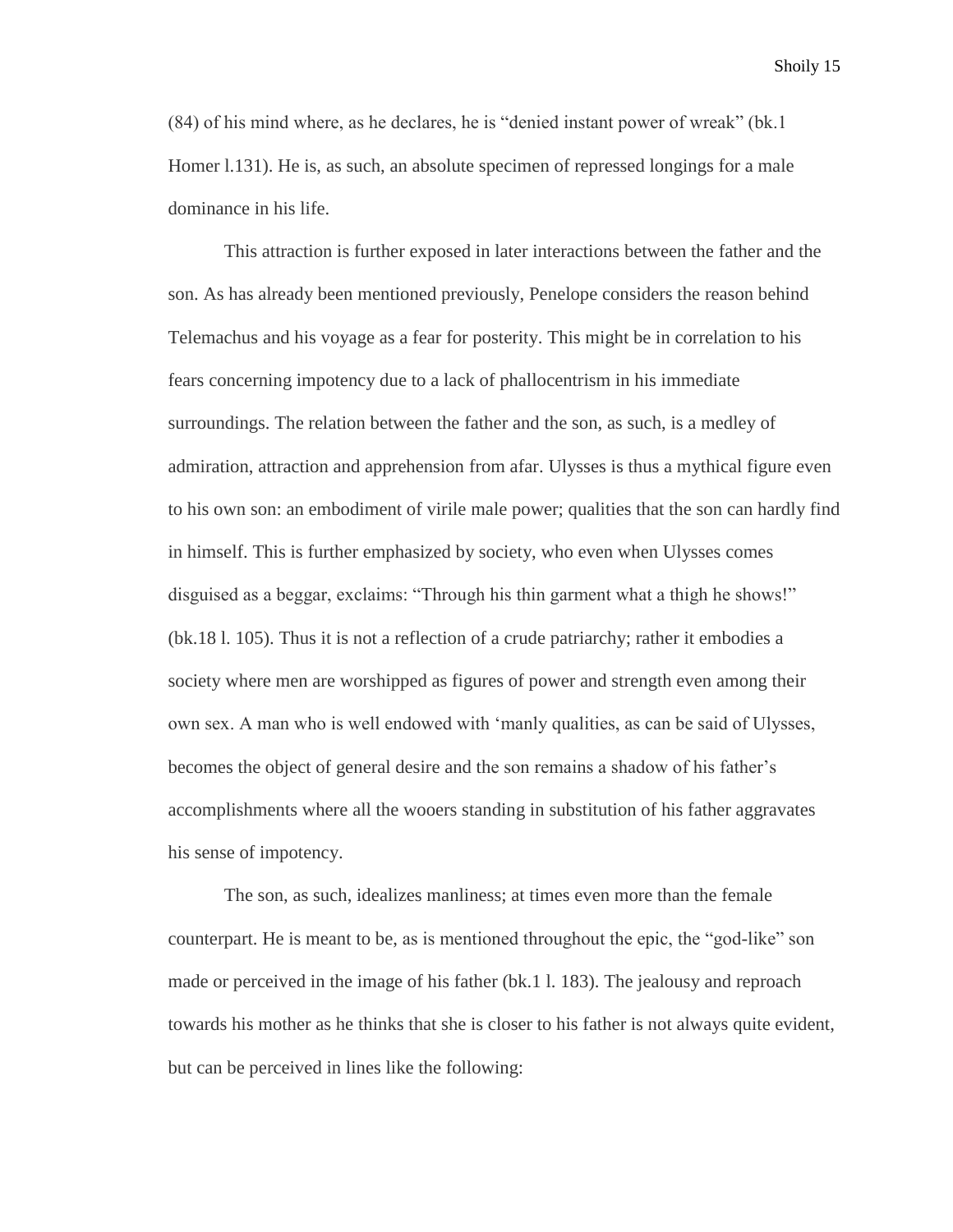Her son…blam'd her thus:

Mother, ungentle mother! Tyrannous

In this too curious modesty you show!

…

In infinite suff'rance he had spent apart.

No flint so hard is as a woman's heart. (bk.23 ll. 150-152, 158-159)

The "suff'rance" here might be a direct reference to his misery as well. He simply fails to understand Penelope and her need for distance whereas he himself did not quite recognize his father on his first appearance in Ithaca. As contended by Freud in his *Case Histories I 'Dora' and 'Little Hans'* (henceforth *Case Histories I)*: "There is something undeniably automatic about this method of defending oneself against a self-reproach by making the same reproach against someone else" (67). The statement above is, therefore, a dual identification of Telemachus with the woman as well as the man within himself. He is the bridge between his mother and his father; almost an androgynous amalgamation of them. At this point, Telemachus seems to have finally reconciled his self with the return of his father.

As such, by default, there is an effeminate fear on the part of posterity or youth to question what has been written or recorded in the past. There is a blind dependence on whatever tradition one is handed down; an absolutism that claims ascendance over any doubts. There can be two effects of such a position: bliss in complete ignorance and submission as a result. This has the effect of giving future generations strength of faith and belief. Telemachus becomes the subject that has been conquered: an obedient and god-like being. Such submission is a characteristic that can hardly be gleaned in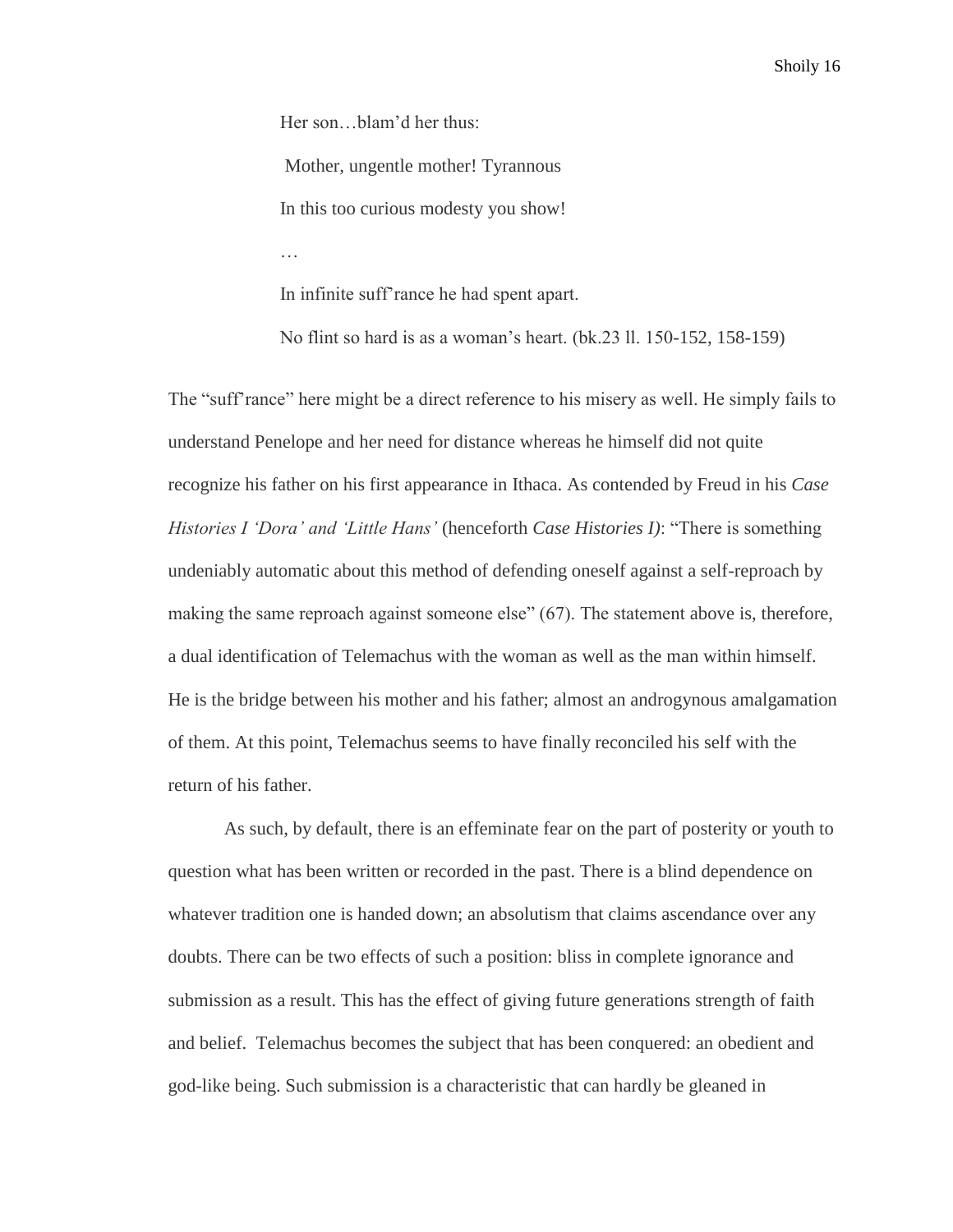contemporary times or the subsequent periods after the Homeric era. With the passage of time, human history has become murkier and uncertain and human beings have lost faith in the beliefs that have been handed down to them, but have gone on to create other and perhaps more artificial constrictions for themselves. As a result, questions have given way to more questions in a never-ending cycle, and with no resolution. Therefore the Ulysses myth, through the ages, shows the hero as lost in the maze of his own cogitations and songs of glory no longer accompany his many travels. Between Ulysses and Telemachus, the son's capacities are embodied in the lines: "Obscure, inglorious, death hath made his end, / And me, for glories to all griefs contend." (bk. 1 ll. 377-378).<sup>2</sup>

Here, then, the son strives to seek the glory that the father embodied. For him, the father becomes the body of signs, inspiring and directing at the same instant. His antagonism is largely spurred by the need to ascertain his identity through his father and mark his difference from the multiplicity of his mother's wooers. In this case the relation is direct and has no underlying innuendos. The son is seen as holding on to the vestiges of his patriarchal inheritance. The mother, here, as the object of desire by the multitude, jolts and to some extent mars the legend fostered by the image of his father. The son is passive in the presence of the father but active when he needs to bring him back to his rightful position in society. Furthermore "it is in his heart [he] begat/ All representment of an absent sire" where Telemachus, the character himself, is the one imagining what his father would have incurred on the wooers (bk.1 ll. 184-185).

Furthermore symbolically the formation of Ulysses as a myth is just starting with *The Odyssey.* It is still only the "language-object" or a lingual artifact (Barthes 115). He

l

<sup>2</sup> This is before he has come to terms with his identity. *The Odyssey* provides no other deliberation on Telemachus after he reunites his parents. It is always in relation to his father.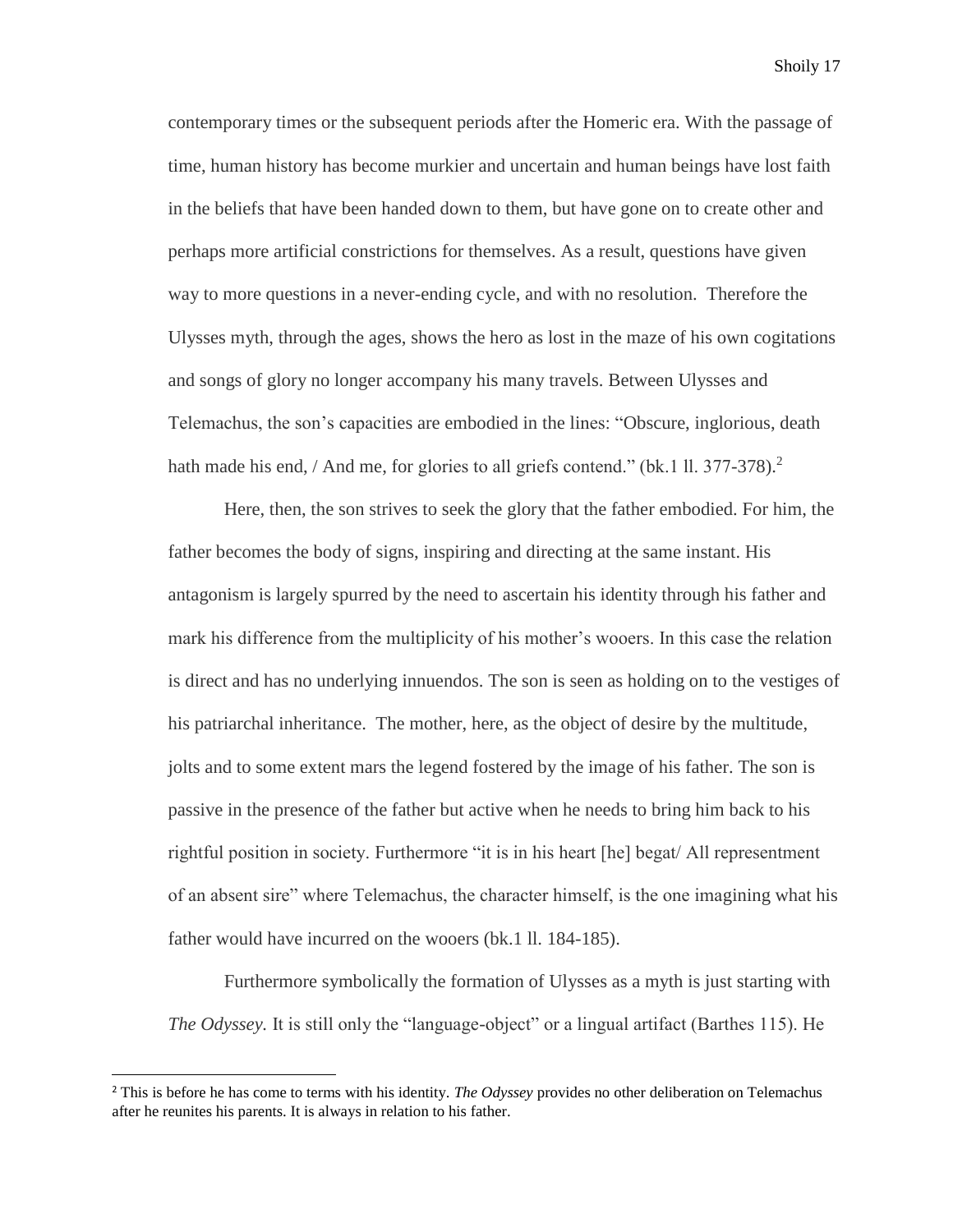is for the readers what he might be for the son; a space for inspirational recognition with the brute force exuded by an alpha male figure. What he symbolizes bolsters his identity, and such a figure never suffers from contradictions. Later the wholeness of such a figure may be made more contentious, as he now becomes a symbol of fragmented national identities. Ulysess remains "a concrete entity", even as his son can be seen to occupy the position of a lost citizen (Barthes 113). In this way Ulysses's sons cannot stand in as representations of societies where all is deemed to be right and in order. Society tries to bridge the past with present, the father with the son, and to resolve the inter-generational crisis. In other words, as viewed by Freud in *Case Histories I*, society is "the critical and moralizing factor [of] the super-ego" (Strachey 23), and the maintenance of continuity and harmony of life or at least its façade is the purpose that is served by it. This is something which will be modified soon after as narration will be gradually retracted within the psyche; a shift towards the id and ego from the super-ego.

The epic simply lays down the basis for what is to come later on through, in respect to this paper, Tennyson, Joyce and many more. Ulysses does not here signify a complexity in its meanings. He is "the signifier" or "the acoustic image" which is empty till associated with the "traditional Ulyssean qualities: Courage in action, wisdom in council, eloquence and tact in negotiation…" (Stanford 127) or "the signified"; in other words the concept (Barthes 113). Ulysses becomes a sign through reiteration in later generations "as the relation between concept and image" is moulded to reflect different ideologies in varying epochs (Barthes 113).

Ulysses as a Victorian text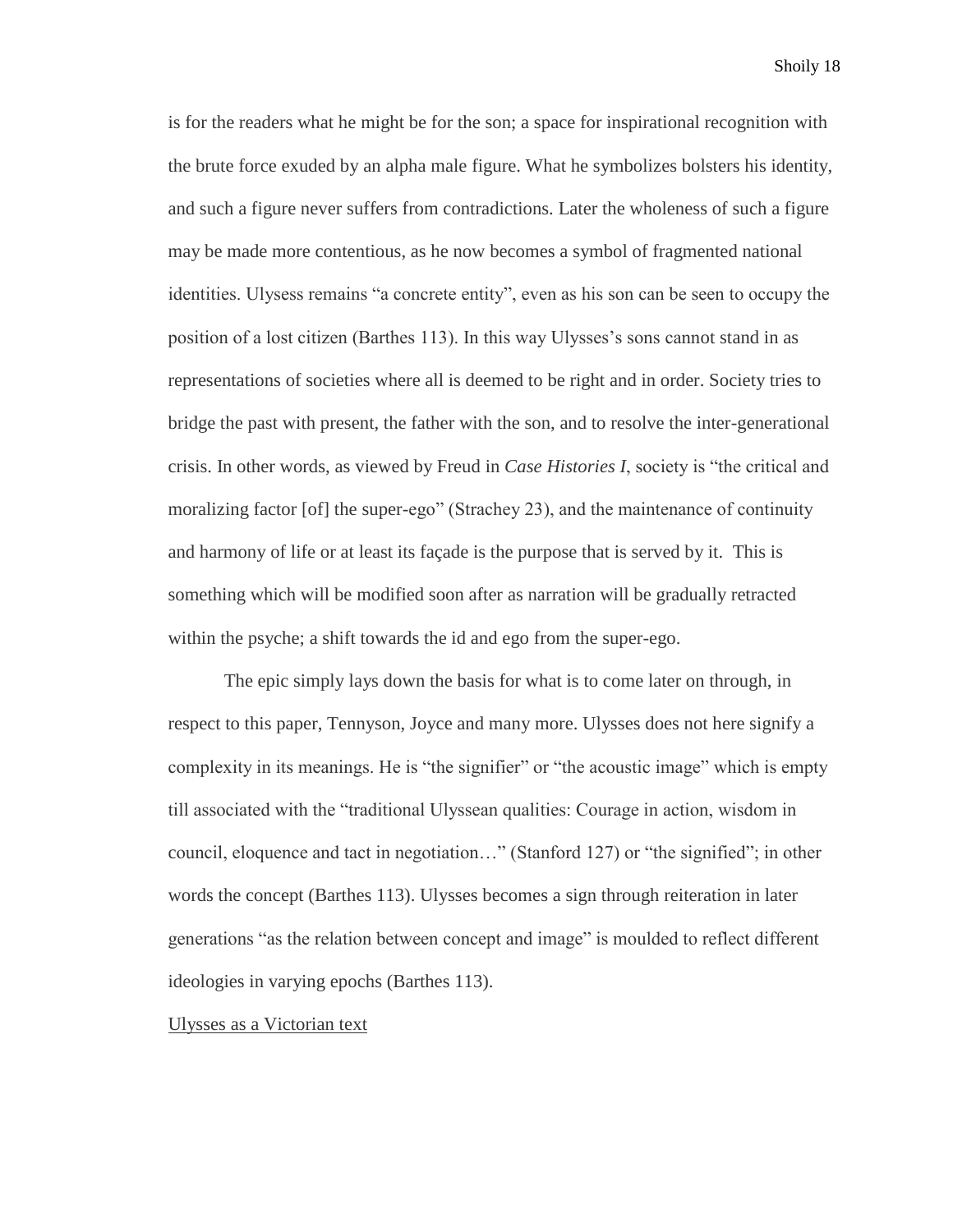This can be seen in Victorian times, influenced as it is by Romantic notions, where the field of meaning is further exploited as Alfred Tennyson tries to re-visualize Ulysses in his poem "Ulysses" (1842). This poem is a personal exposition where "poems deal with the evolution of a soul, with a man's quest for knowledge through selfrealization" (Langbaum 57). From the direct linguistic sense, the meaning starts to shift in order to accommodate a more individual setting. It is not merely a vocalization of what has been expressed but why it has come into being. The whole idea of transforming fantastical tales to a spontaneous portrayal of realizations, of profound inspirations is encapsulated in Tennyson's poem. Dramatic monologue itself, as a style of narrative, presents a search for an "enduring truth, inherent in nature of life itself…embodied in a new tradition, a new Mythus" (Langbaum 12*).* In that sense, it almost seems like an apt precursor to Modernism as a complete breakaway from preset conditions, only differing in the idea of retaining some semblance to societal regimentation.

Moreover through these realizations the speaker seems to reach a point where life gets a substantial meaning in the line: "To strive, to seek, to find, and not to yield" (l. 7). There is a recurrent yearning to do something worthwhile throughout the poem with hints of an underlying pride. It is as though, with the dying embers of a glory whose vibrancy is long gone, the speaker is trying to revive a forgotten glorious identity. The poem begins with images of a "still hearth", "barren crags" and an "aged wife" (ll. 2-3) and ends with a deification of the self. Thus it marks the advent of individualism and the need for new conquests, as embodied in the development of colonization as an imperial system, where a singular perspective over-rides all others. It demonstrates a desire to establish a particular viewpoint that negates all other aspects. This is in accordance to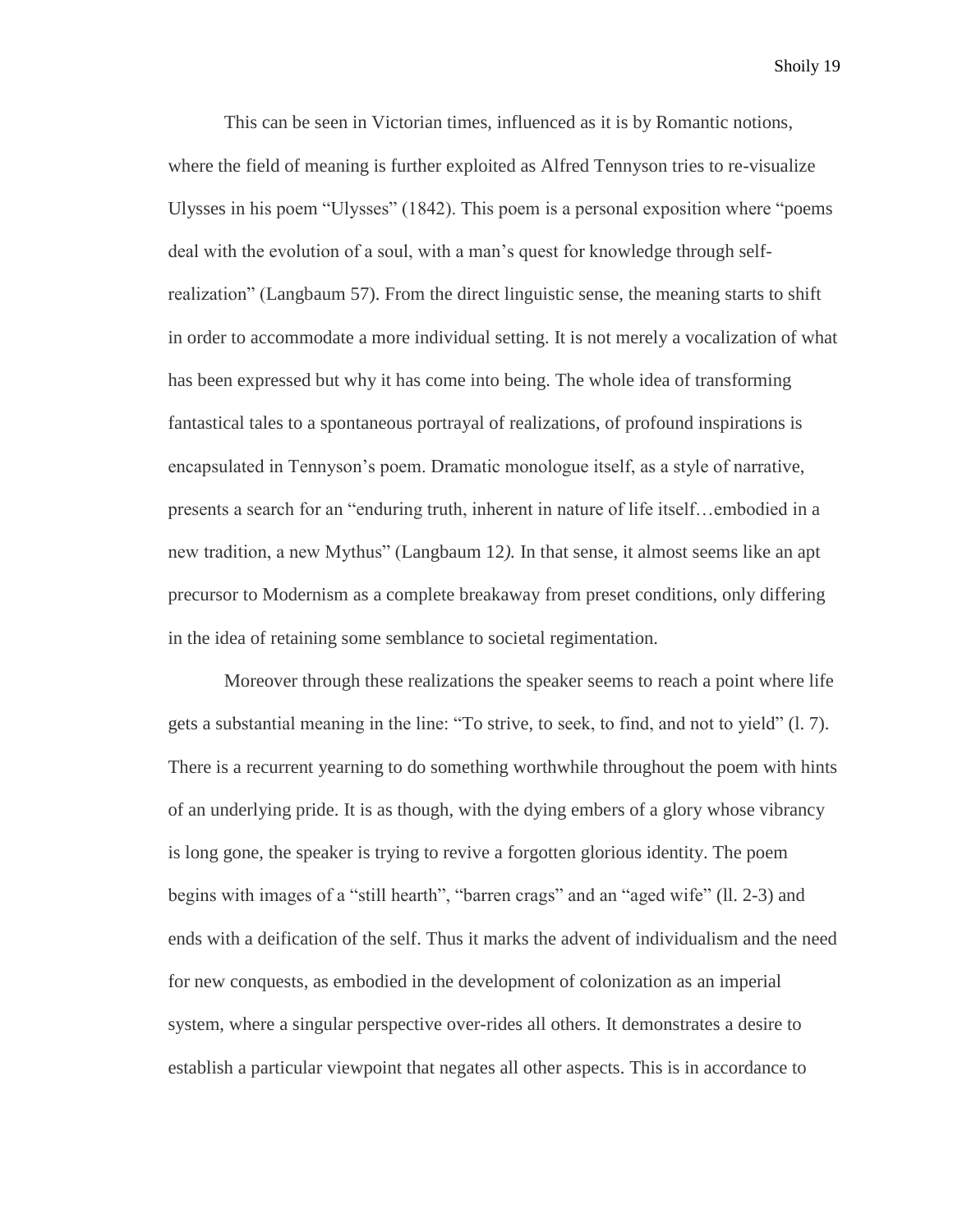what Robert Langbaum says in his book *The Poetry of Experience:* "In Tennyson, however, the longing for oblivion is not a first step...but an end in itself" (89). Thus there is no transition; merely a platform to expose the profound void that surrounds the self. This platform is shown in the particular outlook and the willingness of the audience to relate to the subject where the "particular perspective is the condition…the disequilibrium between sympathy and judgment the consequence" (Langbaum140). Thus Telemachus becomes the means through which a new sense of self is established. Art, becomes a tool for the establishment of individuality, regardless of consequences. It is more of a search for "new things" away "From that eternal silence, something more," (Tennyson l.27 & 28)

The question then is: where does that leave the father and the son relation in Victorian times and its concomitant idea of a past and hope of a future? While the son is kept on the sidelines as a passive and submissive listener, soaking in all that the narrator has to say, the father projects an authoritative and overpowering presence with hardly any consideration for the audience or the son. This shows an absolute confidence in posterity following in the footsteps of its own history. The evolution of the dramatic monologue as a poetic form gives off the aura of an all-consuming system that evokes certainty and optimism at its best. In other words it is on par with how Nietzsche talks about optimism as a "sign of decline, of exhaustion…of the anarchic dissolution of the instincts" (4). Thus the very surety expressed by the narrator in "Ulysses" is an expression of giving up the desire to question, of being too anxious to allow any doubt or questioning to enter. This, in turn, signals a decline of rationality thereby letting go of the very human quality of logical thinking.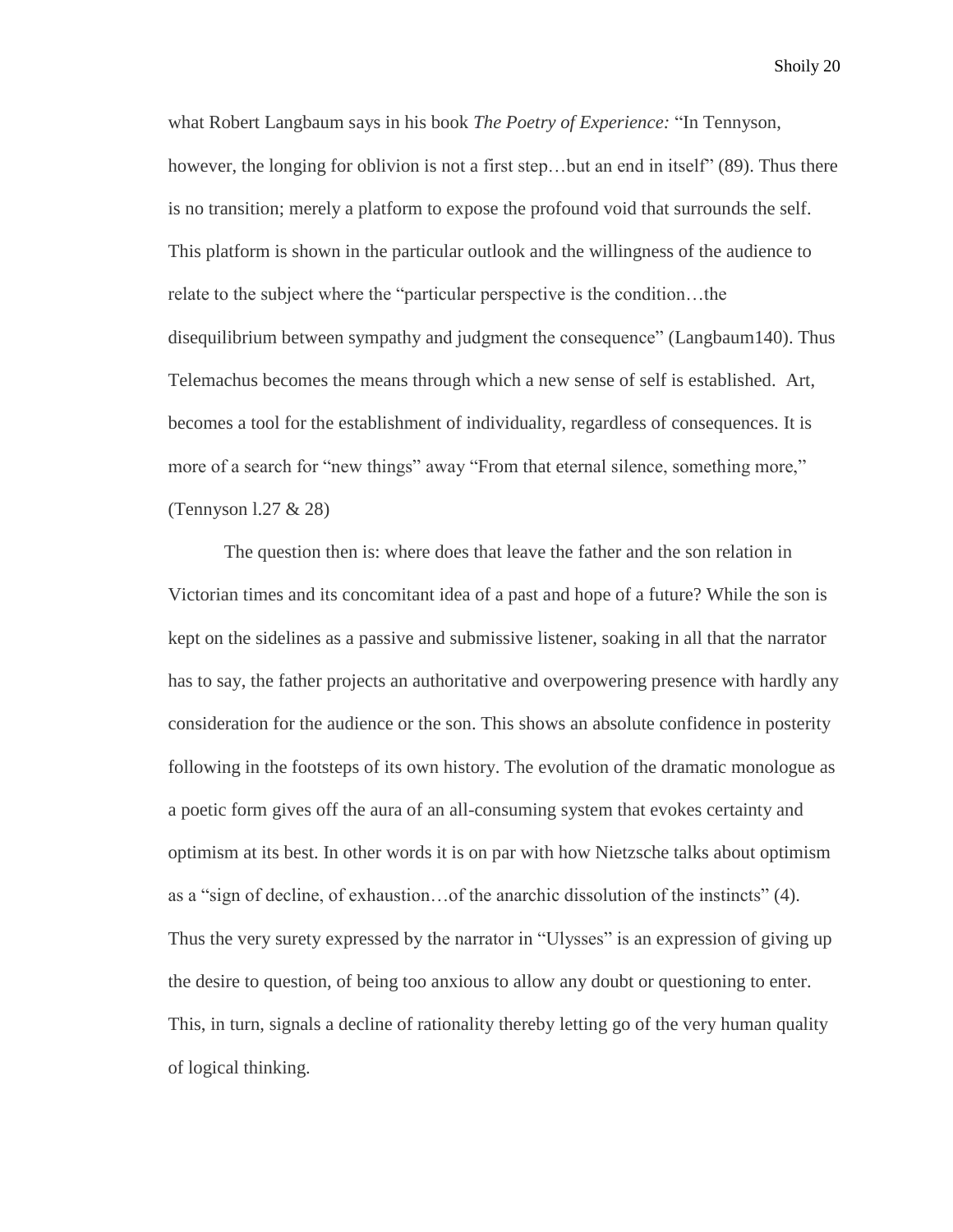The Victorian era, as such, heralds the overall inaction brought by human rationality and advancement towards individuality. The father does not seek a future within the son neither does the son seek an inspiration through the father. The father is omnipotent and irreproachable. From a Freudian perspective, the narration is just for selfgratification which lends to the "organized realistic part [of] the 'ego'" (Strachey 21). There are hardly any oedipal connotations other than a looming fear-desire dichotomy for a youthful posterity where the son is seen as a mere shadow of a worn-out tradition. Old age is idealized in contrast to the Ulyssean virility and strength shown in *The Odyssey.* As the poet contends, "…experience is an arch where through/ Gleams that untraveled world…" (ll.19-20). The style itself coupled with the admiration of the qualities that he sings for himself is almost narcissistic in approach. It leads to the assertion that it is an attempt to project the ego.

There is most definitely no voice given to the son; he is simply: "…my son, mine own Telemachus" who is "…centered in the sphere/ Of common duties" (ll. 34 & 40-41). In other words he lies in contrast to his father with his adventurous and noteworthy actions. The speaker further demeans the work *he* will *leave* his son by saying: "He works his work, I mine." (l. 44). These statements reveal a consistent endeavor to project the ego when the body becomes too frail for fresh adventures. It is not male strength that is delineated here, but an ebbing of strength that sets the tone for the monologue. It is dramatized in its ardent need for adventure on the brink of stubbornness. There is dismissal but no recognition of the son. He remains merely a blind and watered down reflection; almost to serve as the 'other' whose aim is the high appraisal of the degenerate and old self.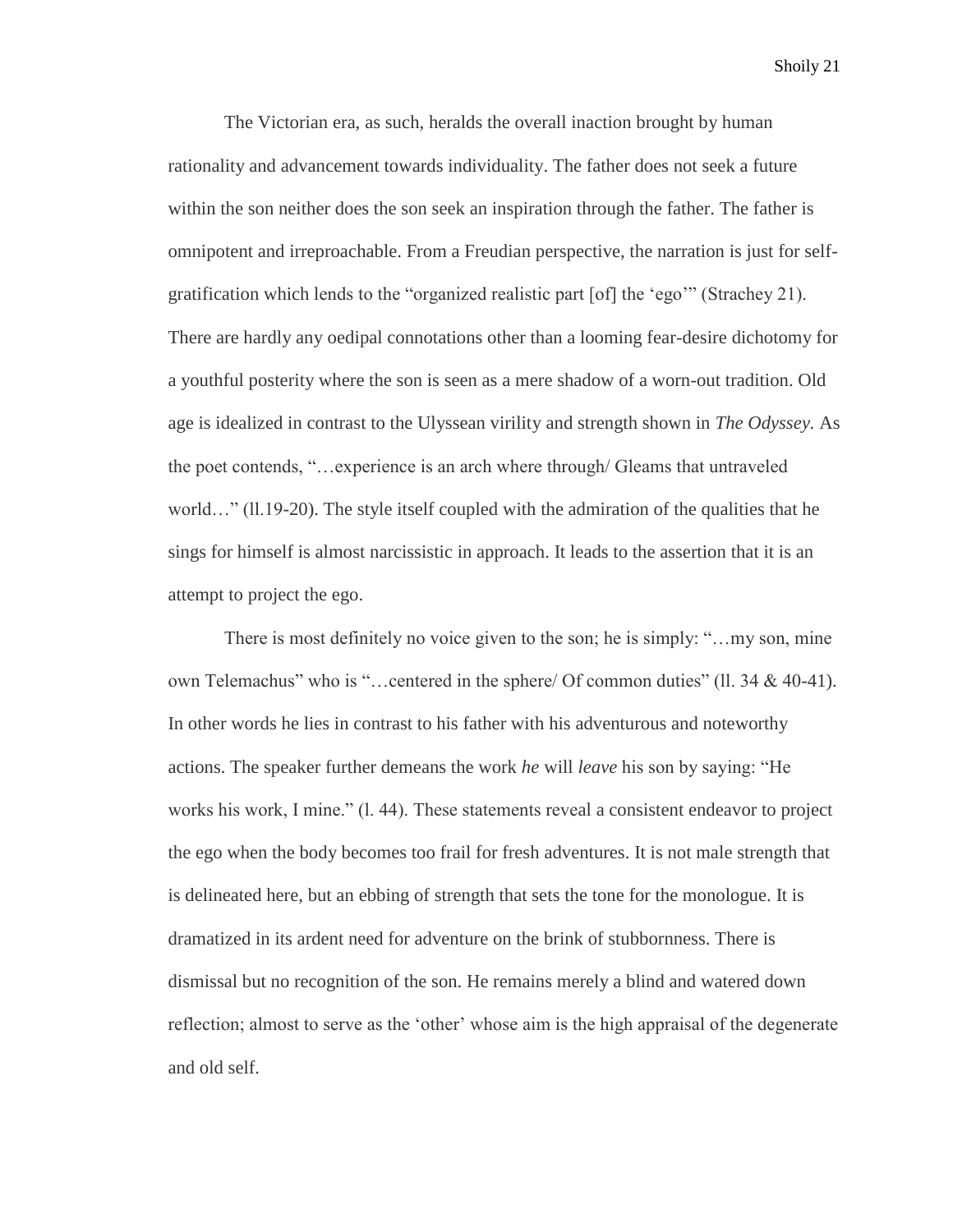It is also an allusion to the inescapable and worn-out traditions of the Victorian era which seems unalterable and is responsible for a general repression of emotions. It is where patriarchy is well-established with its preset notions of male vigor and female subjugation; somehow this direct reflection is also a criticism of the outdated ideological structure. A more concise definition of the ego might shed some light on this assumption: "The ego is always the standard by which one measures the external world; one learns to understand it by a constant comparison with oneself" (Freud 266). The poem, as such, becomes a reflection of a psychological outlook within a narration which both represents and criticizes the established values and mores. It marks the transition of the path of narration from a basic retelling that might lead to formulations to a deciphering of psychical nuances. This kind of stage-by-stage construction of the individual psyche marks the Victorian era, which is completely broken down with the advent of modernism. The Victorian era, with its imperial overreach which is based on both the individual psyche and social repressive methods, still held on to some vestiges of hope where it symbolized how "Death closes all; but ere the end, / Some work of noble note, may yet be done," (ll. 53-54). Here, strikingly, Ulysses enters the metalingual plane. He is

> …this open character of the concept; it is not all abstract purified essence; it is a formless…nebulous condensation, whose unity and coherence are above all due to its function. (Barthes 119)

Ulysses can thus be perceived as a character who is moulded to suit varying contexts and ideologies. The meanings attached to this figure shift and are flexible, assuming changing roles that lead to a criticism of society in contrast to the original myth, which is of a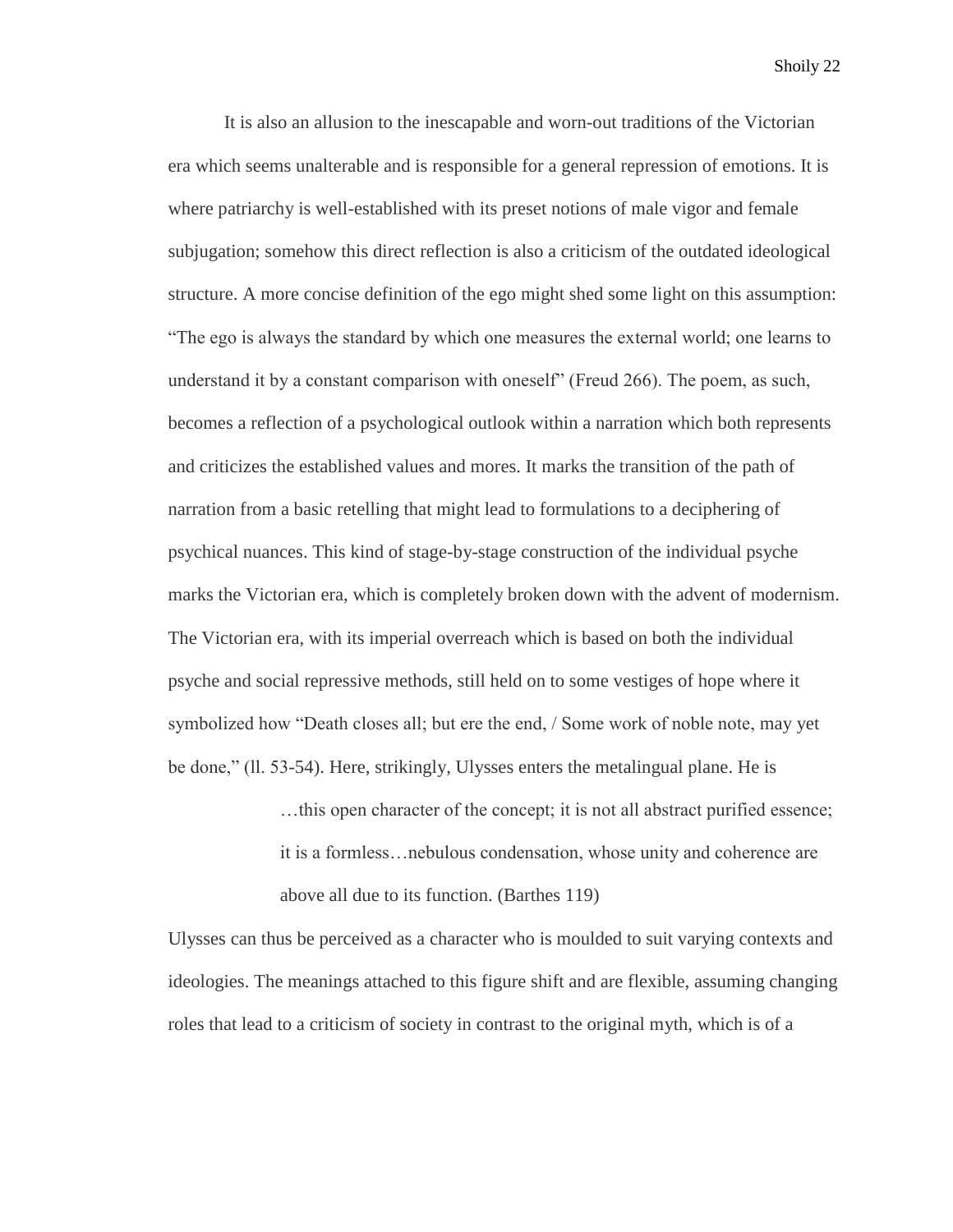legendary creation of society in Homeric times. The figure of Ulysses embodies a neverending and open functionality.

It is only with the realization of oppressive imperial subjugation and the sacrifice of a large number of human lives that the functionality of the Ulysses figure opens up to express a sense of morbidity. In Tennyson's poem, even while he plays the role of social critic, the figure of Ulysses still retains imposing and heroic status, depicting a highminded self. He reiterates the need for the glories of conquest within a mundane and repressive reality. These only represent a foolhardy and reckless indecisiveness which culminates into Eurocentrism, a justification for colonial expeditions and later the two World Wars, which we now know wreak such havoc that it tears asunder any notions of glory or honour. Where does that place relationships, heroism and the father-son identity?: definitely in shambles. After this examination of the Victorian representation or use of the Ulysses myth we will turn in the next section to elucidate a displaced sense of origin and identification which marks the beginning of the modernist movement in literature.

# Fragmentation and Modernism

Modernism can be to have multiple facets and meanings, as well as causes. Literary modernism is a complex phenomenon, as it seeks to manifest a complete disjuncture from its denial of its past, even while being a sedimentation of structures handed down by prior epochs. It sings of novelty in the face of desecration left by war and chaos. Most strikingly its focus lies solely, unlike other times, on understanding the human mind and exploring the individual human psyche. Joycean narration thus uses the stream of consciousness method of narration, which provides it the scope for such an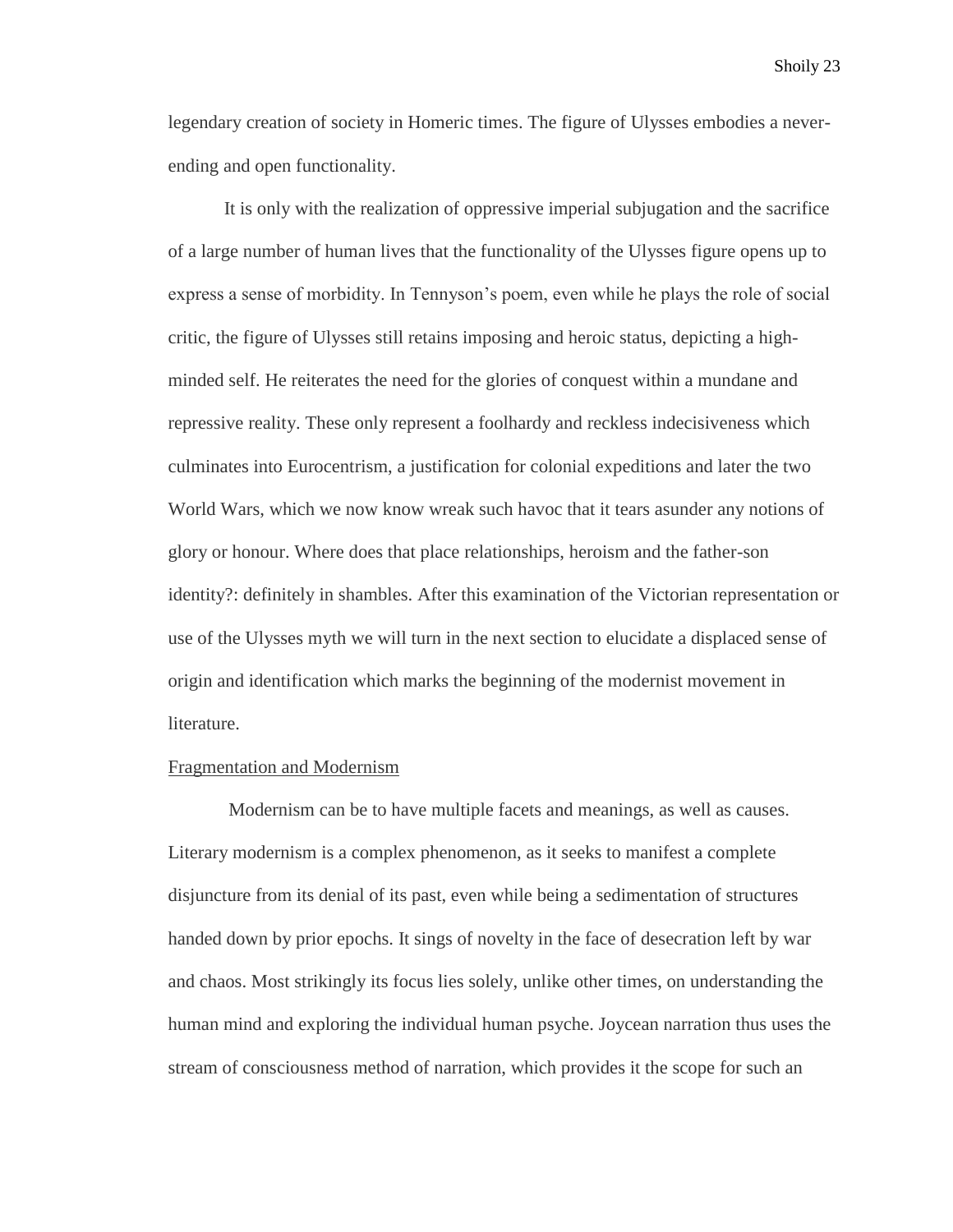exploration. It cements the structure of the narrative through a wide and deep description of what goes on in the mind of the character. While the Homeric epic relies on the listener-storyteller relation and the Victorian Ulysses nullifies all voices but his own, by the modernist times, Joyce unravels the phase where the reader-writer relation is well beyond established. It is not only an understanding of the text that matters. The origin of the text in relation to the subjectivity of the context is also emphasized where the artist or the writer is to transcend "beyond the kingdom of necessity to the kingdom of light" (Bradbury 25). In other words, a piece of work is a document, albeit fragmented, of a writer seeking truth in the complex quagmire that is modernity. It is a journey that both the reader and writer embark upon.

As such, Modernism seeks to pave its way to the truth of existence through an exploration of human consciousness. There is a need to break free from prudence and a reiteration of social norms, both by readers and writers, as posited by reiterations of values under the garb of liberty infused with established societal values driven by Romantic notions.<sup>3</sup> While the future had been held at bay by the Victorian Ulysses, the modern Ulysses is lost in the predicament of everyday life. His past has already been distorted by the present dissolution of conventions and his future is aimlessly moving about the streets, in the person of Stephen Dedalus, in search of a refuge. Unlike, the Homeric version, the journey of the son is not based on the tracks left by the father. It is mostly characterized by a need for a basic shelter usurped but not as grand as the palace of Ithaca and by the underlying hopelessness of the situation. Moreover the Joycean Ulysses needs to be read as an aftermath to *A Portrait of the Artist as a Young Man* (1916) (henceforth *A Portrait)* which concentrates on the son, Stephen Dedalus. Thus

 $\overline{\phantom{a}}$ 

<sup>3</sup> See *The Birth of Tragedy* by Freidrich Nietzsche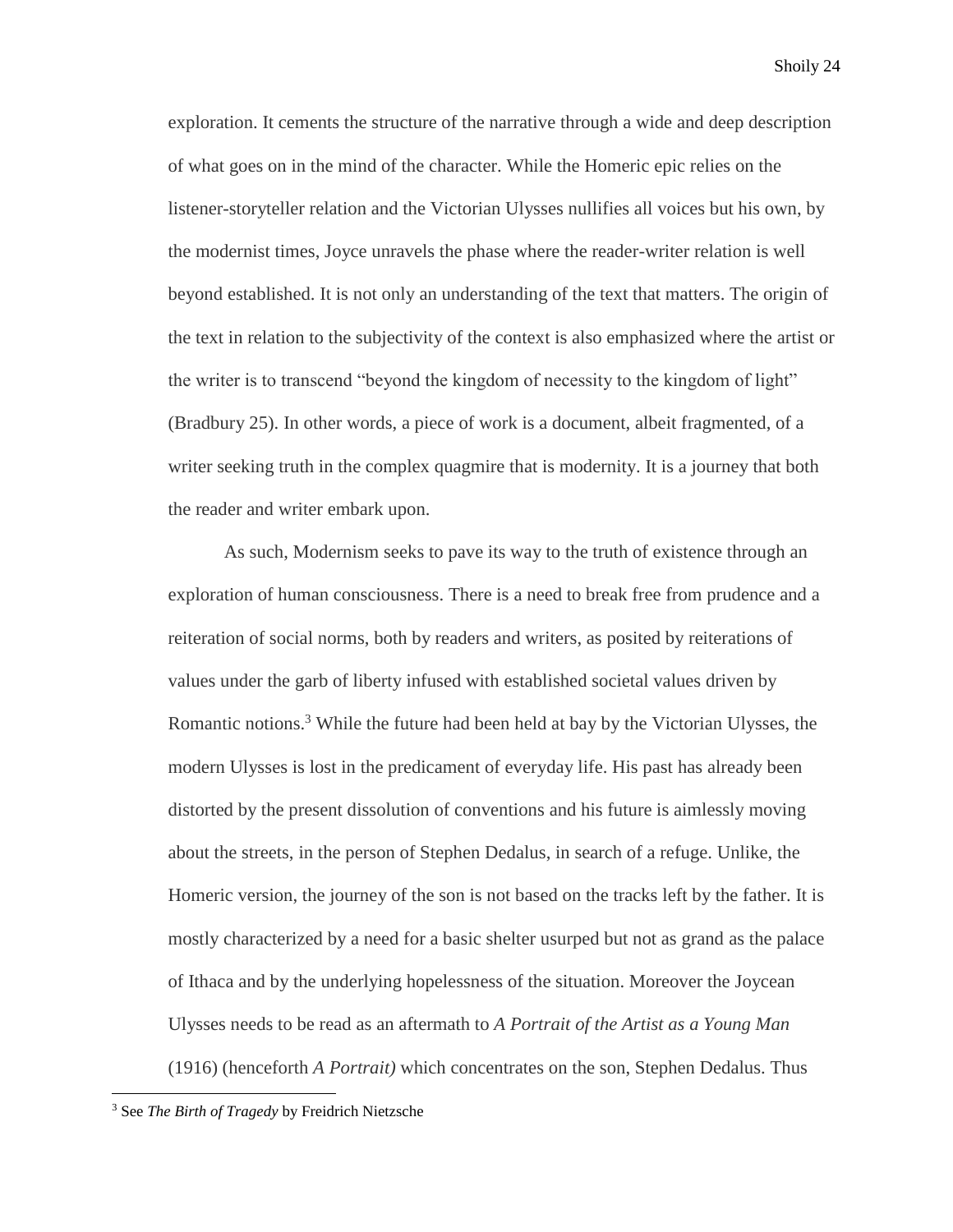there is a reversal of places. Stories of the father do not haunt the identity of the son; rather the son is already given a central and concrete place. He is the precursor to the story of the father. It is reminiscent of the dissolution of the Oedipus complex as described by Sigmund Freud in "Dissolution of the Oedipal Complex" where:

> …a conflict is bound to arise between his narcissistic interest in that part of his body [phallus] and the libidinal cathexis of his parental objects. In this conflict the first of these forces usually triumphs: the child's ego turns away from the Oedipus Complex (3).

This shows the advent of Modernism as a moving away from the burden of historicity to the creation of new individualistic spaces that defy the past and formulate a narcissistic present.

An analysis of the nuances in the depiction of Stephen Dedalus in *A Portrait,*  published prior to *Ulysses,* is necessary. The narration is definitely an odd sort of *bildungsroman,* focusing as it does on the innermost desires of the central character. The conflict between religious disintegration and fanaticism is striking. The character is constantly shown to be oscillating between the two aspects. From a very early age he is thinking of "…God's name just as his name was Stephen" and how God thought of "everything and everywhere" (15). There is an existential tinge to the psyche that evokes the modern rendition of characters that are constantly swamped by the "Nothing" that comes after all of creation (15). It is as though this void is beckoning to the creative mind to fill it out as the ultimate creator has left it blank. It marks a transition from the realistic depiction to the purely symbolic rendition of narration. The writer at this stage is overwhelmed by the mere presence of words as can be seen in the lines: "He wanted to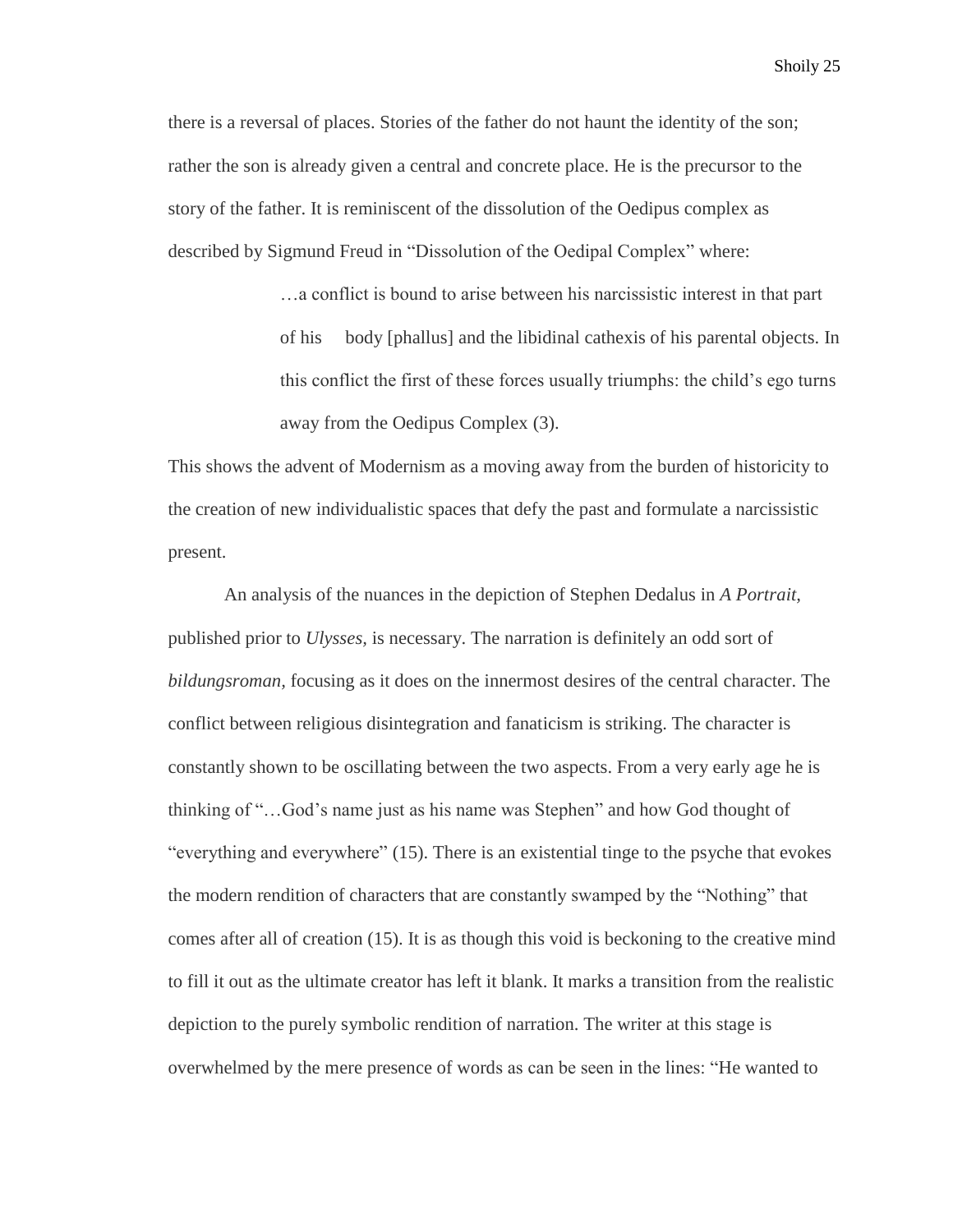cry but not for himself; for the words, so beautiful and sad, like music" (26). Moreover these words presented "glimpses of the real world about them", which is in complete contrast to previous notions where words were subject to reality and not the other way round (73).

Here then, the explanation given by Roland Barthes becomes useful in understanding or deciphering the meanings of words. The fact that "[e]very object in the world can pass from a closed, silent existence to an oral state" where meanings can be associated in accordance to the society it exists in or the microcosm the writer creates through his imagination is what Joyce seems to be pointing at in his work (Barthes 109). Thus while the central character in need of associations remains a premise, the signifier, the conditions of courage, valour and glory as prerequisites for heroism, makes way for frailty, ordinariness and a mundane life, the signified. In other words, as discussed previously, the relation between the signifier and signified shifts and makes Ulysses as embodied in Bloom a distorted sign. It almost presents an uncertainty to the reality of the hero who no more equals greatness. He becomes "one of equivalence" (Barthes 112) as decided by the outlook of the narrator on how and what to equate with the image of Ulysses.

Unlike the previous son, Telemachus, Stephen in *A Portrait* describes a father who is anyone and everyone. He says his father is a "medical student, an oarsman…a bankrupt and at present a praiser of his own past" (Joyce 301). The last two identities associated with the father refer to both the chaotic economic condition of the times as well as to the Ulysses of Tennyson who is glorified, despite the ebbing of past glory and affluence. There is a definite oedipal outlook in how the parental relationship is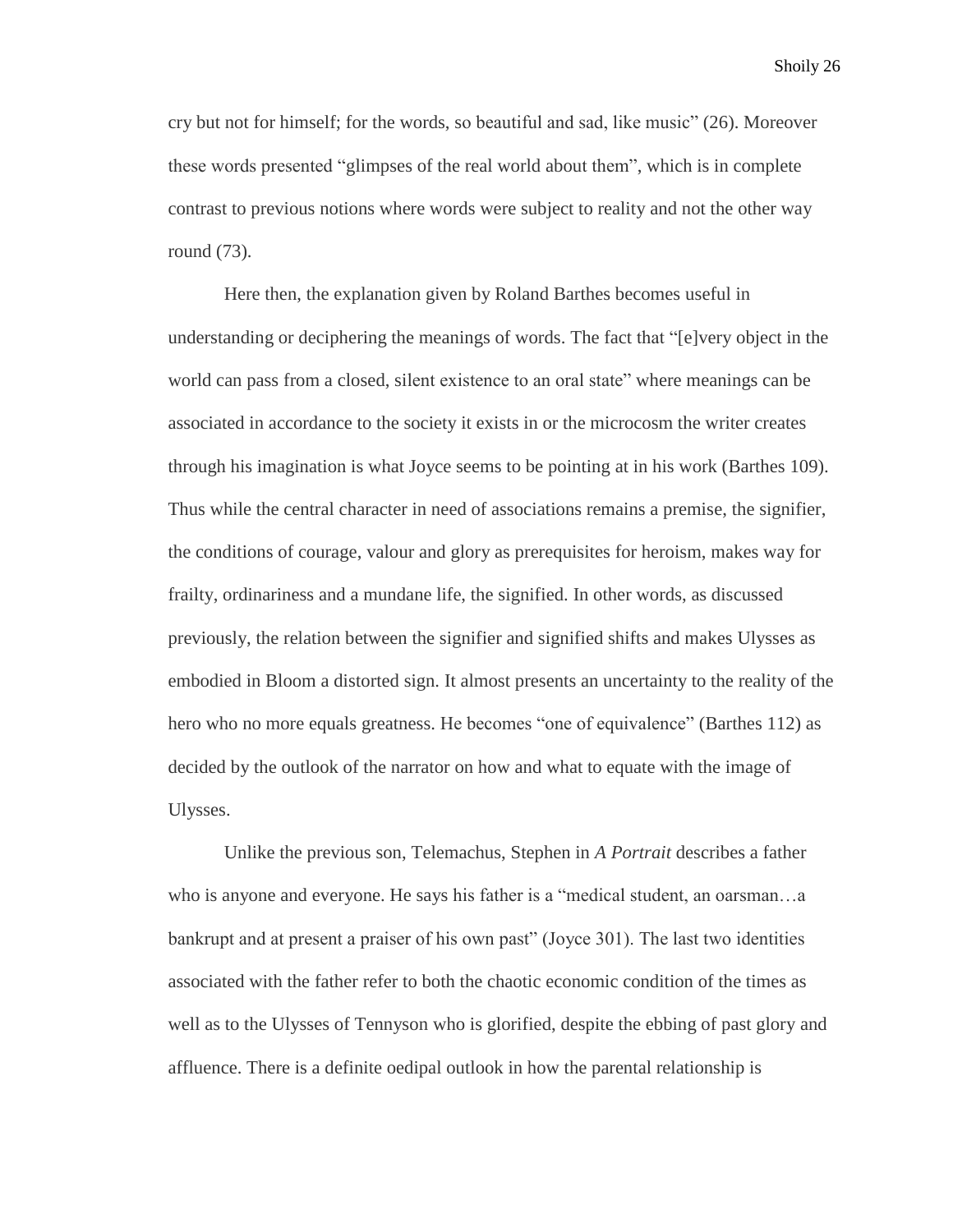construed. Patriarchal control and its ambiguities can be surmised through sentences such as the following:"To establish held up relation between Jesus and Papa against those between Mary and her son" (Joyce 311). These are, as mentioned in *Case Histories I,* "the uncoordinated instinctual trends" known more commonly as the id sublimated by societal, here religious, constructions (Strachey 21). The text invokes the authority of Jesus and his father for absolution but cannot deny the attraction between the son and the mother. The story of *Ulysses* begins from this point forth where Stephen has lost his mother and states: "Mother dying come home father" (Joyce 46). The regimentation of the home seems to be something dependent on the mother. With her absence, the father now assumes the role of power in the household. This shift in father being secondary to mother's authority in modernist times will be discussed in the next chapter.

As of now, what then sets apart the modern relationship between the father and the son is that both are at ease at selecting and defining the nature of this relationship. It is not merely a search it is also recognition of both roles. Therefore, it is not only a breaking of the oedipal framework but also transference of identity that the father bestows upon the son and vice versa. As Wright says it is "a mode of investing persons or objects with positive and negative qualities…" (15). Thus readers see a persistence in both Bloom and Stephen who use mundane and everyday objects for an external projection of inner anxiety. Thus there is a salience attached to Stephen and his "ashplant" and "the soap" that Bloom carries with him throughout the day (*Ulysses* Joyce 52 & 173). According to Kain "…Joyce often invests these items with surprising vitality and significance…" (150). For Stephen the ashplant is a sort of support that is missing from his life because of a lack of substantial authority, and the soap signifies that Bloom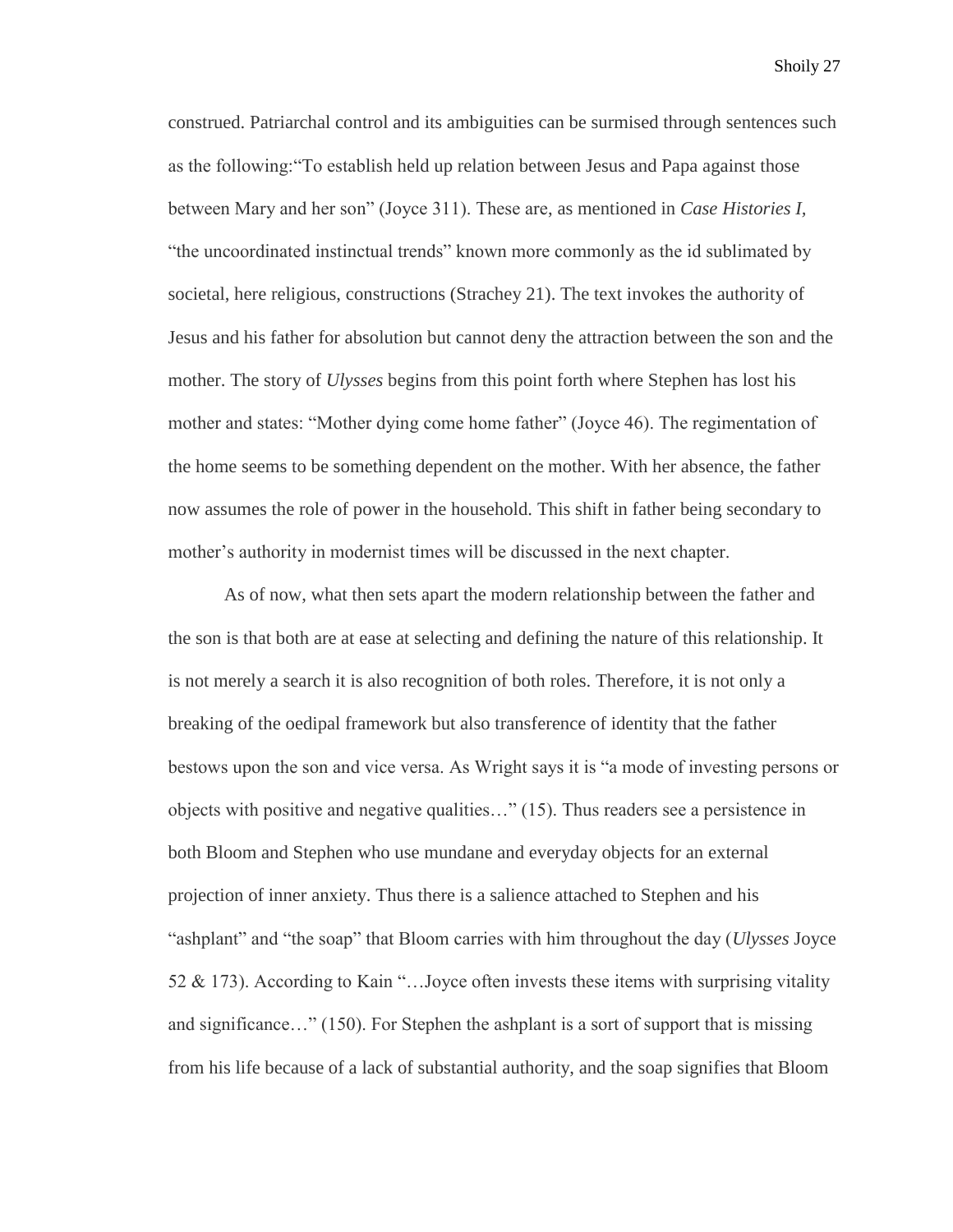is in need of spiritual cleansing. Both, as such, are haunted by a feeling of having been exploited and rejected: the former as he has no real home and guidance and the latter as he feels that his body and soul are violated as his wife deceives him.

This motif takes a turn to person from object with the mention of the word "Metempsychosis…the transmigration of souls" (Joyce 63). There is now a need to transcend physical reality to attain a connection with a fellow being. Thus, at Dignam's funeral, Bloom seems to be taken with the idea of Power and Cunningham being "Full of [their] son…Something to hand on. If little Rudy has lived" (86). He is also pervaded by the thought of death where he ponders on "The resurrection and life. Once you are dead you are dead" (102). It becomes an inescapable truth for him at this point and he is truly lost with this sense of lack of posterity. He is keenly aware that his father had only left him "[t]he [suicide] letter. For my son Leopold" (Joyce 94). His positionality within the greater cosmos thus seems to be at stake.

On the other hand, in Stephen, this is translated into a more elusive existential crisis. He is for the most part a literateur. Therefore his analysis of Hamlet is a glimpse to how there is a void left by a lack of connection to origin. Moreover he is preponderate on these issues, as Kain says, "…Stephen has a sense of impending destiny" (153). Events leading to the transformation of this "sense" into concrete resolution of the void are also pointed out by him:

> We all know the hide-and-seek meetings and near misses of Stephen and Bloom- en route to the funeral…and at the news office- before their contacts late in the day (153)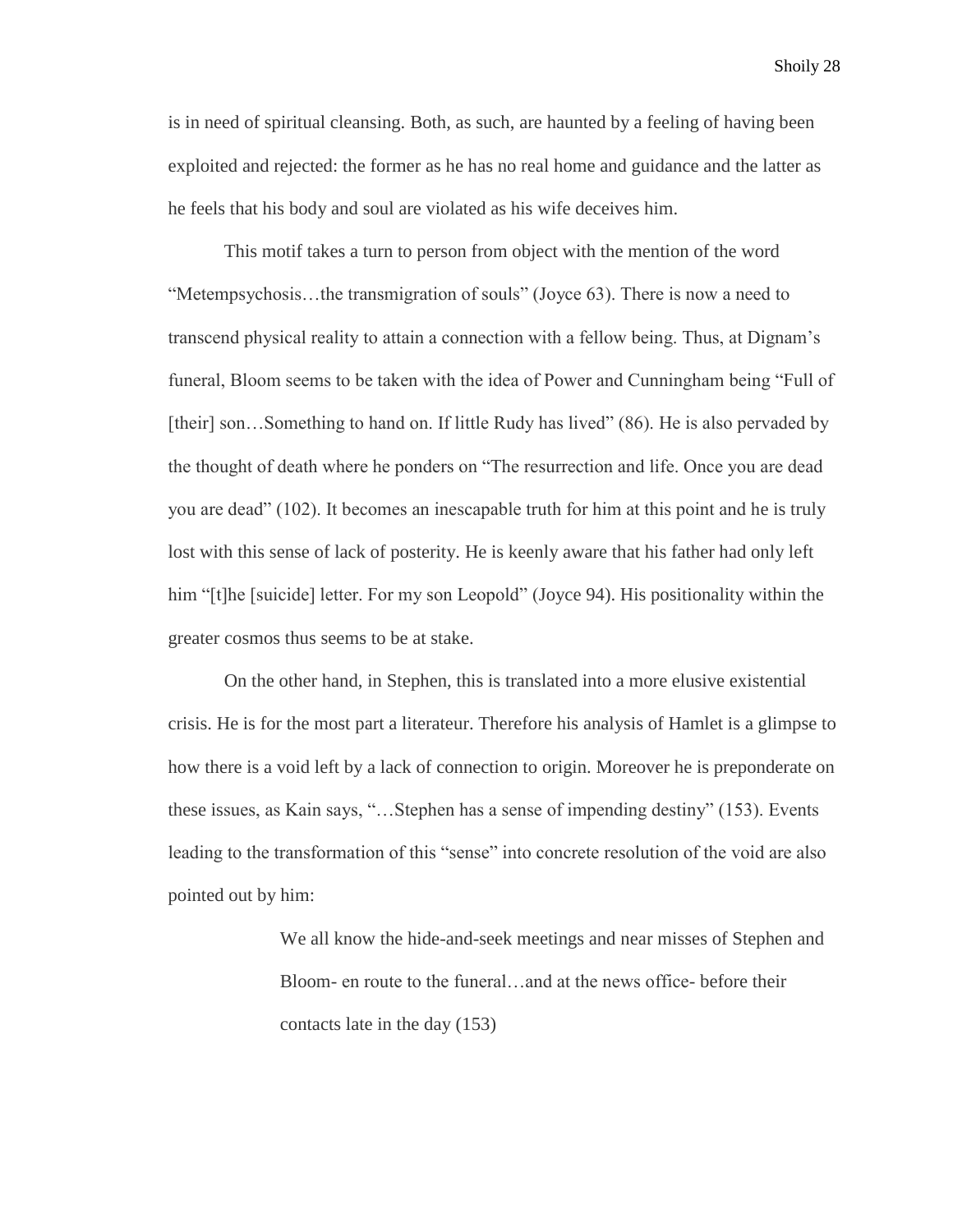As such he says, in the "Scylla and Charbydis" chapter, "Fatherhood in the sense of conscious begetting, is unknown to man…Paternity may be a legal fiction" (196). This assertion is further backed up with sentences showing how a biological father will always be repellant to the son as:

> The son unborn mars beauty: born, he brings pain…He is a new male: his growth is his father's decline, his youth his father's envy, his friend his father's enemy. (Joyce 196)

Here, then, is the oedipal conflict: a father can never fully accept the son; there is no reconciliation in this psychical biological dilemma. The aim of the son is to "get rid of him, so that he might be alone with his beautiful mother…" (Freud 269). There is a definite neurosis here that perhaps finds its political and social manifestation in the upheaval of the impending war.

As such, notions of fatherhood and relationship with the male offspring have to undergo many and random altercations. It is part of a symbolic acceptance on both sides rather than depending on social or on a sense of absolute reality. Thus in Joyce's *Ulysses,*  Bloom occupies the position of Stephen Dedalus's father, despite constant mention of the drunkard Simon Dedalus. They come together as sojourners; people who analyze the external and selectively internalize rather than being blindly led by conformities. This can be seen in the examination of Hamlet in chapter nine where Stephen clearly addresses the happenings within the play as among "the dispossessed son", "the murdered father" and "the guilty mother" (Joyce 178). It seems like an accidental slip on the part of the narrator of the story where he defines the central characters, Bloom, Molly and Stephen, through reference to a Shakespearean tragedy as though the narration itself is a reflection of the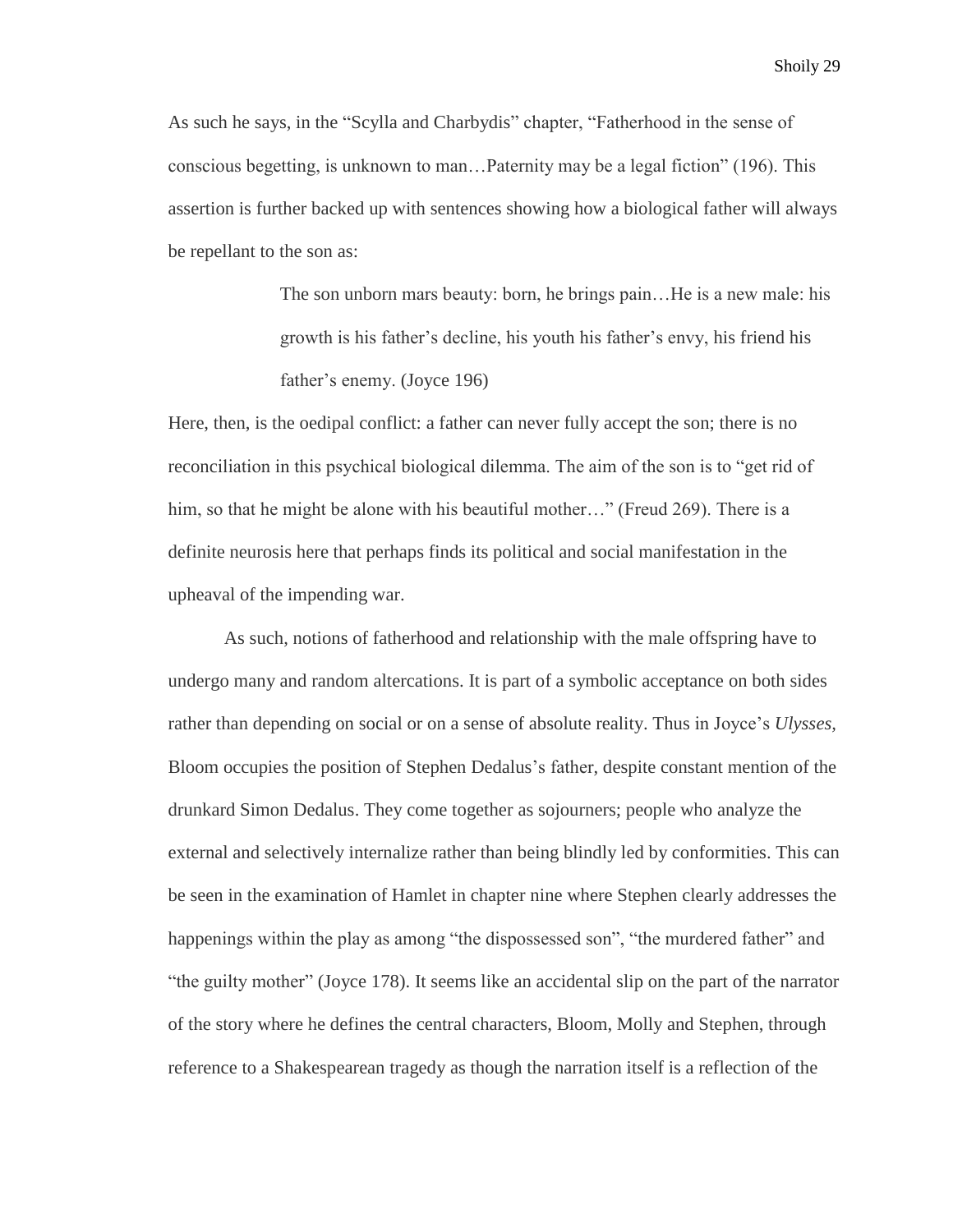play *Hamlet.* It also symbolizes the author playing God to all he has known till now where he is trying to pack it all in this piece in a forced parallel existence. For in reality Stephen is neither a son to Bloom nor did Molly Bloom give birth to him. It is the circumstance that Joyce creates which makes them cross paths and which helps the text to make this family identification. Stephen proclaims this aspect in the lines:

> …the ghost of the unquiet father the image of the unloving son looks forth. In the intense instant of imagination, when the mind…is a fading coal, that which I was is that which I am and that which in possibility I may come to be. So in the future…I may see myself as I sit here now but by reflection of that which then I shall be (Joyce 184).

Thus all the concepts of past, present and future can be interspersed only through amalgamation and summation of all the content the self embodies. The modern person, as such, is characterized by his ability to stand aloof and watch time as a flow viewed from afar. He is aware of the self being violated by interpretation of surrounding words and thus appreciative of what change in time, place and thought offers. The father in such a situation can become the son and vice versa because realization has shifted from sympathy as a tool used in Victorian and Homeric times to empathy in Modern times.

The "possibility" of finding a *suitable* father is what sets the pace of the search. Stephen is not trying to find a male example to follow. It is also a search for the self through others coupled with an effeminate adoration. Bloom is both the counter reflection as well as an androgynous sphere of authority. This is exemplified in Stephen and Bloom finally meeting in a hospital where Mrs. Purefoy is giving birth and Bloom is called the "traveler" (361) and the "reserved young Stephen, he was the most drunken" (364). They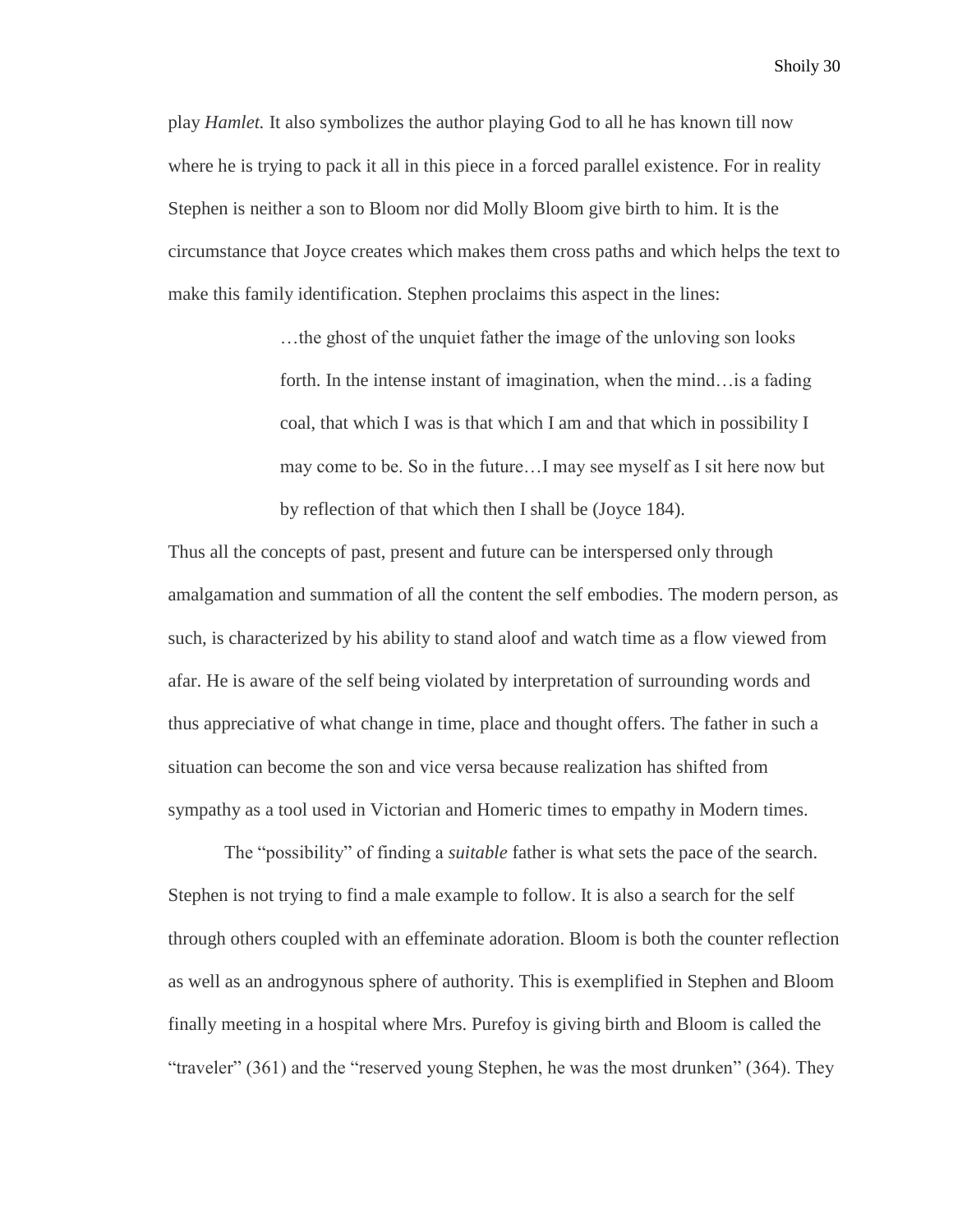really meet at the verge of delivery, which is unlike Stephen's own birth, where Mr. Dedalus or the father remained an unknown entity. This finds exuberant delineation in the Circe chapter where they are friends in debauchery in the brothel; and also in contradiction to Stephen's premise that a father can never be a friend to the son. Joyce's *Ulysses* uses the Circe chapter to show the intermixture of opposing thoughts between Bloom and Stephen. Both are talking about finding a self that is lost in this chaos of past and present dissonances. Stephen finds resolution in this miasma by going "forth to the ends of the world to traverse not itself…" but to seek a "[s]elf which itself was ineluctably preconditioned to become" (Joyce 444). Bloom also dismisses the shackles of time as a mould for identity when he says that "Past was is today. What now is will then be morrow…" (Joyce 450). They both reach a simultaneous resolution of identity as what will be in accordance to what the self already is. This leads to the conclusion that each while dissenting in their outlook, Bloom more scientific than imaginative like Stephen, will always pursue identical results; making them the ideal father-son duo. It is also evident when the dialogic chapter ends with Bloom talking to Stephen and finally perceiving in him the presence of a silent but expressive Rudy; Bloom's dead son (Joyce 503). Also, Bloom seems to have an emphatic mental declaration in *Ulysses* when he realizes that "O, I so want to be a mother", giving him the potential to bestow effeminate parental love that he himself had been denied with the loss of his mother (438). More than a father, therefore, Bloom becomes a parent to Stephen in its most intricate and rudimentary sense.

Finally the need for nomenclature and concrete outlines to define human actions and events seems to have blurred with the advent of Modernism. It embraced newness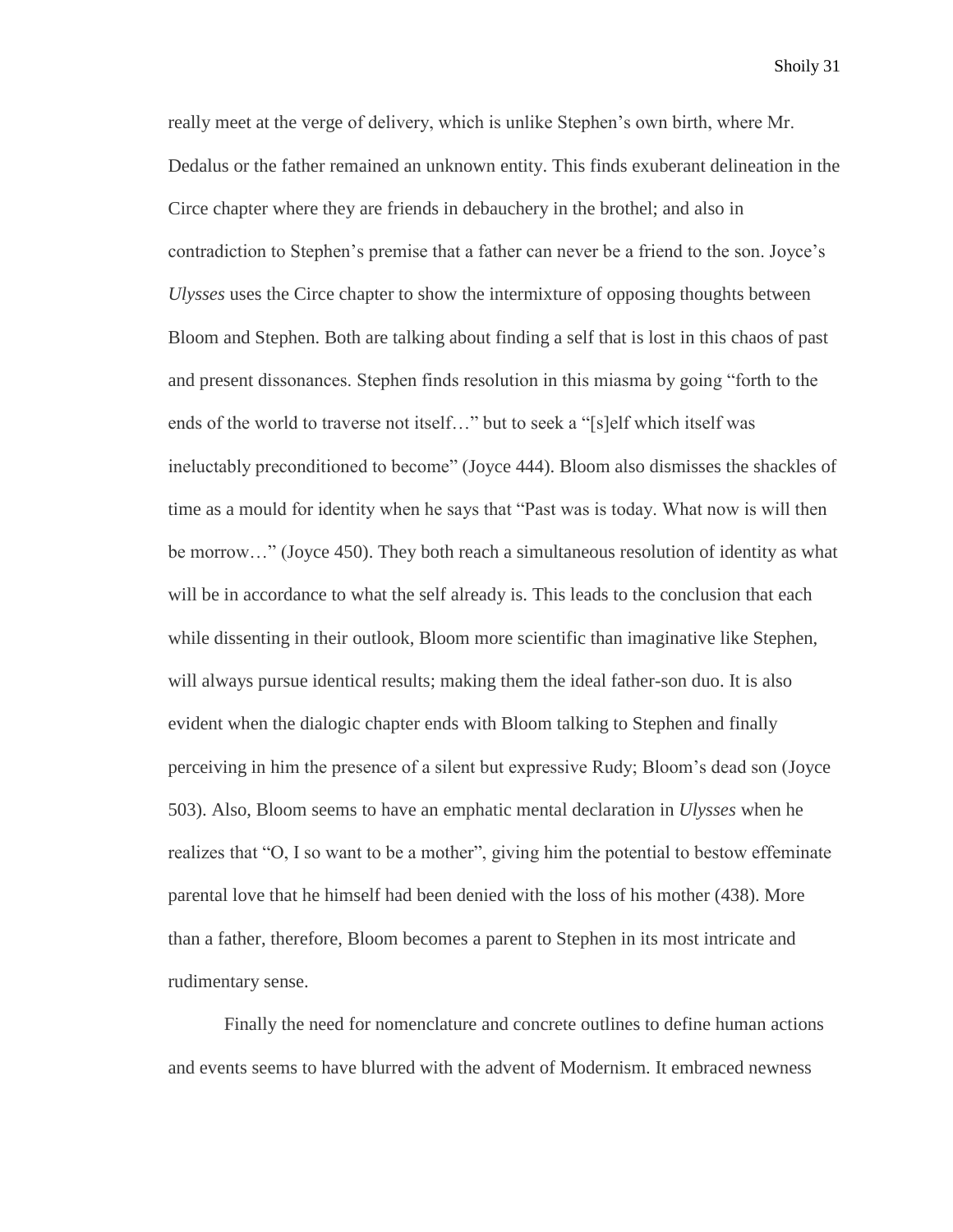that is not exactly typified by moving away from the past, but by evoking something absolutely out of the ordinary. The negation of the ordinary here does not refer to grandiose sketches; rather to a painting of a landscape that is discovered and seen differently from various perspectives. In Joyce's *Ulysses,* often read as the pinnacle of modernism's narratives, these changing viewpoints definitely prioritize the male gaze, either in the position of the father or the son. Where does that place the female then? Is she an object or the perceived? Female roles as outlined previously broke down into a miasma of uncertainty and formlessness as the modern world did not believe in regimentation handed by tradition. The placing of woman in the human order as a chalice for societal norms and expectations now becomes problematic as she is kept in a secondary position. A modern work as such, in the words of Nietzsche, is in a dilemma "despite it[s] old man's problem, burdened with all the errors of youth" (5). While analysis concerning male consciousness as the ultimate manifestation of humanity is ripe with history, a female psyche is more difficult to explore, as she is consistently characterized by her lack of phallus and therefore of history. The next chapter is thus going to be an analysis of the female counterpart as a symbol in all three depictions of Ulysses and as exemplary of the evolution of the exploration of human relationships in literary works.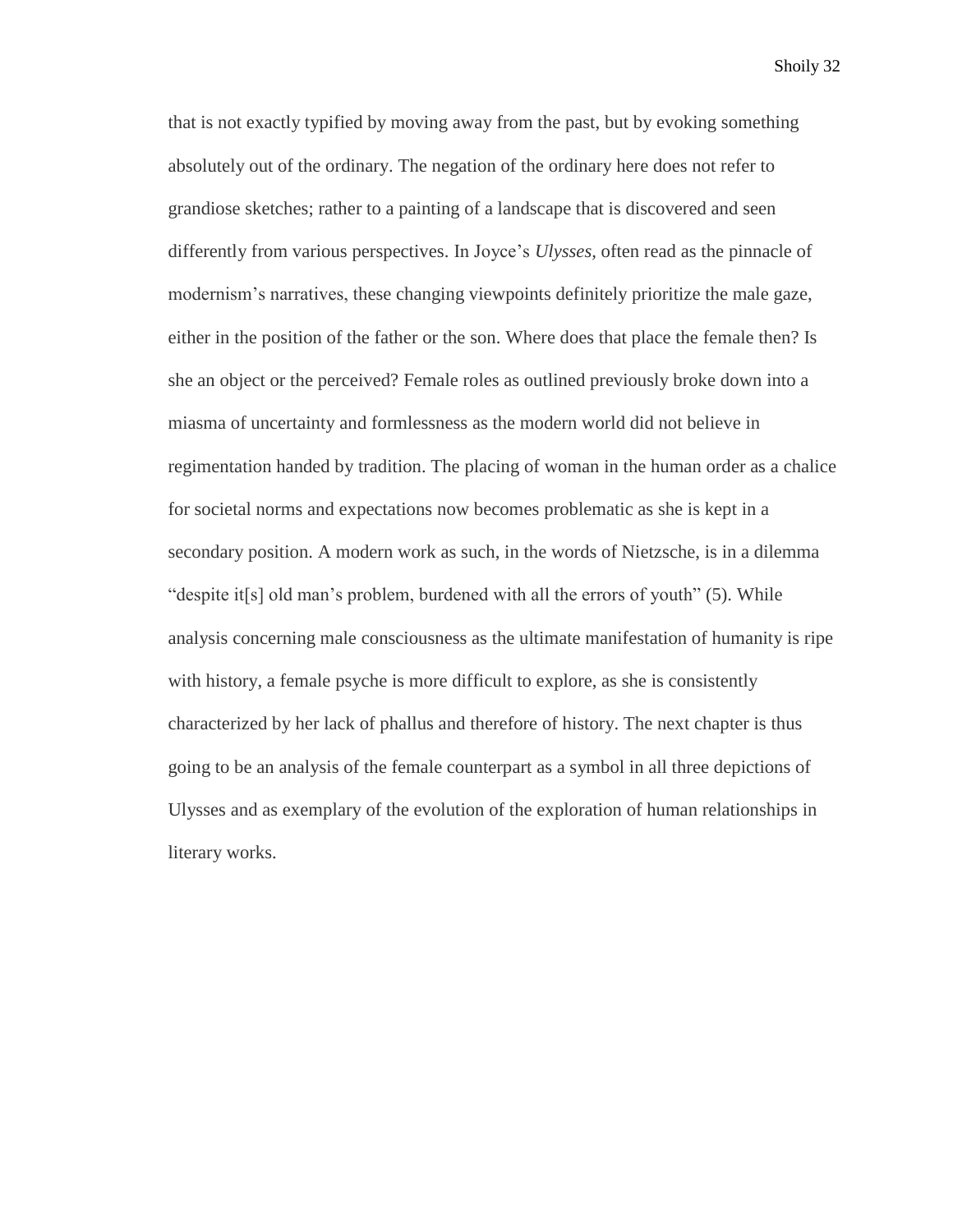### **Chapter 2**

## **Women in** *Ulysses***: Penelope and Molly**

"…truths are illusions about which one has forgotten that is what they

are"- Friedrich Nietzsche, "On Truth and Lies in a Nonmoral Sense".

What defines a woman in the most generic sense? In almost all depictions of women, motherhood stands supreme. The concept of femininity has been handed down in all traditions, where it has become a sort of sedimentation which is then difficult to shape in a concrete frame. In accordance to the aforementioned statement by Nietzsche, the concept of womanhood or femininity refers to an origin or a root that cannot be traced. In portrayals of womanhood as reflected in the characters of Penelope in Homer and Tennyson or Molly in Joyce, woman is placed within the ambit of social approval and conventions. It is only in the last non-punctuated chapter of Joyce's *Ulysses* that we find a difference in the portrayal. Otherwise, the woman is either silenced or made a carrier of male values and desires. Thus, as is said in "Visual Pleasure and Narrative Cinema" by Laura Mulvey, a woman is the bearer and not the actor of meaning. Her identity is a form that "oscillates between maternal plenitude and memory of lack" of not being a male (106).

This chapter is going to unravel the placement given to women in the adaptations of Ulysses in its various avatars, which despite differences, occupy certain common grounds. In none of the versions do we find a clear picture drawn of the female character. Homer's *The Odyssey* portrays Penelope as a part of the general moral frame. There is no argumentation or critical view presented in her utterances; she says only what is expected of her. She remains as the reproducer; a means through which assimilation and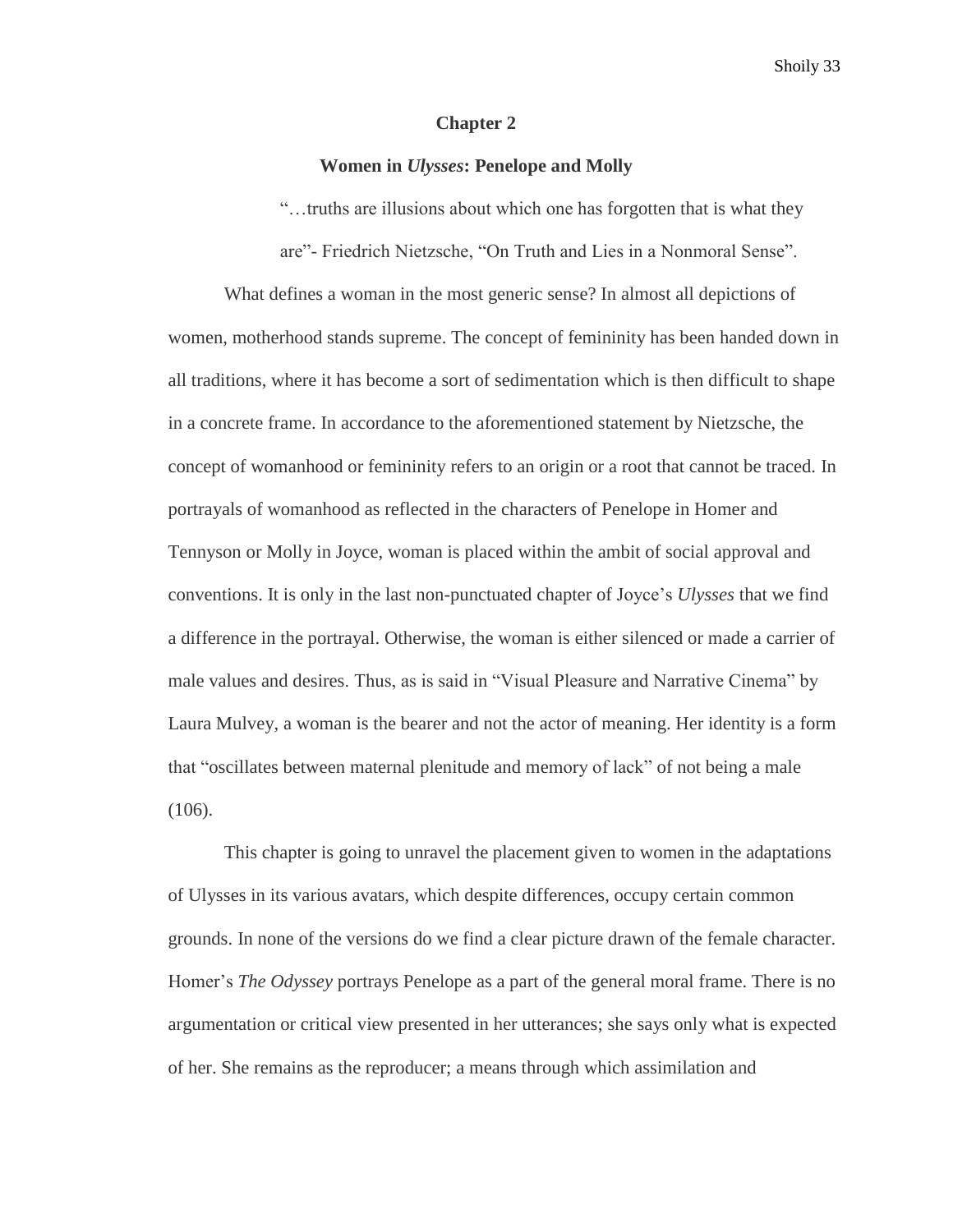equilibrium of the society is maintained not questioned. Although there is a sort of equanimity given to her which is lacking in later depictions; somehow giving the impression that Homeric times had given a surer placement to women, than what we find in later times. On the other hand, Tennyson's Victorian Penelope is utterly voiceless, leading the reader to wonder if she can at all be given a voice. She is overpowered by the dominant and absolute patriarchal voice of Ulysses, the speaker of the dramatic monologue. Finally the modern Penelope, Molly Bloom, is indecipherable yet gloriously present as a backdrop for the fragmented psyche of modern woman. This gradual decoding and representation of the female entity will be done through the lens provided by Simone de Beauvoir in her chapter on "Myths" in the book *The Second Sex.* Here female identity is shown to be a construction whose origin is too distorted to be recognized and given a form (as is seen in characterization of Molly Bloom). The chapter will also have reference to the periodisation of feminist writing as described by Elaine Showalter and how femininity as a concept is liberated or further convoluted in the process of emancipation.

# Penelope in Homeric era: a societal product

The glorification of Ulysses is accentuated as shown through Penelope's longing. Telemachus is portrayed as a great, noble and worthy being, supported by his mother and having no doubts about his identity and actions, except when he has to leave Ithaca in pursuit of his father. This positioning of women as dependable mother demonstrates the functionality of women in Hellenic times. All are allotted their place, according to their age, sex or gender. The epic illustrates the concrete positions given to every human being. Penelope is secure in her placement and does not feel daunted or suppressed; her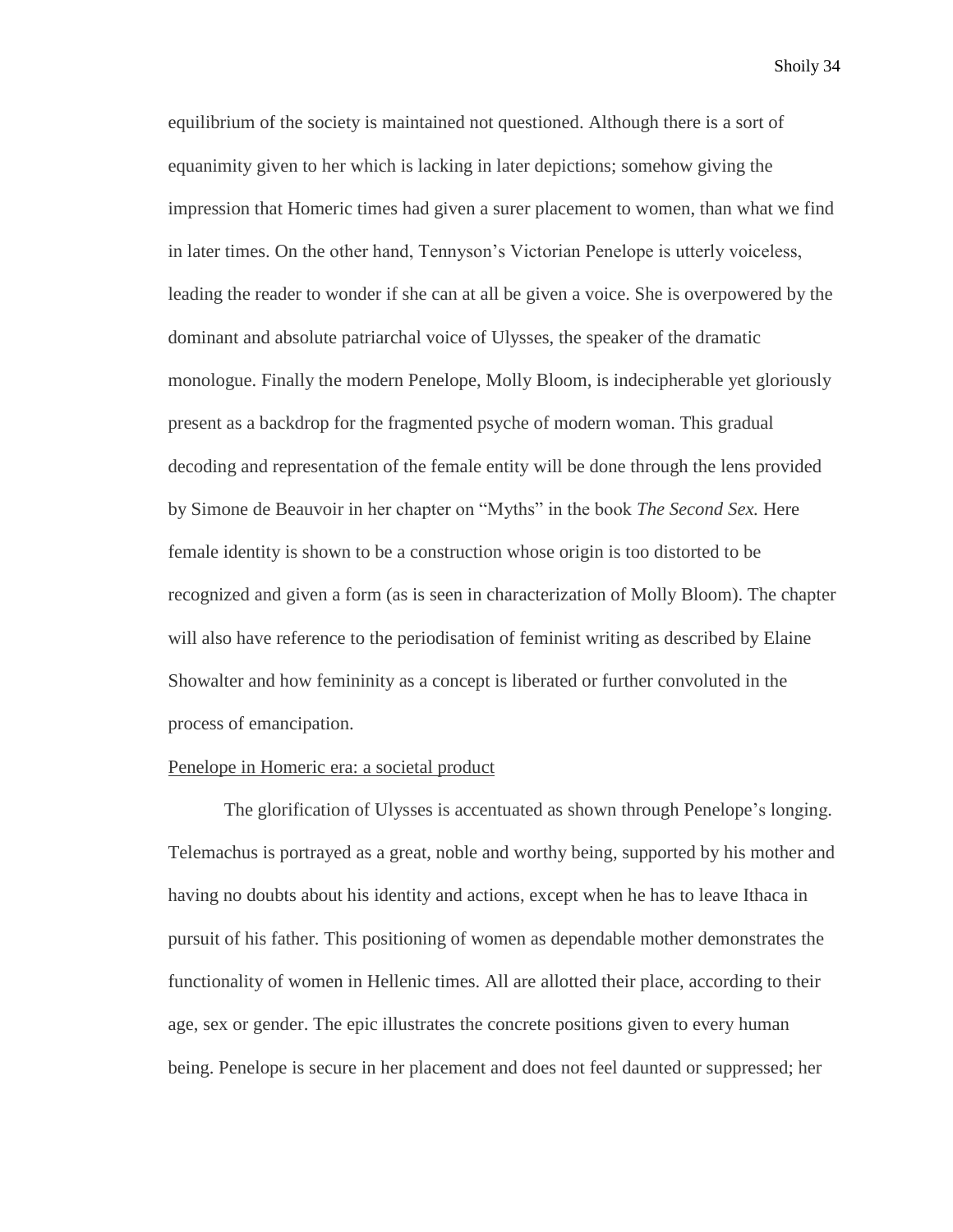only struggle is to keep the wooers at bay. Her inaction may be the source of her powerlessness, but she certainly believes that it is her duty to lie still until someone, usually a male, comes to save her. In other words, she is an archetypal damsel in distress.

Foil to her character is the goddess Calypso who keeps and discharges Ulysses at her will. There are no strictures concerning her actions. Nevertheless, even Calypso voices her desires, saying: "…all thy days are spent in her desire, / And though it be no boast in me to say / In form and mind I match her every way." (bk.5 ll. 277-279). This statement shows her attraction towards a mortal as well as the yearning for morals that guide mortal lives, as something that she misses in her so-called decadent life. As such an examination of the immortal women or goddesses in the story would yield significant results. Their representation may be a means whereby the repressed female psyche that is not allowed expression in the mortal world or in human society may find voice. This dichotomy only emphasizes the freedom and constriction dilemma within the society. While males are allowed and almost deified for being adventurous the female counterpart, if she can be called such, is burdened with what is left behind in the wake of his departure. It is, as though, men can manipulate and re-direct norms according to their advantage where Ulysses has the provision to "[leave] love no rites undone" with Calypso, a goddess, even after professing an undying fidelity to Penelope (bk.5 l. 303). Thus, there is no purity, divinity or distance set between mortals and immortals, other than the fact that immortals have no societal duties or bonds.

This also hints at the "transference" theory as developed by Sigmund Freud in *Case Histories I* (157-158). It points to the relocation of the "psychological experience" (Freud 157) of one body to another in its immediate vicinity or in direct correlation to the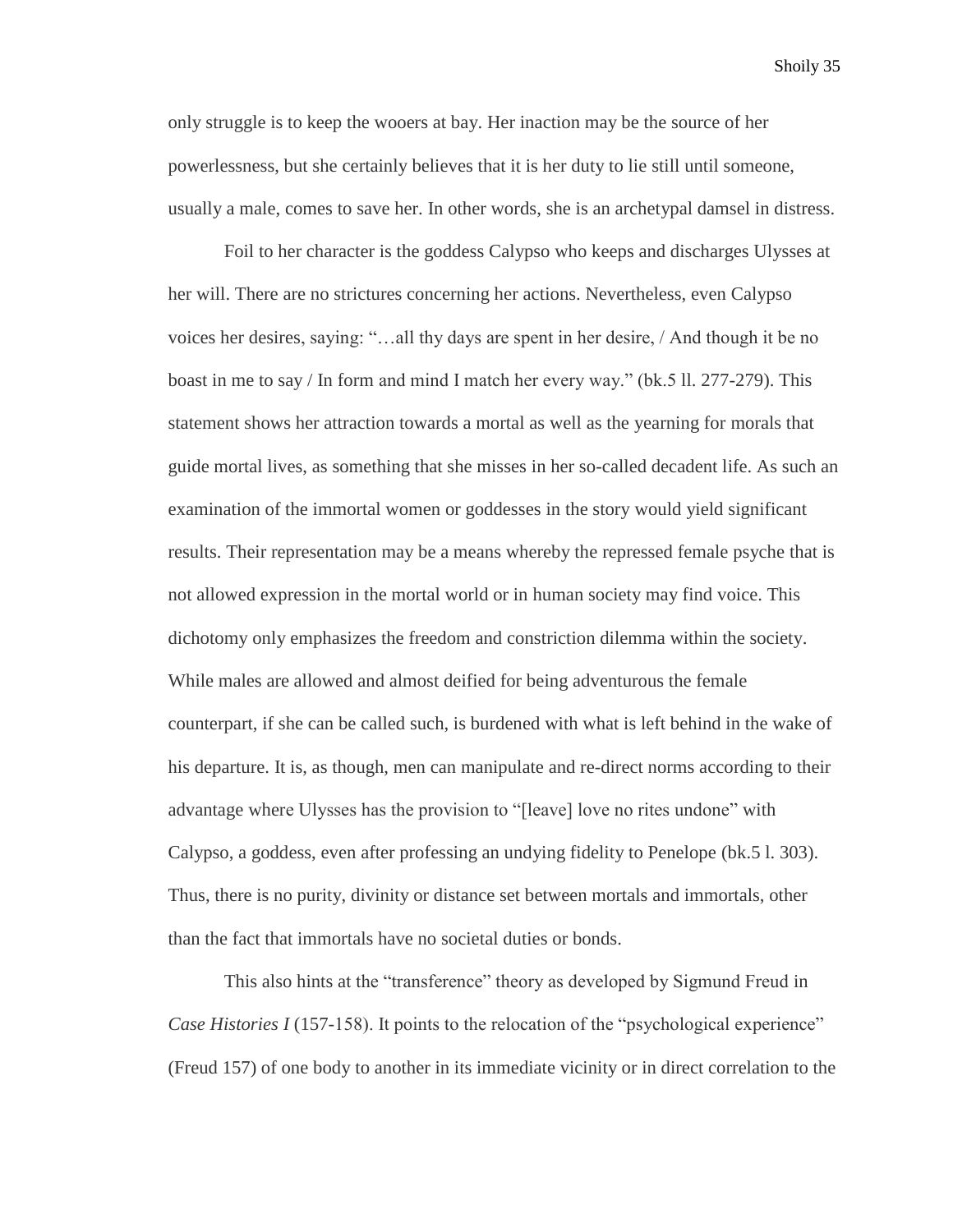psychological hindrance by "investing persons…with positive and negative qualities, according to early memories…of significant experience" (Wright 15). In Penelope there is a need to emancipate and almost transcend societal strictures, but her mortality binds her to its norms. With an absentee husband and escapee son, she has the full authority to place the state policies and maneuverings to serve her own desires. The power gives her the cherished reprieve from given conditions. Calypso, as she already knows, is the powerful goddess who dictates the incarceration of her husband. This newfound power makes her bask in the same level of independence of manipulating and confining the lives of men; the wooers. On the other hand, as has already been mentioned, the social bonds that restrict her, as well as the so-called feminine desire to feel wanted by and to be loyal to a man are psychic restrictions that even a goddess aspires to. It is not something that is normal to their constitution. Both, then, are readers of lives of each other trying to emulate what the other has and the self desires to have. It might be said that they are bound by the notion of jealousy but that would be too simplistic an interpretation of why Penelope never tried to find Ulysses on her own before Telemachus is spurred by the need for identity or why Calypso simply lets him go at the outset of fulfilling all "rites of love".

On the other hand, it is also evident that being male is not enough. The mother and son relationship seems to demonstrate a framework of counterbalance where one rebukes and at times directs the actions of the other. As is discussed in an essay by Audrey Wen named, "Penelope, Queen of Ithaka: A study of female power and worth in the Homeric society", "The extent of Penelope's authority and Telemakhos' incapability of gaining legal authority has puzzled many, but their extent of authority or lack of it are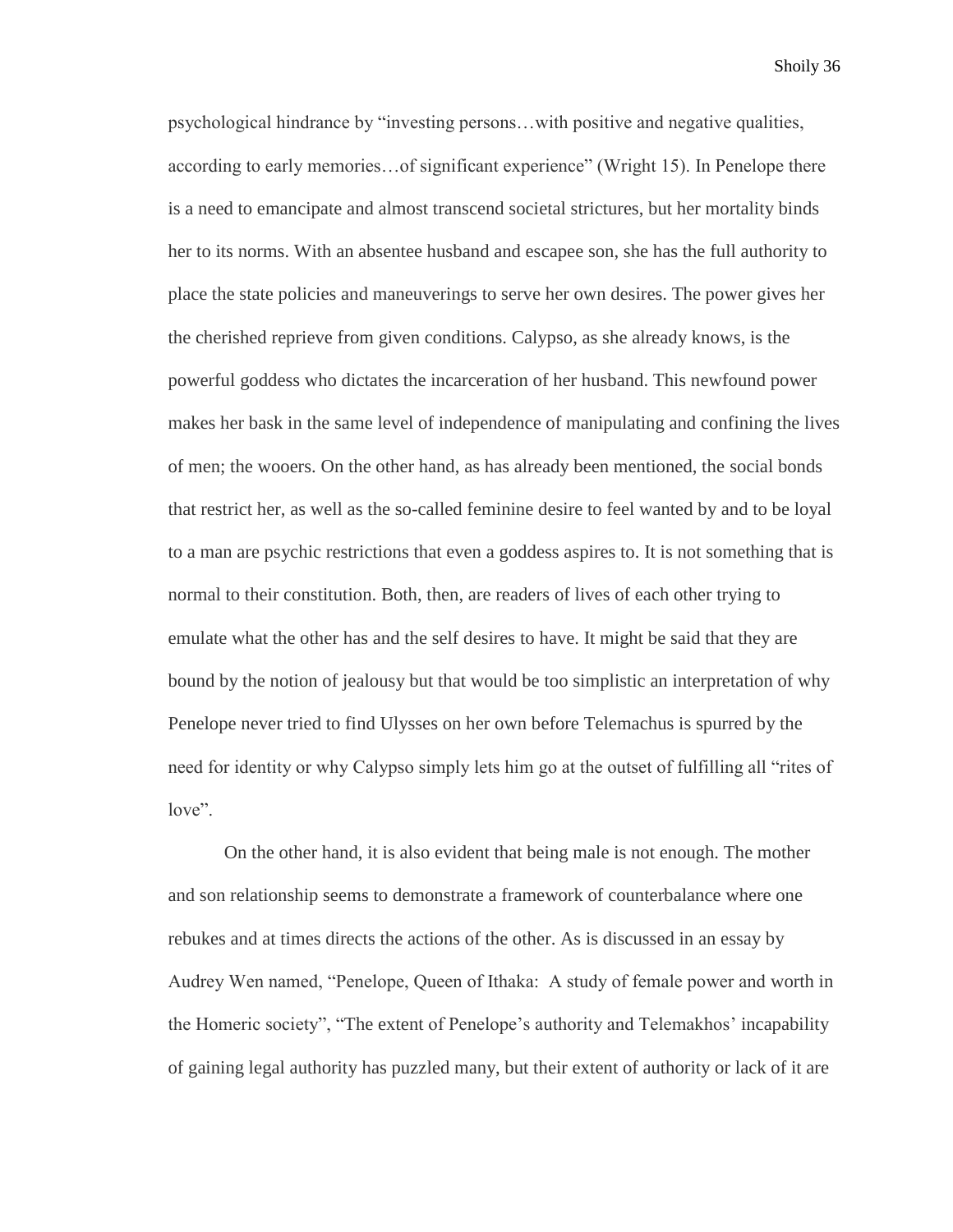linked to each other, one cannot gain full authority in the presence of the other" (21). Penelope and Telemachus both equally participate in matters of the state. In that sense, while Penelope is bound by obligations, she is free in her political thereby economical rights. She does not or cannot give it up to her son. Thus she is described in the lines: "Your mother, first in craft, is first in cause…All she made hope and promis'd every man," which quite clearly arise the question whether this is all a part of her repressed desires which are evident in the lives of goddesses such as Calypso (bk.2 ll.  $140 \& 143$ ). The desires of the one then find fulfillment in the life of the other, as goddess and mortal woman parallel each other. While one lives with Ulysses in a corporeal/sexual marriage, the other basks in the power vested in her through state and social requirements.

This is very different from the journey that Telemachus takes in order to assert his identity and his royal lineage, which shows him his mimicking the father to gain approval of the mother; a narrative that is clearly steeped in oedipal connotations. There is always a need to assert a certain kind of longing for Penelope, which becomes a part of the male identity in the text. In other words as Wen discusses, "[s]he might not be able to succeed the throne, but she more or less holds the power to decide the next king" (29). Thus despite its strictures on women, Hellenic society shows women as exercising central power, which effects all other aspects of the narrative. Women happily enjoy this power, as classical narratives do not portray women as completely bereft of position and decision-making abilities. Thus she can, at times, decide on crucial aspects of power and especially of coronation and inheritance of the throne. Although there are no direct manifestations of her independence, inherently she becomes the force behind her male counterpart; almost a reason for their actions in her passivity.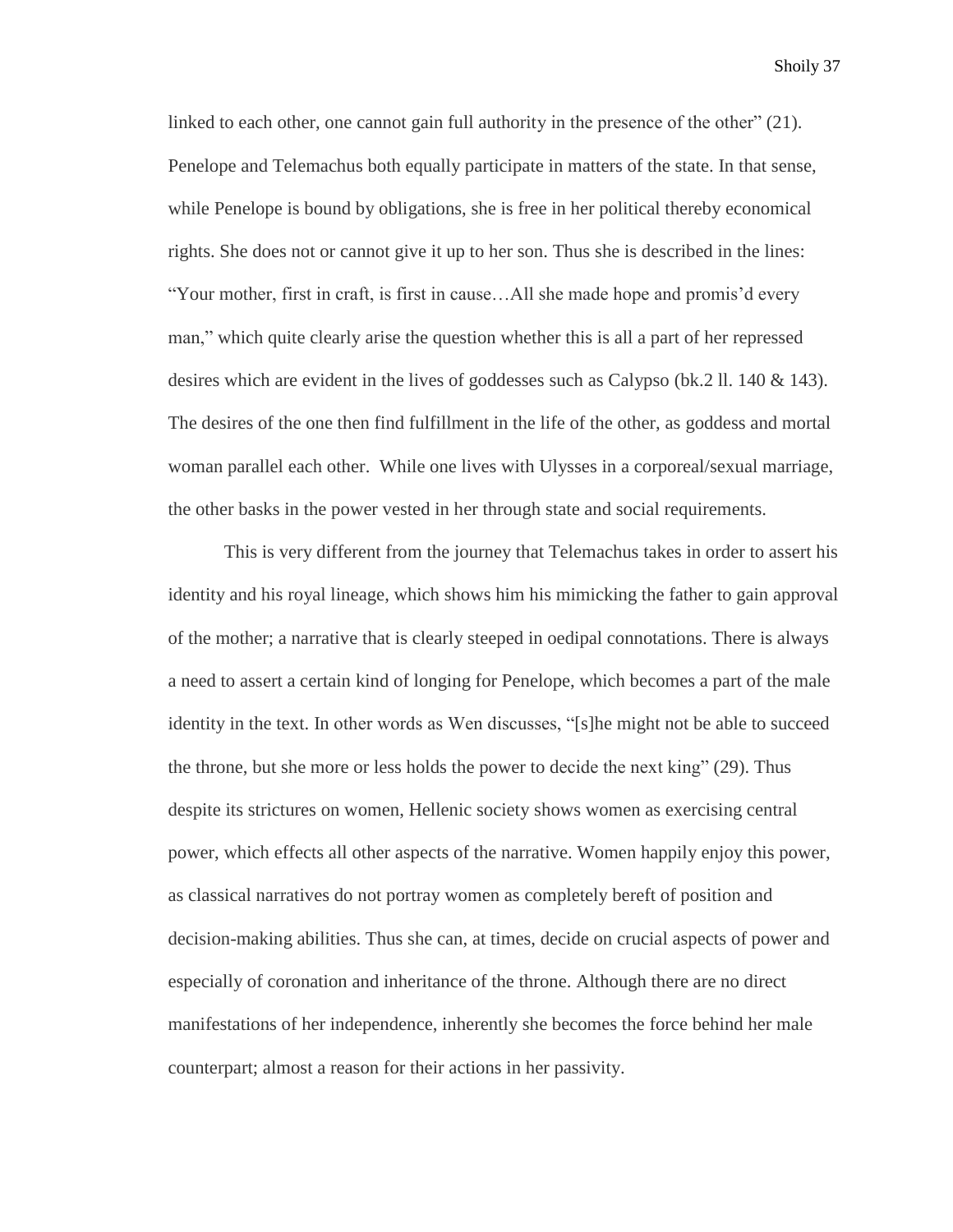This counterbalance framework of male and female cohabitation within a society, where the function of the female facilitates the male and vice versa, seems to have shifted towards the male end of the continuum with the passage of time. She is not even idolized as a semi-powerful goddess or as a queen who has underlying powers to even select and relegate a king. In Victorian times, the female is merely a chattel, a possession or a burden who oscillates among her male guardians. The basis of this is not laid down in the characterization of Penelope or Calypso. It is in Nausicaa that there is found a culpability to surrender to the dictates of society. The fact that she has to dress and bathe properly to attract wooers is emphasized in these lines:

…Thy fair garments lie

Neglected by thee, yet thy nuptials nigh;

……Thy good name

Grows amongst men for these things; they inflame

…My society

Shall freely serve thee for thy speedier aid,

Because thou shalt no more stand on the maid. (bk.6 Homer ll. 41-42, 45- 46 & 50-53)

This is where the notions of "to-be-looked-at-ness" as discussed by Laura Mulvey is portrayed (847). It is the societal duty of a female to be dressed in the best "attires" in order to gain status and praise, and "her blush" seems to represent the acme of her position and the goal of her life (McCarthy). Against the voiced and sonorous expression of thoughts and feelings of Penelope and Calypso, Nausicaa depicts women in a position of utter meekness and propriety, whose thoughts are expressed only through gestures.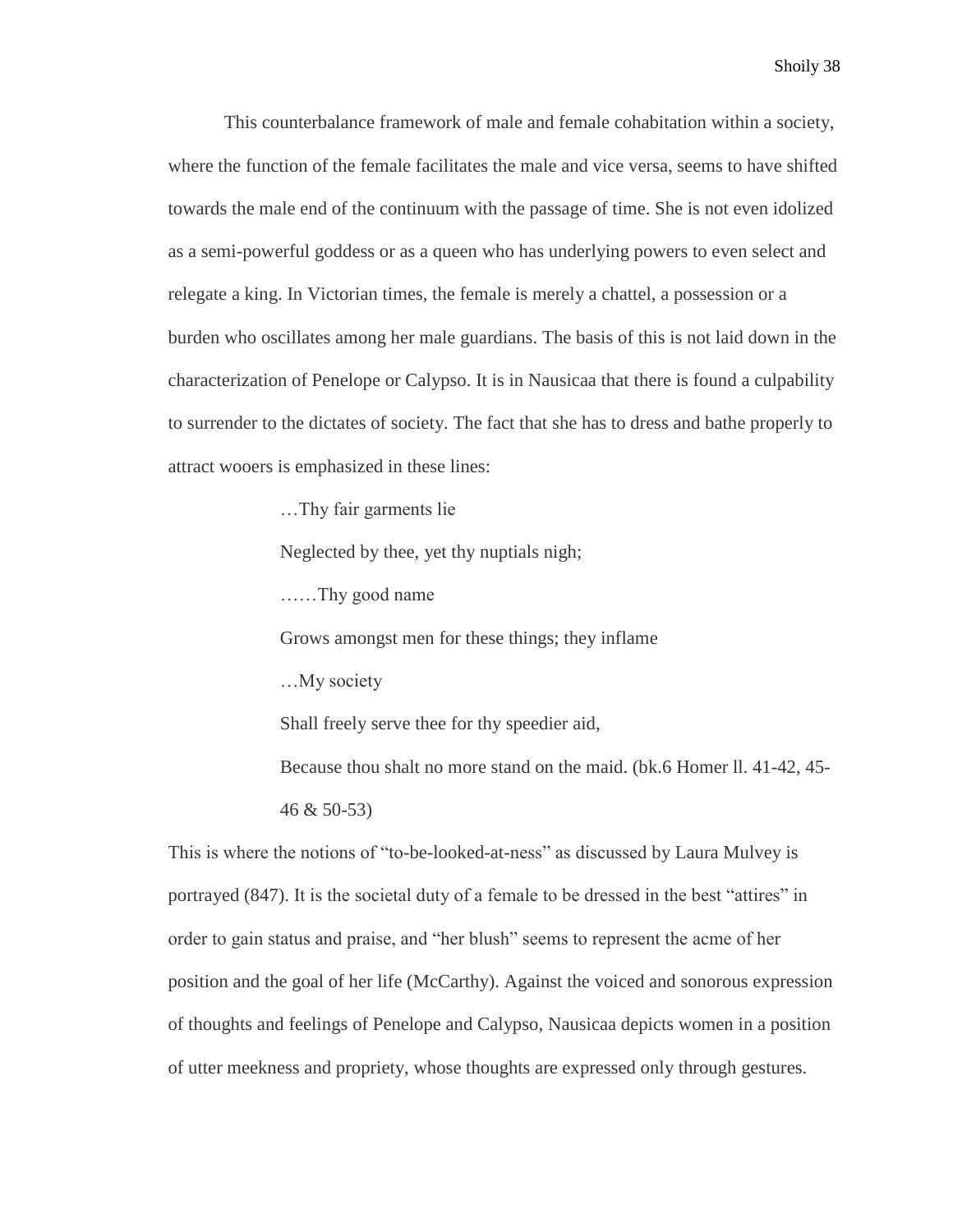Moreover her actions are modulated by the goddess Minerva. This is where the dynamics of the goddess-mortal relation as projected by Penelope and Calypso shifts from the "transference" and "countertransference" mode to a more direct authority-subject dichotomy (Wright 15). Thus thoughts are taken over by commands which might later result in gradual repression.

Furthermore, the notions of chivalry and honor are also made prominent in this book. When Ulysses addresses her, it is with utmost alacrity that he describes her visage. He thus says: "Nor man, nor woman I did ever see-/ At all parts equal to the part in thee" (bk.6 ll. 239-240). She is the epitome of human beauty distinctive from any other of the same kind as discerned and put in words by Ulysses. He is, then, at once subduing his instinctive need to embrace her as is shown in the scene and is making a far greater impression on her by bearing this control. Also later in Nausicaa's speech, for her "he looks as he had godhead got" and she prays to "heaven" that her "husband were no worse" (bk.6 ll. 385-386). The exchange formulates a mandate for courtship in the Victorian era where maidens are to be well-groomed, passive and agreeable and to willingly and completely submit to men who they idealize. In other words she is to become a part of the male belongings, totally devoid of thought and will.

 Thus the reflection of Penelope becomes equally inanimate in Victorian times. Like the "still hearth" or the "barren crag", she is an "aged wife" (Tennyson l.  $2 \& 3$ ); just a reference to the morbidity of male existence. Socially, economically and politically she is reduced to nothing more than an encumbrance. This development came about gradually with the ascendance of the male-oriented centre of imperial power. In order to create a society which hardly patronized any frailty, women were locked within domestic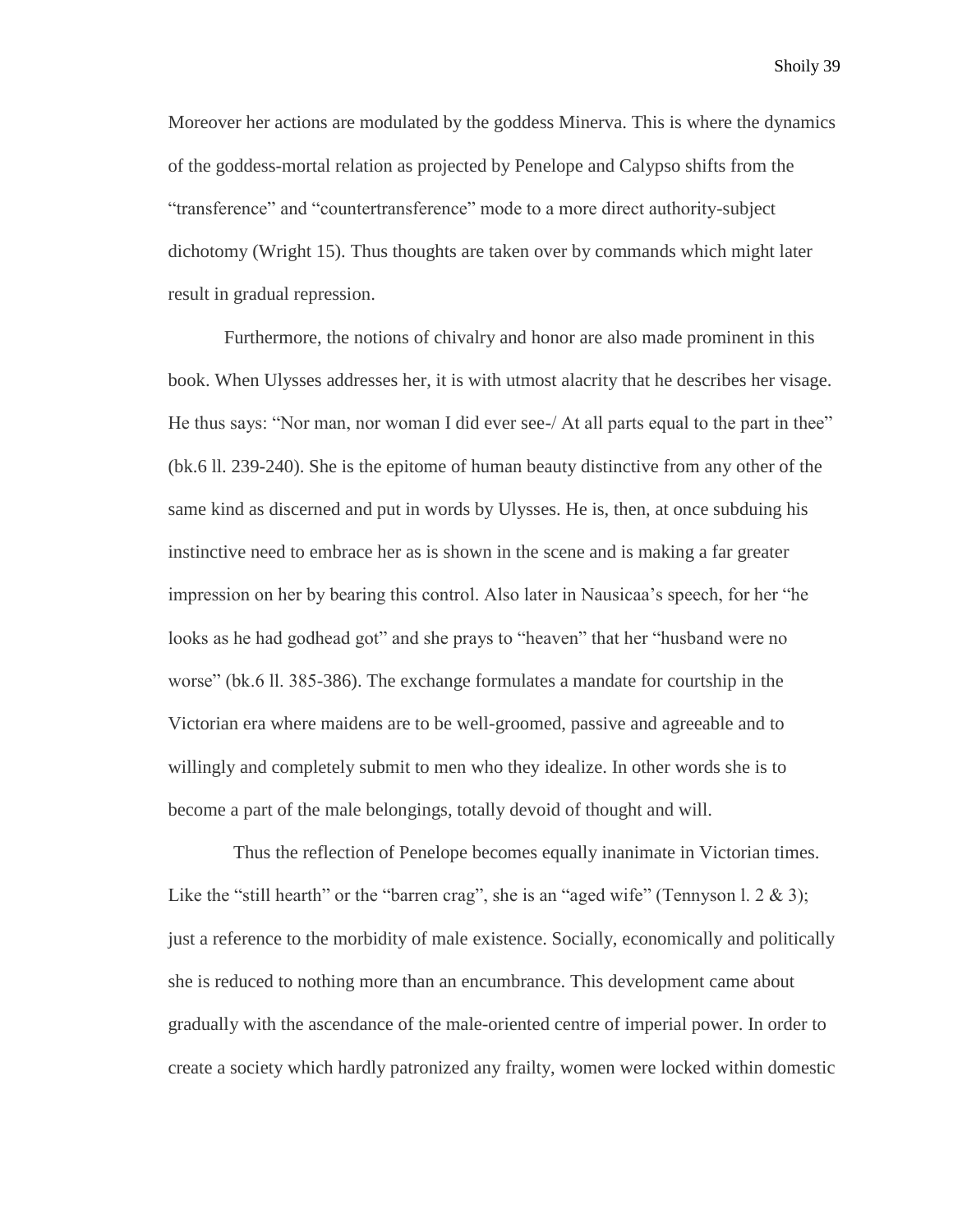walls where the outside world remained a mystery to them. Thus the representation of women of the Victorian era is confined by social dictates and women's struggles constantly thwarted.

# Penelope as voicelessness

As Simone de Beauvoir says in her chapter on "Myths" in *The Second Sex,* "[e]ither she appears simply as a purely impersonal opposition, she is an obstacle and remains a stranger; or she submits passively to man's will and permits assimilation, so that he takes possession only through consuming her…destroying her" (171). This is the position that women occupy in many literary, artistic and ideological reiterations where submission and passivity form the unmentioned code of feminine conduct. In literature, which is really a reflection of reality, readers perceive a dichotomy between rejection and acceptance of such norms in female protagonists. The real depth, the quest for knowledge and the search for truth is all bequeathed to the man. It is his duty to "strive, to seek, to find, and not to yield" or his task to transcend as outlined by Beauvoir while women remain a secondary and immanent being constantly defined by men (Tennyson l. 70). Thus in Tennyson, Ulysses is shown as a man seeking a release from his everyday torpor which is also partially symbolized by the decrepit woman in his life; someone who weighs down his aspirations and prevents him from reaching fulfillment. In other words, she is a myth that "projects his hopes and his fears towards a sky of transcendence" as expressed by Beauvoir (174). Mostly Victorian women encapsulate the fact that "they still dream through the dreams of men" where they are unable to speak for themselves or somehow provoke society to acknowledge their true condition, other than through marriage (174). Thus Penelope in Tennyson's poem can only be glimpsed through the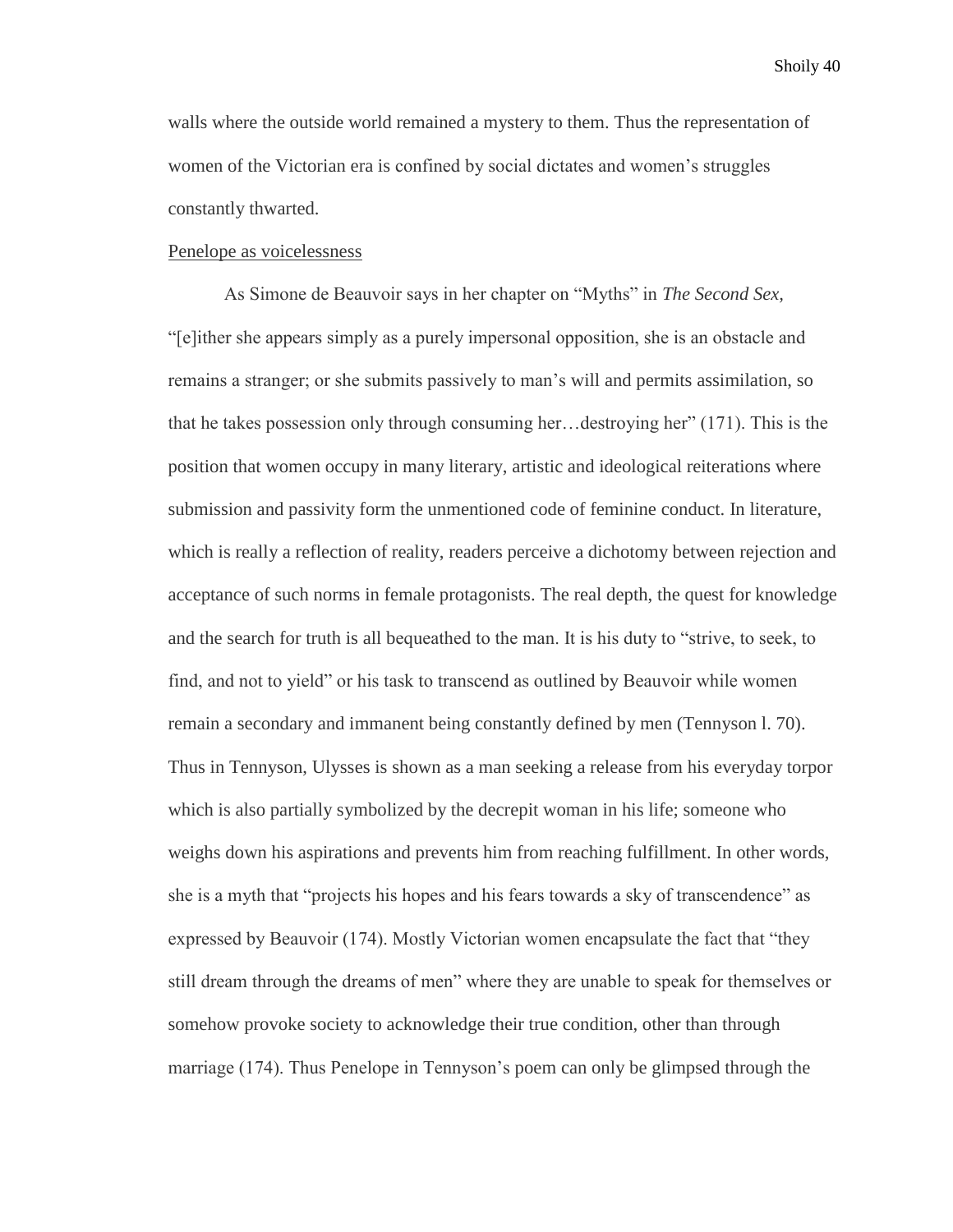chinks and crannies of Ulysses's deliberations. Unlike her Homeric predecessor, she has no semblance of power; she is the ultimate other to the superior male self.

Thus there is a definite need to modulate nature in accordance with the dominance of men. For the patriarchy, then, women and nature are equated, as they posit a similar mystery where both engender attraction and fear. This gives them a strange power over men, and it is in order to conceal his weakness and the precariousness of his power, that man feels the need to create a space that is both divorced from nature, and to create social and familial ideologies that keep feminine power at bay. Hence the needs to create the mythical realms that undergird the norms of patriarchal society; picking up on nuances from reality and modulating them in order to establish male superiority. In the colonial atmosphere reflected in Tennyson's poem, the imposition of this make-belief space is necessary. Women are shown as the weaker sex, a hindrance and a burden for men, with no higher humane attributes. This stereotype is further harnessed through literary and idealistic portrayals constructing a tightly knit society that can hardly ever go beyond the given framework. The idea of a woman thus becomes a sign, as defined by Barthes, with multiple meanings pertaining to the patriarchal order. It outlines the roles that women perform in a superfine manner where the "*myth* [woman as sign of patriarchal domination] *hides nothing:* its function is to distort, not to make disappear" (Barthes 121). In other words, it is the core conquest of the patriarchy to conquer the other or the woman which ensures the success of the system. It is where "…muteness is the condition of the silent, uncomplaining woman- an ideal of patriarchal culture" (Bordo 753). This has been insinuated gradually through literature, history, ideals and practices which later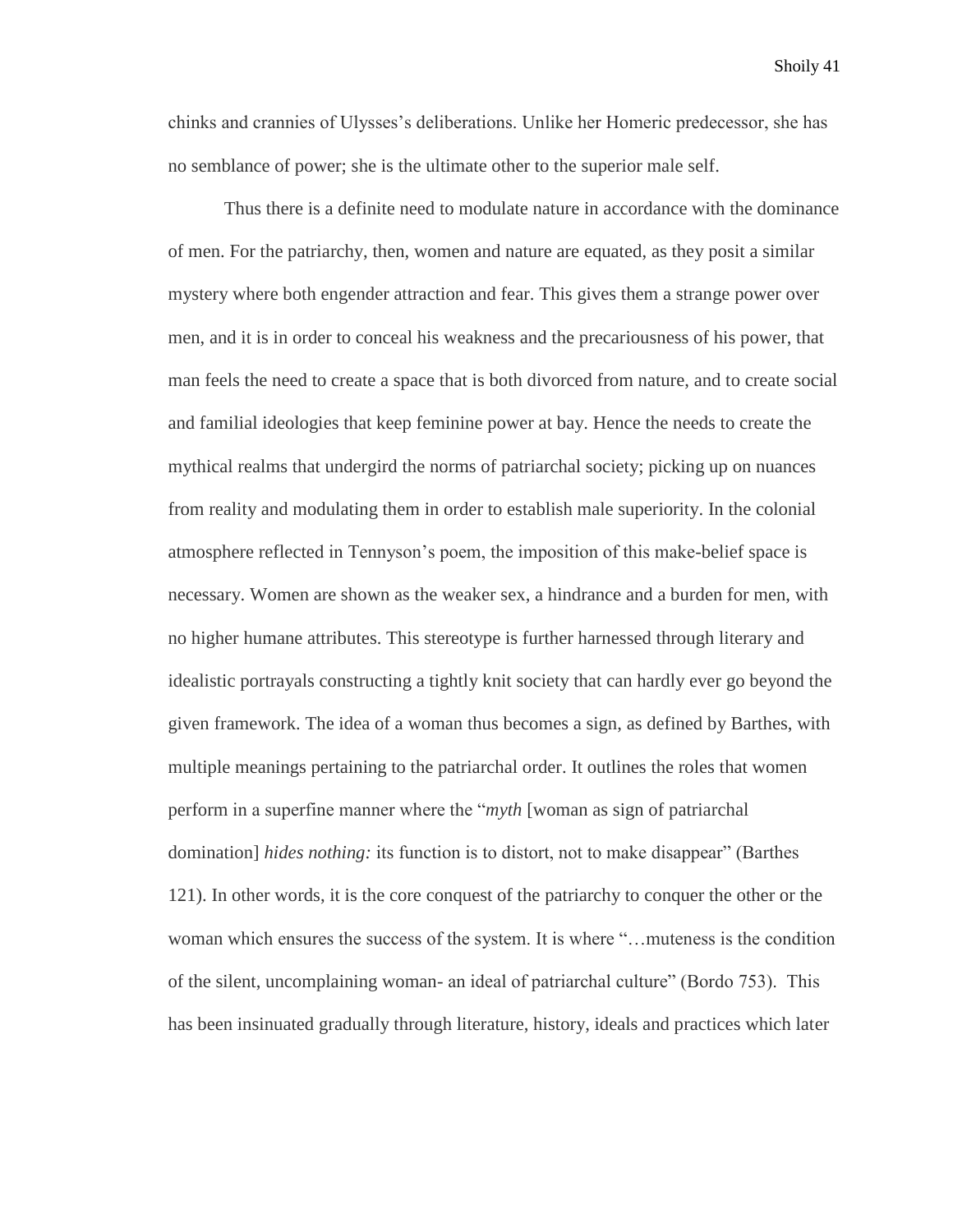expand into colonial structures where the world beyond the imperial centre becomes the ultimate other; something equally conquerable.

As such, the representation of Ulysses in Tennyson's poem evokes the search for 'truth' through the undying spirit of adventure at the cost of the female subject who is not even named in this version. Her presence is defined by her lack of manhood. At the turn of the nineteenth century, these notions were intermittently being given a new shape with the advent of a fresh examination of the female psyche in the literary and ideological field, where woman becomes the embodiment of the break from prior norms. This occurs in three decisive phases as discussed by Elaine Showalter:

> First there is a prolonged phase of *imitation* of the prevailing modes…and *internalization* of its standards of art…Second, there is a phase of *protest* against these standards…and *advocacy* of minority rights and values…Finally, there is a phase of *self-discovery*, a turning inward freed from some of the dependency of opposition, a search for identity (274).

This explanation seems to capture the changes in female representation as well as the change in reading female characters over time. Thus the third adaptation of Penelope, here Molly Bloom, becomes convoluted and unreachable. She has already passed the internalization and rebellion phase and has now embarked on the self-actualization stage. In that sense, her presence becomes more of a heresy or guesswork for the readers as well as the narrator.

Thus, a brief meandering into the Joycean notions of women in general prior to *Ulysses* becomes imperative. Moreover what is handed down from the Victorian to the Modern is the female positionality on the periphery with no voice, always cooped up in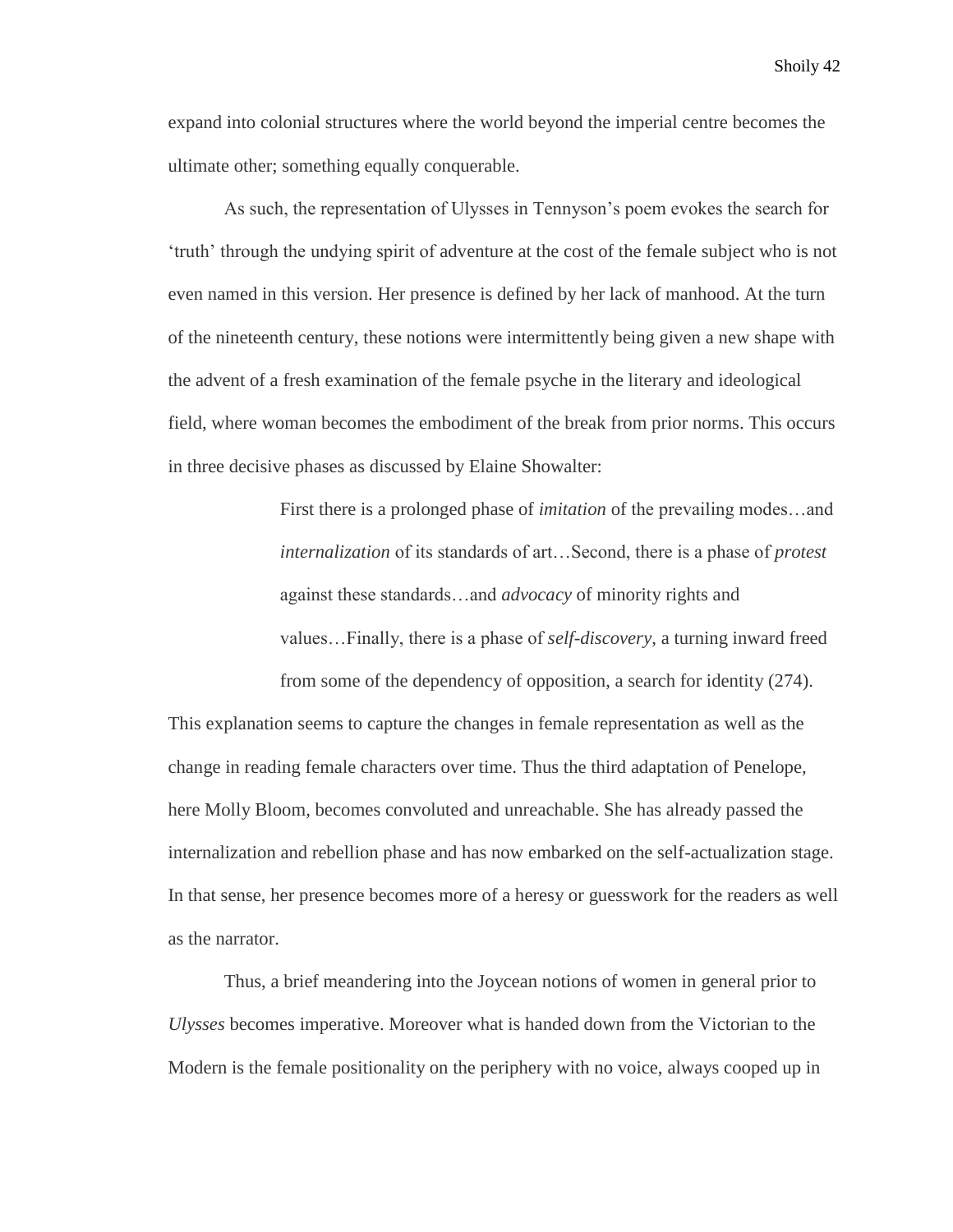their household and thinking incoherently as their ties to their own selves are severed through social impositions. The modern woman, therefore, has silence as her heritage. She also has hysteria as a reiterated notion assimilated with her identity as "the term *hysterical* itself became almost interchangeable with the term *feminine* in the literature of [the Victorian] period" (Bordo 749). This psychological dementia is not only associated rather imposed upon the female as a physical entrapment that leads to complete dissolution of the self for the society at large. As Breuer explains in *Studies on Hysteria*:

> Hysterical phenomena…is no longer colored with affect and no longer marked out among other ideas and memories…the discharge follows the 'principle of least resistance' and takes place along these paths whose resistances have already been weakened by concurrent circumstances. (Breuer 284)

It signifies how hysteria more than a problem with psychical aspects is dependent on physical surroundings and re-enactment of those conditions. It also gives lack of resistance as a basic impetus for such mental debilitation. Thus the construction of female subjectivity works in opposition to her surroundings, which feed on her fear of protest. It pushes her back towards the interstices; the corner or the periphery of the patriarchal society. This interstitial existence is what Joyce tries to project in his depiction of the Penelope figure, as he gives it its modernist portrayal.

# Penelope as the Modern

Joycean women can be characterized by their propensity to wait. Every narrative that examines female subjectivity tries to link it to its origin; a sort of past. This need to provide a background for every subject under scrutiny is a particularly male predilection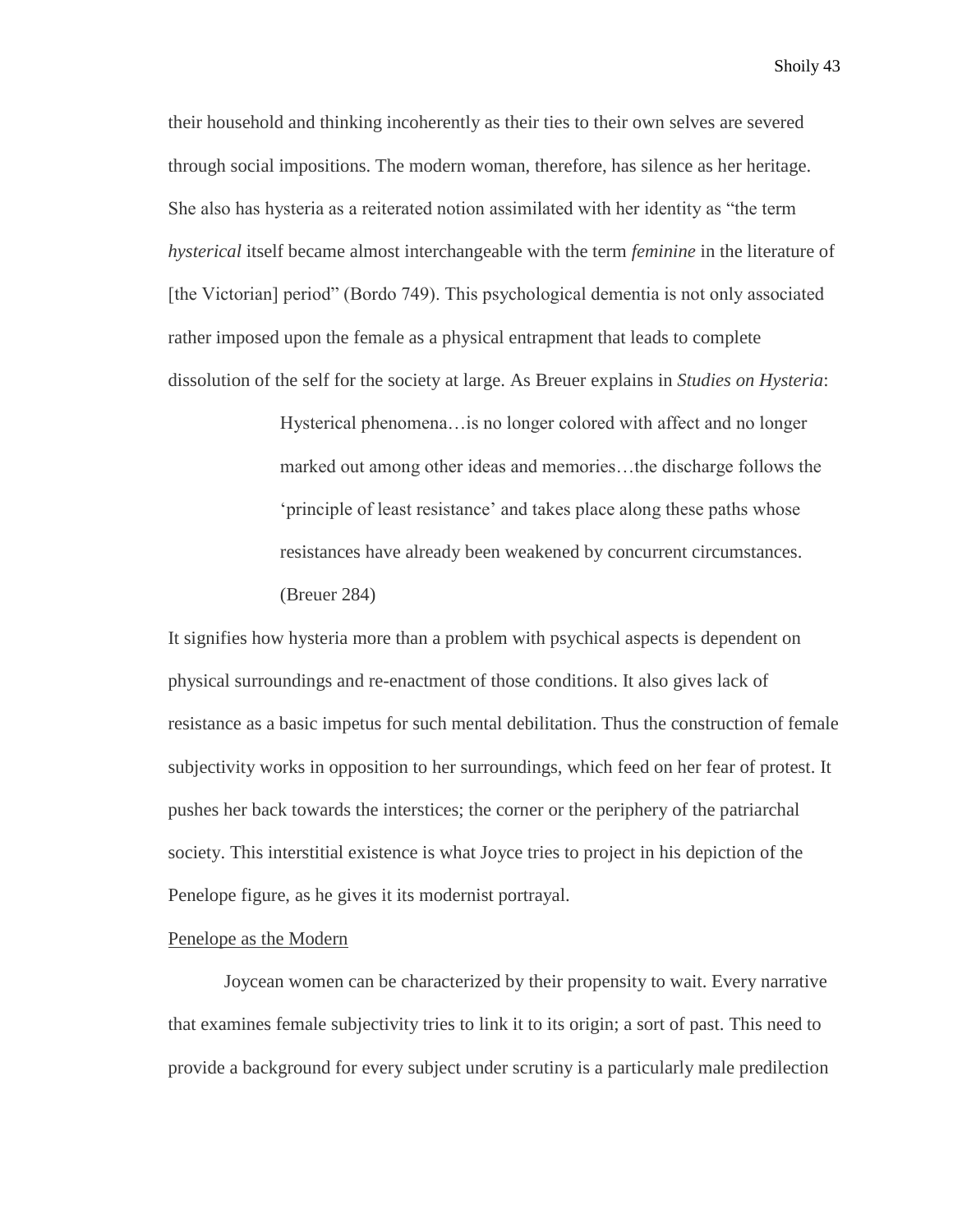or tendency. Men seem always to bear a burden of tradition; and which finds expression, leaking out as it does into female subjectivity. It might also be suggestive of the modern feminine need to find a new mother with a more substantial voice; something that will be discussed in the course of this section of argumentation. Femininity, mostly in modern times, has been haunted by the statement made by Helene Cixous: "I didn't open my mouth, I didn't repaint my half of the world" (415). Modern femininity, like most modern mandates, visualizes a prospect to stand "at odds with tradition" (Cixous 417). Only outside the conventional periphery can the essence of femininity survive.

This, then, is the basis that sets pace to the character sketch made by Joyce in his many deliberations on women. Before delving into the characterization of Molly Bloom, a brief and succinct observation of the pattern that female characters follow in Joycean tradition needs to be done. Thus the ensuing paragraphs is going to give a short analysis, relevant to the culmination of Molly Bloom, of the character of Eveline and how women are addressed in general in *A Portrait of the Artist as a Young Man*. This will be done in the light of the theories adumbrated in essays by Helene Cixous, Luce Irigaray and Susan Bordo. It will also contain an elaboration and interlacing of the portrayal of women in the Homeric era mostly in connection to the portrayal of Molly Bloom. The central theme of myth formation as discussed by Beauvoir in its feminist aspect and by Barthes from a lingual and metalingual plane, is also essential to this examination.

The first anecdote is that of "Eveline" in the short story of that name. Its pithy and concentrated nature makes it a good starting point. Central to its narration are her thoughts prior to the elopement and the event itself, which depicts a subtle move away from the authoritarian patriarch. In brief, this story seems to be about the struggle of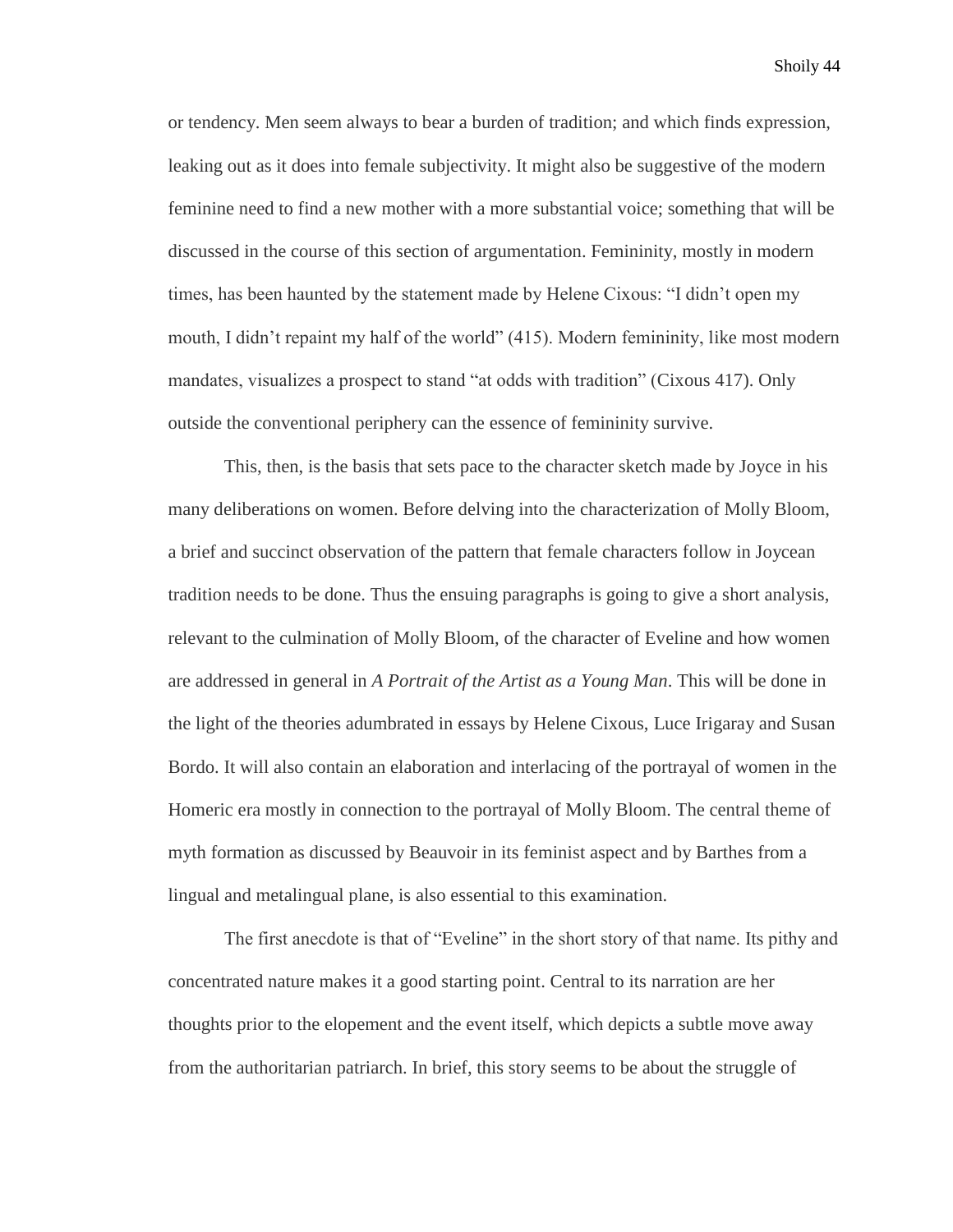emancipation and feminine freedom, and in its deliberations gives relevant arguments justifying the need for such struggle. However, by the end, Eveline is struck by her the inability to break away from social norms. Here, then, is a theme that is recurrent in Joycean women; the need to remain indoors and not cross the threshold to unknown realms. More than half of the short story is spent with Eveline, sitting beside a window with cretonne curtains, thinking. She has been defeated so many times that winning becomes a fearful prospect. As is shown in the narrative, for her it is "…a hard life- but now that she was about to leave she did not find it a wholly undesirable life" (Joyce 2). There is a definite tone of unwillingness even while the elopement is being debated:

Why is there this sense of "immobilization"; this pause (Benejam)? The need to keep the self intact with all its subjective facets is what marks this hesitation to move to places unknown. It is through this fear that patriarchy has persisted for so long. As Beauvoir points out:

> There is a double demand of man which dooms woman to duplicity…he fancies her as at once servant and enchantress…the women, themselves sinners in the secrecy of the bed, are only the more passionate in the public worship of virtue…Fear is always attached to woman's licentious conduct. (221-222)

Thus it is the fear of a loosening of social mores, and a falling away of the seams sewn through a long history of female identity formation that helps to tighten the rules that govern women. Thus a woman always finds herself confined within a given boundary; a comfortable, no thoughts attached and numbing line that is comparable to the sea beyond the outline which Eveline cannot cross. It is the oblivion that lies beyond society; the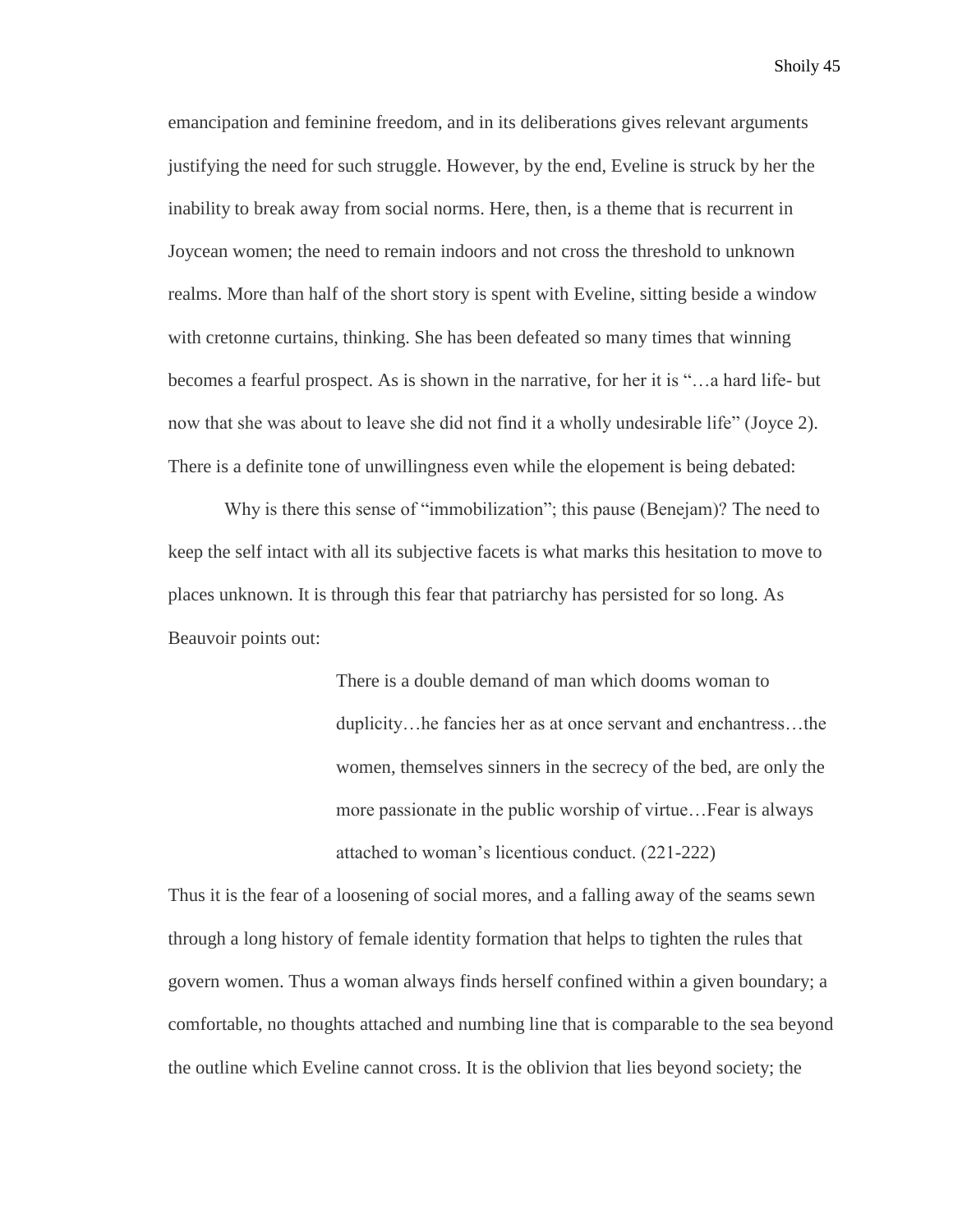ocean of unknowability. It represents the conflict between the biological and societal realities that has marked feminine subjectivity for so long. This is comparable in the action of waiting as opposed to immobility. While there is a search for the true feminine identity, there is also the fear of losing a feminine 'essence' that has been established through the ages.

The identity crisis of the modern woman is shown in Eveline's desperation to escape while "…the seas of the world tumbled about her heart" (Joyce 3). She is always in a binary; a division where "'She' is indefinitely other in herself…the reason she is called temperamental, incomprehensible, perturbed, capricious" (Irigaray 440). As shown in the previous section, the figure of woman is used to project social realities. Thus in a fragmented, confused and pluralistic modern society where man and his needs have undergone drastic changes, the female psyche finds itself in a quandary. She becomes further withdrawn and impenetrable. She is caught in a scene which renders her immobile and her thoughts find no avenue for expression. A liberated woman, on the other hand as Irigaray suggests, is someone who "is a sort of universe in expansion for which no limits could be fixed…" (441). Eveline is just the opposite; she is more of a universe in retraction who imbibes all that surrounds her as a microcosm. She is the symbol of all the restrictions that have been imposed on her. As such, she is more of a Nausicaa than a Penelope, standing inert on the shores of a sea. Thus she acts as a foil to the character of Molly Bloom.

For Joyce, in *A Portrait,* women hold the place of a muse. It is a *bildungsroman* where the growing Stephen imbibes artistic and ideological fodder from women with whom he interacts in real life or through texts. The first of these exchanges occur with his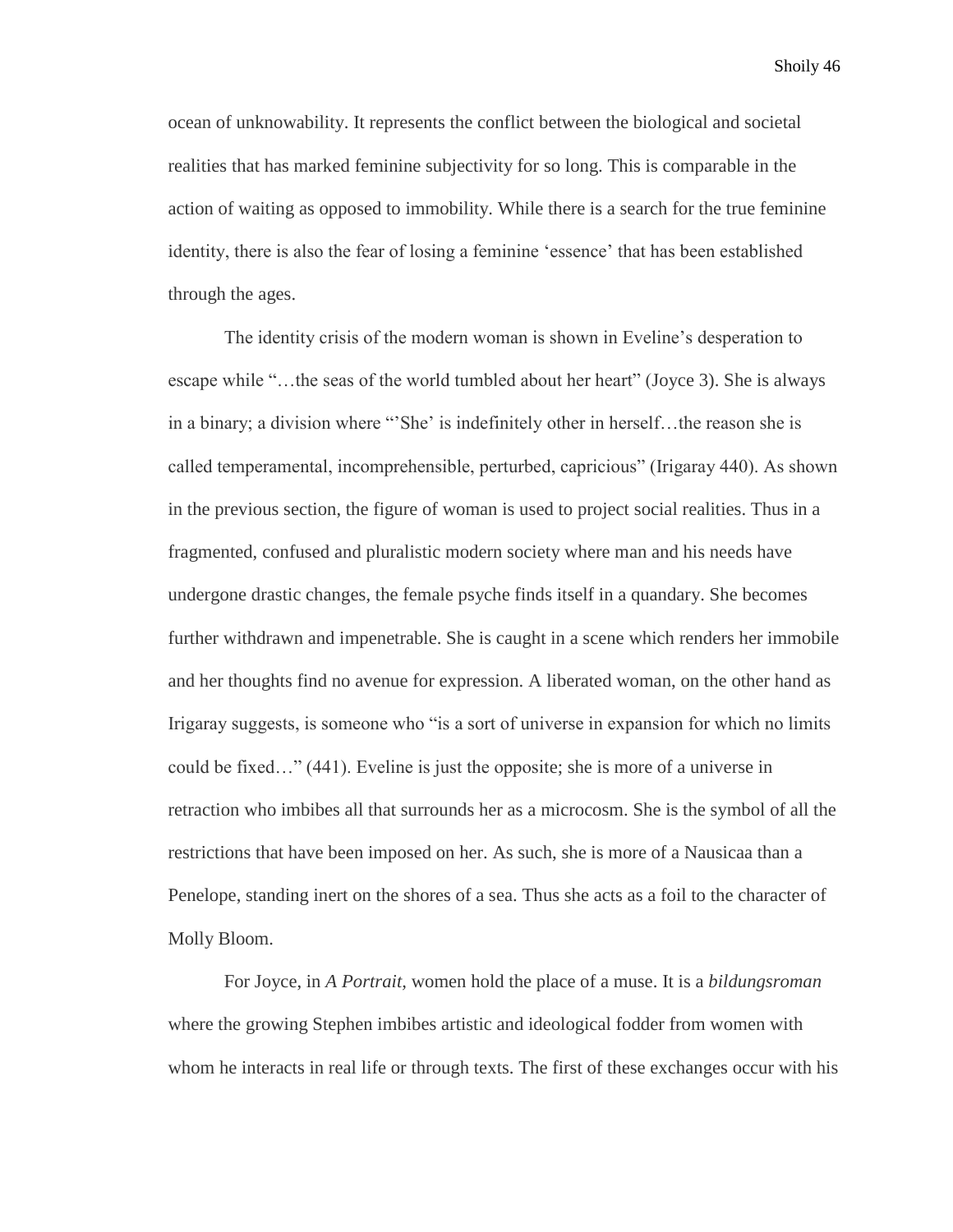mother and Dante Riordan. It is when Dante and his mother speaks in unison that Stephen feels the impulse to break into a sort of poem in his mind: "Pull out his eyes,/ Apologize," (4). He seems more at ease with women in his life where he "longed to be at home and lay his head on his mother's lap" (11). This initial sense of reprieve that is associated with the mother gradually shifts where his mother becomes a stranger. On his return from school he starts questioning his mother's caress and adoration. This is a proven turn of the oedipal complex where the demands of society, here through the dictums of the school, obliterate its development. This does not necessarily show that Stephen's perceptions of women who become a source of overwhelming insights to the world around him stops. Thus Dante Riordan is the embodiment of freedom, as she is able to express political, social and religious opinions. She is not afraid of saying whatever is on her mind neither does she shy away from interrupting what seems detestable to her. Moreover she becomes an absolute inspiration in her protestations against Mr. Dedalus' ideas; almost challenging the authority from little Stephen's perspective. Although she does seem a bit biased towards the system, she is independent enough to voice her thoughts unlike previous representations of women (34-36).

In general, though, Stephen uses femininity as a core component which provides the foundation for many of his artistic ideas. He refers to his soul as a 'she' and God becomes the male authority to whom his soul submits. He also recognizes that it is in the body or flesh that marks the feminine susceptibility to sin. He, even, prays to the "Three Persons through Mary in the name of her joyful and sorrowful and glorious mysteries" (182). Thus it is also through a woman that he wants to transcend his mortal agony and reach salvation. Therefore he always draws a feminine boundary for himself, which could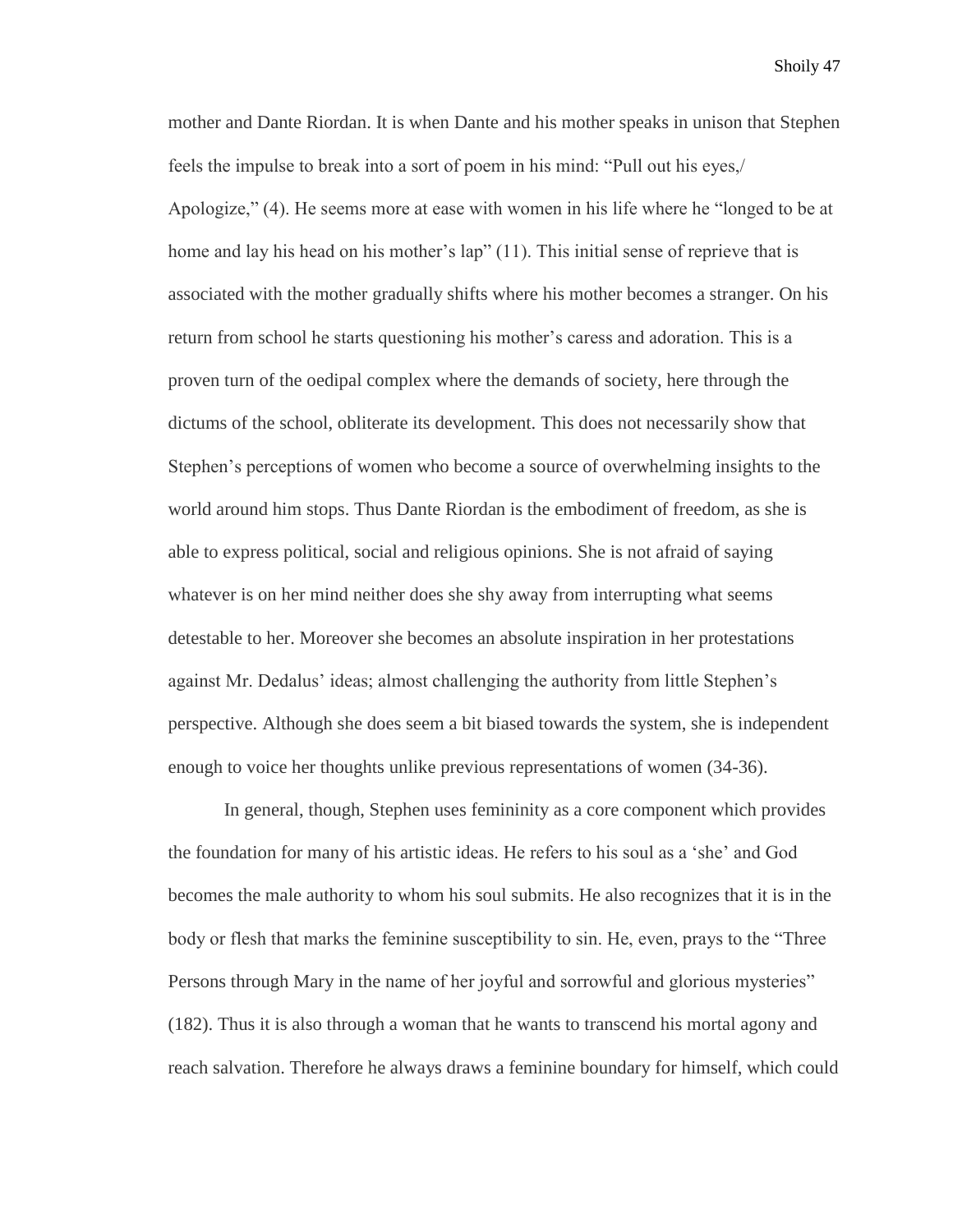be the effect of his creative androgynous<sup>4</sup> self. As such, Stephen, and to a certain extent the narrator, is never unaware of the female presence in his soul, as either a muse or Mother Mary. The stirrings of a new "instinct…subtle and hostile, [which] armed him against acquiescence" is thus an expression of a kind of a feminine conflict within Stephen's self (199).

Some previous female characters in Joyce can be seen to herald the emergence of Molly Bloom as a representation of the modern female. In *Ulysses*, the narration starts with an allusion to the sea as a siren calling Stephen with "A voice, sweettoned and sustained…It called again…Usurper" (27). Femininity as muse and inspiration has already been established. This narrative further emphasizes femininity as an unbound sea; formless and unreachable in its mysteries. It also castigates women for male frailty as "…woman brought sin into the world…A faithless wife brought strangers to our shore" (38). Therefore through transference of guilt, here fall from grace as well as defeat at the hands of intruders, men try to attain salvation and transcendence. Let us look briefly at what Beauvoir says about women's positionality at this stage.

According to Beauvoir, man tries to possess women "…through consuming herthat is, through destroying her" (171). There is a sense of brutality in such possession; something that is not echoed in Bloom even as he is cuckolded. Molly is the embodiment of "…the Woman-Mother [who] has a face of shadows; she is the chaos whence all have come and whither all must one day return; she is Nothingness" (179). As such, there is a certain duality attached to the idea of femininity. Woman is both the redeemer of the fallen man and acts as his Other resulting in fearful reflections of the male Self. This is upended in *Ulysses.* Molly is presented as an ensconced character who prefers self-

 $\overline{\phantom{a}}$ 

<sup>4</sup> See *A Room of One's Own* by Virginia Woolf.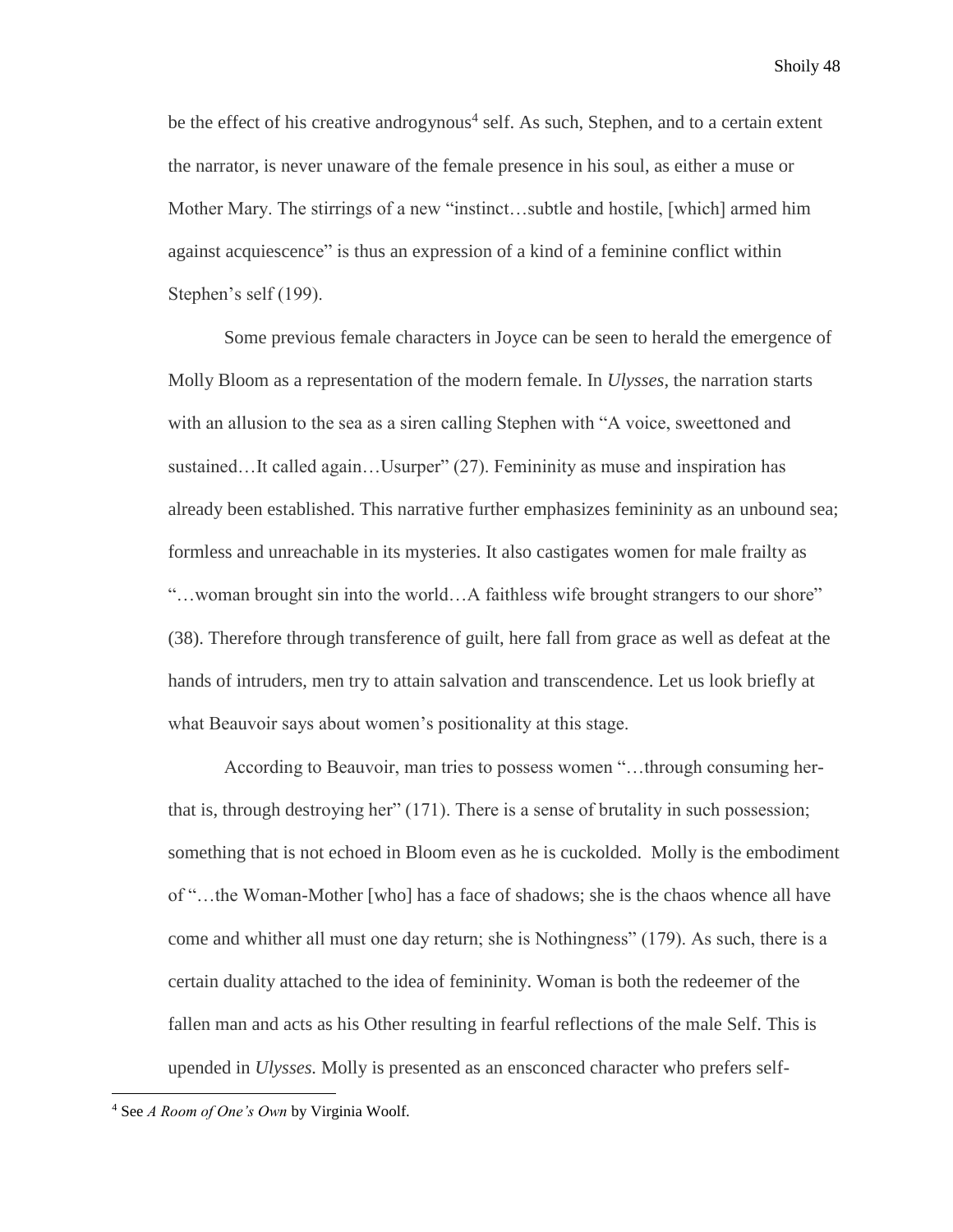incarceration where her husband performs all his duties and even discusses her other paramours and their letters. Therefore, her duality originates from her own preference. It is not merely something imposed by society. Her husband knows for a fact that "[she] understand[s] what [he] say[s] better than" his understanding of what he says (*Ulysses*  Joyce 54). Thus Bloom has acquiesced of his frailty in relation to his female counterpart at the outset of his introductory chapter, Calypso. The chapter also shows a lot of overlaps between the cat and Molly referring to her animalistic appetite for life. This appetite is in contrast to Bloom's passivity. People around them comment on the couple by stating: "…what did she marry a coon like that for" (Joyce 103). Thus rather than viewing the female and her lack, here of fidelity, the modern times is concerned with the male shortcomings. This is the premise to the story of Molly who is mostly hinted at through deliberations of her husband and heresies of Dubliners. She is after all the celebrated soprano; holding her tower and dictating the weakened Bloom in his thoughts and actions. It is a struggle between the tyrannical wife and the subservient husband. He leaves at the end of the chapter to mark his freedom or a need to escape her dominance just as Ulysses leaves Calypso in Homer's epic but for different reasons and in a dissimilar manner.

Thus as the story progresses so does Bloom and his thoughts about Molly develop as he seeks reconciliation with her. He starts off by thinking about "Molly. Milly. Same thing watered down" (Joyce 86). In other words he projects his neutralized view on women in his family by homogenizing them. This is contradicted by one of Stephen's statements when he says: "Will any man love the daughter if he has not loved the mother" (185). Gradually it signals towards his need for Molly and through her of all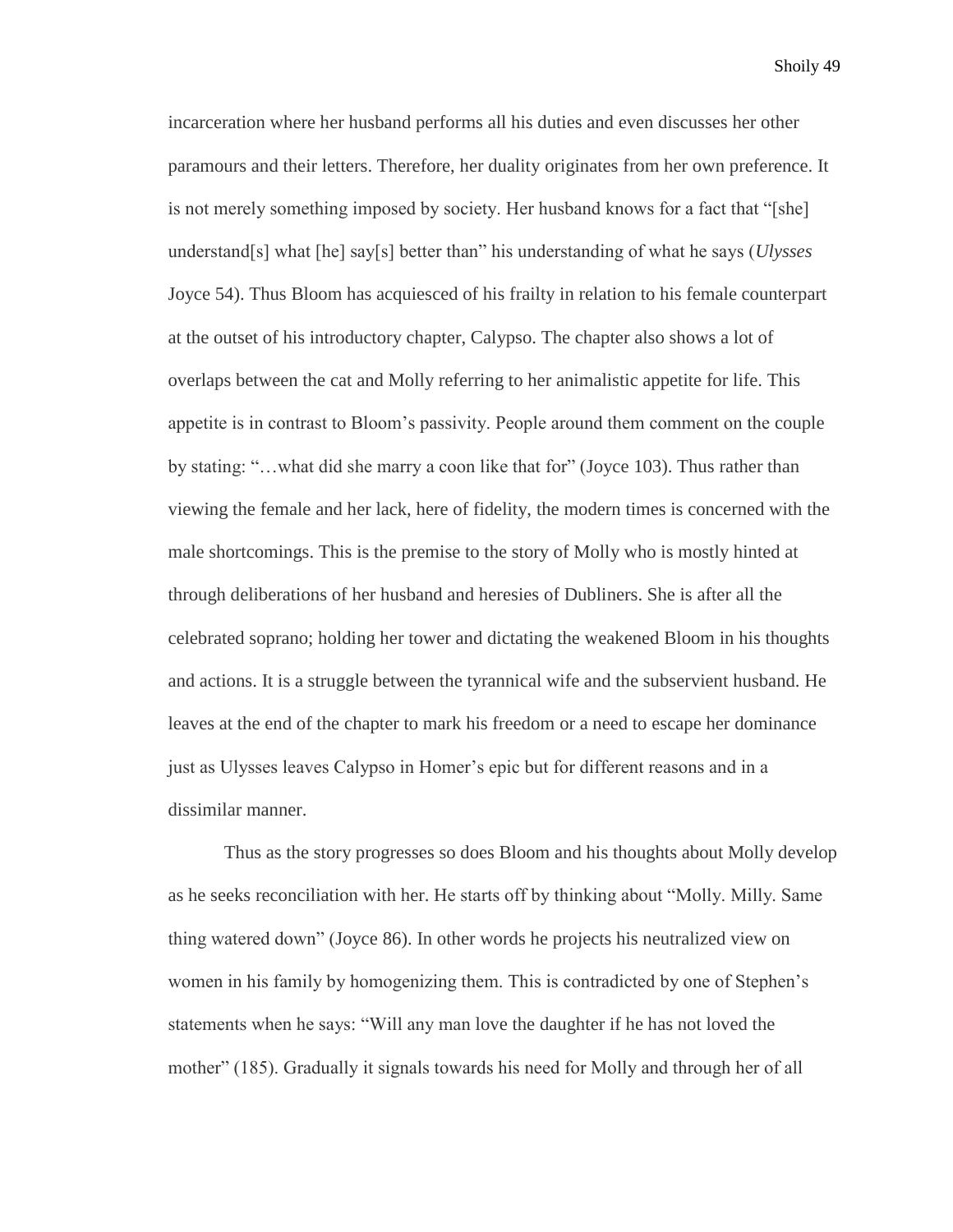women when he says: "Is there anything more in him that she sees?" (89). Even in Dignam's funeral what emerges as salient is death truly occurs when a man can "…lie no more in her warm bed" (Joyce 99). Thus their relation is death-like where the language of silence becomes their only medium of exchange. Silence thus is no longer only the property of the woman as seen previously, it also, in this narrative, shows the lack in the man. Bloom's thoughts then shift from wife to motherhood, with which he associates Molly Bloom.

The struggle, in the narrative, keeps precipitating as Bloom says "…after Rudy", the son whose death has created a distance between the two but on this particular day it is different (158). He thinks of motherhood in a different light. The need to blame Molly for Rudy's death gives way to other realizations. It is while walking among the graves that he comprehends that "[o]nly a mother and her deadborn child [is] ever buried in the one coffin…To protect him as long as possible even in the earth" (Joyce 106). Now he delves into past memories where he remembers Molly's willing acceptance of him as "[a]ll yielding she…kissed [him]" (166). There is a sense of growing possession and jealousy. Through Bloom's internal changes, the readers can see how Molly is "…a whole composed of parts that are whole, not a simple partial object but a limitlessly changing ensemble" (Cixous 425). It is, therefore, not a change in Bloom that is seen rather a consistent transition taking place in the idea of Molly Bloom. As more than a character she is an idea that pervades the narrative.

Moreover, Molly develops as a character through her foil Gerty McDowell in *Ulysses*. While Molly breaks norms, Gerty signifies the blind belief in system and idealism; a stasis or an expanse that holds no revealing changes among her male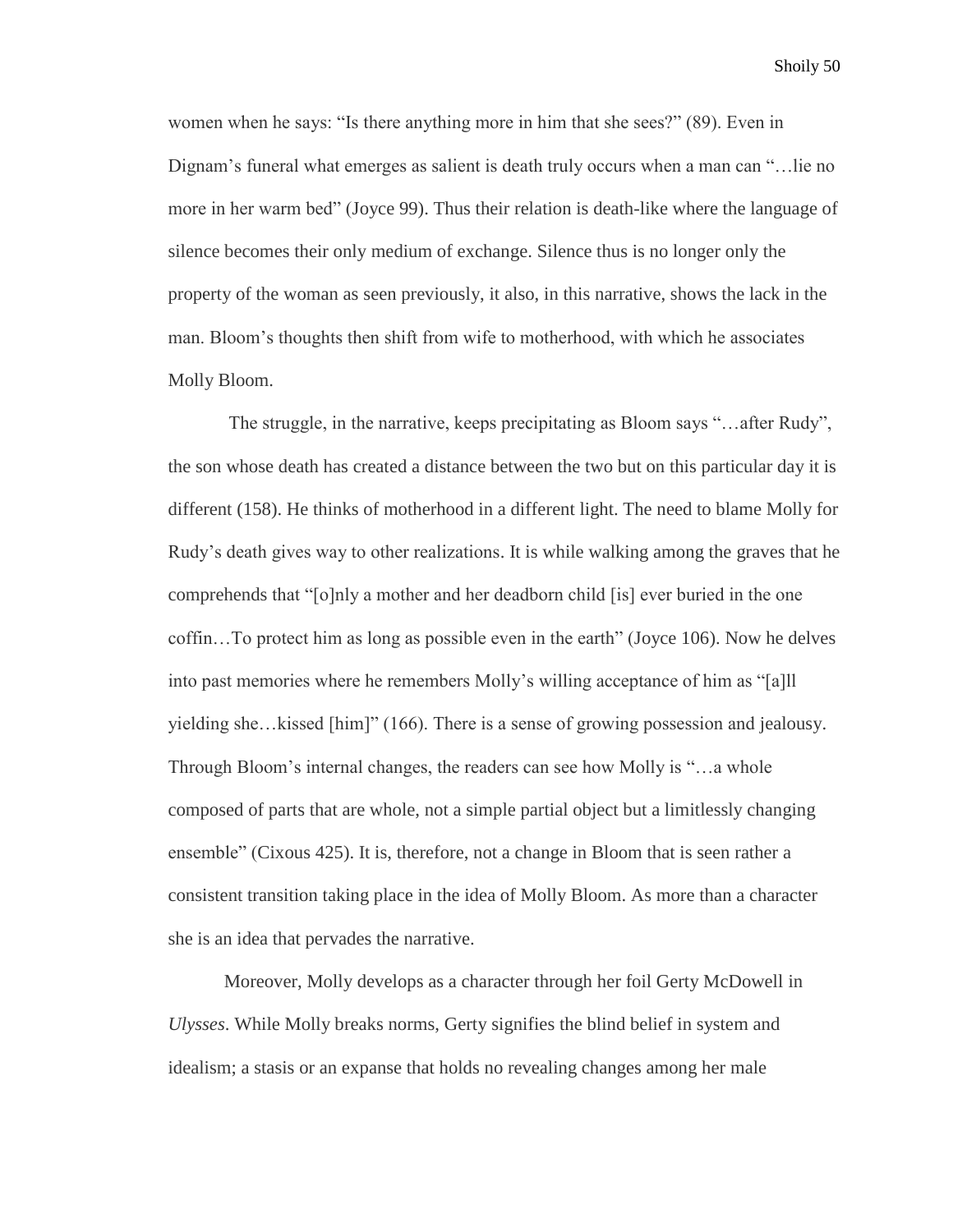counterparts. She is, as such, objectified. In her chapter, aptly named "Nausicaa", she is "…pronounced beautiful by all" (Joyce 329). Her cogitations are full of superstitions regarding her clothes and the leap year. She is an idealist in matters of love and proper social conduct as both are key features of femininity. Thus she believes that "…he who would…win Gerty MacDowell must be a man among men" (332). Her collection of accessories, "her girlish treasure trove, the tortoiseshell…her alabaster pouncetbox and the ribbons to change", signifies her materialistic pride more than her critical awareness of the reality around her (343). Thus Gerty becomes a representative of the internalization of the social expectations and norms of femininity. These are the ideas that regulate and guide her actions. For her, "…there was meaning in his look" (337). She created a whole saga of romance through unspoken expressions transforming Bloom into her "dreamhusband" (338). She affirms her allegiance to patriarchy by referring to herself as a "womanlywoman…a haven of refuge for the afflicted [men]" (338). Thus she can be equated with the ornament which she cherishes so dearly and she is shown to share "more intimately in nature and at the same time remove[d]…from the natural…to lend to palpitating life the rigour of artifice" (Beauvoir 190). This artifice is exposed in the latter part of the chapter through Bloom and his intentions toward Gerty and her idealistically amorous conceptions of the exchange.

The romance Gerty imagines between Leopold Bloom and herself and her emphasis on subtle exchanges of gestures only causes Bloom to become "wet" (350). Instead of romance, Leopold Bloom imagines a sexual relationship. For him, there is no idealized or abstract love; rather there are selfish motives and a physical gratification and a sense of triumph. As Bloom says the knowledge of "[t]aking a man from another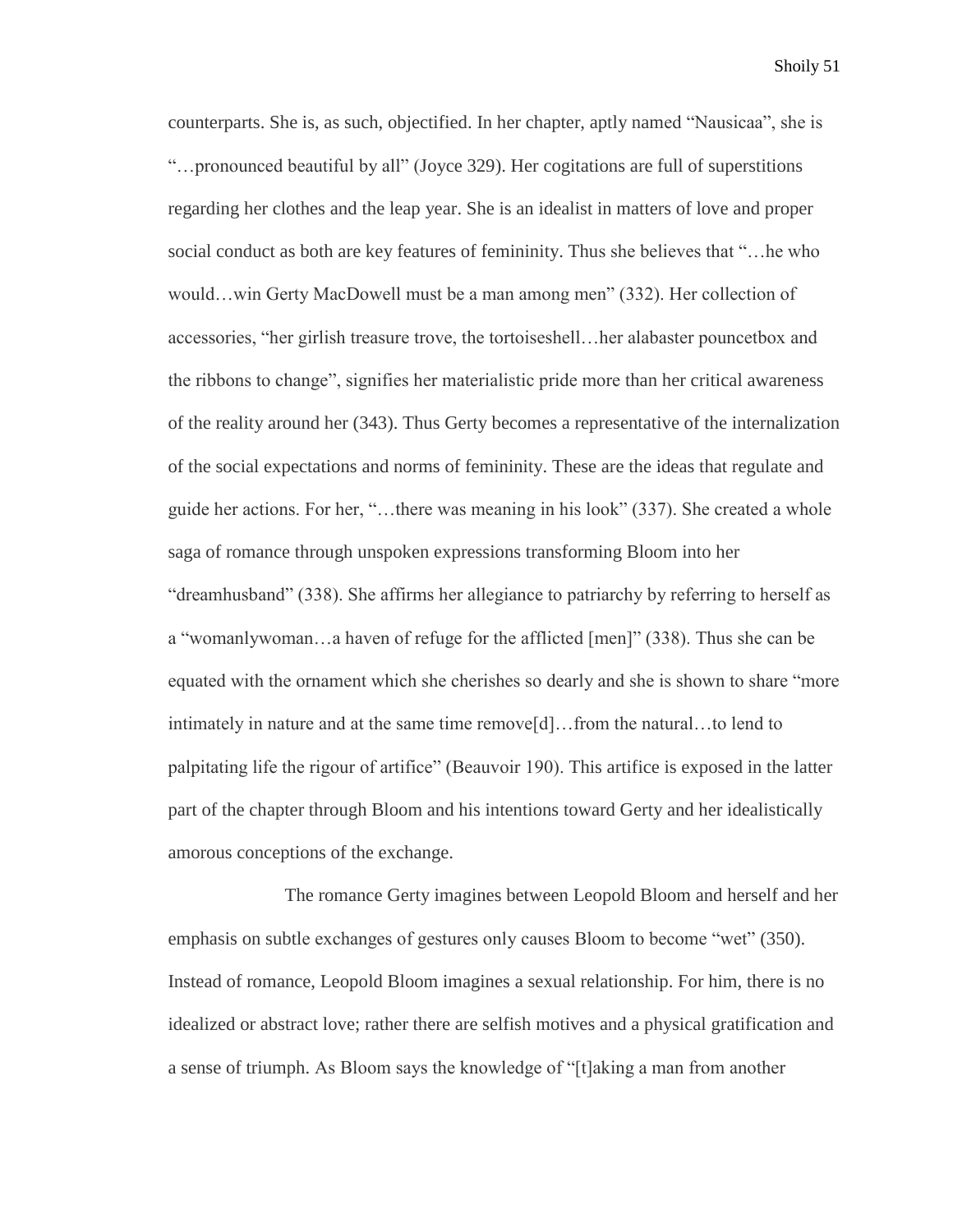woman" gives women victorious jubilation, representing only an urge to conquer (349). Moreover for him she represents a "[j]ilted beauty", a "[c]uriosity like a nun or a negress…" succinctly an anomaly (Joyce 346). Gerty even in her submission to societal rules of propriety demonstrates a duality. Complete submission is also viewed as problematic because man wants a challenge that reminds him of his superiority over nature and pride of possession. Gerty's spinsterhood represents the unconquered virgin; thus an anomaly as far as notions of fulfilled femininity is concerned. As Beauvoir says a virgin "…unsubdued by man…who have escaped his power, are more easily than others regarded as sorceresses…if she escapes the yoke of man she is ready to accept that of the devil" (187). She is also a mystery in her passivity. Molly digresses from this trajectory by being frank and unrepentant about her transgressions. Her wait is much more complex than that of Gerty, who is "always waiting to be asked" (Joyce 332). Unbridled activity makes women an indomitable force of nature that cannot be subdued thereby a cornucopia of meanings. While Molly depicts infinity, Gerty is the subject in chains yet equally impervious in her quiet subservience. She also stands in diffidence to Nausicaa in not merely being a virgin but a spinster. She is attractive because of her strangeness not for her ornamentation alone. A modern woman even in conformity is contrary to prior supplication in women. She is just as feared and desired in her passivity as the woman, here Molly, who is active and elusive.

Thus the last chapter of the book embodies the modern, as the chapter is named, "Penelope". Its form, an unpunctuated monologue, signals to the feminine alienation from the world, as well as the constrictions in which femininity is bound. It is a symbolic representation of melancholia. Thus from the heritage of anxiety the female, the feminine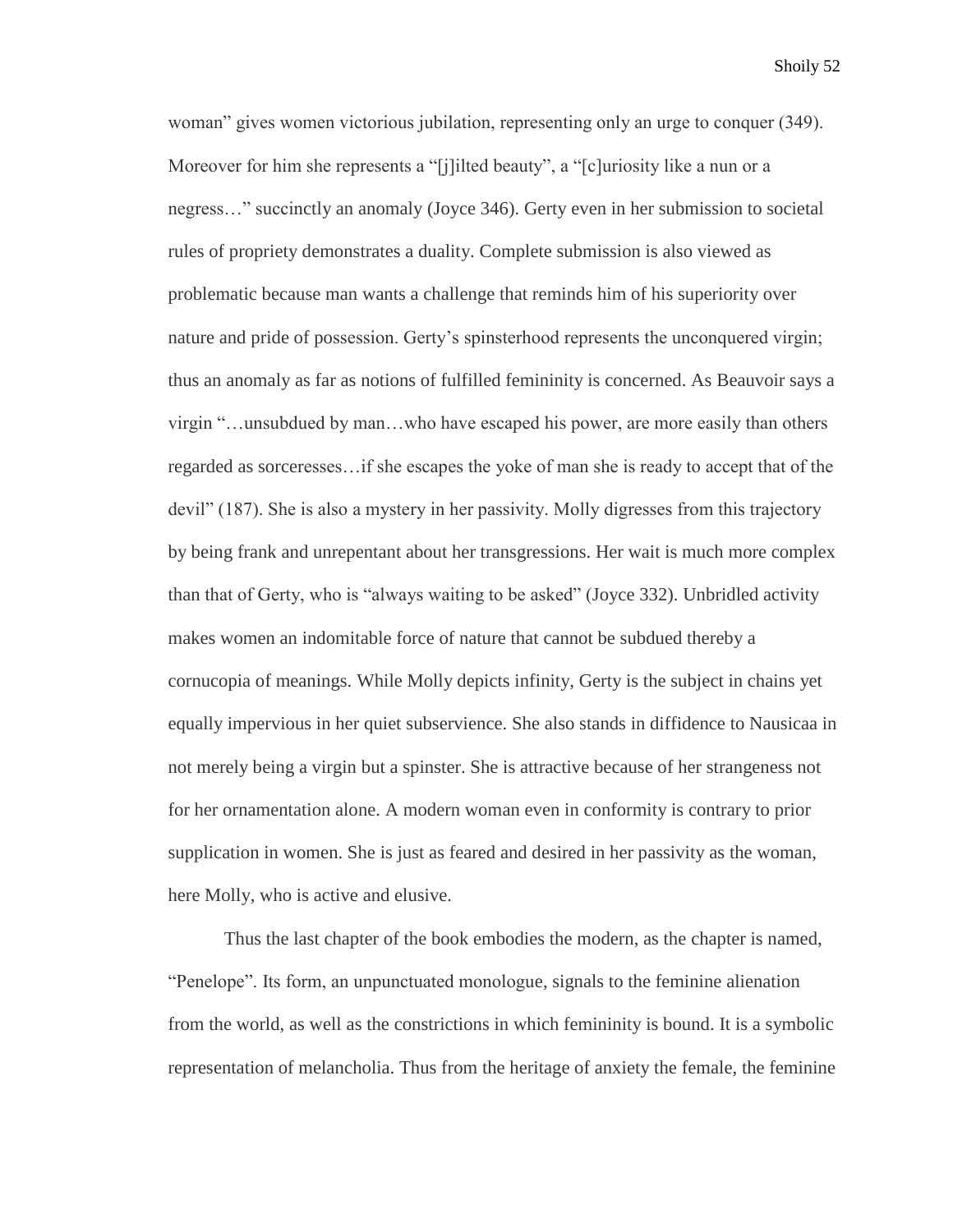and the feminist sets off towards the expanse of melancholia. This is not to sound morbid. As Kristeva contends, in "Writing the Melancholic": "Melancholy is amorous passion's somber lining…from which our ideals or euphoria break away as much as that fleeting lucidity which breaks the trance entwining two people together" (5). The loss of Rudy or the son has already changed the dynamics of the relationship between Leopold and Molly Bloom. While Bloom altercates mentally with himself in his sojourn through Dublin, readers can infer from this chapter how Molly feels about him. Both seem to be in a state of melancholia. Bloom oscillates between sympathy and hatred for Molly and his position as a cuckold coupled with a shared sorrow for the loss of their child through a "complex dialectic of idealization and devalorization [sic], both of oneself and the other…" (Kristeva 16). His changes in thoughts about Molly are noteworthy. He incorporates Molly and makes her a part of himself in the Circe chapter, where a process of identification takes place in Bloom's unconscious in a dialogic manner, as he argues with himself. Here he is referred to as the "new womanly man" (Joyce 437) and he proclaims: "I so want be a mother" (Joyce 438). Thus he reaches a conclusion to his end of the melancholia where Molly the origin of the detriment is trapped in her four-poster. The fact that he has reached a point of reconciliation is also later revealed in the chapter named Eumaes. He finally deliberates "…the simple fact of the case was it was simply a case of the husband not being up to the scratch…then a real man arriving…strong to the verge of weakness…to her siren charms" (Joyce 539). This alludes to Molly as a mystery, as the one not understood. It is also a symbolic sign of transference of male psychological trauma onto the body of women, resulting in the entrapment and confinement of women to the domestic sphere.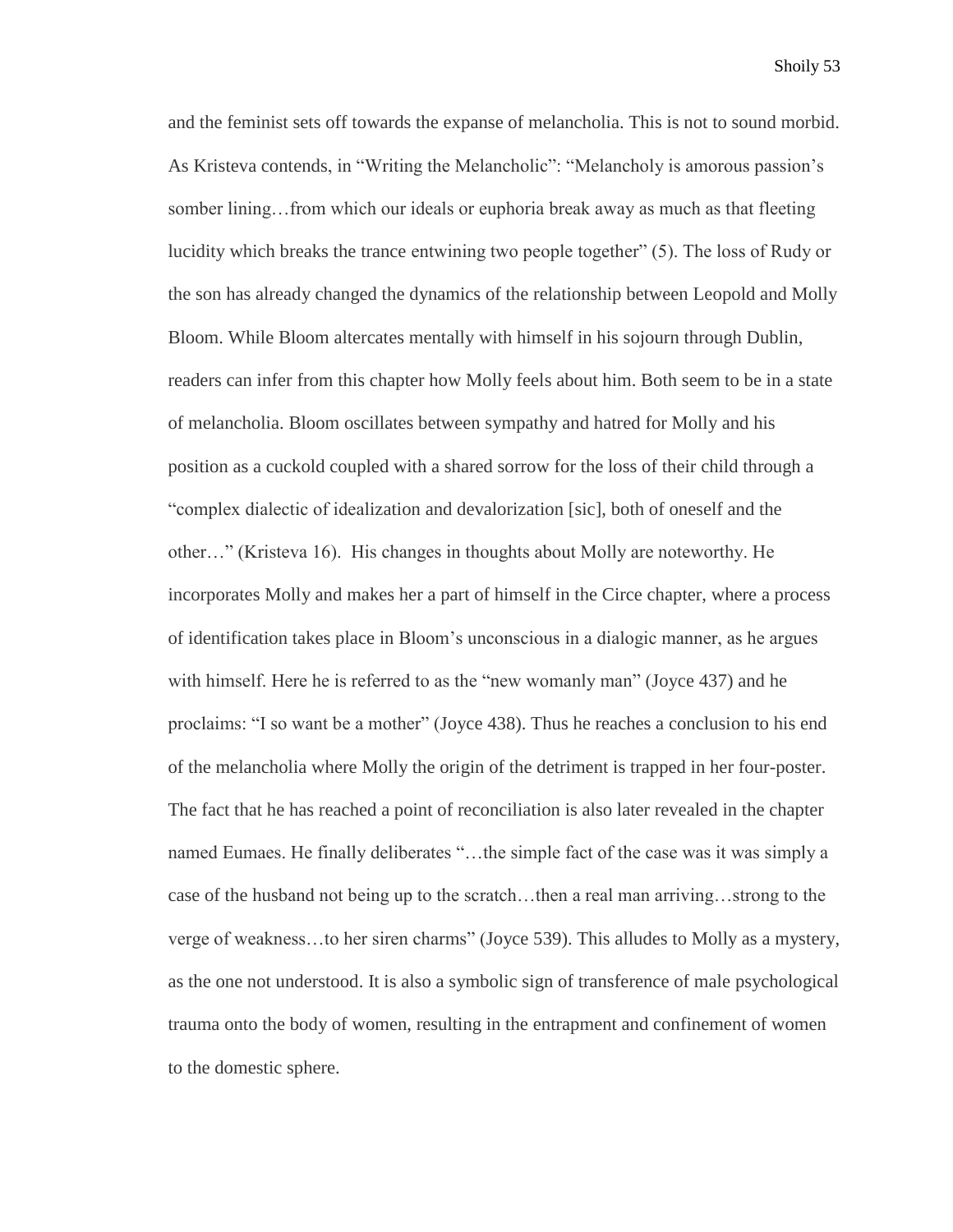The formless sea of words in this chapter symbolically refers to Molly's imperviousness, making her a typical modern female character in this text. It also comes after a narrative that confidently boasts of incorporating all narrative forms and structures within it. As the narrative looses all bounds and constraints at this point, it becomes emblematic of the formation of the modern female character, who crucially cannot be bound by previously concocted structures. The chapter expresses itself through silence and with a picture of Molly lying prone; another allusion to her melancholia but not in the grim sense with which Bloom follows its dictums. She is definitely not an imitator. In her silence she is both the subject and the signifying. She becomes central to the signifiersignified dichotomy where she is, in "The System and the Speaking Subject", "an *ego*  which has momentarily broken off its connections with that externality, which may be social, natural or unconscious" (Kristeva 27). Readers hear her talking about jealousy and amorous rendezvous with complete abandon. There is no shame or barriers in her reminiscences; not hesitating to calls her servant "that slut that Mary" because of her suspicions concerning her husband (*Ulysses* Joyce 615). There are references to her many paramours and what she liked about each. She likes Boylan and his strength and how "Henry Doyle…never knew how to embrace well like Gardner" (Joyce 622).

Thus Molly is the embodiment of the dissolution of myth as defined by Roland Barthes. In being a language-object of the patriarchy, doubly uttered on the meta-lingual plane with a stream of metonymy to the metaphor of a woman, Molly Bloom is juxtaposed with the preconceived femininity. She is a faithless wife who is unapologetic for her enjoyment. She is a mother who has lost a child but fails to see the logic in a continued mournful existence which is expected of her. Meanings attached to her thus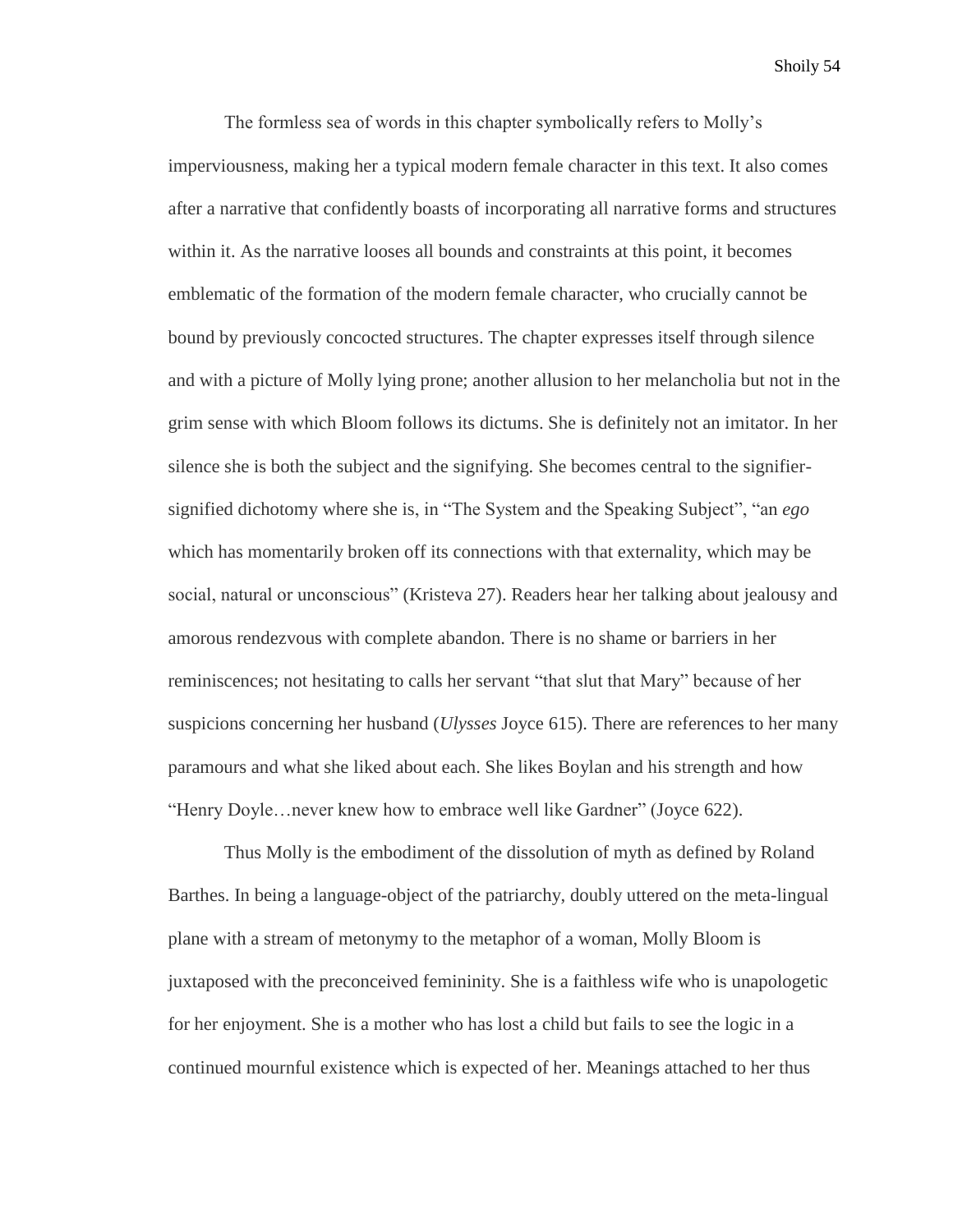become the signified, and she as the signifier makes way for a new dimension of the sign she is predestined to represent. She forms a new mythus where she "hides nothing… [her] function is to distort, not to make disappear" (Barthes 121). She is the "repository of rarefied meaning…open to the whole of History" (Barthes 120). Contrary to the dictates of propriety, she "hate[s] that pretending" (Joyce 626). Although Bloom's thoughts about her present "…brief identificatory embraces, she goes and passes into infinity" in the end of the story with the need to wait almost forever (Cixous 426).

Also, contrary to her male counterpart, she does not think of the other sex as homogenous; "theyre all so different" for her (Joyce 620). This heterogeneity in correlation to her silence vouchsafes for a profundity "in the privacy of this silent, multiple, diffuse tact…[she is] thinking about…nothing. Everything" (Irigaray 441). On the other hand, all of this is happening on a bed with no real outward action on her part other than her inner cogitations. Through this the narrative "…romanticizes the hysteric's symbolic subversion of the phallocentric order while confined to her bed" (Bordo 754). Even so, she still remains comparable to Eveline or Gerty, as she is made to wait at the end of her emphatically unstructured chapter albeit for different reasons. Despite the overwhelming digression that this chapter represents she is forced to emphatically state that "we[']re to be always chained up" (Joyce 648). Even in her complete abandonment of societal norms she finds herself caught up with how "there was no love lost between [them]" thereby alluding to Bloom and her relation to be a matter that still rankles her being (Joyce 637).

Female characterization, therefore, is both about liberty and incarceration. As Molly portrays, it is not divorced from the "... relation of the two sexes... of struggles"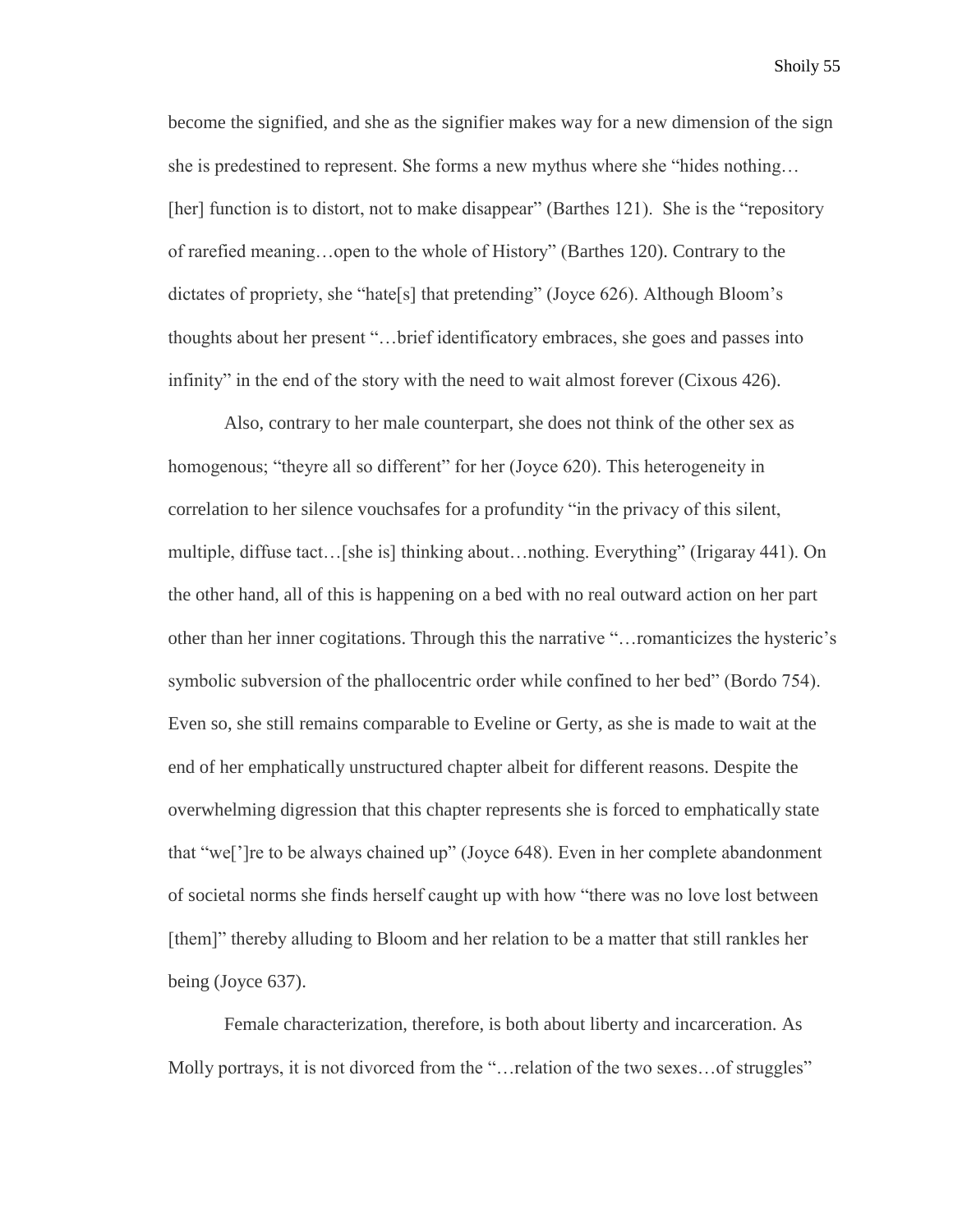(Beauvoir 223). Each transfers onto the Other lacks and frailties of the Self. If woman is not free of man's dictates, man is not free from desiring and fearing her simultaneously. He more than her, transfers all sorts of signs onto the female body in order to satiate his imaginary, physical and mental requirements and palliate his fears. While confining and suffocating for the female psyche, it nevertheless empowers them, as can be seen through Molly's belligerent search for freedom and happiness. She might be the "exchange-value among men" but she is equally revered in Dublin; sometimes in contrast to Bloom (Irigaray 442). In her immanence she maintains her integrity more than the transcendence that men seek to achieve. She achieves a kind of ultimate liberation, more than the men surrounding her as "those who are locked knows better than their jailers the taste of free air" (Cixous 425).

Females, as such, embody a space for transcendence through which men seek a motive or solve a lost cause. This is done while she remains an utter mystery with a constant presence in the male understanding of the surroundings. She is boundless and elusive where there might be a whole body of meanings that can be ensuing from her complete subservience which leads to an incorporation of the society that confines her. More than the societal norms, man finds the binding of the settings around him inherent within his female counterpart through nature as her reflection and society as her encapsulation and vice versa. Knowledge and conception of ideas are all as such a watered down representation of this transcendence through women. By giving Molly an unbound chapter even the narrator is trying to be free of his structural bindings. The interpretation and status of women, therefore, in a society marks the basic nuances of the general psyche. She is encoded within the inception of nation, nationality and all other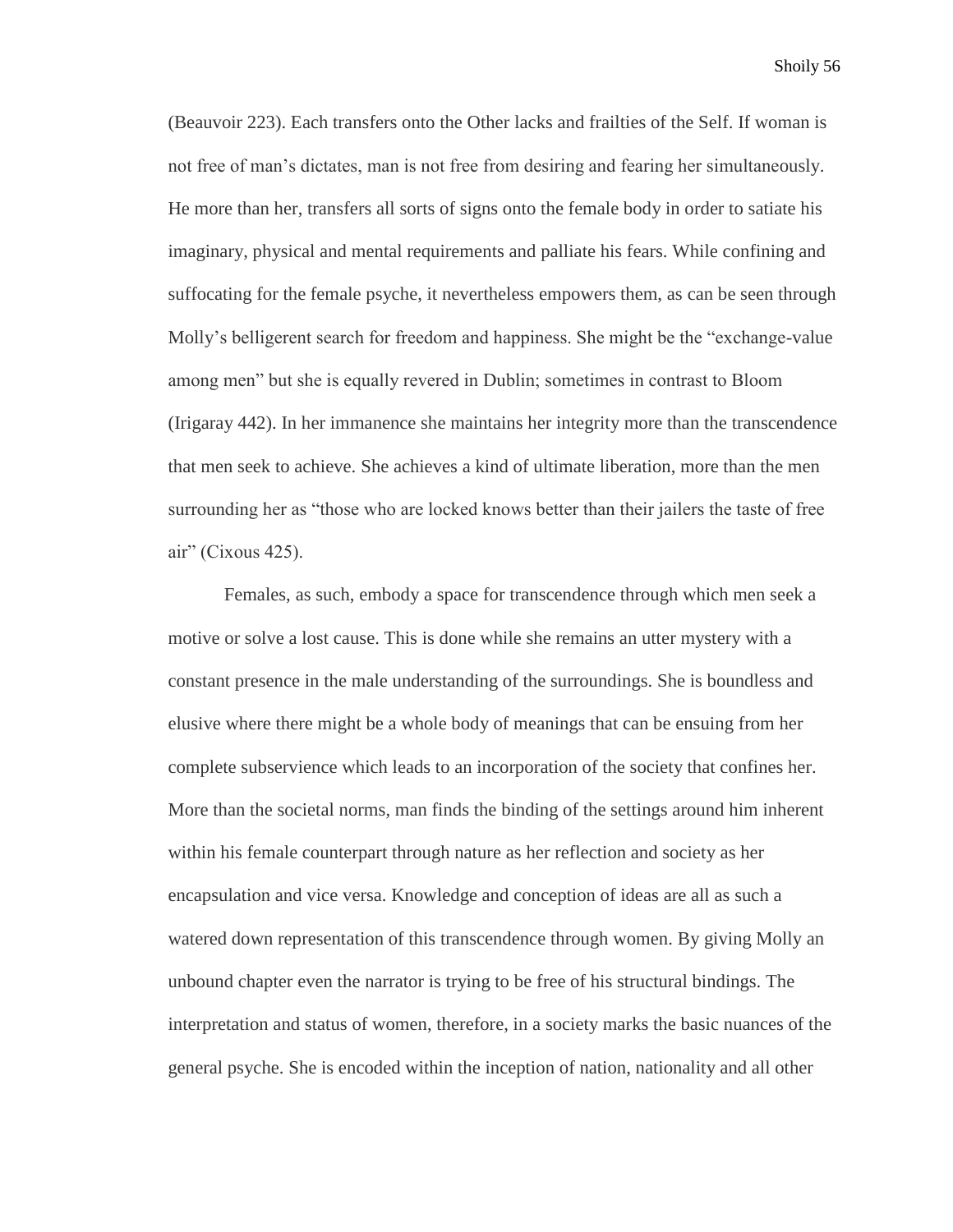libertarian ideas as a consequence of modernism. The next chapter, as such, is going to be an attempt to decode this state of transcendence narrators attain through their work of art and creation. An author, mostly in modern times, always try to project a novelty; a new mythus. It is, also as such, in the forthcoming chapter that distinction will be made between changes that took place in narrative styles and why.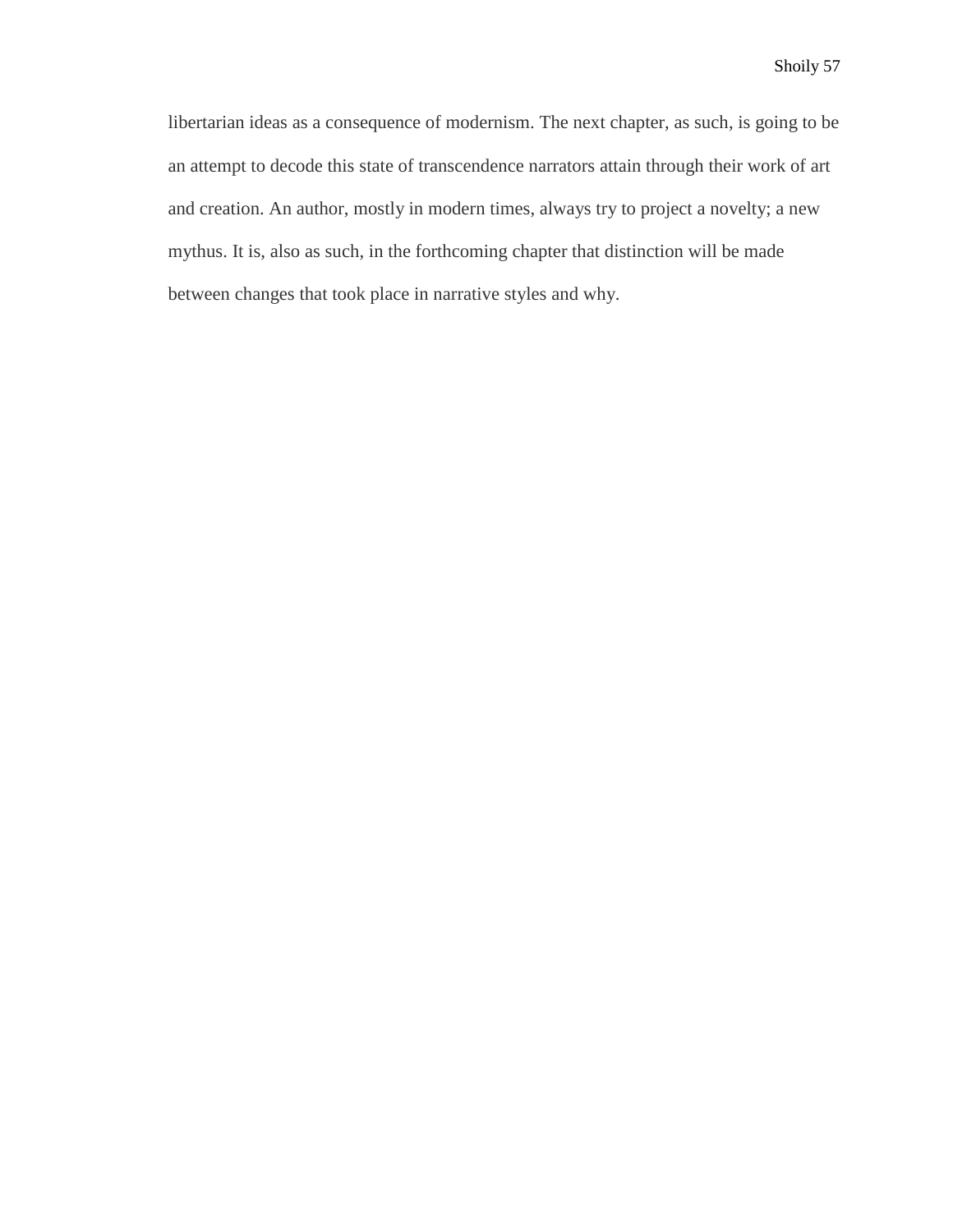## **Chapter 3**

## **Myth and Identity Formation: Ulysses and the Modern Man**

"As Humpty Dumpty said, words *can* mean anything we say they mean"- Bruce Mazlish, "Crossing Boundaries".

The fluidity of meanings and the uncertainty of signification is a concept that collides with the desire to fix meanings and the search for truth and of 'correct' readings. Myth formation, as will be discussed in this chapter, is a process whereby ideas and concepts are given artistic form, and which then act as sources of inspiration through time. The previous chapters followed the father-son relationship and how this is deployed in the construction of a history of patriarchy and its norms and ideals. The analysis, through psychoanalytical concepts, tried to decode the ramifications of the past on the present and vice versa. It is the relationship between characters that is given attention in prior chapters. Through the centering and an analysis of the female characters, Penelope and Molly, even though they play peripheral roles, the changing position of woman in patriarchal societies, is brought to the fore. When viewed from afar, *The Odyssey* and *Ulysses* seem structurally similar, showing that even as circumstances, themes and societal perspectives might have shifted, the overall need for structure remains.

This chapter will be an elaboration of aspects present in both the Homeric and Joycean depiction of Ulysses as a representative figure of their epochs. Conceptual frameworks provided by eminent theorists such as Roland Barthes and Jacques Derrida form the basis of this analysis, and Malcolm Bradbury's and James McFarlane's accounts of modernism in literature have been of immense help in formulating my ideas. This chapter will, as has been done in other chapters as well, reiterate the importance of myth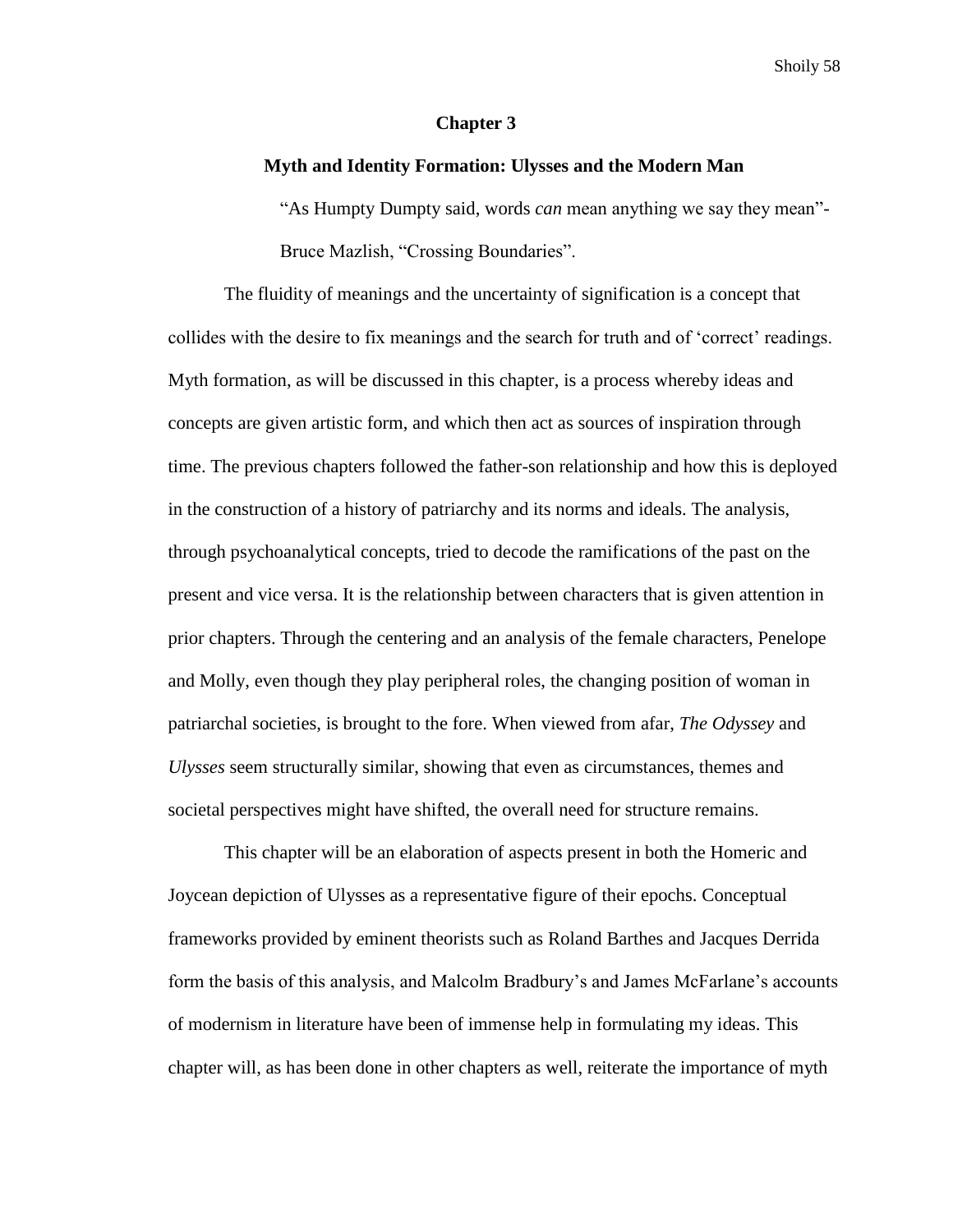formation by concentrating on the two manifestations of the Ulysses myth, the Homeric and the Joycean, separately. This will help to extend the character analysis and their contribution to myth formation within the narrative that has already been explored in previous chapters. Tennyson's *Ulysses* will not, unlike other chapters, form a large part of this analysis. Although it will lend a scope for comparative ground or an in-between transitional space where nuances of both can be seen where Homer is the reference and Joyce is the repercussion. It is a concluding note that amalgamates both in its concise and dramatic style.

The chapter thus deals with the changes in narrative styles and its significance in literature. It brings into focus the dramatic differences between modernity and Homeric times. The timelessness of *The Odyssey* is amply visible as it provides inspiration to poets and writers over the ages. *Ulysses* by Joyce, on the other hand, seems to be a deconstruction of that inspiration. It upends the need for grandeur and the artistic fodder seems to rest on trivialities. Despite differences, the insistence on structure is remarkable, pointing to the fact that artistic renderings and decoding of myths are not only unique and eccentric to the author and times, but something which contains the multiplicity of styles and modes of writing that have accumulated through time. Modernism, then, guides our attention more towards the process of creation than the content of the narrative. On the other hand, the oral narrative tradition of Homeric times means that many of such retellings of the myth may be lost and we can assume that the extant versions that have reached us as a record of the appreciation by the audience. Thus for the epic poet audience appreciation was all, and he had to pander to the desires of his audience. On the other hand, the modern artist does not cater to the individual ego or psyche, but shows it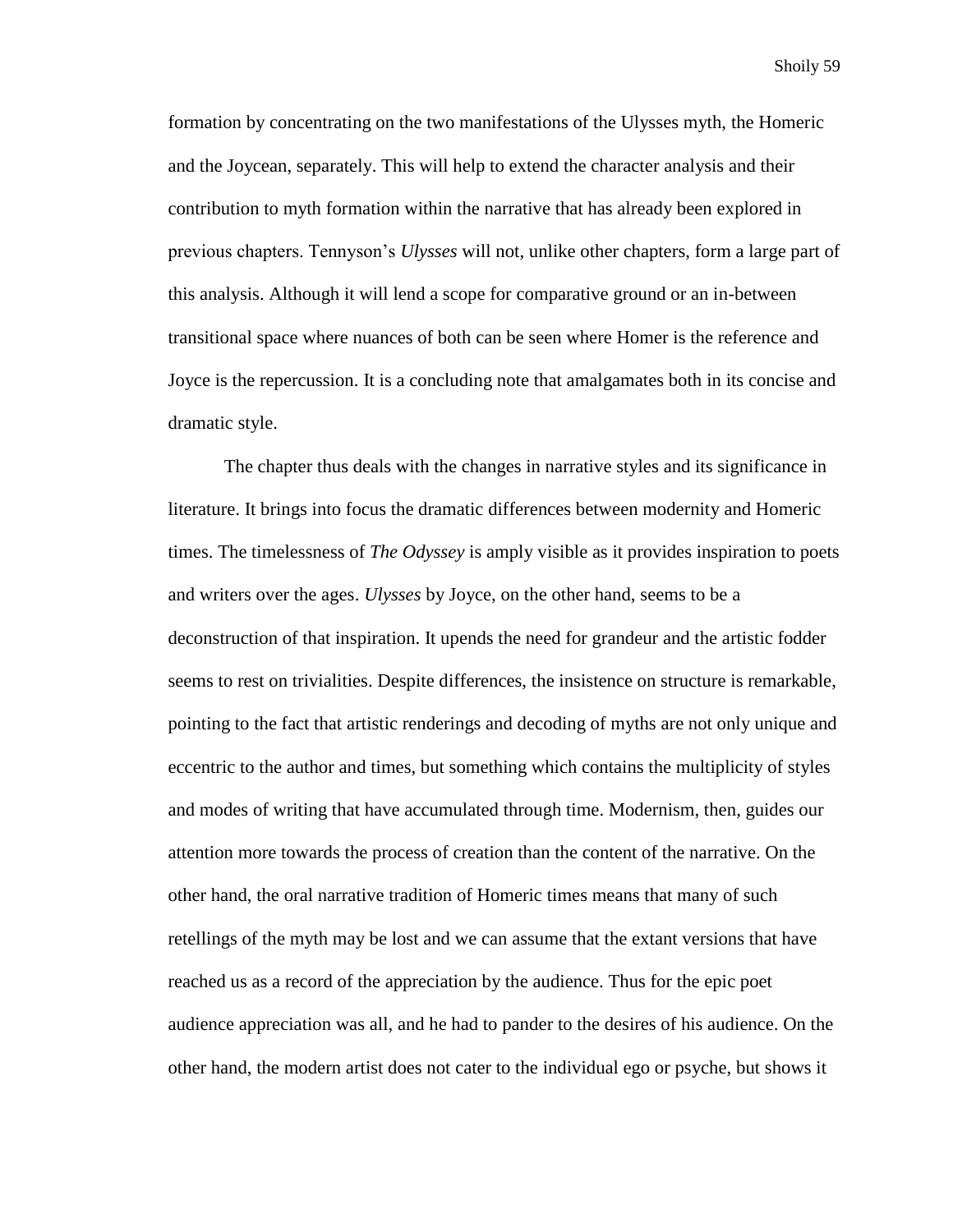as filled with the debris of war and calamity, thus concentrating not on the popularity of the text but to the sense of fulfillment that the writer gets in its creation. His or her concentration is not on glory but a sense of crisis that needs to be eradicated by the means of individualistic search for meaning.

#### The Lingual plane: Homeric Ulysses

 The Homeric era is about the lack of patent and authenticity. The Hellenic era as also known as the Homeric era shows an inability to mark any other narrator with equal prominence. There is anonymity even in this elevation to immortality in Homer himself where his whereabouts are hardly traceable. Thus *The Odyssey* as presented by Homer, later translated by George Chapman (1857), is charged with an elevation of characters to godliness as well. This is done to make them seem larger than life and surpass the imagination of the immediate audience, and unintentionally, of the readers to come. Readers of English literature constantly encounter symbolic and direct reference to gods and characters as sketched by Homer. Homeric epics have constructed a world that has become immortal in the fullest sense. This is a dream come true for any writer; be they romantic, pragmatic or modern. In other words, as Stanford says in his essay, "The Ulysses myth has had a continuous life for almost three thousand years" (125). Not only in works that directly name an affiliation to the central myth, as is done in the primary texts of this thesis; but since the Renaissance, literary works are full of references to characters and symbols attached to Homeric narrations. Some of these are mentioned in the essay referred to above.

The Homeric creation of art is mostly by way-of-mouth. It follows an oral tradition that gave way to an interactive relation between the creator and the audience.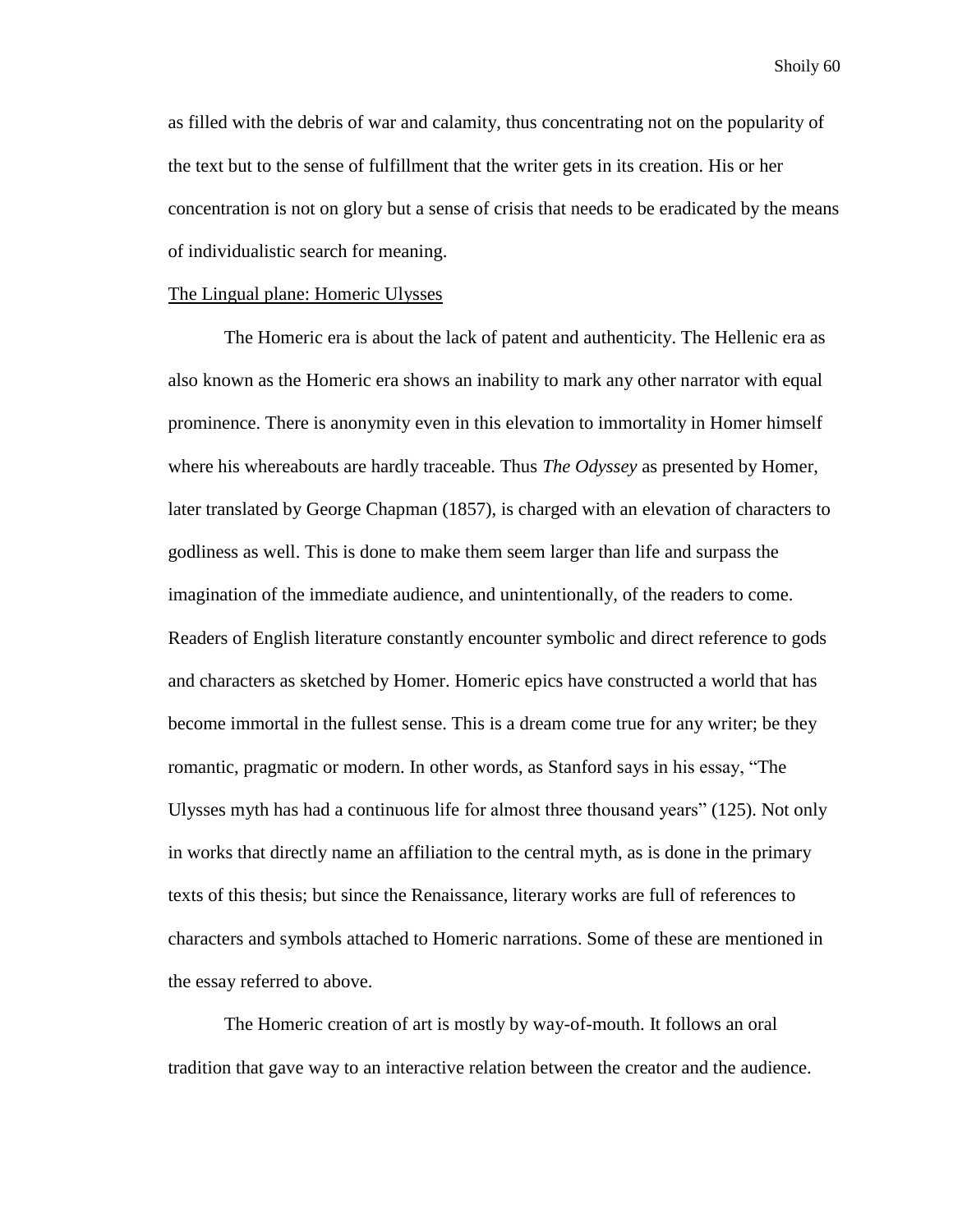Art, itself, becomes a requirement in such a setting due to a growing curiosity for knowledge in the advanced Hellenic civilization. The individual mindset is fraught with the need for understanding more of the world around. An oral tradition becomes a fulfillment of this need. As Kirk says, this was mostly because: "…the ability to read and write was far from universal" (1). This means an artistic endeavor could only be propagated orally as understanding of the written text was rare in this context. Also Homer as an elusive character remains to tease the minds of scholar even to this day and shows how epic or any such lyrical and entertaining creation of art were mostly communal. There was no need for a modern-day notion of authenticity or authorships. Its popularity is marked by its retelling by how famous the poet, writer or narrator became.

Moreover Kirk says:

…the oral poet behaves quite differently from the literate one, because he accepts without question the groundwork of traditionally perfected phraseology, and indeed of traditional theme-structures, and makes his own contribution above and beyond that level. (4)

Thus Homer and his epic is mostly an accumulation of words uttered and performed in accordance to the traditional lingual structure provided by his context. His artistic ingenuity lies in making it more rhythmic and giving it a new cadence. Other than that, the oral tradition remains intact in his work. It had to be performed orally as it could not have been entertaining enough if just recited among a group of onlookers. It also had to follow the prevalent social and cultural norms as it had to convince and enthrall an immediate audience. The epic is sedimentation of spoken words modulated to suit listeners. Thus its enormous length reflects the above statement, and is not a reflection of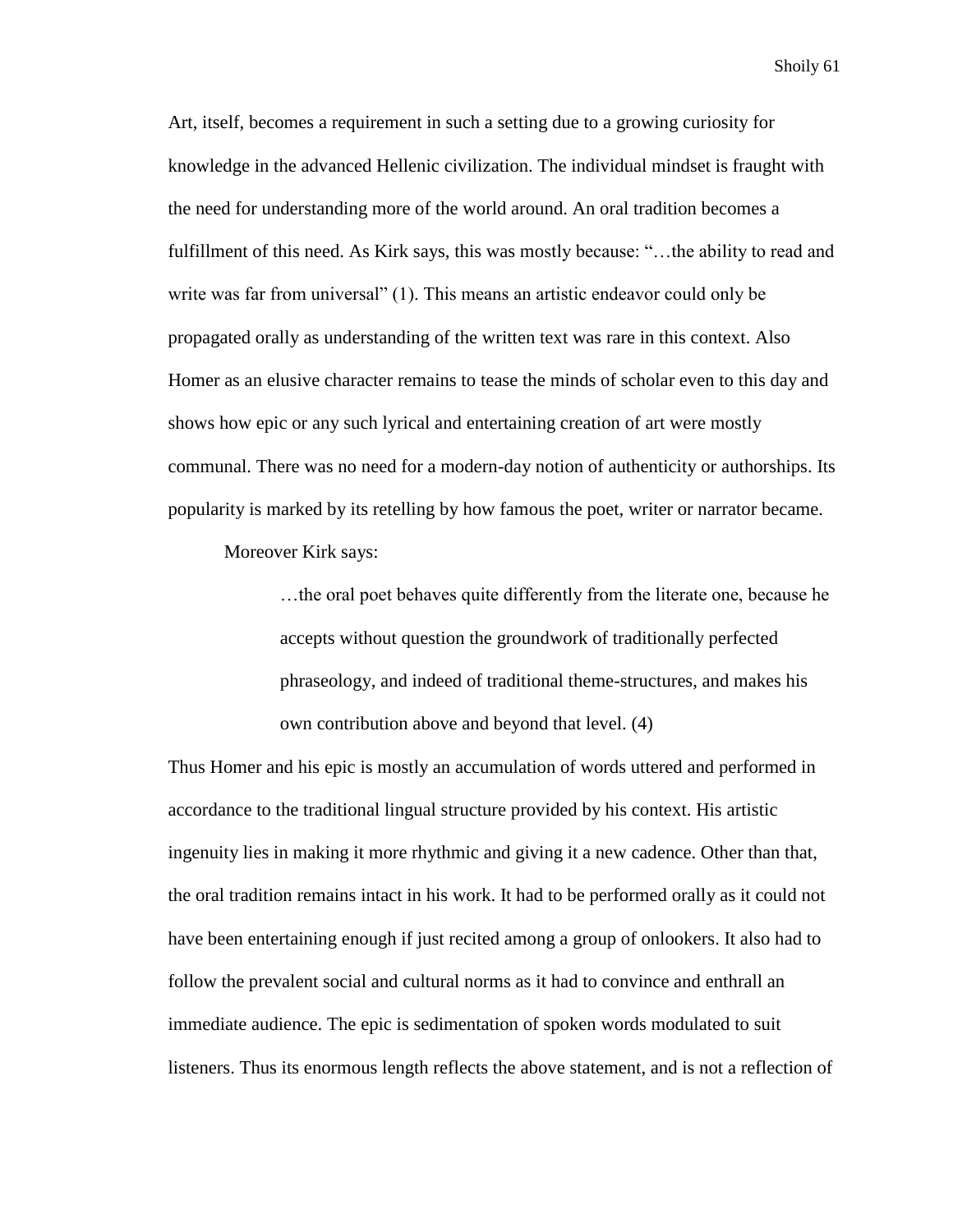the preoccupations and doubts of an individual writer. Moreover, "…*The Odyssey*... documents... the national past" (3). In other words in addition to being literary it was also held as a record of past occurrences for the listeners.

A piece of criticism by Aristotle, one of the very first literary critics of genres of styles and narratives, seems salient at this point. In his *Poetics*, Aristotle calls narration a form of imitation where "Homer is pre-eminent among poets, for he alone combined dramatic forms with excellence of imitation" (Aristotle 8). Henceforth Homer is more than an individual. He is seen as representative and somewhat encompassing of every great artwork of the said era. His narrative gives him a multitudinous bearing as his words are spread over a time period rather than a singular given place or identity. It might be contended that he was not one person but a body of creative people. Furthermore, just as imitation of nature occurs through literary work Aristotle says:

> …narrative in form employs…a single metre…It should have for its subject a single action, whole and complete…It will thus resemble a living organism in all its unity…[Homer] detaches a single portion, and admits as episodes many events from the general story of the war…(32-33)

Therefore readers or listeners of that era could gather the underlying rhyming cadence within the epic which makes it rhythmic and lyrical. There is a sense of being in harmony with nature as pointed out by Aristotle. Moreover, even though it is inspired by a historical event, the Trojan War, the aim of the narrative is to stay in unity. Thus the storyline never digresses from Ulysses trying to reach home after the end of the war and his son searching for him. It only allows glimpses of what occurred immediately after the war through Ulysses and his recollections in Phaeaecia. While the goal of the oral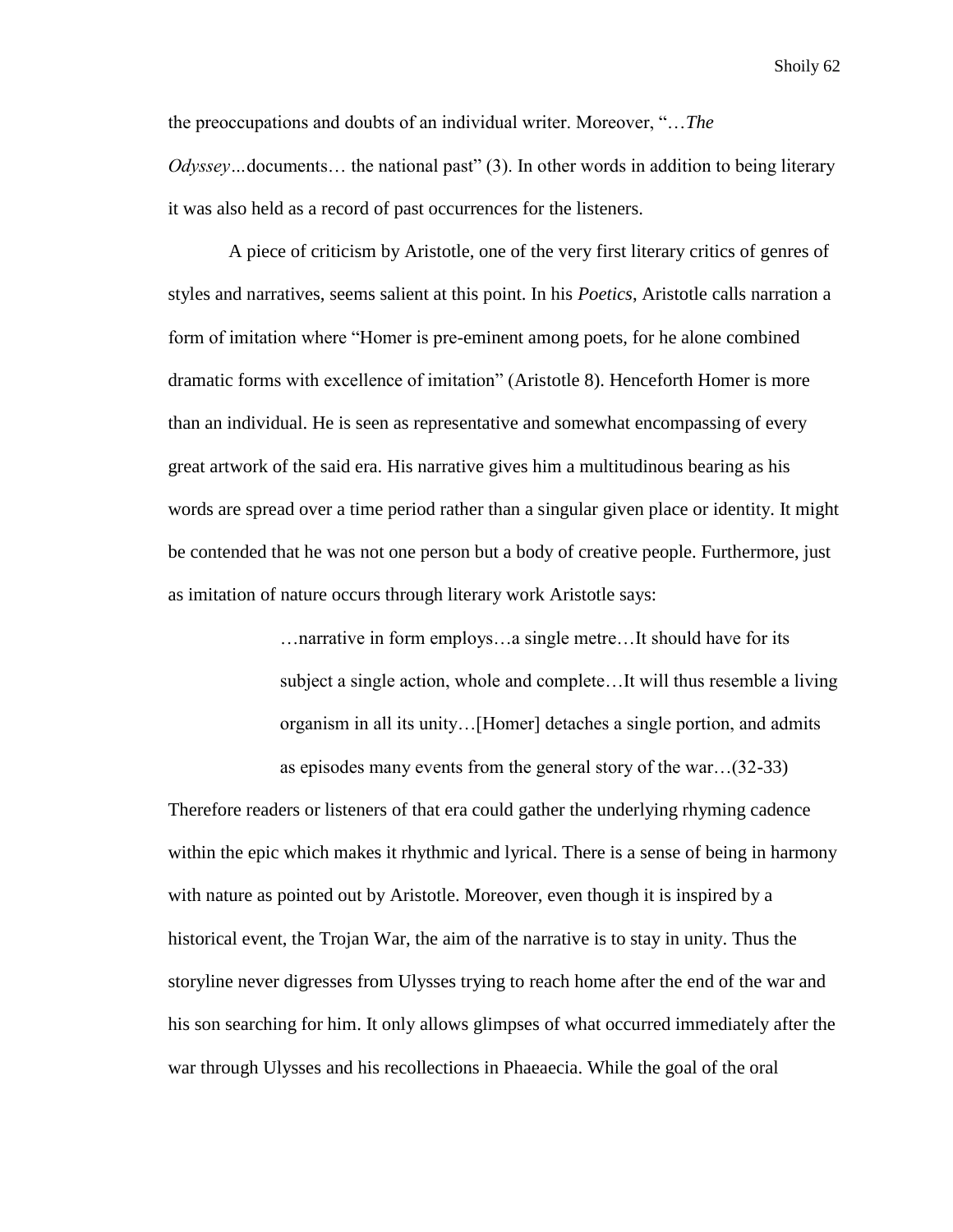narrative remains unilinear it might break into sub-plots that give flashbacks and reasons for why something is happening in the present to make it clearer for the audience.

Therefore the oral tradition based itself on an understanding of the nature of its immediate audience in order to make the work popular, reflecting their reality and beliefs. Aristotle terms this as instincts, when he says: "Imitation, then, is one instinct of our nature. Next, there is the instinct of 'harmony' and rhythm" (7). *The Odyssey* is exemplary of natural imitation and rhythm. It is a reflection on the adventures and life of Ulysses, a historical/fictional character, on his journey back home from the Trojan wars. The epic also displays an adherence to the principle of unity of plot as Aristotle says:

> …the proper magnitude is comprised within such limits, that the sequence of events, according to the law of probability or necessity, will admit of a

change from bad fortune to good, or from good fortune to bad. (13)

Moreover, Homer makes the narration revolve around single event in Ulysses' life; his return to Ithaca and the escapades in this journey. It plays within a duality of unity of plot with the multiplicity of different events encountered by the hero. Its immense length symbolizes, as Aristotle has mentioned, the magnitude of the content as well as the basis for believing that Homer might have been a gathering of a multiple artistic minds.

Some of the basic rules that characterize an epic are, firstly, the superhuman hero who is partly divine or has gods patronizing him. Thus in the epic, readers see how "The other gods in heav'n's supremest met…inducing matter that inclined/ To wise Ulysses" (bk. 1 ll. 42-46). His godliness is described in his propensity to fight natural elements as is seen in Book 5: "…he that fights with heav'n, or with the sea,/ To indiscretion adds impiety" (ll. 642-643). Also Ulysses's quests are spread over a vast expanse in settings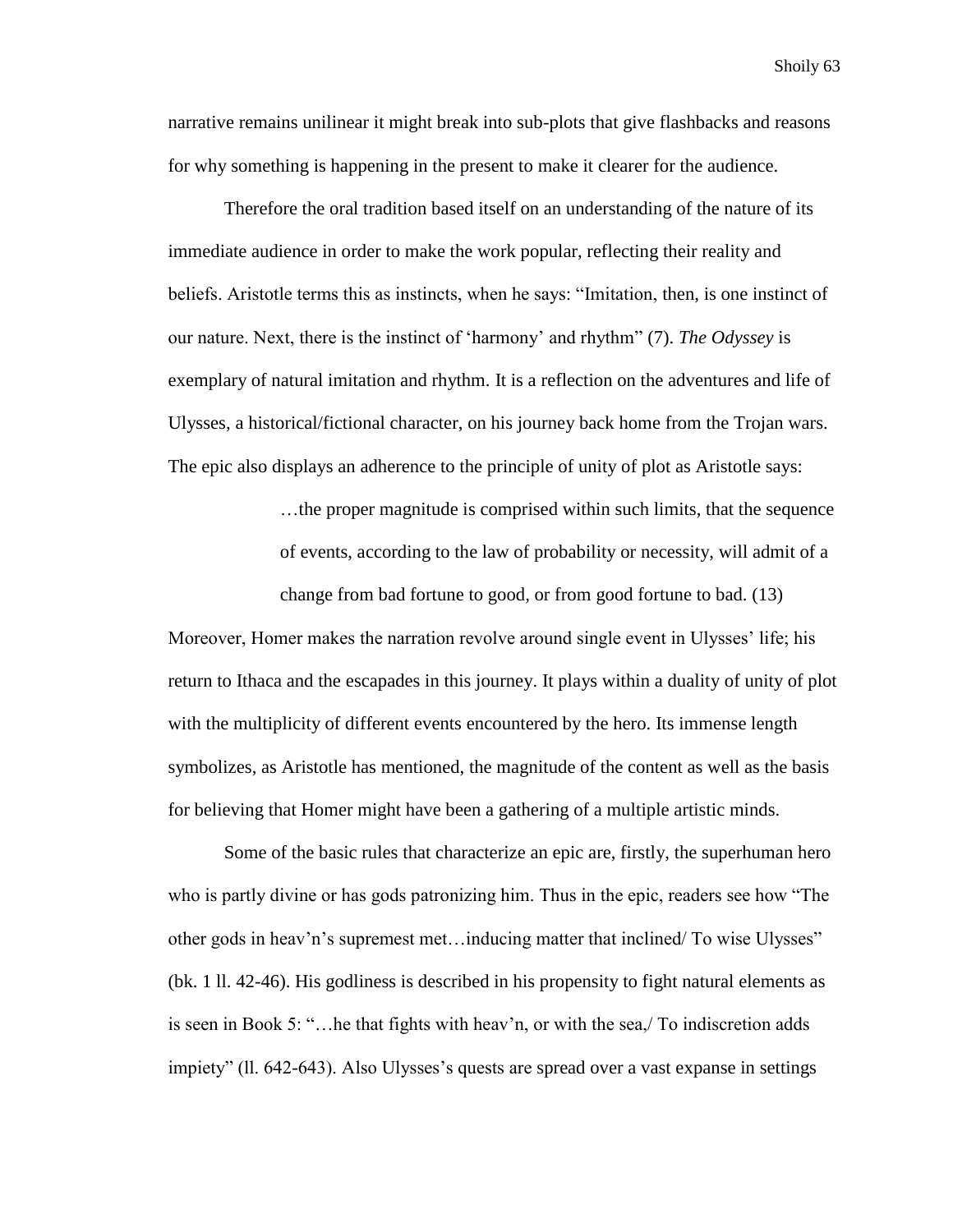ranging from unknown and exotic lands to the underworld where his comrades from the Trojan War reside. He departs from Calypso to the Phaeacian city where he gives proof of his strength and intelligence and is described as god-like by the king. It is in Phaeacia too that he retells his many exploits while returning home from Troy. His wit and cunning are displayed when he says to the Cyclops: "My name is No-Man" (bk.9 l. 502) and fools them thereby escaping from their clutches.

Another feature of epic is that of the omniscient narrator who interjects throughout the epic as the voice of the writer/s, with knowledge of everything that is present and is to come. The arguments given at the beginning of each book foregrounds forthcoming events. As the voice of the narrator, they are both transitions in phases of the narrative as well as giving a definite direction to the progress of the narrative. The lines preceding Book twelve signal to this: "He shows from Hell his safe retreat/ To the isle Aeaea Circe's seat". In correlation to this is the invocation to the muses at the beginning of all epics. This creates an auspicious ambience or gives the oral narrator a status of profound and nearly divine artistic transcendence. *The Odyssey* starts with: "The Man, O Muse, inform, that many a way/ Wound with his wisdom to his wished stay" (bk. 1 l.1-2) and ends with a third person narrator expressing the conflicts in Ithaca. This validates the presence of the oral narrator even when the narrative is confined in a written form, where the audience/readers need to be reminded of his authority over the narrative technique and style. This is the way in which the ambience of an oral tradition persists even in a written text. It is a reminder of how epics are transformed in numerous mythical retellings, again pointing towards a multiplicity of voices as carriers of the epic. Emphasis is put on the reiteration of an oral narration. In the epic *The Odyssey,* readers,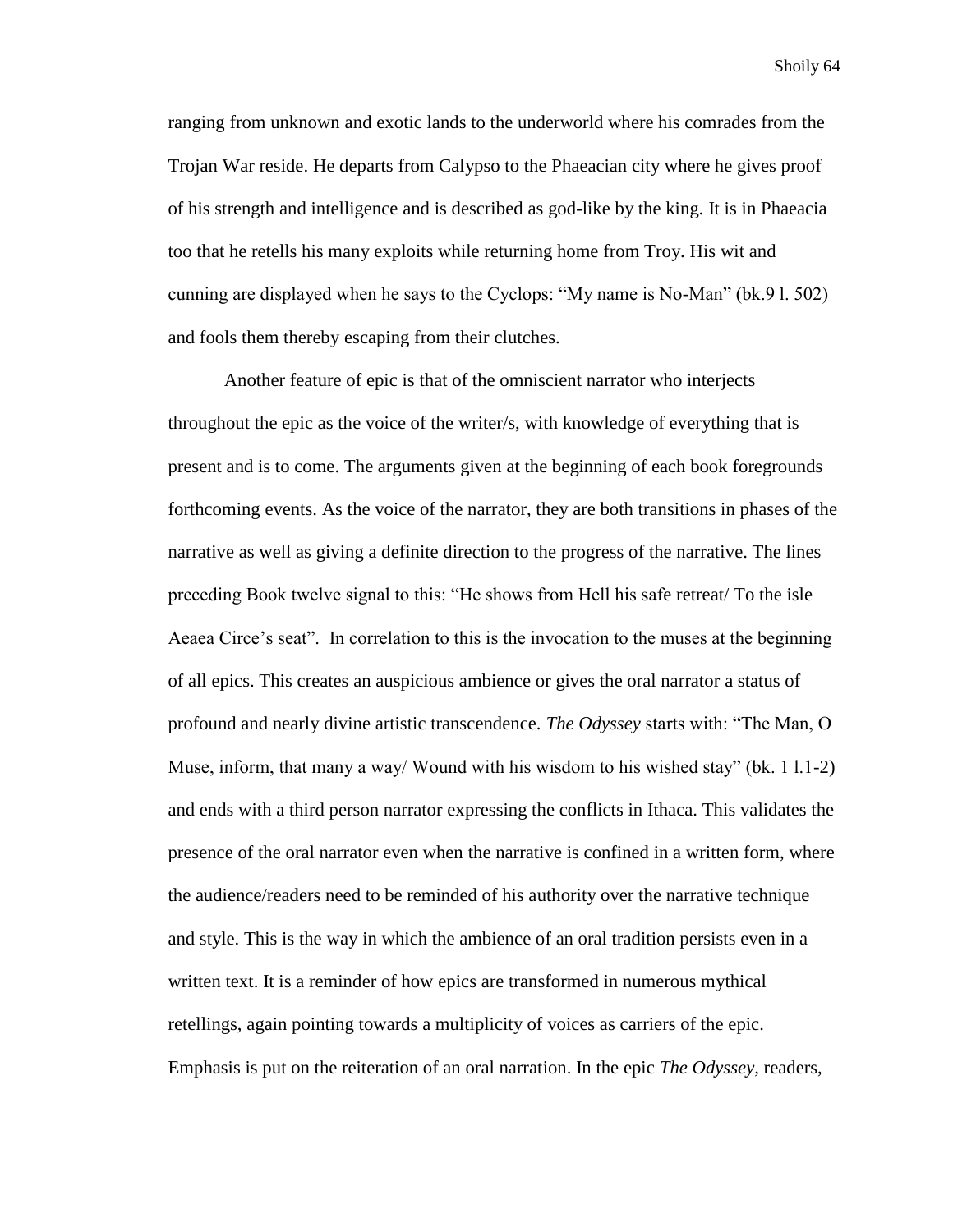like the audience, are compelled to read it as one adaptation of an ongoing narrative that embodies their reality, beliefs and to use the Aristotelian word, 'instincts'.

This reiteration, then, shows how an abstract idea is given concrete form under the name of an individual artist, whose expressions then become a part of the daily beliefs and norms of a people. Moreover the tenacity of this original re/telling is adapted to other times, places and ideals and adopted by future artists and readers. Ulysses is just such a figure. As Stanford says:

> In the medieval tradition Gower had conceived him as a clerk addicted to sorcery…Benoit and Lyndgate…in knightly armor; Shakespeare…as a suave Elizabethan negotiator…Stoics as Stoic…Christians as Christian (126).

The statement clearly hints at the profound effect of Ulysses to Post-Homeric generations. To all ages and ways of thinking – be it the euro-centric, the colonial or postcolonial – Ulysses has been wrought in many and heterogeneous forms and has been elevated to a cult figure by those who seek liberty of imagination and long for adventure.

Homer has given form to a legendary figure, the lineaments of whose character are redrawn in every age. Ulysses represents to writers of all epochs the immortal human spirit. A semiotic study can show how this figure encapsulates a body of meanings that reflects the understanding of its readers, as it can somehow be incorporated into the realities of different ages to project their surroundings changing actions and beliefs. Ulysses as a myth functions through these incorporations and reiterations where "[s]peech of this kind is a message" (Barthes 110). Thus the text provided by Homer has been translated and transformed for readers to give meaning to their lives.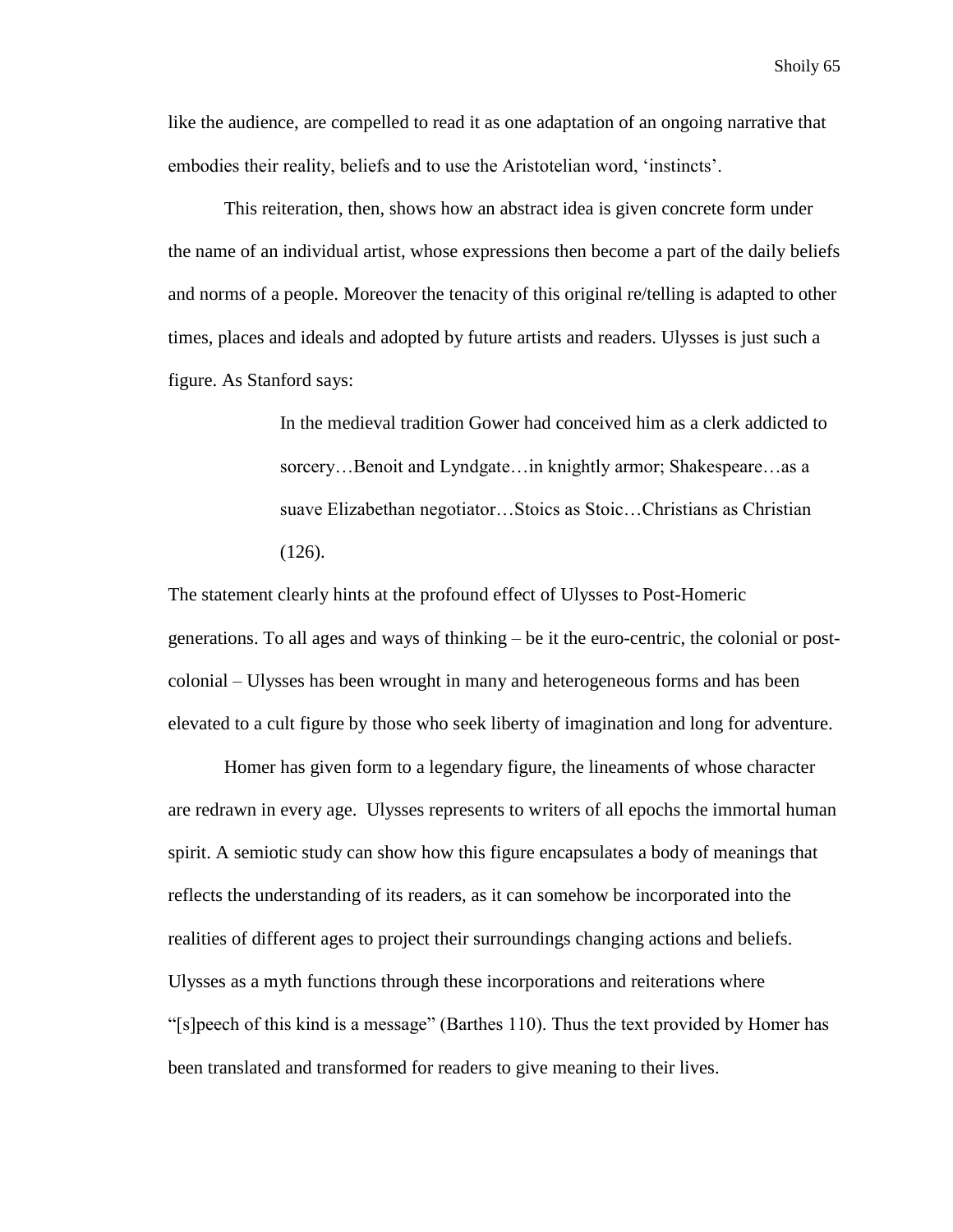As such, *The Odyssey* has been rewritten and in later literary, cultural and social traditions. It has, as Barthes says, "define[d] and explore[d] [values] as tokens of something else" (111). The Homeric Ulysses has initiated a value system with multilayered innuendos that could be moulded to appeal to later generations of readers. This echoes in Nietzsche's statement about the fallacy of facts as variant interpretations. *The Odyssey*, as such, is almost a literary religion that has stood as a muse for many artistic minds. It is an open-ended mythology that is "a part both of semiology inasmuch as it is a formal science, and of ideology inasmuch as it is an historical science: it studies ideas-inform" (Barthes 112). Thus as a sign, it is a sentient object that proliferates meaning and as an ideology it gives readers a sense of an idyllic era that can overcome any problems. While its signifier is Ulysses, it has signified features like chivalry, male and female values, duty to state, conformity to parentage and tradition and many more. Moreover, "…there are between the signifier, the signified and the sign, functional implications" (Barthes 113). The aim of the consequent paragraphs will be to decipher nuances found in the text that were later incorporated in the Eurocentric psyche and spread as a consequence of colonization.

The foremost of these values is that of the family as the basic social and psychic unit. In the absence of its patriarchal head who is the source of all authority, the royal family of Ithaca is seen to be falling apart. Telemachus longs for his father and Penelope is made to put up a front for the wooers who want to usurp and ruin the throne of Ithaca. The epic starts with a congress among gods, as though divinity is concerned with this mortal predicament. There is an intermingling of the profane with profundity; later to be used by Joyce as a complete trivialization of human affairs. Moreover, the need for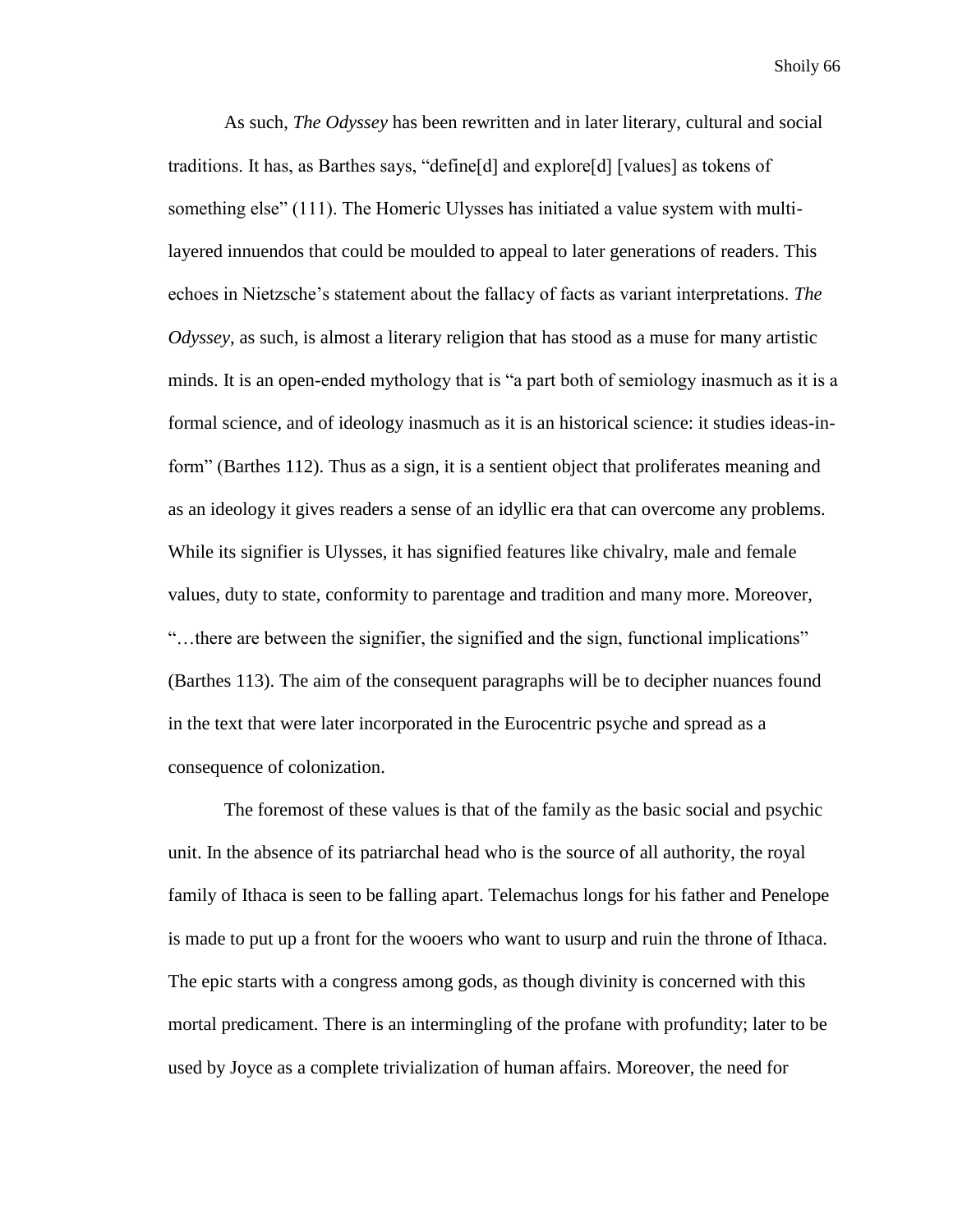legality is also a facet passed onto later thinkers. Telemachus needs to prove "questionless [that he is] a right-born son" and Ulysses is supposedly a proud father because he has "Complete himself that hath a son entire" (bk. 1 Homer ll. 276 & 279). The father to son validation shows that social power and patriarchy is asserted as the strongest edifice of society. In this formulation, the woman occupies a peripheral position, and is supposed to be meek and mild and provide the space, psychoanalytically, of transference and, ideologically, of transcendence. Her weakness makes her the reason for everything that is amiss or wrong. Thus Telemachus says: "…my mother and this house/ At all parts make defamed and ruinous" (bk. 1 l. 86). The simultaneous positing of a woman and a house emphasizes both as possessions of men. Even if it is simply uttered to serve artistic purposes its plane of suggestiveness remains immense.

These preoccupations of the text with lineage, divine affiliation with a certain lineage and legality can be merged to project the system of monarchy through divine right. Although the story of Ulysses is pantheistic and believes in polytheism, the doctrine of Christianity seems to have revived parts of it to serve its purposes in a monarchical system. The question is, as was in the introduction, is there really any timeframe for exploitation and manipulation of text; moreover is there really any transition or period that changes human understanding of life. The text also points out the cost of power as fear where the lost Telemachus proclaims the aftermath of being deprived of a patriarchal authority, as the father has to wage wars to ensure the welfare of the state: "My house is sack'd, my fat works of the field/ Are all destroyed; my house doth nothing yield" (bk. 4 ll. 426-427). Relentless wars are waged, as they are done to this day, in the name of freedom.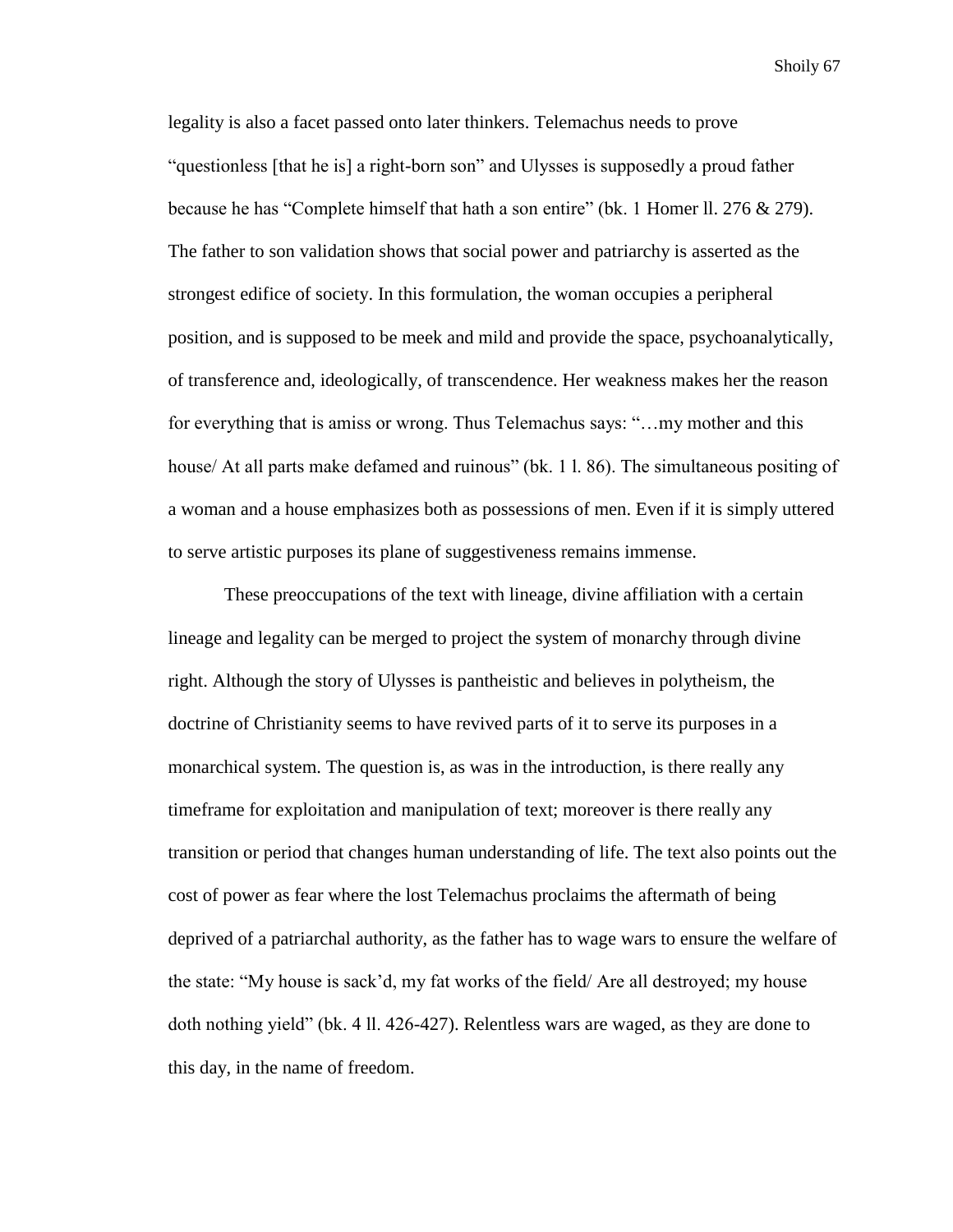*The Odyssey* subtly lays the foundation for patriarchal domination. From the hero whose validation is achieved through the impeccably faithful wife who feels daunted among the suitors to the son who is lost without his father, the epic centres around the alpha male figure. Patriarchy is enhanced through chivalrous attitude towards women, which is later echoed in the Victorians age. Thus Ulysses spends a night with Calypso to please her and to thank her for being willing to grant him freedom. To Nausicaa "…with soft words his desire their proof,/ Lest, pressing so near…might incense her maiden modesty" making politeness and graciousness a part of heroism. Finally Penelope's relentless wait is what makes Ulysses the most coveted specimen of manliness. She could have picked anyone among the suitors to bring some order back to Ithaca but she chooses to wait even when it is proven beyond doubt that he is dead.

Moreover *The Odyssey* thus can be seen as the beginning of a whole series of sign production. It is moulded, adapted and incorporated to serve many artistic and psychic needs. The many interpretations and incorporations in later narratives make *The Odyssey* a full sign and a worthy 'myth' in Roland Barthes' sense of the term. The next section is going to look at the modernist adaptation and the upending of the Ulyssean utopia of heroism and morality in a war-ridden world devoid of meaning.

### The metalingual plane: Joycean Ulysses

The need to establish an arbitrary wholeness in the life of the confused modern man is one of the central attempts made by James Joyce in his *Ulysses.* Art becomes a means to construe identity in a dysfunctional society as represented by Dublin in the novel. Thus "nothing in *Ulysses* is extraneous or irrelevant-or everything is" (178, Beebe, "Ulysses and the Age of Modernism"). The identity formation is marked by hints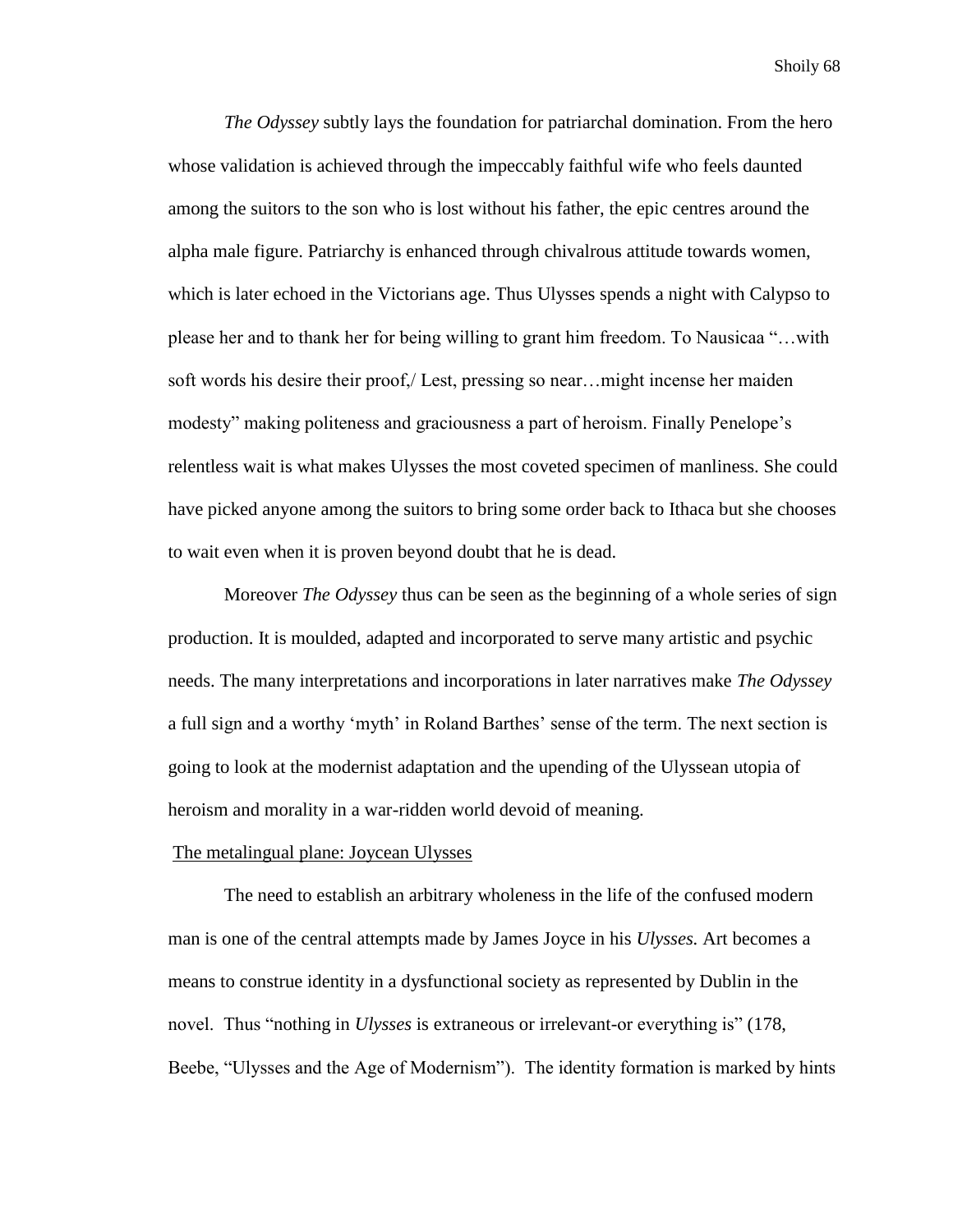of nationalism, observation of the outward in internalization and the relation of the central with peripheral issues. Therefore the core characters, Leopold Bloom, Stephen Dedalus and Molly Bloom project voyeuristic depictions of the psyche. Unlike previous portrayals of Ulysses in Homeric and Victorian times, the characters do not look outwards for inspiration; rather they are caught in inward cogitations. There is no adventure to be sought but the adventure provided by the imagination. This is where art is projected in its purest form, solely dependent on stylistic aspects regardless of the audience and concentrated on the skills and notions of the artist, creator or writer. Thus the entire construct of myth as a symbolic belief system through correlation among parts is broken down to art as complete signification as suggested by Roland Barthes in "Myth Today". The signifier, as the characters, or the signified, as the concepts associated with them, loses coherence without the form of the narrative. This section of the chapter will thus look at how the characters and their interrelations are made to depend upon the varied styles used in *Ulysses* by James Joyce. It will also observe how individual identity oscillates between the question of origin and posterity, or past and future, situated in a modern nationalistic setup which has been suppressed through colonial invasions.

Modernist novels are introverted depictions; novels that look inward rather than at the outside. The audience or readership of such writing had shrunk, especially due to the fragmentation of audience/readership and artistic creation between the two world wars. Large-scale destruction had called for a re-evaluation of meaning and a structural modulation that was to be solely dependent on the understanding of the artist. Artistic creativity was perceived as a process through which some form of wholeness could be achieved despite the over-all breakdown of values and social cohesion. Moreover at the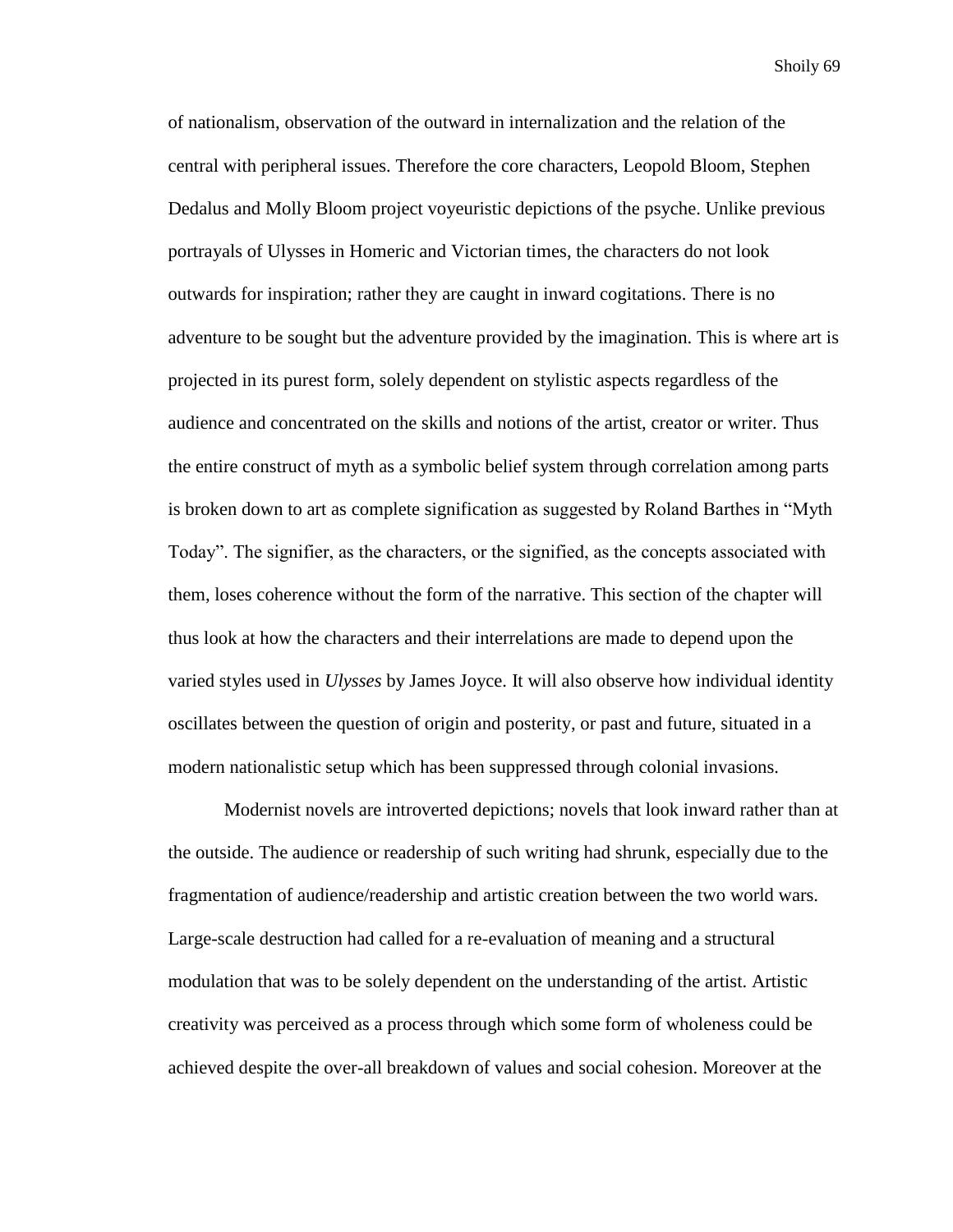start of the modernist breakthrough lies the abhorred "accumulation of the Anno Domini" (*Ulysses* Joyce 124). It is the age that fosters the essay by T.S Eliot called "Tradition and the Individual Talent", where the reiteration of a sense of the past becomes necessary.

Thus, unlike the oral tradition, the modern artist finds himself in a "problem both artistic and historical, where even though the past cannot be glorified, neither can it be denied (Bradbury 394). Forms and structures are seen to hold individual or unique artistic value, but they also depict a relation to tradition. In this scenario, the novel "as a sophisticated medium had no more territory left to develop, for it turned upon itself" (Bradbury 394). This introverted feature arose because the narration of incidents and events were no longer sufficient to denote the glorification of human existence. Reprieve from a chaotic exterior is poignantly sought in a quiet interior. The modernist approach "has made the novel…an art of figures rather than and an art of adventures- an art that does not *report* the world, but *creates* it" (396). In Joyce's *Ulysses,* therefore, readers find a new sort of world, where both the language of narration and the narrative events are rendered absurd and unreal. It relies more on the minds of the character than their actions. Unlike the Aristotlean argument, the modern novel is "less [of a] world being imitated than…a process" taking place (397). Concentration of words, multiplicity of styles and psychical expressions challenge the reader's capacity of interpretation, teasing their intelligence.

The characters are totally aware of and immersed in their surroundings. They almost seem to "have read the novel in which they exist" (Bradbury 397). The central characters, especially Stephen with his artistic disposition, show "both a sense of joy in the elegance of a fiction and a sense of crisis about the relation between a novel and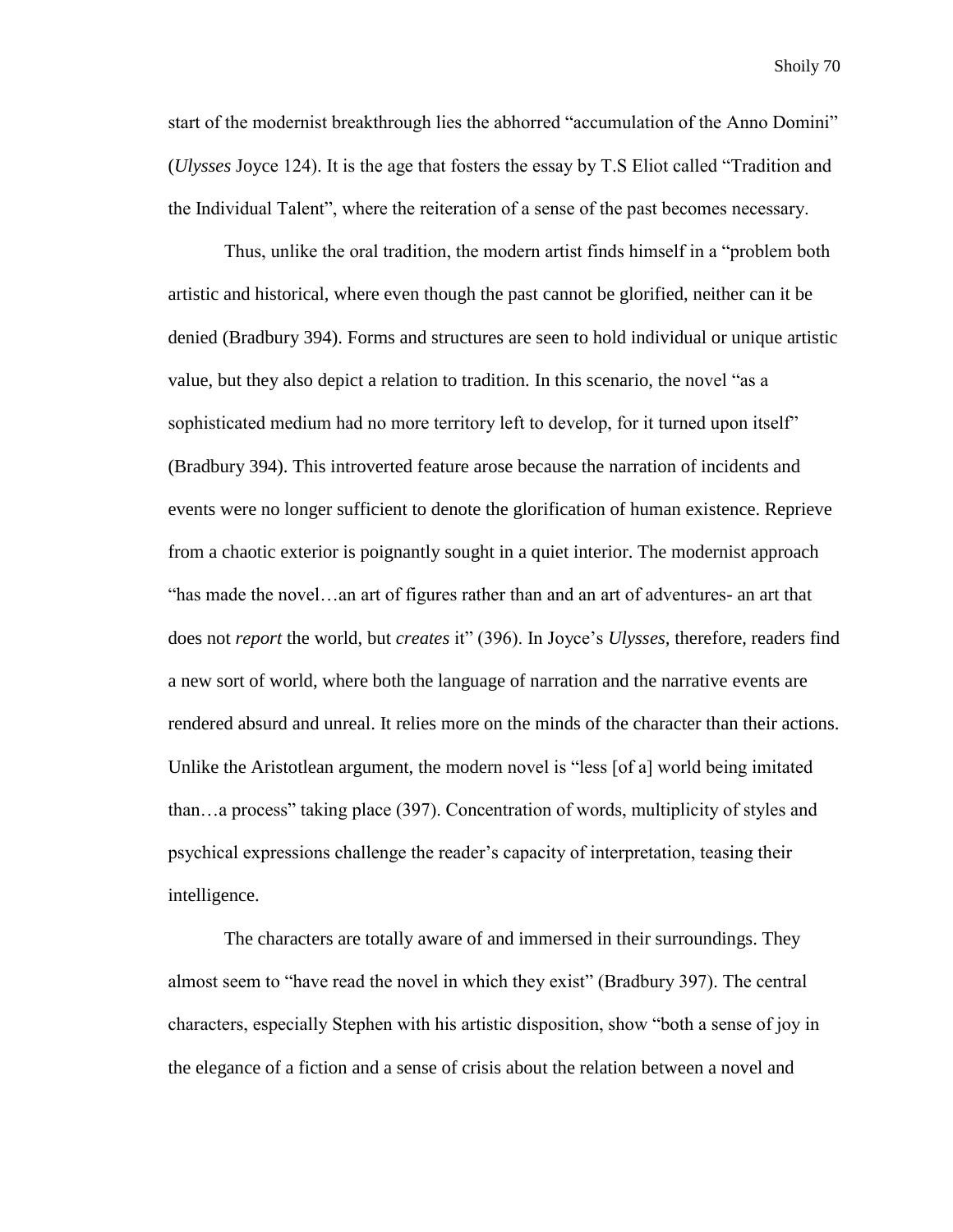God's fiction, the real universe" (Bradbury 395). To create something is to become God, as such the artist Stephen finds himself thinking: "It was very big to think about everything and everywhere. Only God could do that" (*A Portrait* Joyce 15). Contrarily the process of creating also mesmerizes him as it gives substantiality to the nothingness he associates with his existence and creation: "Nothing. But was there anything round the universe to show where it stopped…" (15). It is as though the process of narrative formation acts as a continuation of the artist's existence. For the artist, the placement and arrangement of words is the escape from reality as well as reality itself.

To understand this process better, let us turn to Barthes when he talks about "an abnormal regression from meaning to form" (Barthes 117). Easily perceptible techniques are followed throughout the story. These range from a collage of Dublin in the chapter entitled "Aeolus", to a multiplicity of perspectives in the "Wandering Rocks", marking and reflecting a development of English writing styles including middle English expressions to journals symbolizing development of writing as a parallel to the development of the human embryo in nine stages, monologues and catechisms. All of these finally culminate in the formless internal monologue of Molly Bloom in the last chapter, "Penelope". The narrative and stylistic heterogeneity that is accumulated and dumped into this vast expanse of chaos and non-conformity upturns Barthes' notion of regression. The progress is from a complexity of forms to establishing meaning. Reflective of the search of both Bloom and Stephen for meaning in their life, it also construes the search of the artist for truth in his life.

Furthermore this representment of a potpourri of styles from dialogues, plain prose, short accounts, journals, stream of consciousness or complete abandonment of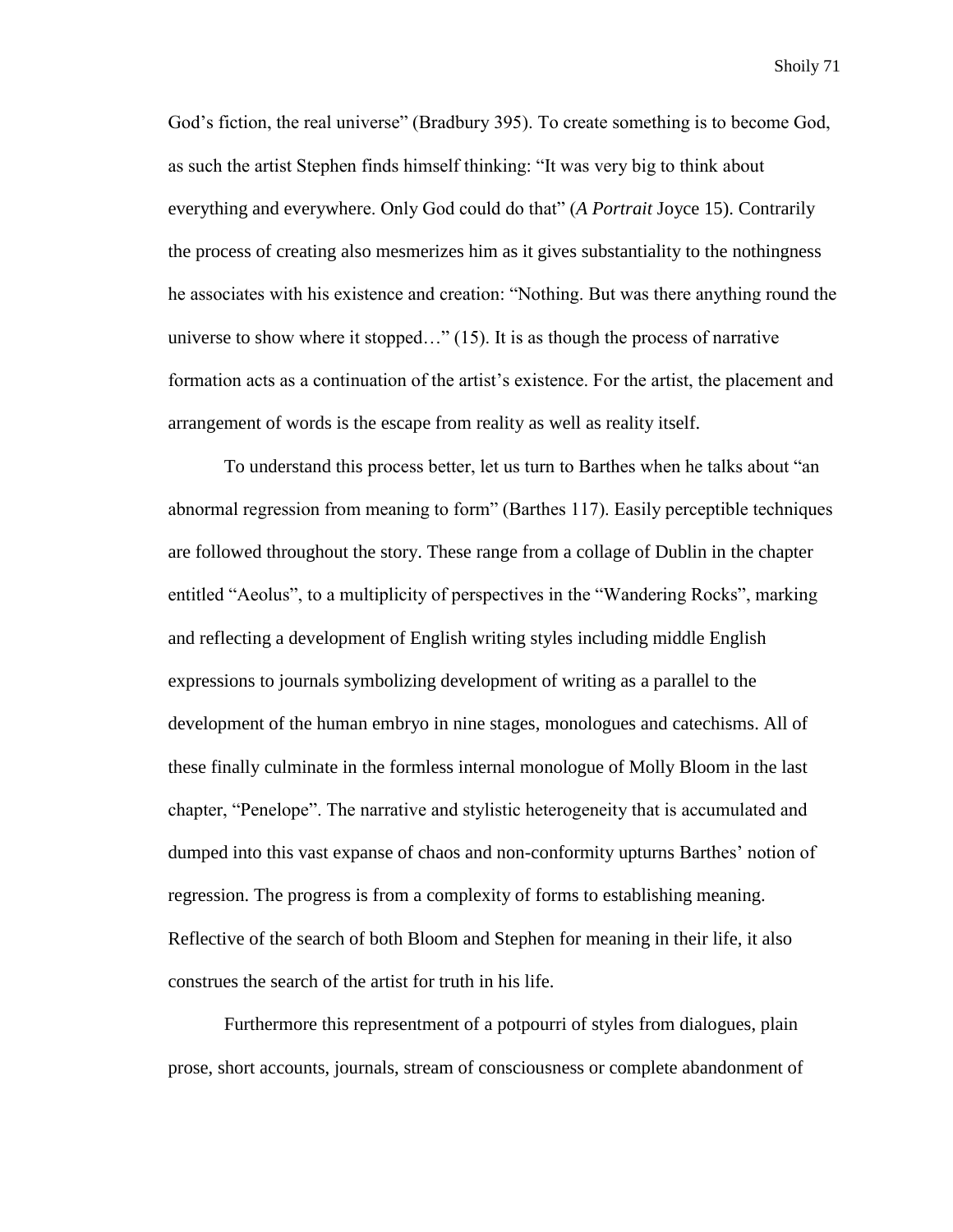punctuation vouchsafes a reiteration of meaning, resulting in the formation of myth in daily life. Also, the modern psyche is reflected in all its ambiguities through the proliferation of writing styles. Hence the modern writer, here Joyce, finds himself in a quandary even while finding a voice that is unique. For the writer, the writing becomes central and the reading audience is left guessing and scrambling for meaning.Writing, hitherto simply as a reflection of reality, seems to have lost its salience where interpretation becomes more important than a perusal of the text. It is as if the time of the novel, where Europe is enmeshed in internal chaos and on the brink of another World War is aptly depicted in the quagmire the writer finds himself in as he struggles to find a narrative voice and style. On a more individual level, it is also a veneration of the challenge Joyce takes up in "finding order and logic and structure where few had hitherto seen anything but chaos, enormity and all-inclusiveness" (91, Benstock, "*Ulysses* without Dublin"). The tumult that the writer resides in is expressed in the lines: "That is his tragedy. He can never be a poet. The joy of creation" (*Ulysses* Joyce 235*).* The word of the individual becomes important, even in its illegibility; it serves a purpose for the interlocutor. The microcosm that he creates thus may or may not be related to the whole.

This need of the writer to be a separate entity is reminiscent of Ireland and its need to have a unique national identity. In the opening chapter, the country is represented by the milkmaid who resembles "A wandering crone, lowly form of an immortal serving her conqueror…" (*Ulysses* Joyce 17*)*. Thus while the milkmaid embodies Ireland, Haines the one who she serves encapsulates an overbearing and imperial "tall figure" (*Ulysses* Joyce 15*).* The presence of the English usurper is symbolically felt in this depiction. The integrity of Irish identity is shown to be unstable with "the cracked looking glass of a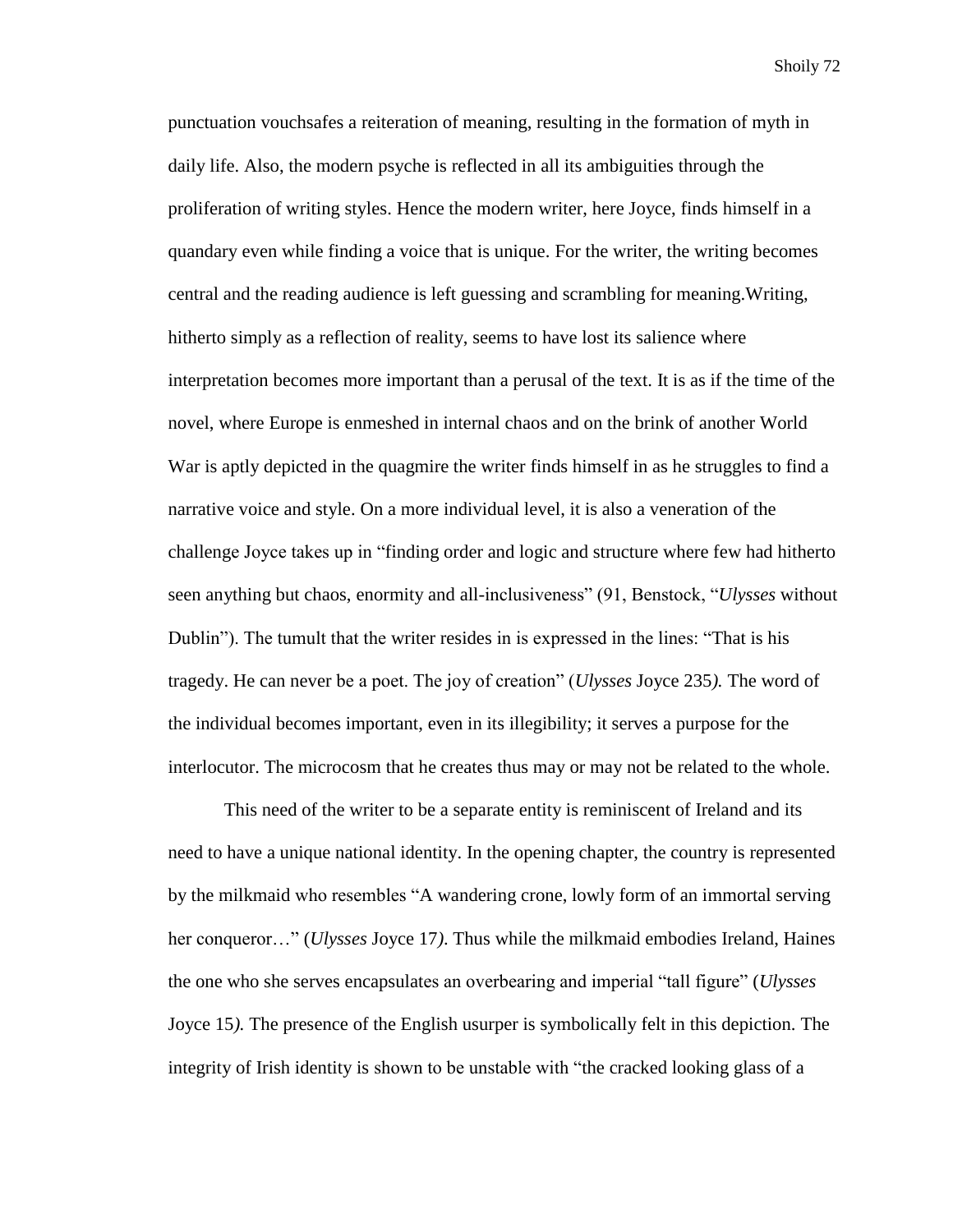servant being the symbol of Irish art" (Joyce 20*)* where a direct reflection of the current circumstances could not express the view of the writer so immersed in colonial fragmentations. There has to be something which could uphold the entirety of Ireland as other than "a servant of two masters…an English and an Italian" even as "a horrible example of free thought" (*Ulysses* Joyce 25-26*).*

Stephen Dedalus remains an extension of the writer where the constant requirement to establish Shakespeare as Hamlet can be retraced to Joyce as Dedalus. The search for parentage can be linked to the search for a sense of the past that has been eradicated in the psyche of the colonized individual. This is required in order to construe a collective similitude among the colonized. Otherwise, everything will remain in a chaos in a nation which is defined by Leopold Bloom as "the same people living in the same place…Or also living in different places" (*Ulysses* Joyce 313*).* Therefore characters in *Ulysses* embody the dislocated colonized mindset, whose rebelliousness does not have a well-defined aim. Similarly Stephen Dedalus's cogitations about formulating a culture do not necessarily look to the past. For him, the past is murky being distorted by colonization. Thus he proposes, "a hold to the now, the here, through which all future plunges to the past" (*Ulysses* Joyce 176*).* This view, as is seen throughout the novel, is dismissed as an anomaly. Furthermore the invocation of the clearly forgotten past only enhances the superficiality of venerating a Celtic origin that cannot be traced. Thus while the writer believes in formulating a new identity, he does not support finding the identity as a truce with traditions that cannot be a part of reality anymore. This looks like a reaction to an imperial agenda. Liberation is to be found in the new reiteration of the language of domination, rather than a complete disregard of it.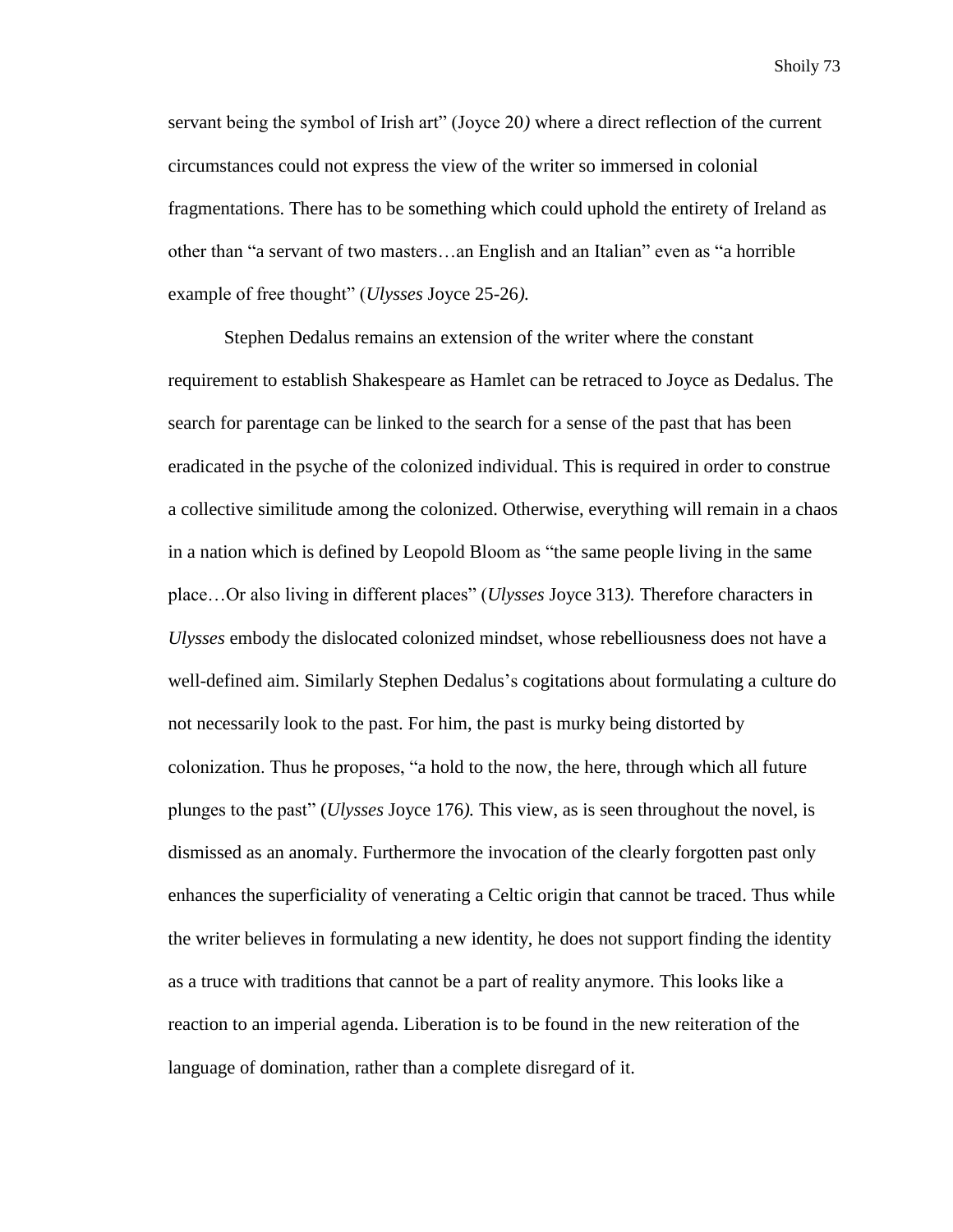As such, art finds full meaning in the narrative trajectory traced by the individual artist, even if it fails to connect with the audience. The novel seems to be wavering among many forms displaying the skills of the writer, who is nonetheless unable to deliver a cathartic moment for even the most attentive reader. This inability to draw the reader along with the narrative makes us wonder about the reason for writing in this manner. An answer can be found in Morton P. Levitt's essay "A Hero for Our Time: Leopold Bloom and the Myth of *Ulysses*", where he says: "the novel was valuable precisely because it was soulless, because its disjunction of characters, incidents and form reflected perfectly the anarchy of its times" (132). The crucial word here is anarchy or a breaking away from order and established norms. Joyce upends narrative norms to highlight writing forms which become the main device to bring to life his characters. Nevertheless, he aims at authenticity, which he does by describing what he considers the normal and natural, and what is considered as 'vulgar' in literary expression.

Thus the quest of two of the central characters in *Ulysses* is almost a religious one. The quest of "The Father and the Son" records not merely a search but a discovery (*Ulysses* Joyce 22*)*. Each atones for the other, completes the journey and sets the course for the future. In this way they can also be seen as a reflection of each other where the past, present and future coalesce. This is aptly shown in the line: "We walk through ourselves, meeting robbers, ghosts…old men, young men…but always meeting ourselves" (Joyce 201). Thus it is not only a way to find origin and posterity but also an attempt to find the self hidden among others. While both travel in search of a worthy son and father both find that "having itself traversed in reality itself becomes that self" (Joyce 444*)*. On the other hand, for Stephen a "small act, trivial in itself…determined the whole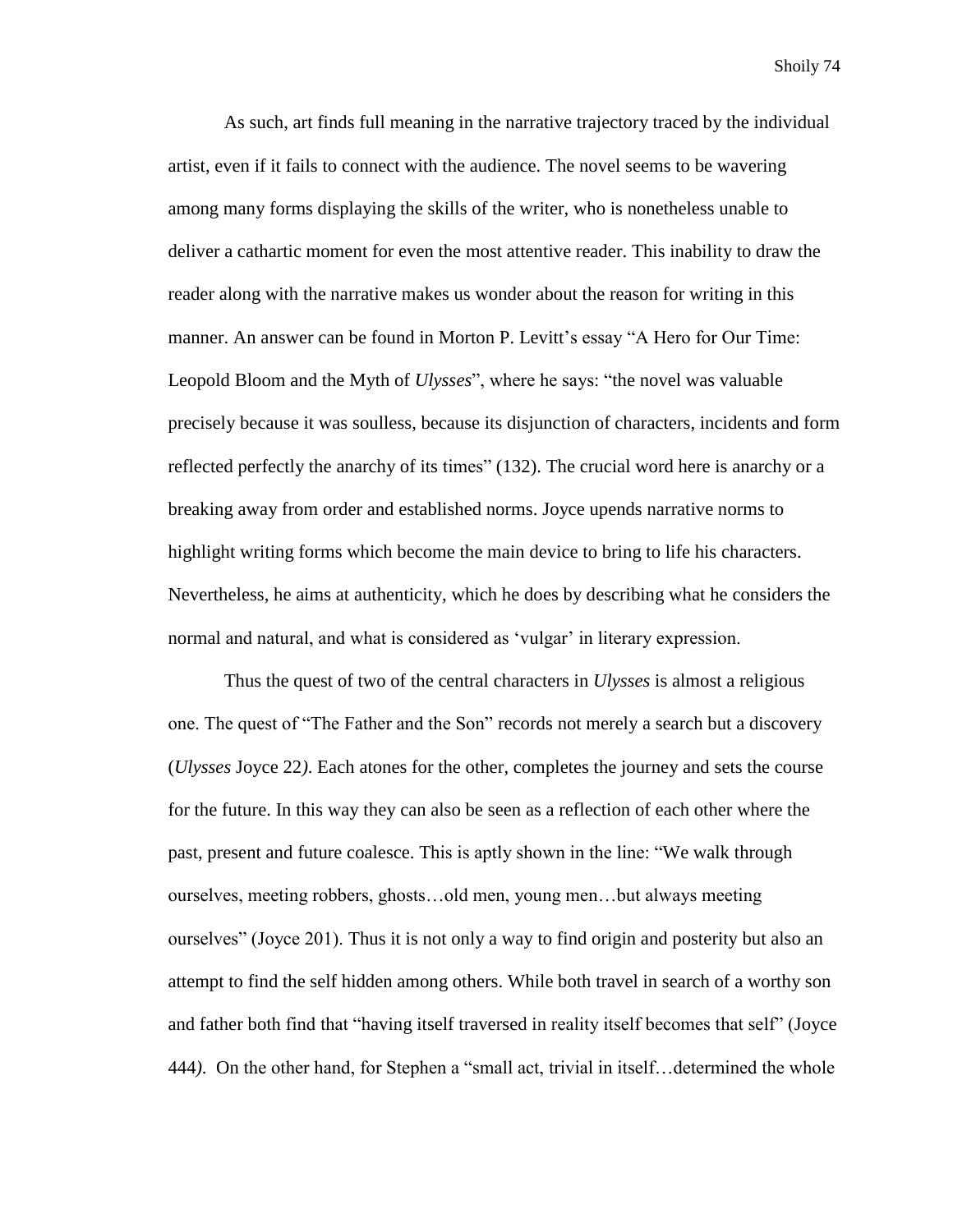aftercourse of both (the) lives" (Joyce 133*)* where their sojourn ended in a fairytale-like manner with "the sound of the peal of the hour of the night" (Joyce 585*).* Thus Stephen carries a "sense of impending destiny" throughout the narrative (Kain 153). This destiny is achieved through the "Substituting of Stephen for Bloom Stoom…Bloom for Stephen Blephen" where the Father and the Son dichotomy end to make way for a unification through transference (Joyce 567).

The aforementioned analysis is suggestive of the inward-looking modern mind which seeks to achieve individualistically and pragmatically an identity of its own which can aptly capture a unique selfhood. It is somehow meant to appease an understanding of the ambivalent state of a modern and chained existence which can reason but cannot liberate itself. It is a quest to re-assert functionality and structure in a society steeped in a chaotic stupor. Thus it also seeks to formulate a myth which is not merely isolated on the linguistic plane but has cultural meanings that have been distorted in the colonial setting. As Scholes says: "For Stephen 'is' Joyce in a different way from the way Bloom is. Stephen is Joyce in his skin…But Bloom contains large elements of Joyce's neural circuitry" (Scholes 165). All these factors culminate to create a frail male figure who can now be considered as parallel rather than superior to the female figure. However patriarchal vestiges make it difficult to encapsulate the female figure into any of the many structures that are vying for domination. The male figure remains as an unsure citizen unable to question or understand the reasons of the nation moving in different directions set by its historicity and the burden of the many conquerors that have dominated the nation, but never breached its intrinsic barriers.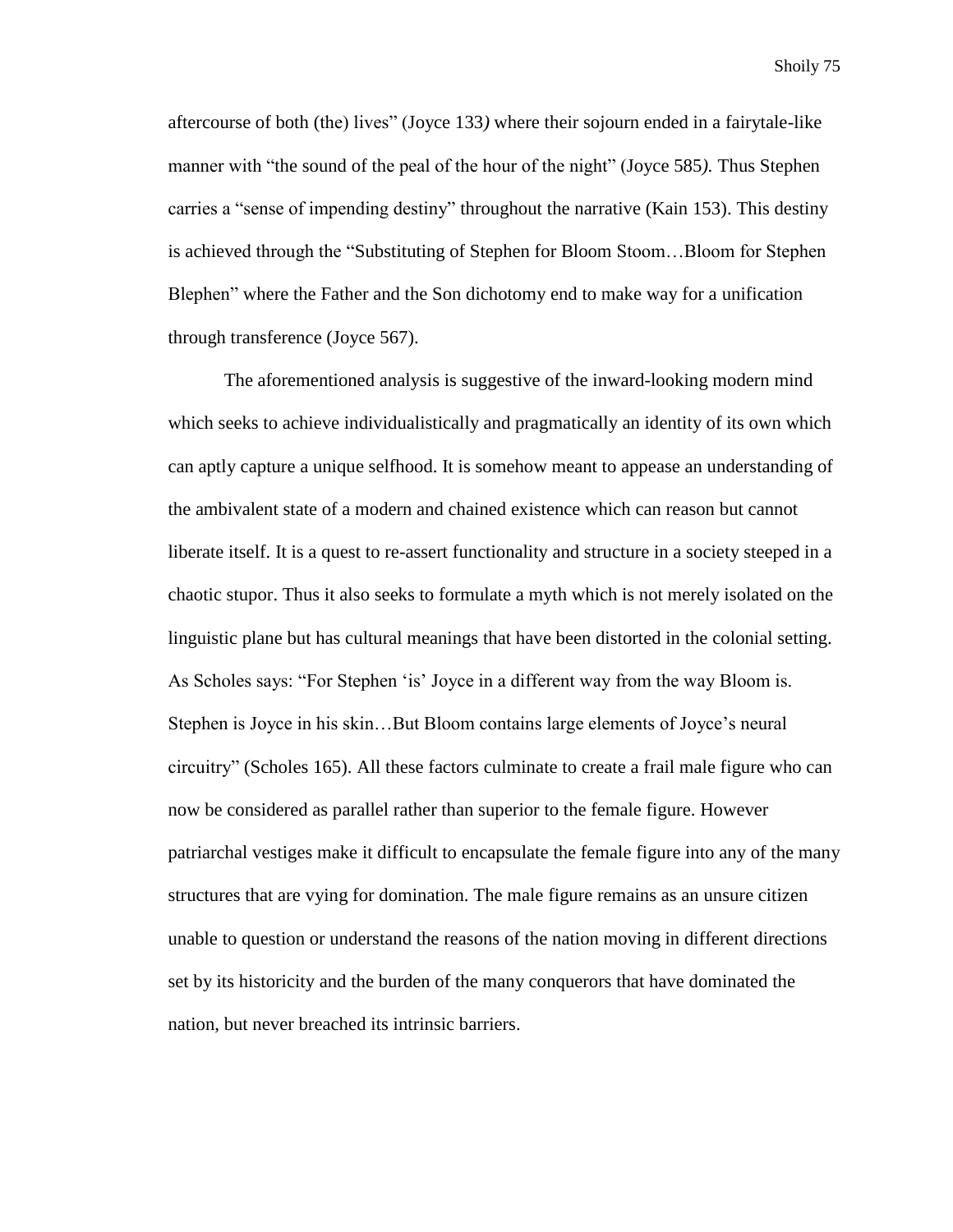Women are made to represent this pristine national space, and this is what makes her position impeachable, as she is impervious to colonizing forces. This is now embodied in Molly Bloom who is [in]famous as being talented and scandalous. Elusive, she is not apologetic for her conduct and her free-flowing mental meanderings project the independence of Ireland and its national psyche. Her romantic interludes are always interposed by thoughts of her husband Leopold Bloom. That Bloom has completed a cycle in assuring the worth of his existence through a vicarious journey with Stephen, is now paired with the transitional mood Molly is in. There are constant hints that somehow both are related and the success of one might result in the reconciliation with the other. National conquest and defeat are related to Molly Bloom and her affairs. These problematize the process of identification with the husband in the individual narrative or with the native in the national one. The fact that: "they always want to see a stain on the bed" refers to the crucial moment in which the colonized is unable to tolerate exploitation any longer, wants full national independence and no more bloodshed (Joyce 641*)*; but the nation is shown to be "waiting always waiting" (Joyce 630*).* As a depiction of a female character, Molly and her lack of morality [and punctuation] might mean that she finds bliss in ignorance as she lies trapped within the four-poster of her bed. She might also embody an open field subject to any and many interpretations. As Barthes contends Molly represents the absurd form where "what the form can always give one to read is disorder itself: it can give a signification to the absurd, make the absurd itself a myth" (126). In other words, it is a warning to people who look for or read structures too closely. Molly represents freedom from tradition and societal constraints and structures; she represents the space of artistic liberation. The Molly figure can be extended to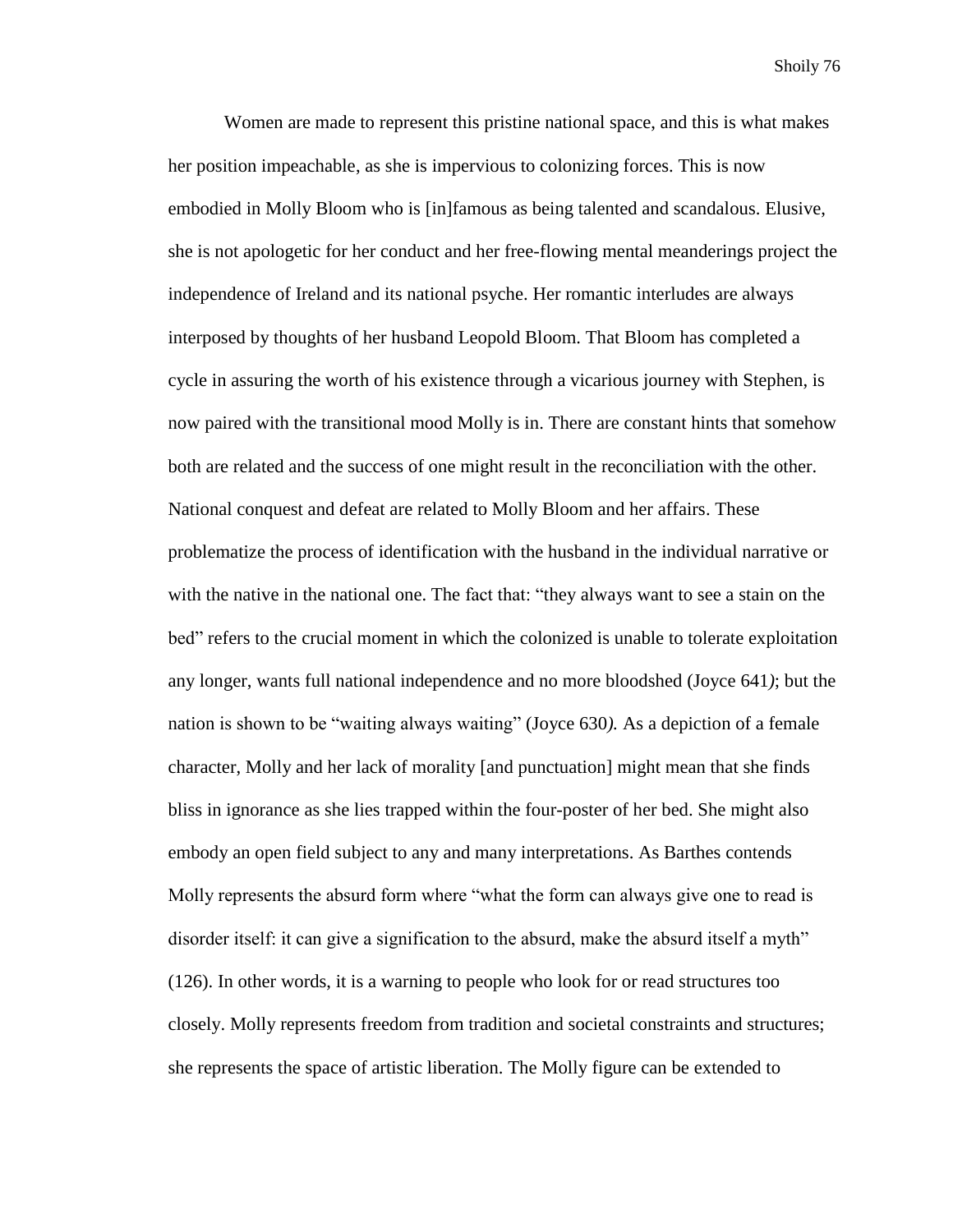become a signification that denotes the liberation of the modern mind from the authoritative patriarchal figure of Ulysses; a muse or a space of inspiration that needs to be resurrected for modern times. The formlessness of her soliloquy stands in for an absurdity from where new myths might emerge, as suggested by Barthes.

Literary form becomes "a rupture and a redoubling" (Derrida 89). As the novel ends with Molly's soliloquy, the reader is left with the image of a breakdown of form in a narrative which had concentrated on narrative and literary forms, as represented in the complete seamlessness with which Molly's thoughts/cogitations/psyche are depicted. The modern novel is more concerned with the process of creation rather than the events that appear as peripheral and only to fill in the progress of the narrative. As Jacques Derrida (from Lodge and Wood) says:

> …classical thought…could say that the center is…*within* the structure and *outside* it. The center is the center of the totality, and yet…does not belong to the totality…a play constituted on the basis of a fundamental immobility and a reassuring certitude, which itself is beyond the reach of the play. (90)

Therefore Molly's passivity and constriction within the four-poster bed and the mental freedom that allows her to wander far beyond the boundaries represented by the bed, show how difficult it is to centre her position as within or outside the narrative frame. The final chapter thus signifies the deconstruction of the centered structure, placing her both within and beyond the coherence that narrative structure seeks to establish.

Therefore, narrative becomes the signification for a new myth or sign-system. It does this by oscillating between literary forms and styles, giving the text its own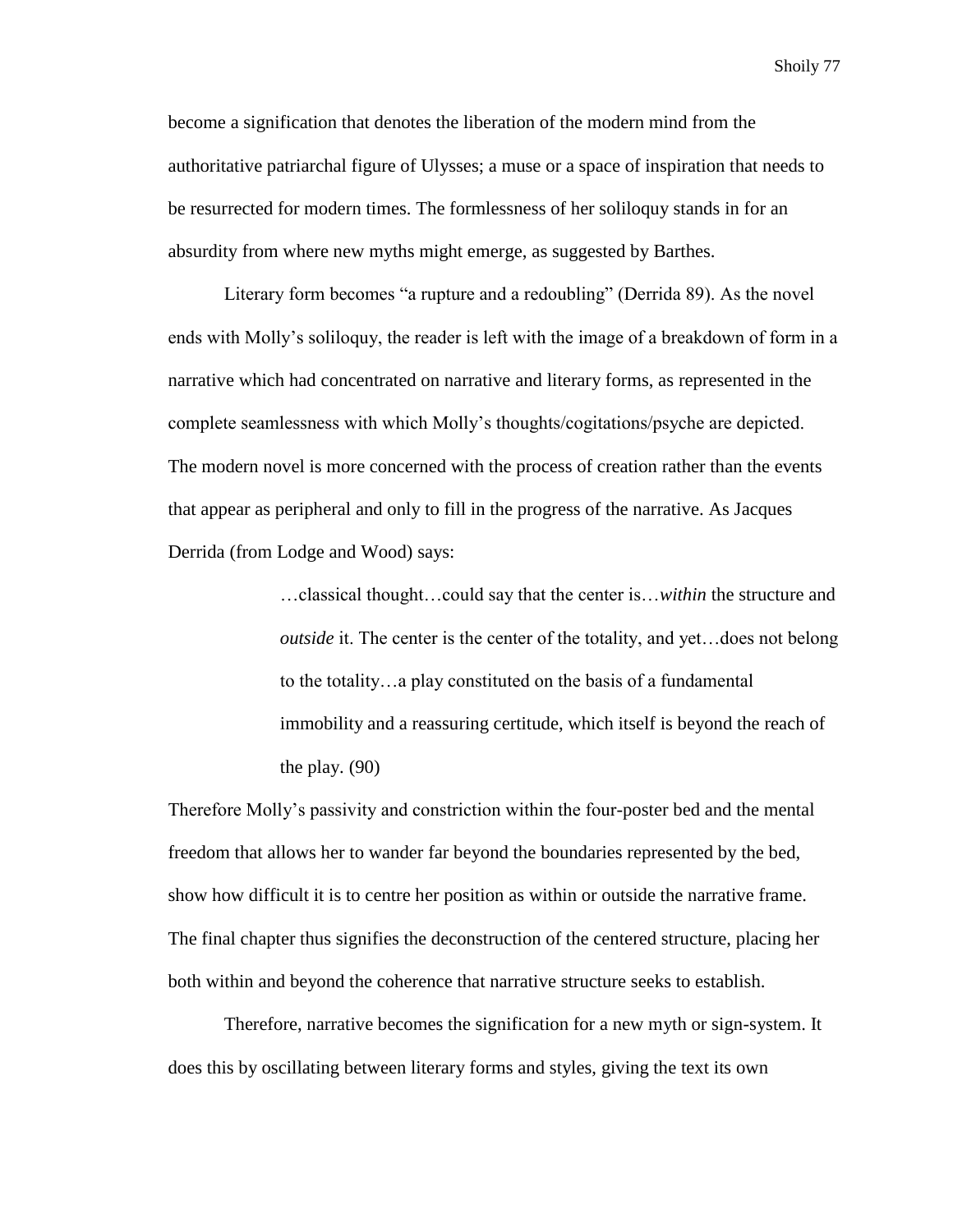subjectivity, where the story becomes a world in itself. The signification is not under any sort of pressure from prior examples; it forges a new path, and is not merely a reiteration. It transcends the lingual plane in which it is set. What is reiteration of a sign from a lingual plane? The objective of the next section is to find its traces in the Victorian era as expressed through Tennyson's poem "Ulysses". It is the emphatic interim, the verge after which Modernism wishes to emancipate itself from any previous notions.

## The Artificial Reiteration: Tennyson's "Ulysses"

If the Ulysseses construed by Homer and Joyce lie on opposite ends of myth formation and embody construction and deconstruction at opposing ends, the Victorian Ulysses acts as an in-between reiteration. This is a repetition of the old myth placed within new ideals. The Victorian era symbolizes the veneration of an individual self, leaving no space for the other where the individual/self dichotomy finds expression. A sense of propriety is also a key feature of this era, which bespeaks a sense of superiority socially and racially. The sense of individuality is accompanied by a sense of superiority, which can also be seen as parallel to the sense of national or racial superiority which is part of the colonial enterprise in which Victorian England is so strongly immersed. It is also an age of suppression where the social codes and strict rules and discipline govern human lives. Art and literary work in such an epoch would also undergo regimentation. However with its belief in individual freedom, there is in the Victorian novel a clash between the individual human subject and social values and expectations. Thus the Victorian Ulysses, while rooted in the Homeric mythology, works as an expression "not [one] of equality but [one] of equivalence" (Barthes 112). This is doubly true as many critics have also contended that Tennyson's "Ulysses" is also inspired by the character of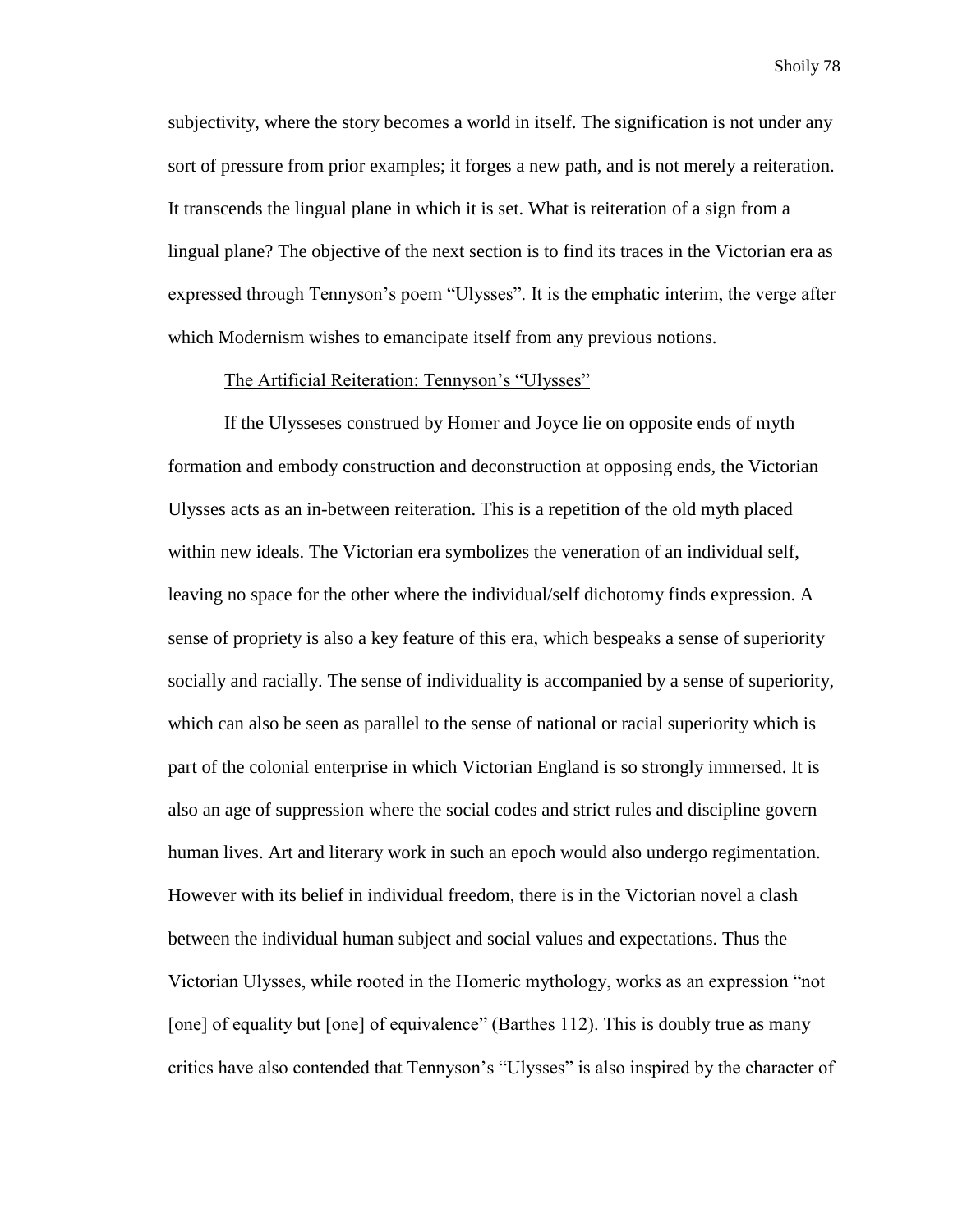Ulysses as depicted in Dante's *Inferno* which is again a reiteration of the Homeric mythology. Here, though, he is thrust into the fires of Hell and recognized not for his valour but for his cunning. This shows how Ulysses in medieval times imbibed the spirit of strict religious morals where heroism is second-class. Therefore, heroism is made more viable by bringing it down to the individual plane thus propagating and reiterating the values prevalent among readers of in the Victorian era. In other words Tennyson refurbishes the epic as a dramatic monologue, concentrating on the expression of an individual psyche, as it seeks glory in a constrictive society.

A brief examination of the elements of the dramatic monologue is necessary in order to see the contribution it makes to the sign of Ulysses, while it acts as the reflection of the values of a particular era. First the poem starts in a dramatic manner, and its tone is nearly abrupt while addressing an imagined and silent audience. There is a drawing in of the external, and a seeking of approval from readers/audience, even though the speech is focused on the speaker's psyche and mindset. Its language is casual and invites the audience to interpret at leisure. There is an unswaying surety of a known audience; something that we saw is completely missing in modern times. This is somewhat closer to the Homeric and its relationship to its audience although in written format; it completes the cycle of reiteration as well as conforms to the values of the 'literate' society of the times. These forms are more inviting to the readers, drawing them directly into the narrative. The dramatization, therefore, symbolizes the suppression that has to be thwarted and the monologue is a representation of an individual quest.

In Tennyson's poetry, Langbaum notices "a certain life-weariness, a longing for rest through oblivion" (89). This is quite contrary to the line that is most quoted from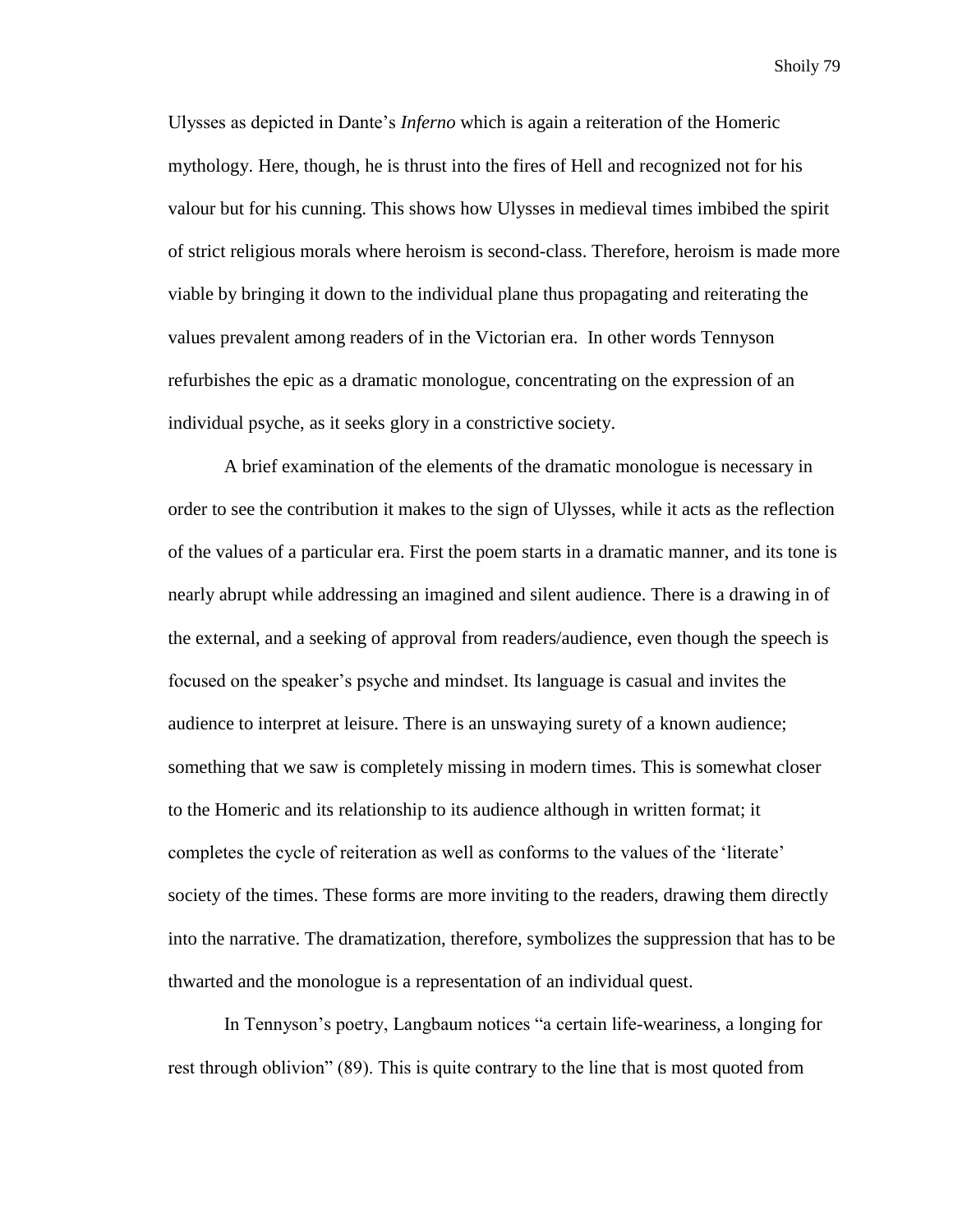Tennyson's *Ulysses* which motivates everyone "To strive, to seek, to find, and not to yield" (l. 70). The reference to weariness comes from the fact that unlike the original Ulysses who despite his age had retained a vigour that surpasses that of any youth, the Tennysonian Ulysses is "Match'd with an aged wife…" and is inflicted with a slow withering away of his powers (l. 2). Also the Homeric Ulysses is proud of Ithaca and considers his adventures in distant lands and exotic people an honour, Tennyson's Ulysses places other peoples under the large banner of "…a savage race" (l.4). This is part of the discourse of colonialism, where European man justifies the oppression of other races based on a sense of superiority that dismisses other races as savages. By extension, this world-weariness can also be seen as foreshadowing the psyche of the fallen modern man where like Stephen he is "part of all that he has met" (l. 18). However, he equates himself with the mythical heroes of the past, and being all powerful, he cannot move beyond the central zone of power thereby immobilized by his own power. There is a running dichotomy throughout the poem that makes it almost cross timelines.

Thus "Tennyson's character is as many-sided as Homer's 'man of many turns'" (Pettigrew 31). There is a multiplicity which will be further aggravated in the modern Ulysses and which has been seen in the Homeric Ulysses of many escapades. The end of the poem, however, seems to mark an end, lacking the continuity that can be observed in Joycean characterization. Instead there is a stasis where "oblivion is not a first step…toward a transformed being but an end in itself" which will later be enacted by Joyce as continuity in the process of creation as the subject or content of the narrative; something that might immortalize the work rather than end it (Langbaum 89).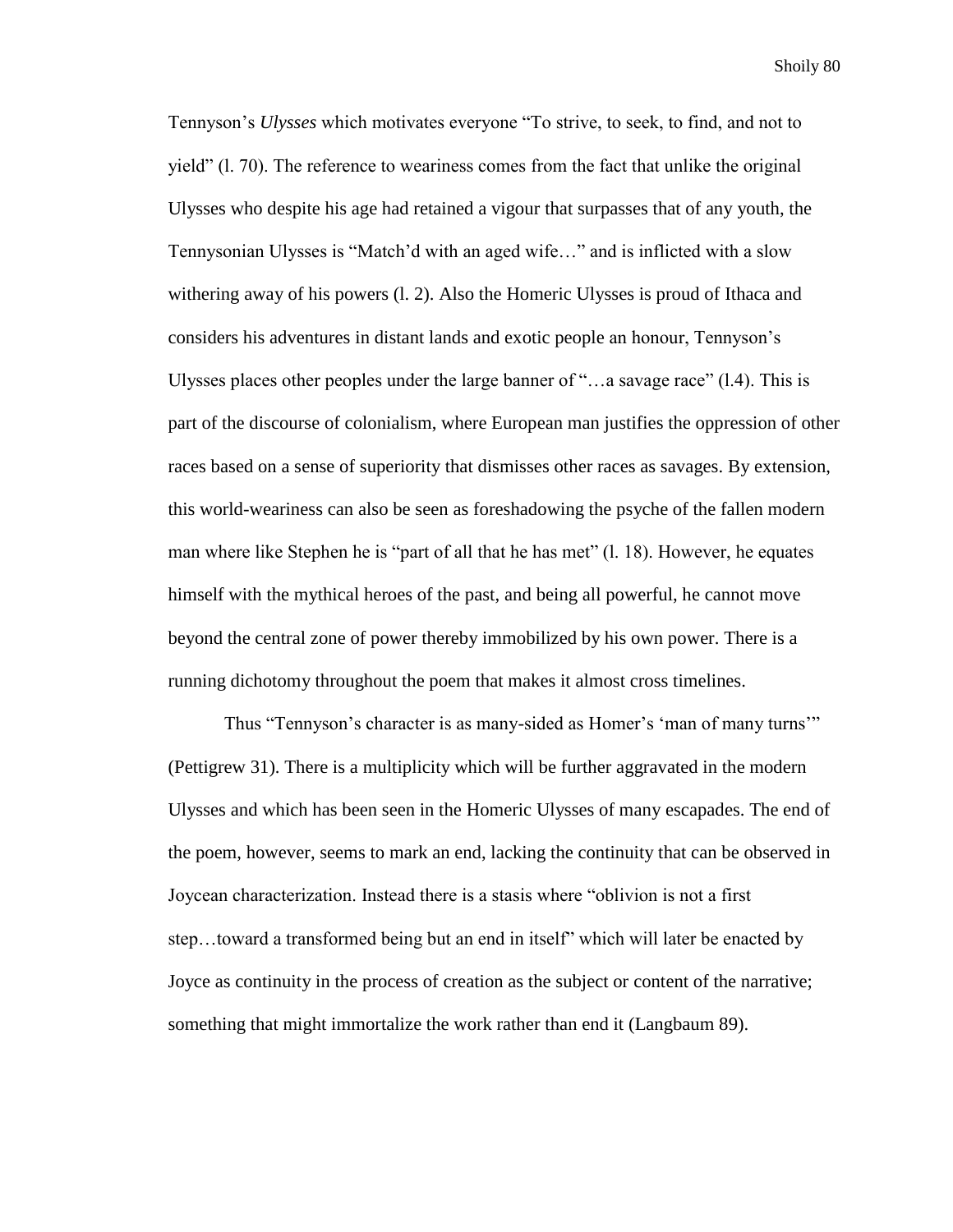Barthes analysis of myths is perhaps the most useful for our understanding. As he writes, "…myth prefers…incomplete images…relieved of its fat, ready for a signification" (127). What the Victorian Ulysses is abandoning is the excessive heroic stature of the Homeric mythical figure. In other words, it is getting ready for a new signification in the Joycean representation. "Myth can develop its second-order schema…from the very lack of meaning" where the modern Ulysses, Mr. Bloom, can embody a mundane and weak persona in search for meaning and stability acting almost like a floating signifier (Barthes 131). Thus unlike in any other period Bloom becomes a myth in the Barthean sense of the term, as in its own realm through multiple interpretations it formulates a language which "does not want to die: it wrests from its meanings which give it its sustenance"  $(133)^5$ . It might be that something might come forth out of the prolific body of interpretations lent to the body of Joycean *Ulyssses.*

On the other hand, it cannot be denied that Tennyson's "Ulysses" leads to this conclusion. This is because its formation sets basis for a psychological interpretation. Its link to the past also gives the idea of profundity and timelessness in writing. All of these do result in the modernist outlook although it remains rebellious to the end. Only in Tennyson's depiction is there a sense of ease in utterance and new formulation. It does imbibe from prior Homeric ideas but presents it in a Victorian, individualistic and psychological manner. Its traditionalism lies in its adherence to please the audience and enthrall them. The poem is not about the writer's search for truth, when read it might give an insight to the mind of the narrator and illumine the mind of the reader thereby. In some ways it keeps the Barthean myth alive in this way but it also incorporates its own essence

 $\overline{\phantom{a}}$ 

<sup>&</sup>lt;sup>5</sup> Insistence on words such as 'metempsychosis', 'somnabulism' and 'inelauctable' all show a concentration of meaning among the words and within the myriad of structures explored though the narrative.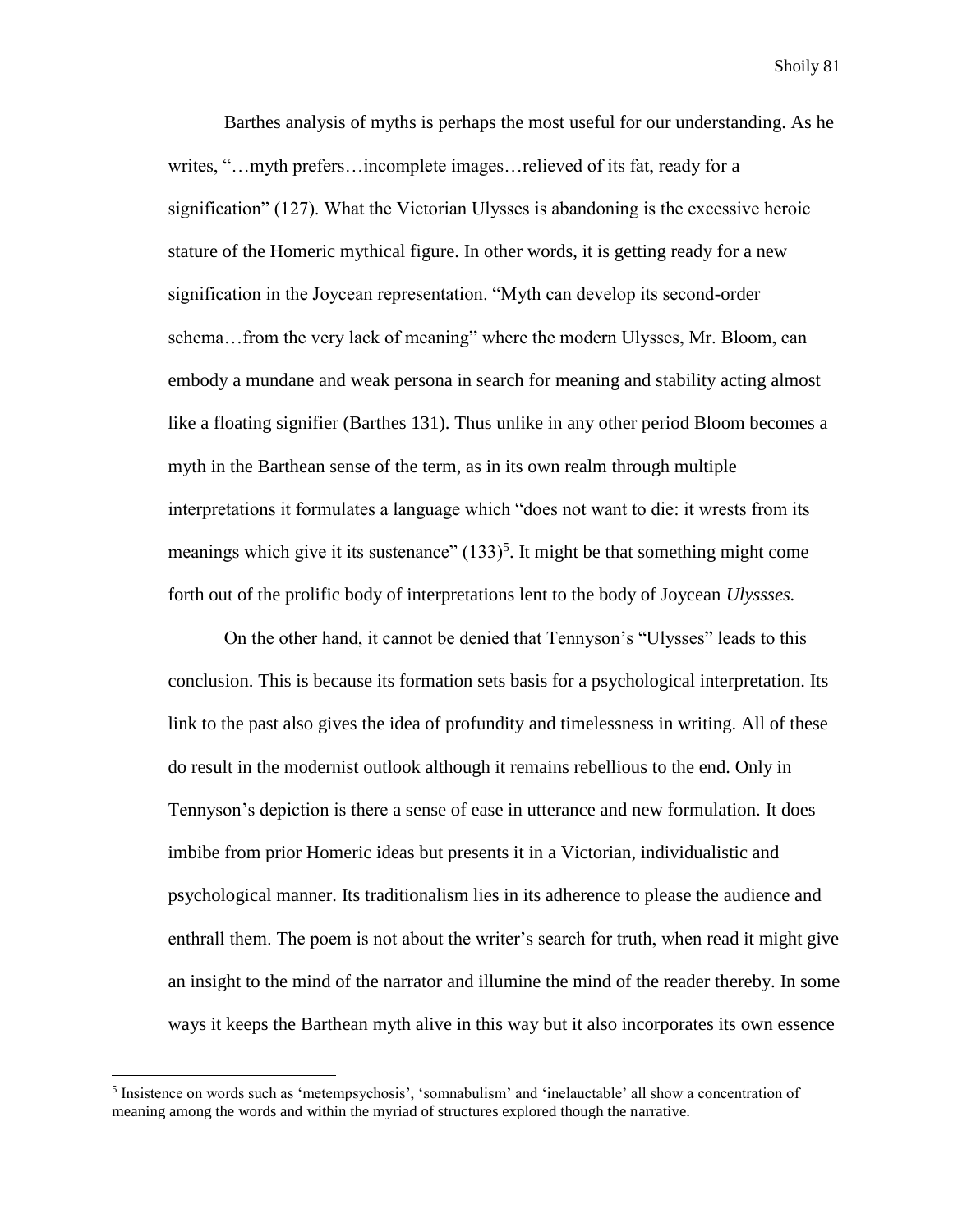of subjectivity. It is a two-way narrative, as such, which gives meaning and takes atention from the readers. While the Homeric Ulysses is shown to provide meaning for its audience and readers with almost a negation of the narrator himself as perceived in the elusive identity of Homer, the modern Ulysses shuts himself in his own story which is incoherent to any other beside him. Only Tennyson's "Ulysses" has a concrete and confident identity and seems to know what his present and past is about and how he wants to visualize his future encompassing surer times.

**Conclusion**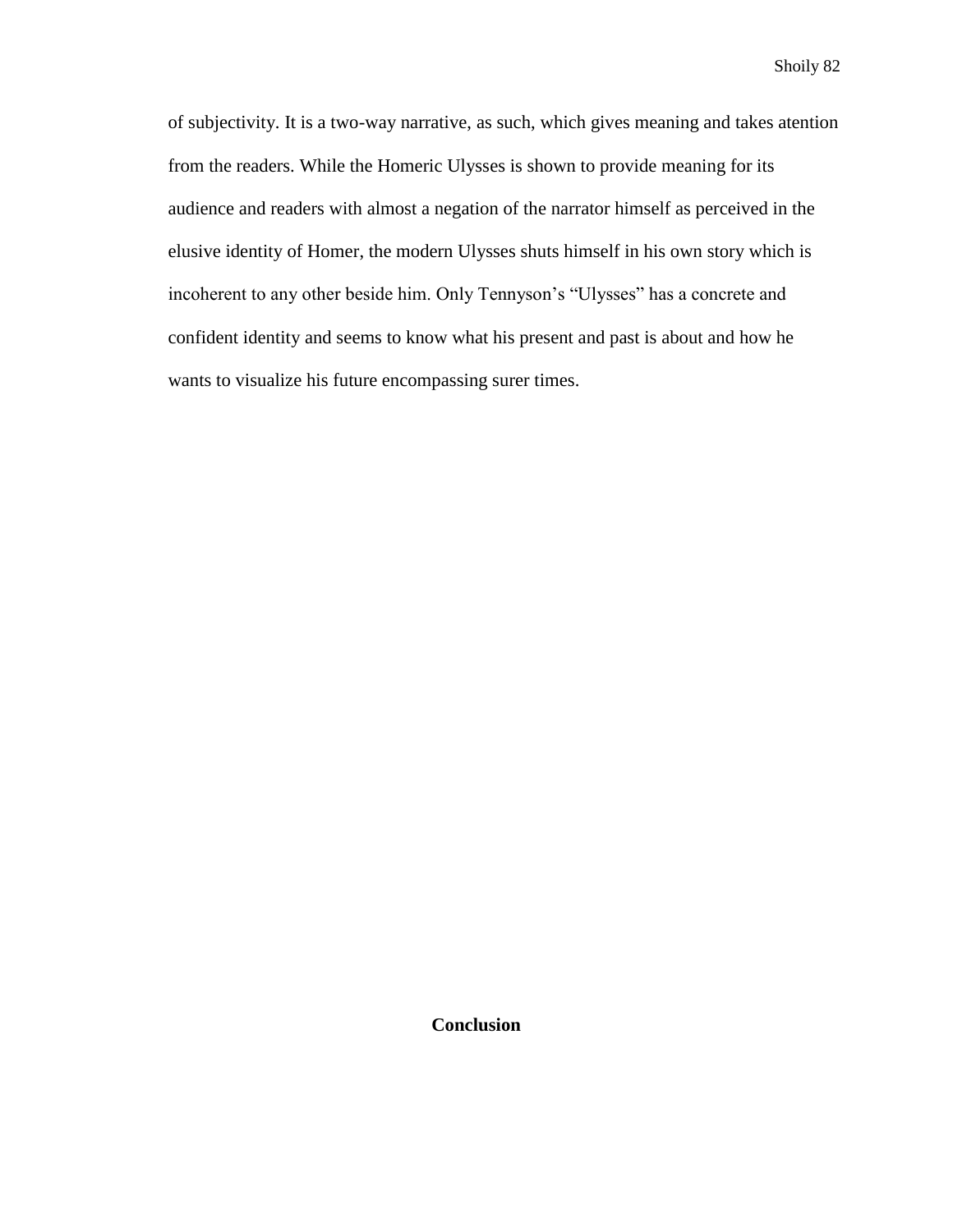There is a sense of kinship that extends over time among artists. It resembles an evolutionary growth in narrative, thoughts and imagination. The recurrence of Ulysses shows this bond. A narrative, though patented, will always remain a communal statement. It is from and about the people who read and appreciate such demonstrations of artistic virtue. From oral tradition, the form has changed to precise poems like the dramatic monologue and finally the modern introverted novels where the subject remains the same. A piece of work, therefore, represents the window to human thought where there is a linearity of progressive growth in narrative complexity. Even Barthes concept of myth formation shows this invincibility of ideas once it has been introduced to the human thoughts in relation to meanings. One thought will always lead to another and open up more spaces for further application in reality. Even when there is no centrality, ideas have proliferated as can be seen in Joyce's persistence with form and formlessness where symbolic representation becomes much more pregnant than the impact of forthright words. In conclusion, therefore, it can be said that timeframes emphasize both transition and the ties among ages. Artistic renditions almost blur timelines as seen through adaptations of Ulysses.

In the Homeric epic we see the development of a bold and fearless character who is infused with legendary acumen in the Trojan War. This historic-fictional retelling makes it a matter that will remain of inspiration through all times. It does not merely idealize war through hero worship it also gives reasons for faith in human dexterity. The fact that humans can overcomes adverse situations even when gods are against them is the crucial point made by the epic. In a fantastical manner it makes people want to believe in human ability when all is lost. He even foretells of this irksome continued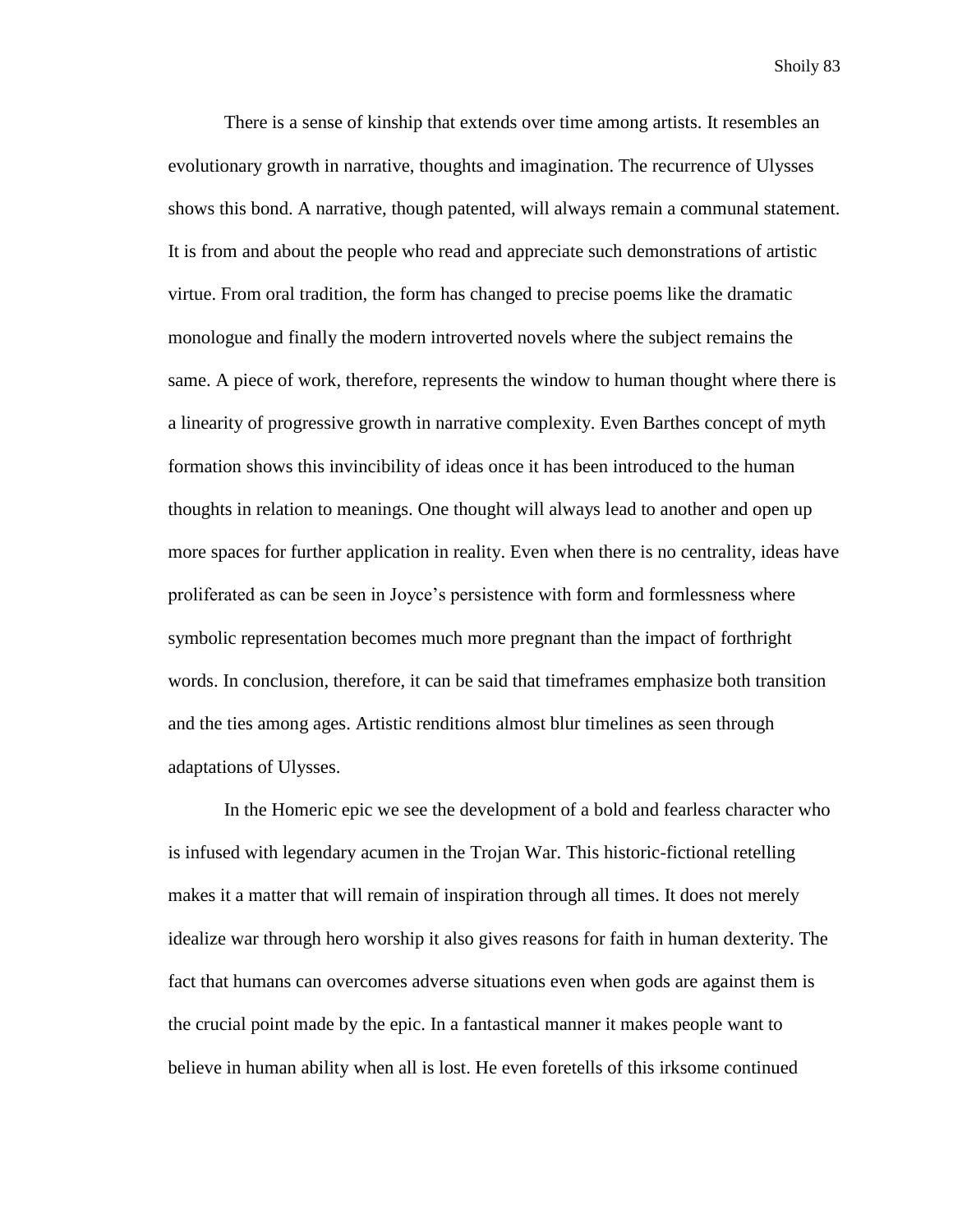existence where unlike "all the Greeks with funerals glorified…Where now [he] die[s] by no man mourn'd nor known" (bk. 5 l. 399 & 401). While he fears anonymity, he also fears the lack of an end. This continued existence is proven in later adaptations, as discussed in the thesis, how he is never completely dead when he is "Inverted quite amidst the waves" of time through Bloom (l. 404). He generates a body of never-ending meaning that hardly is ever satiated even if distorted. Thus there is continuation and the zeal to carry on through multiplicity of struggles that is inherent in the hyperbolic tale of Ulysses.

About the child named Odyssey who presents the next generation of Ulysses, it is stated that:

…when so many men's and women's woes,

In joint compassion met of human birth,

Brought forth t'attend many feeding earth,

Let Odysseus be his name, as one

Expos'd to just constraint of all men's moan. (bk. 19 ll. 566-571)

This foreshadows the later depictions as a means to portray human suffering through art. The fact that the epic is named as a consequence to the spirit of struggle in the epitome of human glory depicts a dichotomy. Thus human life itself is not referred to in a singular manner. There is always a conflict among ideas that pervade through narrations which is incorporated by Tennysonian and, more strongly, by Joycean adaptations.

In Tennyson, there is a struggle between the individual and the society. The artist tries to set his work apart by giving it a dramatic and singular voice with a silent and presupposed audience, resulting in the creation of the dramatic monologue. He finds his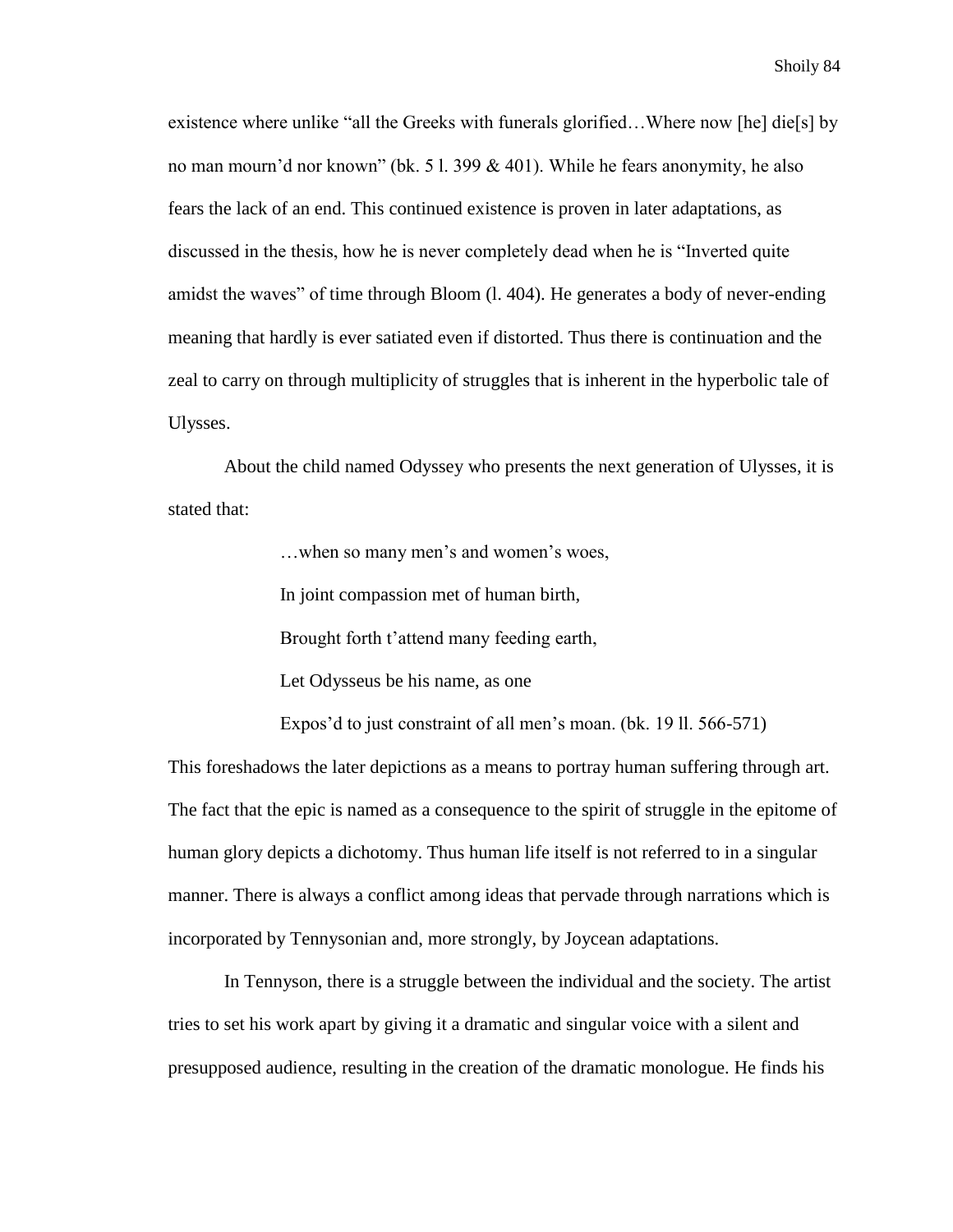reprieve in this psychical deliberation which defines his identity. It also points out the development of individualism as an idea from the multi-faceted Homeric epic. It does not imbibe everything around Ulysses. From all-inclusiveness he shifts towards an exclusive meandering in his mind. There is also an invocation to old age and debilitation that point towards a growth of the Ulysses of vigour and strength to the Ulysses of old age and misery "always roaming with a hungry heart" (l. 12). There is always a search associated with Ulysses and a continuation. It also hints at the sense of advancement that each era projects in narration. While Homer, demonstrated it in a glorification mingled with a tragic mode, Tennyson directly addresses it as weariness within the mundane social norms and the rampant theological disparities going on in England at that time. Thus as Nietzsche says: "*reasonableness,* practical and theoretical utilitarianism…is symptomatic of a decline in strength…of physiological exhaustion" redolent of the weariness found in Tennyson when imperial conquest is at its height (8). For Greeks this is seen in the dependence on Dionysus, a dichotomy in his identity, as origin for narrative styles, as "suffering from superabundance itself" (Nietzsche 4). There is always a struggle as such in human beings.

By the beginning of the Modernist era this struggle reaches its acme and is transferred onto narratives that are fragmented and embody multiplicity in structure. The modern artist, writer or narrator sees himself as an "unscrupulous and amoral artist-god who frees himself from the dire pressure of fullness…from…the oppositions packed within him" (Nietzsche 8). It is through his or her creation that the artist transcends boundaries of time, society and physical surroundings. Joyce in his Ulysses speaks of this transcendence where he finds himself embroiled in the everything and nothing of his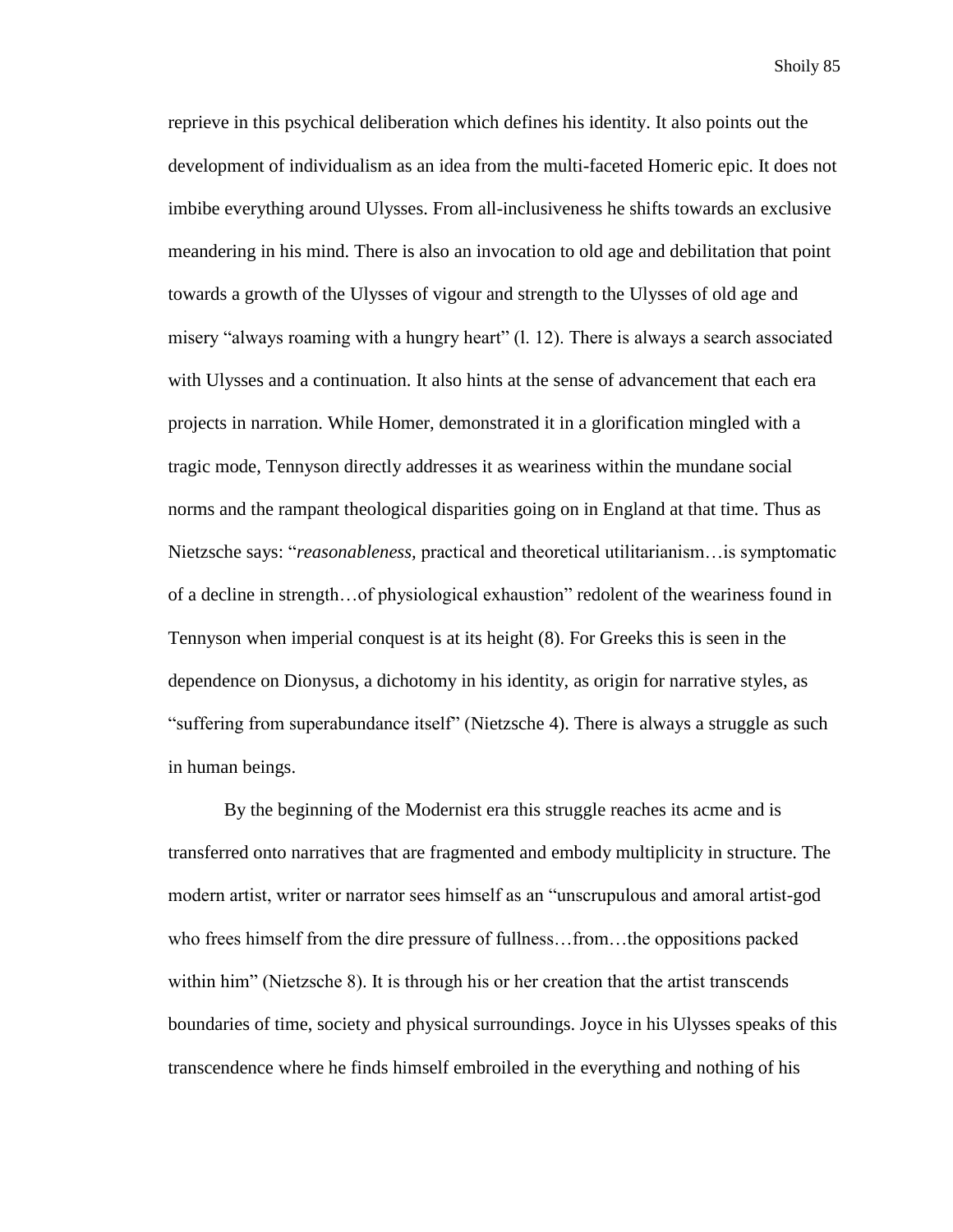creation. This general artistic disposition can be succinctly portrayed in this statement: "I would prefer that nothing were true, rather than know that *you* were right, that *your* truth turned out to be right" (Nietzsche 11). There is a sense of individuality coupled with the abandonment of tradition for a completely new narration. As has been discussed in the previous section the modern novel is introverted. It speaks to the writer while the characters speak to the novel too. The creation is signified by its process where it is a microcosm of the writer's reality which has almost no semblance to the world around. The epic's imitation of human glory is inverted in the modern avatar. It is "against the *moral* interpretation and significance of existence" (Nietzsche 8). Thus the Joycean *Ulysses* remains impervious to worldly interpretations as it has tried its best to sever all ties of regimentation to be lost in its own infinity of all-exclusive meaning. This is shown by its insistence on using many styles of narration throughout the novel which is drowned in an amorphous expanse of monologue.

In conclusion, therefore, it can be contended that though different narrations might have adopted complexities and heterogeneity, they continue to affect the human condition. The differences lay the basis for deciphering linkages. Each artist, Homer, Tennyson and Joyce represent an avant-garde move away from traditionalism in their own way. They are all conveying equal amounts of glory or admonition to society, even if presented in a satirical and subtle way. Each narration is a world in its own giving birth to meaning in the lives of the readers as a literary work is both "the resurrection and the life" of beliefs that have been lost and might be rejuvenated through a new perspective (*Ulysses* Joyce 102). Even in their utter forlornness that is what the modern works valorize. In the line quoted from Joyce's *Ulysses:* "We walk through ourselves, meeting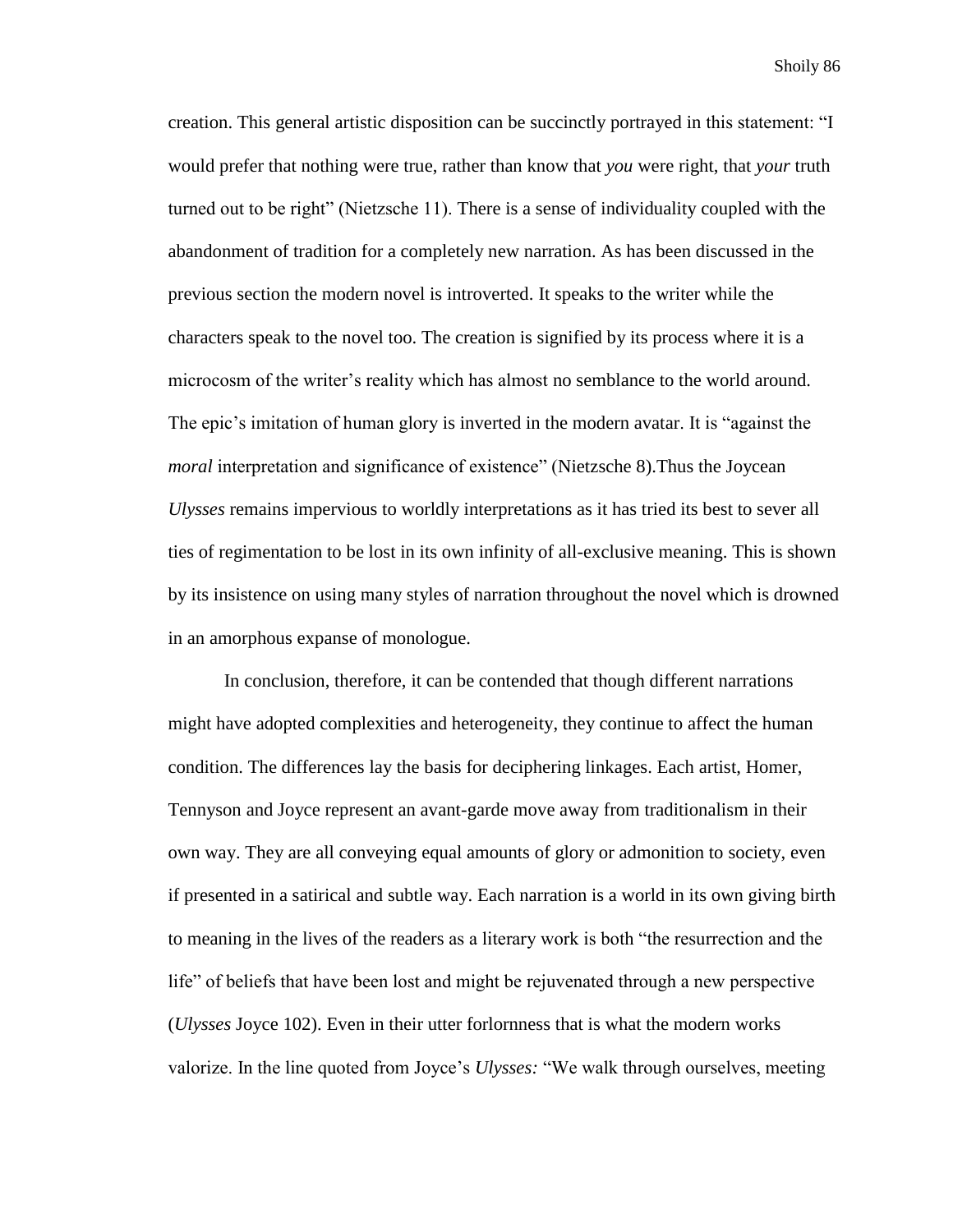robbers, ghosts, giants…young men, wives…brothers-in-love, but always meeting ourselves" it shows how there is unification within the individual of the multitudinous and confusing perspectives (201). The individual artist will always survive the tumult of subjectivity and rise above it to give new but coherent meanings to the world around them from the world that is within.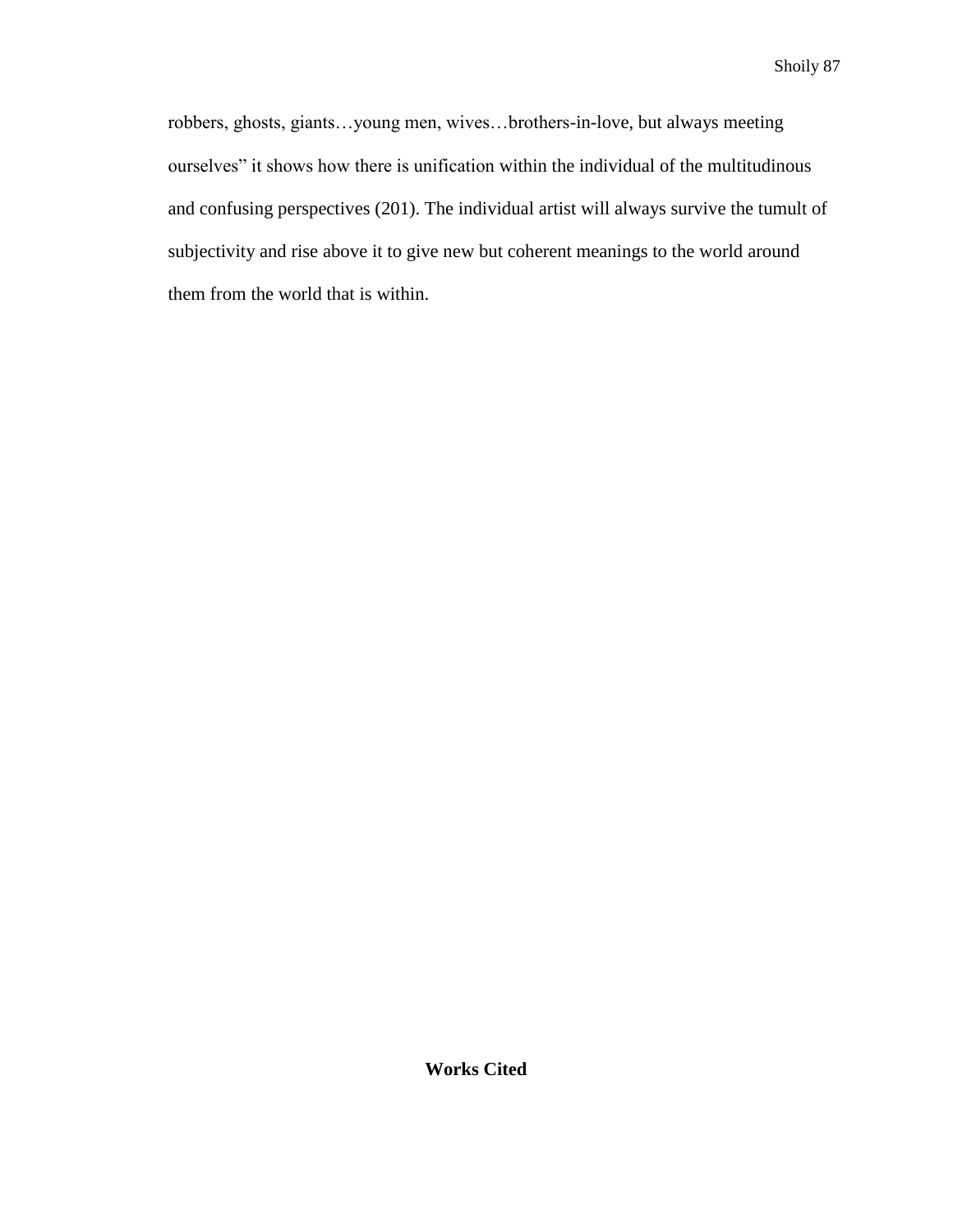- Aristotle. "The Poetics." *The Poetics of Aristotle*. Trans. S. H. Butcher. A Penn State Electronic Classics Series Publication, n.d. Web. 25 July 2013.
- Barthes, Roland, and Susan Sontag. "Myth Today." *A Barthes Reader*. New York: Hill and Wang, 1982. 109-59. Print.

Beauvoir, Simone De. *The Second Sex / Simone De Beauvoir*. New York: Vintage, 1974. Print.

- Beebe, Maurice. "Ulysses and the Age of Modernism." *James Joyce Quarterly* 1st ser. 10 (1972): 172-88. Print.
- Benjam, Valerie. "Passports, Ports, and Portraits: Joyce's Harbouring of Irish Identity."
- Benstock, Bernard. "Ulysses without Dublin." *University of Tulsa* 1st ser. 10 (1972): 90-117. Print.
- Bordo, Susan. "The Body and the Reproduction of Femininity." *Unbearable Weight: Feminism, Western Culture, and the Body*. Berkeley: University of California, 1993. 745-56. Print.
- Bradbury, Malcolm, and James Walter. McFarlane. *Modernism: 1890-1930*. Harmondsworth: Penguin, 1976. Print.
- Cixous, Helene. "Cixous: "The Laugh of the Medusa"" *Cixous: "The Laugh of Medusa"*N.p., n.d. Web. 15 July 2013.
- Freud, Sigmund, and Joseph Breur. *Studies on Hysteria*. Vol. 3. N.p.: Pelican Freud Library, 1974. Print.
- Freud, Sigmund. *Case Histories I 'Dora' and 'Little Hans'* Vol. 8. N.p.: Pelican Freud Library, 1977. Print.
- Freud, Sigmund. "Sigmund Freud-Dissolution of the Oedipus Complex." *- PDF*. N.p., n.d. Web. 15 June 2013.

Homer. *The Odyssey*. Trans. George Chapman. Hertforshire: Wordsworth Classics, 2002. Print.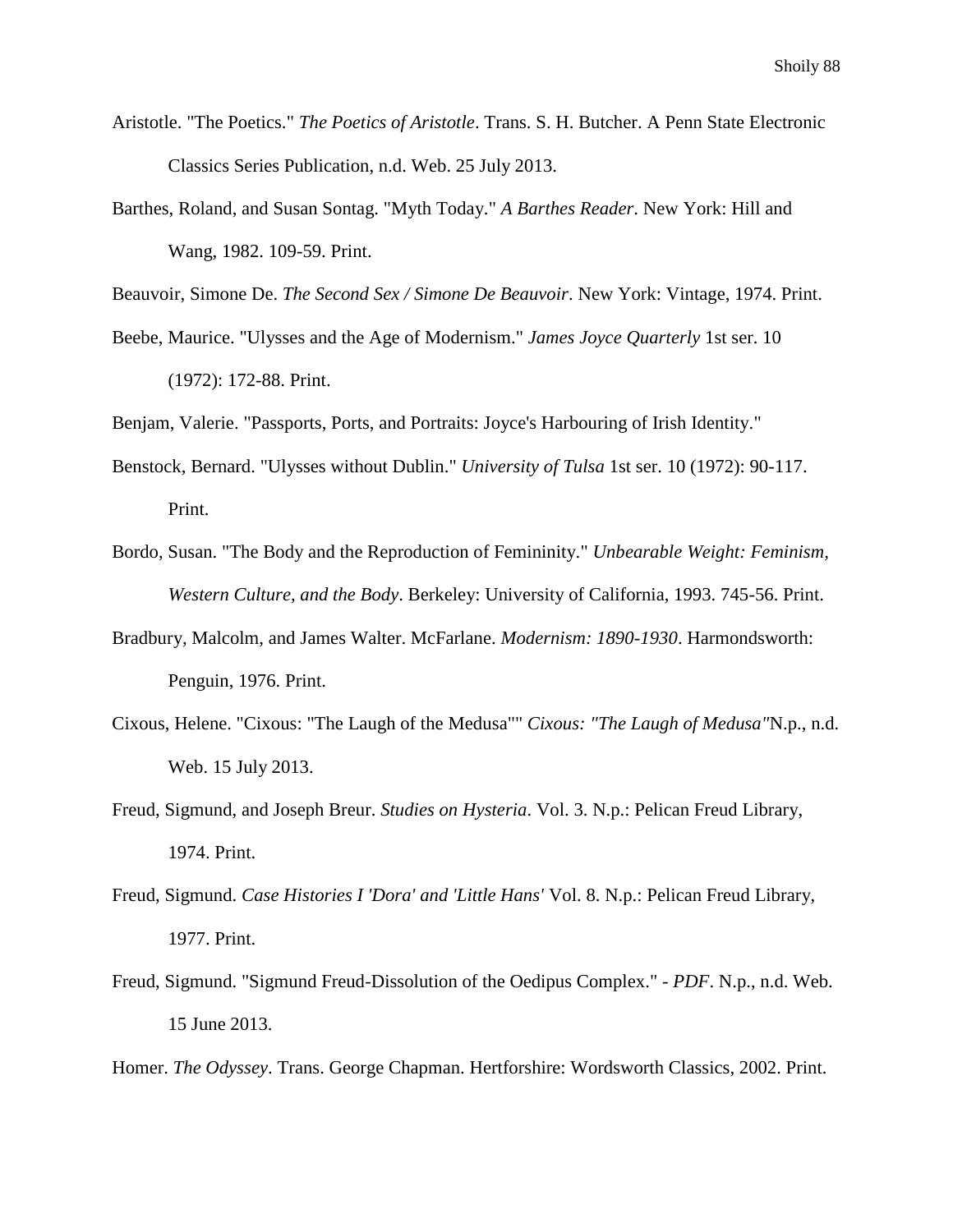- Irigaray, Luce. "This Sex Which Is Not One." *This Sex Which Is Not One*. N.p.: n.p., n.d. 437-43. Print.
- Joyce, James. *A Portrait of the Artist as a Young Man*. N.p.: n.p., n.d. *Planet Ebook*. Planet Ebook. Web. 7 Mar. 2013.

Joyce, James. "Eveline." N.p., n.d. Web. 15 June 2013.

- Joyce, James. *Ulysses*. Noida: Little Scholarz, 2012. Print.
- Kain, Richard M. "The Significance of Stephen's Meeting Bloom: A Survey of Interpretations."*University of Tulsa* 1st ser. 10 (1972): 147-60. Print.

Kirk, G. S. *Homer and the Oral Tradition*. Cambridge: Cambridge UP, 1976. Print.

- Kristeva, Julia. "The System and the Speaking Subject Kristeva." *Scribd*. N.p., n.d. Web. 12 July 2013.
- Kristeva, Julia. "Writing the Melancholic, Kristeva's Black Sun." *Scribd*. N.p., n.d. Web. 12 July 2013

Langbaum, Robert Woodrow. *The Poetry of Experience*. London: Chatto & Windus, 1957. Print.

- Levitt, Morton P. "A Hero for Our Time: Leopold Bloom and the Myth of Ulysses." *James Joyce Quarterly* 1st ser. 10 (1972): 132-46. Print.
- Lodge, David, and Nigel Wood. *Modern Criticism and Theory: A Reader*. Harlow, U.K.: Longman, 2000. Print.
- McCarthy, Simon. ""Nausicaa"" *The Modernism Lab*. Yale University, 2010. Web. 18 July 2013.
- Mulvey, Laura. "Introduction." Introduction. *Visual Pleasure and Narrative Cinema*. N.p.: n.p., 1999. 837-48. Print.

Nietzsche, Friedrich Wilhelm. *The Birth of Tragedy*. Oxford: Oxford UP, 2000. Print.